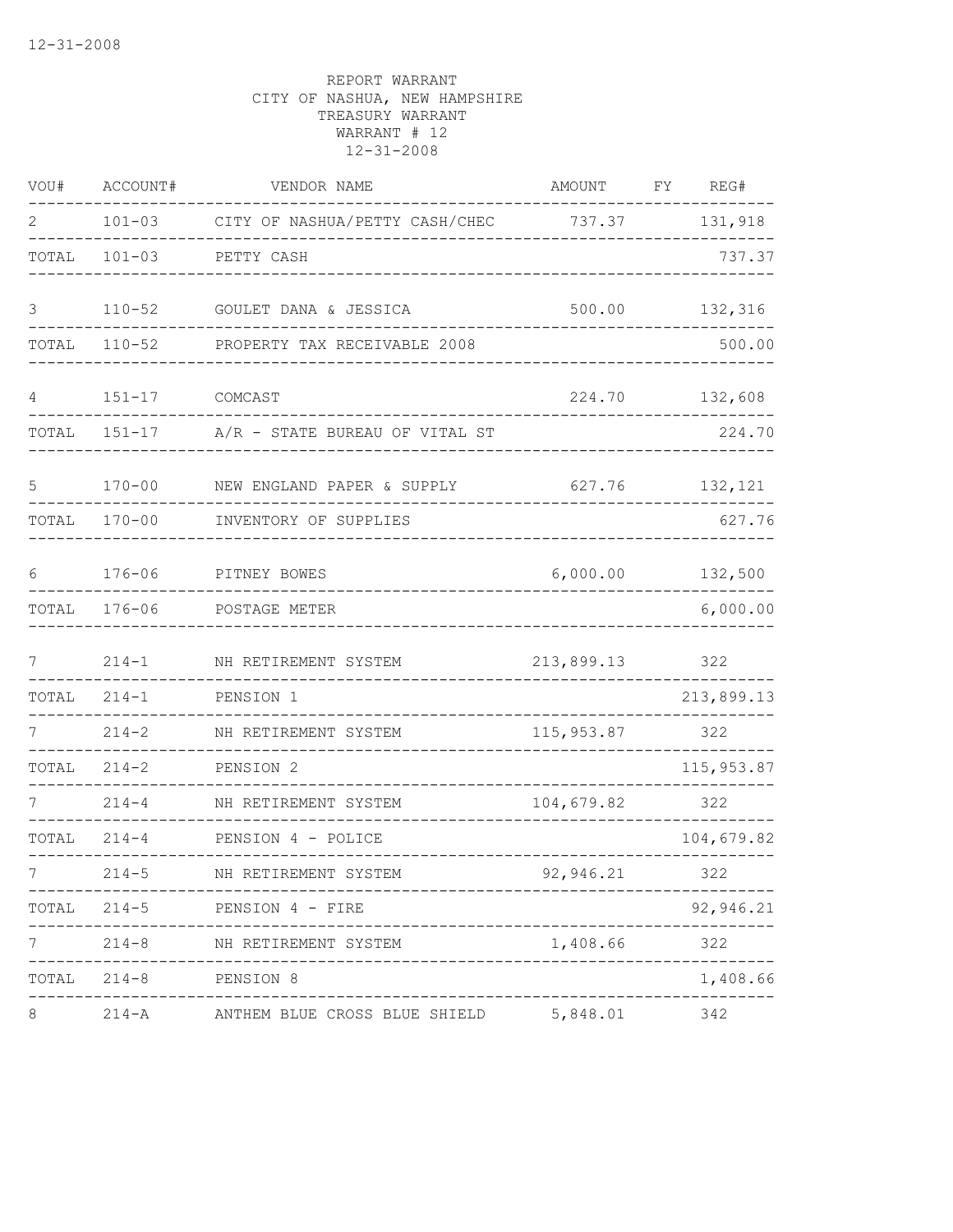| VOU#                                   | ACCOUNT#                                                                                 | VENDOR NAME                                                                                                                     | AMOUNT                                                            | FY | REG#                                                                      |
|----------------------------------------|------------------------------------------------------------------------------------------|---------------------------------------------------------------------------------------------------------------------------------|-------------------------------------------------------------------|----|---------------------------------------------------------------------------|
| TOTAL                                  | $214 - A$                                                                                | BLUE CROSS HMO-SCHOOL                                                                                                           |                                                                   |    | 5,848.01                                                                  |
| 9                                      | $214 - B$                                                                                | HARVARD PILGRIM HEALTH CARE                                                                                                     | 1,295.28                                                          |    | 344                                                                       |
| TOTAL                                  | $214 - B$                                                                                | HARVARD COM HP-SCHOOL                                                                                                           |                                                                   |    | 1,295.28                                                                  |
| 10<br>11                               | $214 - BD$<br>$214 - BD$                                                                 | FEDERAL RESERVE BANK OF CLEVEL<br>FEDERAL RESERVE BANK OF CLEVEL                                                                | 550.00<br>100.00                                                  |    | 131,913<br>131,917                                                        |
| TOTAL                                  | $214 - BD$                                                                               | BONDS DEDUCTION                                                                                                                 |                                                                   |    | 650.00                                                                    |
| 12                                     | $214 - BH$                                                                               | ANTHEM BLUE CROSS BLUE SHIELD                                                                                                   | 338,633.19                                                        |    | 342                                                                       |
| TOTAL                                  | $214 - BH$                                                                               | BLUE/CROSS HMO- CITY                                                                                                            |                                                                   |    | 338,633.19                                                                |
| 12                                     | $214-C$                                                                                  | ANTHEM BLUE CROSS BLUE SHIELD                                                                                                   | 1,988.57                                                          |    | 342                                                                       |
| TOTAL                                  | $214-C$                                                                                  | B/C B/S J PLAN-DED SCHOOL                                                                                                       |                                                                   |    | 1,988.57                                                                  |
| 13<br>14<br>15<br>16<br>17<br>18<br>19 | $214 - DC$<br>$214 - DC$<br>$214 - DC$<br>$214-DC$<br>$214-DC$<br>$214-DC$<br>$214 - DC$ | BIANCHI ROBERT<br>COSTANTINI SHELLEY<br>COTE KEITH<br><b>GLEASON KAREN</b><br>HODGDON CYNTHIA<br>PERAULT DAVID<br>TREMBLAY ERIC | 104.00<br>76.75<br>192.25<br>192.25<br>192.25<br>192.00<br>600.00 |    | 132,045<br>131,973<br>132,131<br>132,170<br>132,132<br>132,046<br>132,019 |
| TOTAL                                  | $214 - DC$                                                                               | DEPENDENT CARE DEDUCTION                                                                                                        |                                                                   |    | 1,549.50                                                                  |
| 20                                     | $214-FR$                                                                                 | HARVARD PILGRIM/FIRST SENIORIT                                                                                                  | 39,480.87                                                         |    | 346                                                                       |
| TOTAL                                  | $214-FR$                                                                                 | HARVARD FREEDOM                                                                                                                 |                                                                   |    | 39,480.87                                                                 |
| 21                                     | $214-FS$                                                                                 | BENEFIT STRATEGIES INC                                                                                                          | 24, 142.38                                                        |    | 349                                                                       |
| TOTAL                                  | $214-FS$                                                                                 | FLEXIBLE SPENDING ACCOUNT -                                                                                                     |                                                                   |    | 24, 142.38                                                                |
| 22                                     | $214-H$                                                                                  | NORTHEAST DELTA                                                                                                                 | 1,291.22                                                          |    | 343                                                                       |
|                                        |                                                                                          | TOTAL 214-H N.E.DELTA-SCHOOL                                                                                                    |                                                                   |    | 1,291.22                                                                  |
| 23                                     |                                                                                          | 214-HC HARVARD PILGRIM HEALTH CARE 78,174.49                                                                                    |                                                                   |    | 344                                                                       |
| TOTAL                                  | $214 - HC$                                                                               | HARVARD COM HP                                                                                                                  |                                                                   |    | 78, 174.49                                                                |
| 24                                     |                                                                                          | 214-HJ ANTHEM BLUE CROSS BLUE SHIELD                                                                                            | 92,060.14                                                         |    | 342                                                                       |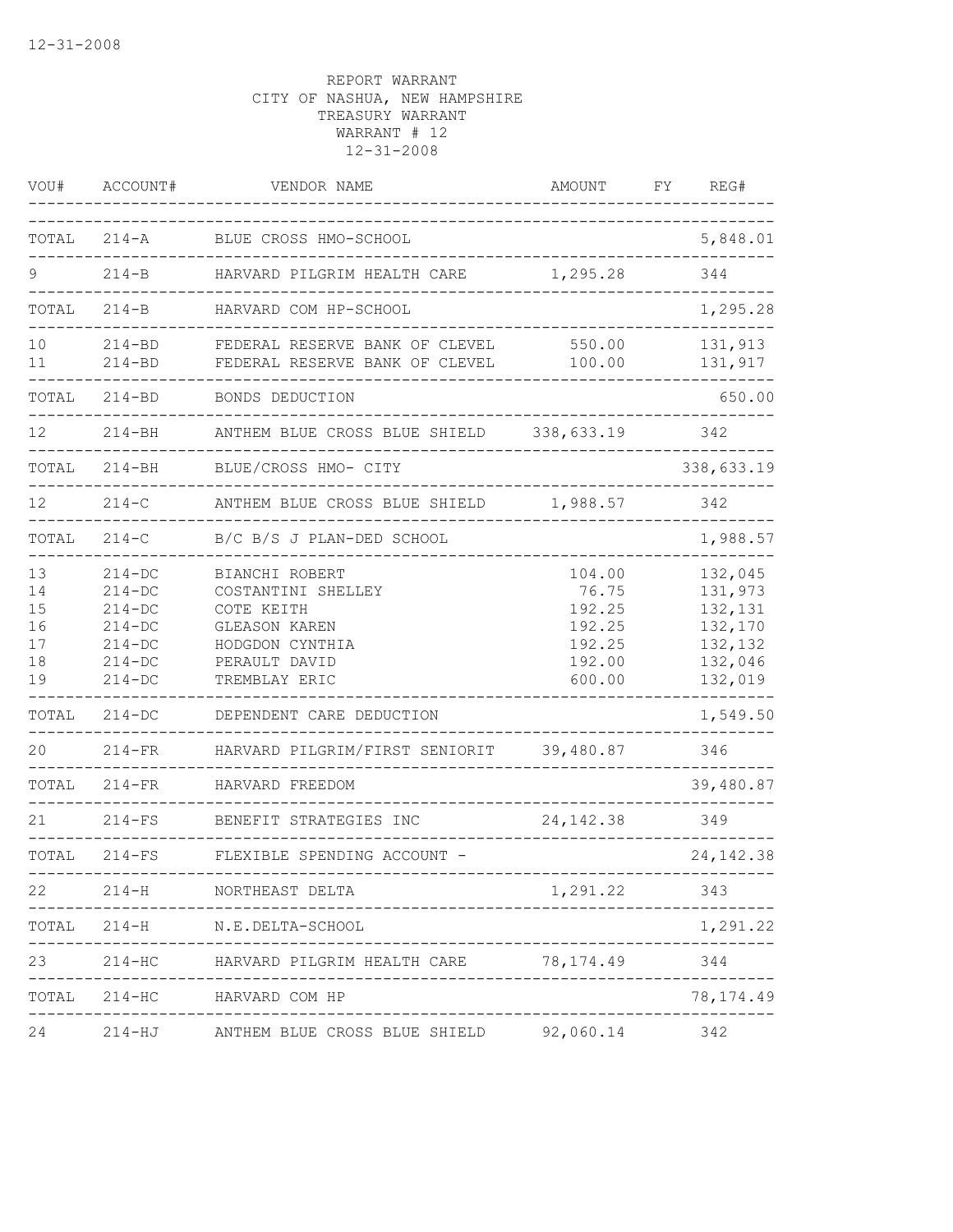| VOU#                 | ACCOUNT#                                             | VENDOR NAME                                                          | <b>AMOUNT</b>                                  | FΥ | REG#                        |
|----------------------|------------------------------------------------------|----------------------------------------------------------------------|------------------------------------------------|----|-----------------------------|
| TOTAL                | $214 - HJ$                                           | BC/BS J PLAN DED-CITY                                                |                                                |    | 92,060.14                   |
| 24                   | $214 - I$                                            | ANTHEM BLUE CROSS BLUE SHIELD                                        | 22,746.16                                      |    | 342                         |
| TOTAL                | $214 - I$                                            | B/C P.O.S-SCHOOL                                                     |                                                |    | 22,746.16                   |
| 25                   | $214 - J$                                            | ITT HARTFORD                                                         | 13,594.28                                      |    | 347                         |
| TOTAL                | $214 - J$                                            | OPT LIFE SCHOOL                                                      |                                                |    | 13,594.28                   |
| 26                   | $214 - K$                                            | PROTECTIVE LIFE INSURANCE COMP                                       | 104.12                                         |    | 352                         |
| TOTAL                | $214 - K$                                            | KEMPER TERM LIFE INSURANCE                                           |                                                |    | 104.12                      |
| 27                   | $214 - L$                                            | ITT HARTFORD                                                         | 2,464.31                                       |    | 347                         |
| TOTAL                | $214 - L$                                            | TERM LIFE DEDUCTION                                                  |                                                |    | 2,464.31                    |
| 28                   | $214 - P$                                            | NORTHEAST DELTA                                                      | 29, 345.85                                     |    | 343                         |
| TOTAL                | $214-P$                                              | NORTHEAST DELTA DEDUCTION                                            |                                                |    | 29, 345.85                  |
| 29                   | $214 - PQ$                                           | ANTHEM BLUE CROSS BLUE SHIELD                                        | 54,276.29                                      |    | 342                         |
| TOTAL                | $214 - PQ$                                           | BC/BS POINT OF SERV- CITY                                            |                                                |    | 54,276.29                   |
| 30                   | $214 - SL$                                           | SUN LIFE ASSURANCE COMPANY OF                                        | 3,418.68                                       |    | 351                         |
| TOTAL                | $214 - SL$                                           | BPW GROUP INS-SUN LIFE                                               |                                                |    | 3,418.68                    |
| 31                   | $214 - TD$                                           | NORTHEAST DELTA                                                      | 52,489.72                                      |    | 343                         |
| TOTAL                | $214 - TD$                                           | TEACHER DENTAL                                                       |                                                |    | 52,489.72                   |
| 32                   | $214 - TK$                                           | ITT HARTFORD                                                         | 13,022.42                                      |    | 347                         |
| TOTAL                | $214-TK$                                             | OPTIONAL LIFE DEDUCTION                                              |                                                |    | 13,022.42                   |
| 33                   |                                                      | 214-W BOSTON MUTUAL LIFE INSURANCE 15,181.29                         |                                                |    | 350                         |
| TOTAL                | 214-W                                                | WHOLE LIFE DEDUCTION                                                 |                                                |    | 15, 181.29<br>------------- |
| 34<br>35<br>36<br>37 | $255 - 00$<br>$255 - 00$<br>$255 - 00$<br>$255 - 00$ | STATE OF NH-MV<br>STATE OF NH-MV<br>STATE OF NH-MV<br>STATE OF NH-MV | 17,830.00<br>5,669.80<br>11,510.40<br>9,373.60 |    | 320<br>324<br>326<br>327    |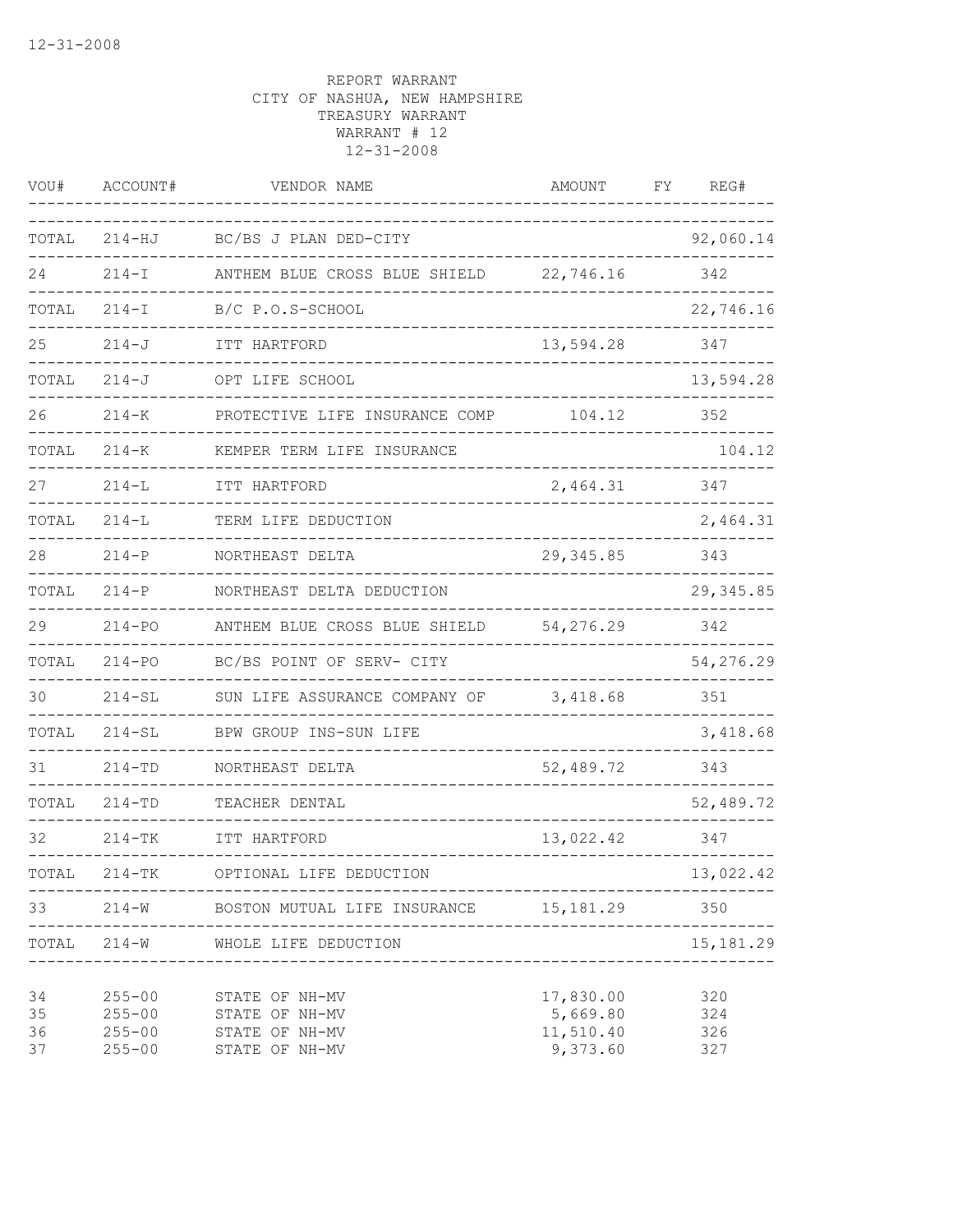| VOU#                             | ACCOUNT#                                                                         |           | VENDOR NAME                                                                                              | AMOUNT                                                                  | FY. | REG#                                   |
|----------------------------------|----------------------------------------------------------------------------------|-----------|----------------------------------------------------------------------------------------------------------|-------------------------------------------------------------------------|-----|----------------------------------------|
| 38<br>39<br>40<br>41<br>42<br>43 | $255 - 00$<br>$255 - 00$<br>$255 - 00$<br>$255 - 00$<br>$255 - 00$<br>$255 - 00$ |           | STATE OF NH-MV<br>STATE OF NH-MV<br>STATE OF NH-MV<br>STATE OF NH-MV<br>STATE OF NH-MV<br>STATE OF NH-MV | 21,008.80<br>6,234.40<br>7,922.60<br>6,003.80<br>15,045.80<br>17,116.00 |     | 330<br>335<br>336<br>338<br>340<br>341 |
| TOTAL                            | $255 - 00$                                                                       | STATE MVR |                                                                                                          |                                                                         |     | 117,715.20                             |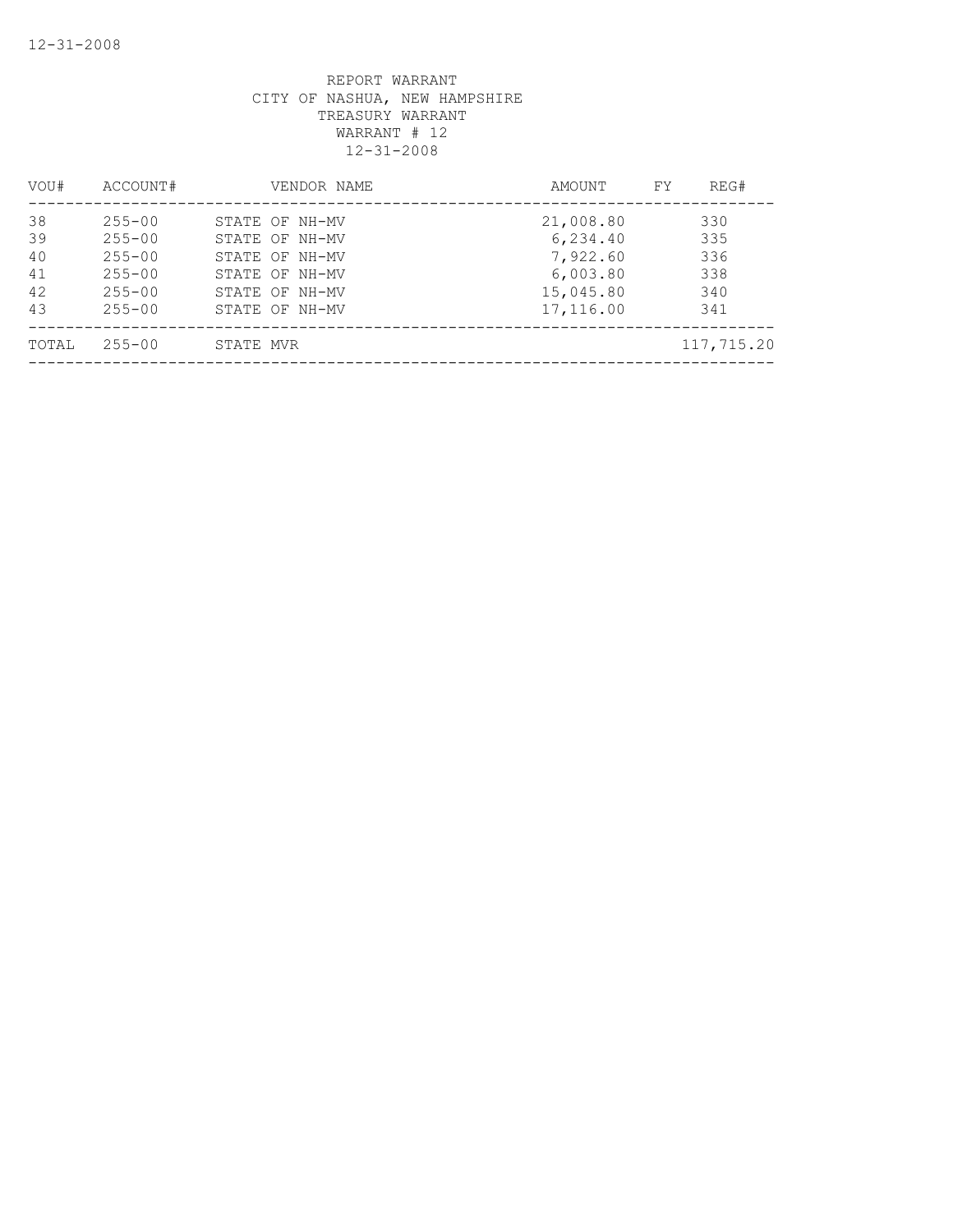| VOU#  | ACCOUNT#               | VENDOR NAME                            | AMOUNT       | FY | REG#     |
|-------|------------------------|----------------------------------------|--------------|----|----------|
| 44    | 305-53096              | COMMUNICATIONS DESIGN ASSOCIAT         | 2,680.46     |    | 132,253  |
| 45    | 305-59100              | COLLINS JOHN                           | 150.00       |    | 132,178  |
| 46    | 305-59100              | CURRAN KEVIN                           | 200.00       |    | 132,286  |
| 47    | 305-59100              | KING TOM                               | 150.00       |    | 132,266  |
| 48    | 305-59100              | MCLEAN JIM                             | 50.00        |    | 132,140  |
| 49    | 305-59100              | O'NEIL TIM                             | 400.00       |    | 132,142  |
| 50    | 305-59100              | SANCHEZ FRANCISCO                      | 100.00       |    | 132,285  |
| 51    | 305-59100              | WALLENT FRANK J                        | 200.00       |    | 132,000  |
| 52    | 305-64030              | B & H PHOTO VIDEO PRO AUDIO            | 561.70       |    | 131,933  |
| TOTAL | 305                    | SRF - CIVIC & COMM ACTIVITIES          |              |    | 4,492.16 |
|       |                        | 3053-49050 CITIZENS BANK               | 1,765.38 337 |    |          |
|       | TOTAL 305              | NHS ACADEMY OF FINANCE                 |              |    | 1,765.38 |
|       |                        |                                        |              |    |          |
| 54    | 308-74040              | CSC FINANCIAL SERVICES GROUP 18,189.62 |              |    | 131,958  |
| 55    | 308-83012              | ANTHEM BLUE CROSS BLUE SHIELD          | 24,942.93    |    | 342      |
| 56    | 308-83012              | FRENETTE DONALD                        | 12, 142.47   |    | 132,354  |
| 57    | 308-83013              | ANTHEM BLUE CROSS BLUE SHIELD          | 361,671.41   |    | 342      |
| 58    | 308-83016              | HARVARD PILGRIM HEALTH CARE            | 4,959.60     |    | 344      |
| 58    | 308-83017              | HARVARD PILGRIM HEALTH CARE            | 104,714.40   |    | 344      |
| 59    | 308-83019              | ANTHEM BLUE CROSS BLUE SHIELD          | 148,494.69   |    | 342      |
| 60    | 308-83020              | NORTHEAST DELTA                        | 21, 254.74   |    | 343      |
| 60    | 308-83021              | NORTHEAST DELTA                        | 8,579.13     |    | 343      |
| 60    | 308-83022              | NORTHEAST DELTA                        | 98,794.83    |    | 343      |
| 61    | 308-83023              | CITIZENS BANK                          | .70          |    | 337      |
| 62    | 308-83023              | HOLISTIC SELF CARE CENTER              | 600.00       |    | 132,284  |
| 63    | 308-83025              | FRED C CHURCH INC                      | 10,312.50    |    | 334      |
| 64    | 308-83026              | NORTHERN NEW ENGLAND BENEFIT T         | 32,525.00    |    | 348      |
| 65    | 308-83031              | ITT HARTFORD                           | 4,299.77     |    | 347      |
| 66    | 308-83051              | SOARES ROBERT F                        | 1,113.99     |    | 132,297  |
| 67    | 308-83052              | SJ PHYSICIAN SERVICES                  | 100.00       |    |          |
|       |                        |                                        |              |    | 131,930  |
| 68    | 308-83053<br>308-83053 | APPLE SERVICES NASHUA                  | 5,359.50     |    | 131,986  |
| 69    |                        | ASSOCIATED RADIOLOGISTS PA<br>W/       | 514.00       |    | 132,181  |
| 70    | 308-83053              | CONCORD ORTHOPAEDICS PA                | 90.00        |    | 132,070  |
| 71    | 308-83053              | EISERMAN MATTHEW L                     | 10.00        |    | 132,124  |
| 72    | 308-83053              | FOUNDATION MEDICAL PARTNERS            | 234.00       |    | 132,207  |
| 73    | 308-83053              | FOUR SEASONS ORTHOPAEDIC CTR           | 3,418.00     |    | 132,211  |
| 74    | 308-83053              | GREATER NASHUA EMERGENCY PHYS          | 138.00       |    | 132,200  |
| 75    | 308-83053              | RS MEDICAL                             | 80.00        |    | 131,936  |
| 76    | 308-83053              | SO NH REGIONAL MEDICAL CENTER          | 12,050.11    |    | 132,182  |
| 77    | 308-83054              | APPLE SERVICES NASHUA                  | 932.00       |    | 131,986  |
| 78    | 308-83054              | APPLE THERAPY SERICES MANCHEST         | 932.00       |    | 132,160  |
| 79    | 308-83054              | ASSOCIATED RADIOLOGISTS PA<br>W/       | 811.00       |    | 132,181  |
| 80    | 308-83054              | DARTMOUTH-HITCHCOCK CLINIC             | 135.00       |    | 132,227  |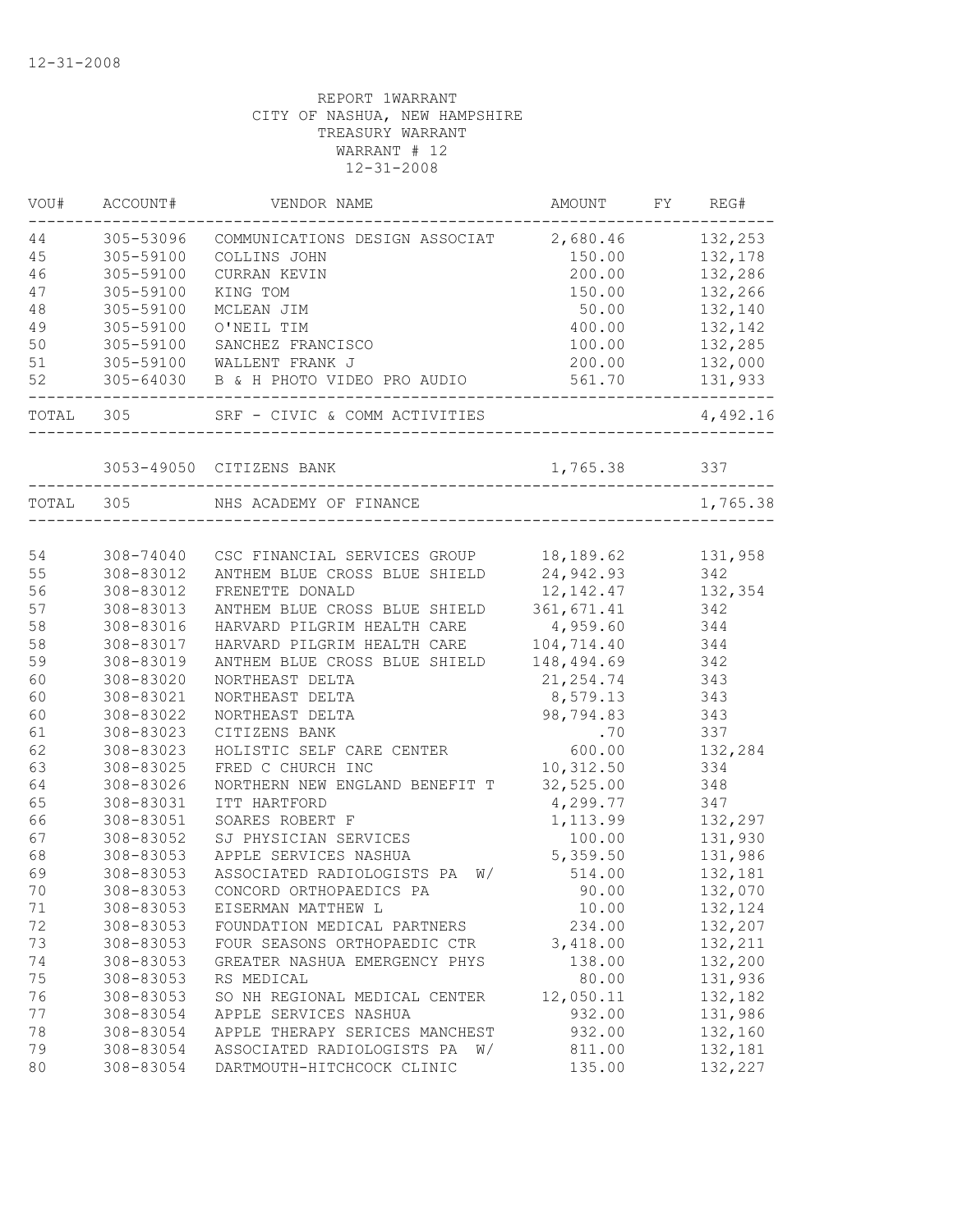| WOU#  | ACCOUNT#           | VENDOR NAME                             | AMOUNT    | FY REG#      |
|-------|--------------------|-----------------------------------------|-----------|--------------|
| 81    | 308-83054          | DERRY MEDICAL CENTER PA                 | 90.00     | 132,177      |
| 82    | 308-83054          | FONG PATRICIA                           | 693.90    | 132,148      |
| 83    | 308-83054          | FOUR SEASONS ORTHOPAEDIC CTR            | 167.00    | 132,211      |
| 84    | 308-83054          | LEWIS PHYSICAL MEDICINE ASSOC           | 280.00    | 131,925      |
| 85    | 308-83054          | MERRIMACK VALLEY PT LLC                 | 1,020.00  | 132,023      |
| 86    | 308-83054          | MORIARTY KEVIN S DC                     | 422.00    | 132,194      |
| 87    | 308-83054          | PERFORMANCE REHAB INC                   | 245.00    | 132,014      |
| 88    | 308-83054          | SEYMOUR MARY                            | 95.43     | 132,262      |
| 89    | 308-83054          | SJ PHYSICIAN SERVICES                   | 100.00    | 131,930      |
| 90    | 308-83054          | ST JOSEPH'S HOSPITAL                    | 1,178.50  | 131,981      |
| 91    | 308-83054          | THIRD PARTY SOLUTIONS INC               | 513.45    | 132,204      |
| 92    | 308-83054          | WOLF RALPH R MD W/C                     | 438.00    | 132,187      |
| 93    | 308-83055          | TREASURER STATE OF NH                   | 250.00    | 132,571      |
| 94    | 308-83064          | BELANGER WAYNE                          | 1,725.00  | 131,910      |
| 95    | 308-83064          | D & R TOWING INC                        | 435.00    | 132,661      |
| 96    | 308-83064          | ENTERPRISE RENT A CAR-NASHUA-M          | 492.03    | 132,631      |
| 97    | 308-83064          | ST JOSEPH'S HOSPITAL                    | 15.63     | 131,981      |
| 98    | 308-83070          | TREASURER STATE OF NH<br>W/C            | 100.00    | 132,649      |
| 99    | 308-83075          | CONNELLY REPORTING & VIDEO SER          | 477.35    | 132,238      |
| 100   | 308-83076          | FRED C CHURCH INC                       | 81,419.00 | 323          |
| 101   | 308-83077          | AMERICAN STOP LOSS                      | 59,660.00 | 345          |
| 102   | 308-83199          | STANLEY ELEVATOR CO INC                 | 3,565.26  | 132,141      |
| TOTAL | 308                | SRF - INSURANCE                         |           | 1,030,781.94 |
|       |                    |                                         |           |              |
|       | 207,886 3086-49050 | COTE RICHARD                            | 25.00     | 132,324      |
|       | 207,887 3086-49075 | BLAUVELT DARCY                          | 59.64     | 132,413      |
|       | 207,888 3086-53100 | CALLAHAN CAROLYN                        | 8,930.58  | 132,415      |
|       | 3086-82025         | NH RETIREMENT SYSTEM                    | 390.87    | 322          |
|       | 3086-83006         | ANTHEM BLUE CROSS BLUE SHIELD           | 1,471.68  | 342          |
|       | 3086-83009         | NORTHEAST DELTA                         | 143.65    | 343          |
|       | 3086-83031         | ITT HARTFORD                            | 20.16     | 347          |
| TOTAL | 308                | JAVITS GRANT PROGRAM                    |           | 11,041.58    |
|       |                    |                                         |           |              |
|       |                    | 207,889 3097-44005 ACE PRINTING COMPANY | 445.00    | 132,208      |
|       | 207,890 3097-49075 | CENTRAL PAPER                           | 2,493.45  | 132,367      |
|       | 207,891 3097-49075 | CLEAN SOURCE                            | 967.20    | 132,425      |
|       | 207,892 3097-49085 | COCA COLA                               | 3,264.00  | 132,339      |
|       | 207,893 3097-49085 | COSTA FRUIT & PRODUCE CO INC            | 41,531.35 | 132,496      |
|       | 207,893 3097-49085 | COSTA FRUIT & PRODUCE CO INC            | $-367.51$ | 132,497      |
|       | 207,894 3097-49085 | FANTINI BAKING CO., INC.                | 3,887.17  | 132,402      |
|       | 207,894 3097-49085 | FANTINI BAKING CO., INC.                | 1,299.84  | 132,403      |
|       | 207,895 3097-49085 | GARELICK FARMS-LYNN                     | 24,405.75 | 132,169      |
|       | 207,896 3097-49085 | GILL'S PIZZA CO.                        | 4,859.00  | 132,392      |
|       | 207,897 3097-49085 | M SAUNDERS INC                          | 6,878.51  | 132,379      |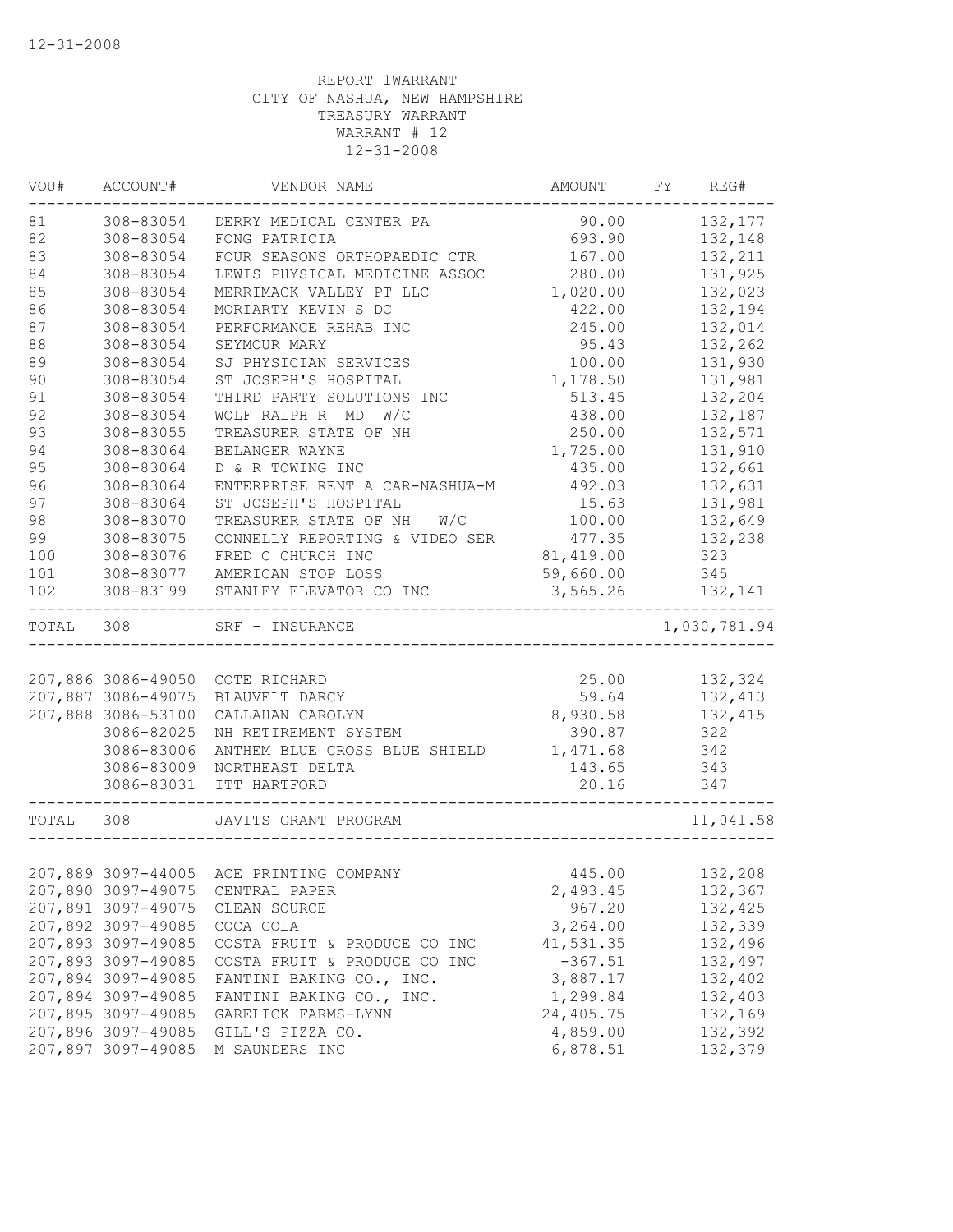| VOU#  | ACCOUNT#                                 | VENDOR NAME                                           | AMOUNT               | FY | REG#               |
|-------|------------------------------------------|-------------------------------------------------------|----------------------|----|--------------------|
|       | 207,898 3097-49085                       | MCKEE FOODS CORP                                      | 477.44               |    | 132,073            |
|       | 207,899 3097-49085<br>207,900 3097-49085 | NEW ENGLAND ICE CREAM<br>SURPLUS DISTRIBUTION SECTION | 1,280.45<br>2,161.50 |    | 132,397<br>132,145 |
|       | 207,901 3097-707                         | WATTAL MADHVI                                         | 46.50                |    | 132,465            |
|       | 3097-82025                               | NH RETIREMENT SYSTEM                                  | 6,072.39             |    | 322                |
|       | 3097-83006                               | ANTHEM BLUE CROSS BLUE SHIELD                         | 20, 259.54           |    | 342                |
|       | 3097-83006                               | HARVARD PILGRIM HEALTH CARE                           | 7,602.76             |    | 344                |
|       | 3097-83009                               | NORTHEAST DELTA                                       | 1,586.91             |    | 343                |
|       | 3097-83031                               | ITT HARTFORD                                          | 156.80               |    | 347                |
|       | 207,902 3097-91005                       | AXNE EVA                                              | 106.62               |    | 132,357            |
|       | 207,903 3097-91005                       | <b>GUSTIN KAREN</b>                                   | 70.58                |    | 132,371            |
|       | 207,904 3097-91005                       | JOHNSON LINDA                                         | 56.16                |    | 132,451            |
| TOTAL | 309                                      | SRF - FOOD SERVICES                                   |                      |    | 129,541.41         |
|       |                                          |                                                       |                      |    |                    |
|       | 207,905 3098-49075                       | CENTRAL PAPER                                         | 157.00               |    | 132,367            |
|       | 207,906 3098-49075                       | COSTA FRUIT & PRODUCE CO INC                          | 1,092.00             |    | 132,497            |
|       | 207,907 3098-49085                       | M SAUNDERS INC                                        | 171.35               |    | 132,379            |
|       | 207,907 3098-49085                       | M SAUNDERS INC                                        | 6,359.87             |    | 132,380            |
| TOTAL | 309                                      | FRESH FRUIT & VEGETABLE GRANT                         |                      |    | 7,780.22           |
|       |                                          |                                                       |                      |    |                    |
| 113   | 312-43005                                | PRINTGRAPHICS OF MAINE                                | 800.00               |    | 321                |
| 112   | 312-43005                                | PRINTGRAPHICS OF MAINE                                | 186.89               |    | 132,007            |
| 114   | $312 - 705$                              | HEBERT DARRYL                                         | 110.00               |    | 132,296            |
| 115   | 312-78007                                | GOODYEAR AUTO SERVICE CENTER                          | 286.38               |    | 131,926            |
| 116   | 312-78007                                | MAC MULKIN CHEVROLET INC                              | 1.62                 |    | 132,474            |
| 117   | 312-78007                                | QUIRK GM PARTS DEPOT                                  | 469.09               |    | 132,168            |
| 118   | 312-78007                                | ROBBINS AUTO PARTS INC                                | 295.54               |    | 132,126            |
| TOTAL | 312                                      | SRF - FINANCIAL SERVICES                              |                      |    | 2,149.52           |
|       |                                          |                                                       |                      |    |                    |
|       |                                          | 207,908 3122-49050 PAPANICOLAOU PAULA                 | 136.46               |    | 132,341            |
|       | 207,908 3122-91040                       | PAPANICOLAOU PAULA                                    | 76.65                |    | 132,341            |
| TOTAL |                                          | 312 ADULT ED/CONTINUING ED                            |                      |    | 213.11             |
|       |                                          | 207,909 3247-49075 NIXON CO INC                       |                      |    |                    |
|       |                                          | TOTAL 324 ATHLETICS-ENTERPRISE FUND                   |                      |    | 204.00             |
|       |                                          |                                                       |                      |    |                    |
|       | 207,910 3269-91040 COTE MARIE            |                                                       |                      |    | 424.53 132,356     |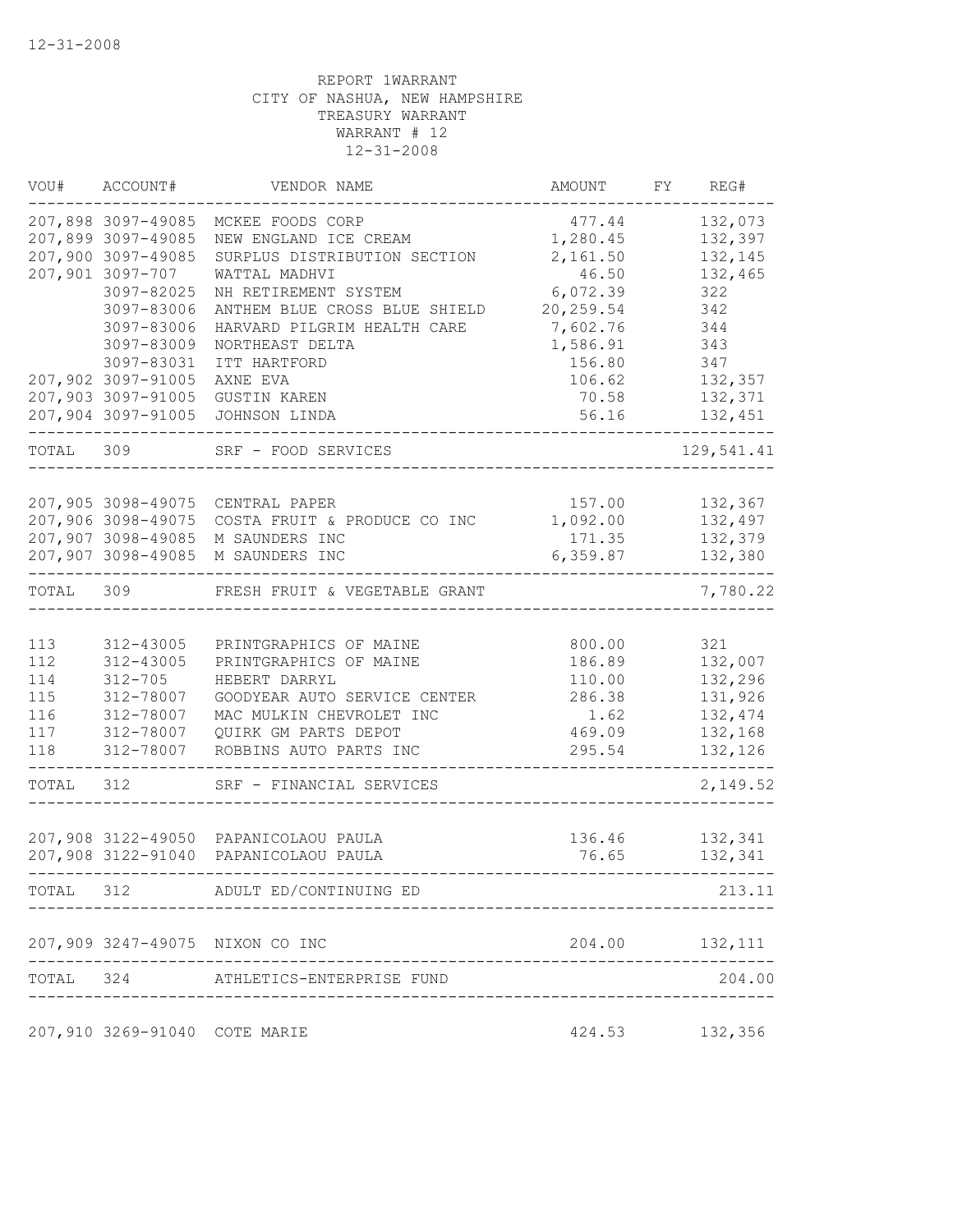|           | VOU# ACCOUNT# | VENDOR NAME                                                                   | AMOUNT                                | FY | REG#               |
|-----------|---------------|-------------------------------------------------------------------------------|---------------------------------------|----|--------------------|
| TOTAL     | 326           | NH ALTERNATE ASSESSMENT COACH                                                 |                                       |    | 424.53             |
| 119       | 331-309       | CITY OF NASHUA                                                                | 43.31                                 |    | 132,501            |
| 120       | 331-53100     | CONTI DAVID                                                                   | 361.14                                |    | 132,317            |
| 121       | 331-53100     | PRECISION PLANNING & SIMULATIO                                                | 28,125.00                             |    | 132,163            |
| 122       | 331-59100     | COMCAST                                                                       | 107.00                                |    | 132,609            |
| 123       | $331 - 64045$ | GOVCONNECTION INC                                                             | 7,646.26                              |    | 131,935            |
| 124       | 331-78007     | CARPARTS OF NASHUA                                                            | 4.82                                  |    | 131,948            |
| 125       | 331-82030     | NH RETIREMENT SYSTEM                                                          | 3,951.03                              |    | 322                |
| TOTAL 331 |               | SRF - POLICE DEPARTMENT                                                       |                                       |    | 40,238.56          |
|           |               | 207,911 3319-53102 ADULT LEARNING CENTER                                      | 600.00                                |    | 132,232            |
|           |               | 207,912 3319-91040 MCGUINNESS NANCY                                           | 30.19                                 |    | 132,426            |
| TOTAL 331 |               | TITLE I SCHL IMPR-FES                                                         |                                       |    | 630.19             |
|           |               | 126 332-59100 LEYTON VALERIE M                                                |                                       |    | 130.00 132,287     |
|           |               | 127 332-64192 ZAX SIGNAGE                                                     | 366.00                                |    | 132,144            |
| TOTAL 332 |               | SRF - FIRE DEPARTMENT                                                         |                                       |    | 496.00             |
|           |               | 207,913 3339-49075 MCGRAW HILL COMPANIES                                      | 842.37 132,061                        |    |                    |
| TOTAL     | 333           | TITLE I SCHL IMPRV MT PLEASANT                                                |                                       |    | 842.37             |
|           | 3359-82025    | NH RETIREMENT SYSTEM                                                          | 278.87                                |    | 322                |
|           | 3359-83006    | ANTHEM BLUE CROSS BLUE SHIELD                                                 | 523.25                                |    | 342                |
|           | 3359-83009    | NORTHEAST DELTA                                                               | 45.67                                 |    | 343                |
|           | 3359-83031    | ITT HARTFORD                                                                  | 14.84                                 |    | 347                |
| TOTAL     | 335           | TITLE IB READ 1ST MT PLEASANT                                                 |                                       |    | 862.63             |
|           |               |                                                                               |                                       |    |                    |
|           |               | 207,914 3369-49050 LABELS FOR LESS                                            |                                       |    | 126.97 132,457     |
|           |               | 207,915 3369-49050 MARTIN MARILYN<br>207,916 3369-53102 ADULT LEARNING CENTER | 20.96<br>720.00                       |    | 132,331<br>132,232 |
| TOTAL 336 |               | _____________________________________<br>TITLE I SCHL IMPR DR CRISP           |                                       |    | 867.93             |
|           |               |                                                                               | ------------------------------------- |    |                    |
| 132       |               | 341-01962 HARBOR HOMES INC                                                    | 3, 393. 77 132, 115                   |    |                    |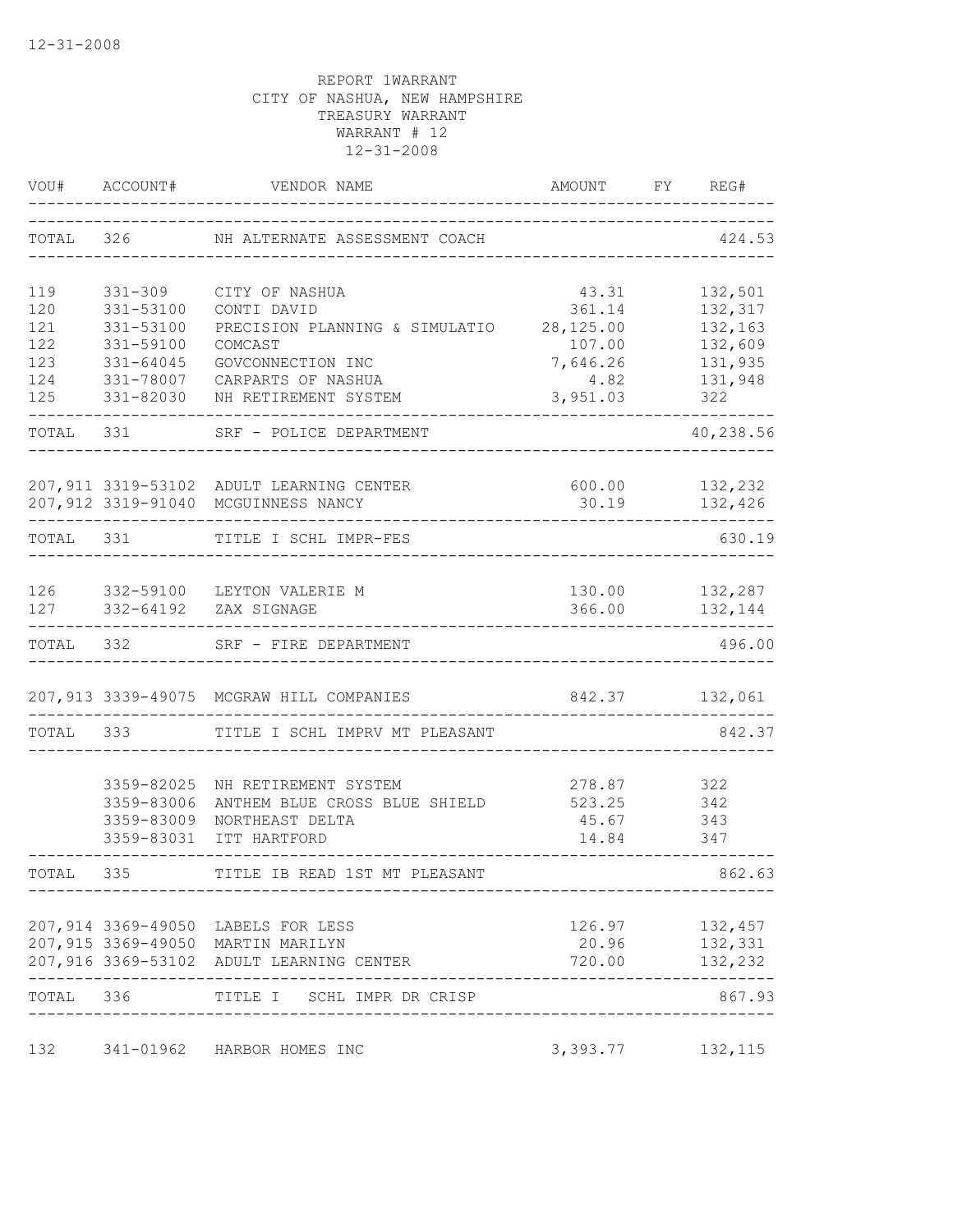| VOU#      | ACCOUNT#            | VENDOR NAME                                     | AMOUNT FY REG#                   |           |
|-----------|---------------------|-------------------------------------------------|----------------------------------|-----------|
| 133       | 341-01963           | SOUTHERN NH HIV/AIDS TASK FORC 9,993.00 132,147 |                                  |           |
| 134       | 341-01966           | COMMUNITY COUNCIL OF NASHUA NH 27,248.16        |                                  | 132,244   |
| 135       | 341-01968           | HARBOR HOMES INC                                | 26,188.00                        | 132, 115  |
| 135       | 341-01969           | HARBOR HOMES INC                                | 2,070.72                         | 132,115   |
| 136       | 341-01969           | SOUTHERN NH HIV/AIDS TASK FORC 699.00           |                                  | 132,147   |
| 137       | 341-54035           | TELEGRAPH PUBLISHING COMPANY 300.00             |                                  | 132,483   |
| 138       | 341-91025           | CROOKER PATRICIA                                | 163.13                           | 132,255   |
|           | TOTAL 341           | SRF - COMMUNITY SERVICES                        |                                  | 70,055.78 |
|           |                     |                                                 |                                  |           |
| 139       | 342-01340           | TREASURER STATE OF NH (PHL) 225.00 132,640      |                                  |           |
| 140       | 342-01940           | JACK'S PIZZA                                    | 37.00                            | 132,228   |
| 141       | 342-41015           | STAPLES BUSINESS ADVANTAGE                      | 58.76                            | 132,272   |
| 142       | 342-47010           | STERICYCLE INC                                  | 43.36                            | 131,929   |
| 143       | 342-91025           | CARON CHRISTINE                                 | 158.36                           | 132,062   |
| 144       | $342 - 91025$       | PORRES LUIS                                     | 175.67                           | 132,109   |
| 145       | 342-94014           | WENDT BETTY                                     | 54.34                            | 132,240   |
| TOTAL 342 |                     | SRF - COMMUNITY HEALTH<br>______________        |                                  | 752.49    |
|           |                     |                                                 |                                  |           |
|           |                     | 207,918 3440-49075 AC MOORE INC                 | 430.49                           | 132,366   |
|           | 207,919 3440-49075  | ALMEIDA SUSAN                                   | 21.98                            | 132,362   |
|           | 207,920 3440-49075  | BOSTEELS DIANE                                  | 34.97                            | 132,401   |
|           | 207, 921 3440-49075 | COGSWELL CATHERINE                              | 320.62                           | 132,359   |
|           | 207,922 3440-49075  | COSTCO WHOLESALE #307                           | 482.70                           | 132,665   |
|           | 207, 917 3440-49075 | FITZPATRICK KATHLEEN                            | 47.63                            | 132,468   |
|           | 207, 923 3440-49075 | GARELICK FARMS-LYNN                             | 161.50                           | 132,169   |
|           | 207,924 3440-49075  | HAMM LINDA                                      | 23.90                            | 132,361   |
|           | 207,925 3440-49075  | HOME DEPOT CREDIT SERVICES                      | 9.70                             | 132,335   |
|           | 207,926 3440-49075  | MARKET BASKET                                   | 305.50                           | 132,103   |
|           | 207, 927 3440-49075 | SAKELARIS JENNIFER                              | 47.00                            | 132,388   |
|           | 207,928 3440-49075  | SAM'S CLUB                                      | 545.52                           | 132,664   |
|           | 207,929 3440-49075  | SLATER CRYSTAL                                  | 6.99                             | 132,469   |
|           | 207,930 3440-49075  | WALMART COMMUNITY                               | 98.27                            | 132,273   |
|           | 207,931 3440-53103  | DANIEL WEBSTER COLLEGE                          | 1,833.34                         | 132,456   |
|           | 207,932 3440-705    | RENO JENNIFER                                   | 30.00                            | 132,156   |
|           |                     | TOTAL 344 AFTER SCHOOL PROGRAM                  | -------------------------------- | 4,400.11  |
|           |                     |                                                 |                                  |           |
|           |                     | 3449-82025 NH RETIREMENT SYSTEM                 | 1,538.74                         | 322       |
|           | 3449-83006          | ANTHEM BLUE CROSS BLUE SHIELD                   | 3,828.60                         | 342       |
|           |                     | 3449-83009 NORTHEAST DELTA                      | 91.34                            | 343       |
|           |                     | 3449-83031 ITT HARTFORD                         | 2.80                             | 347       |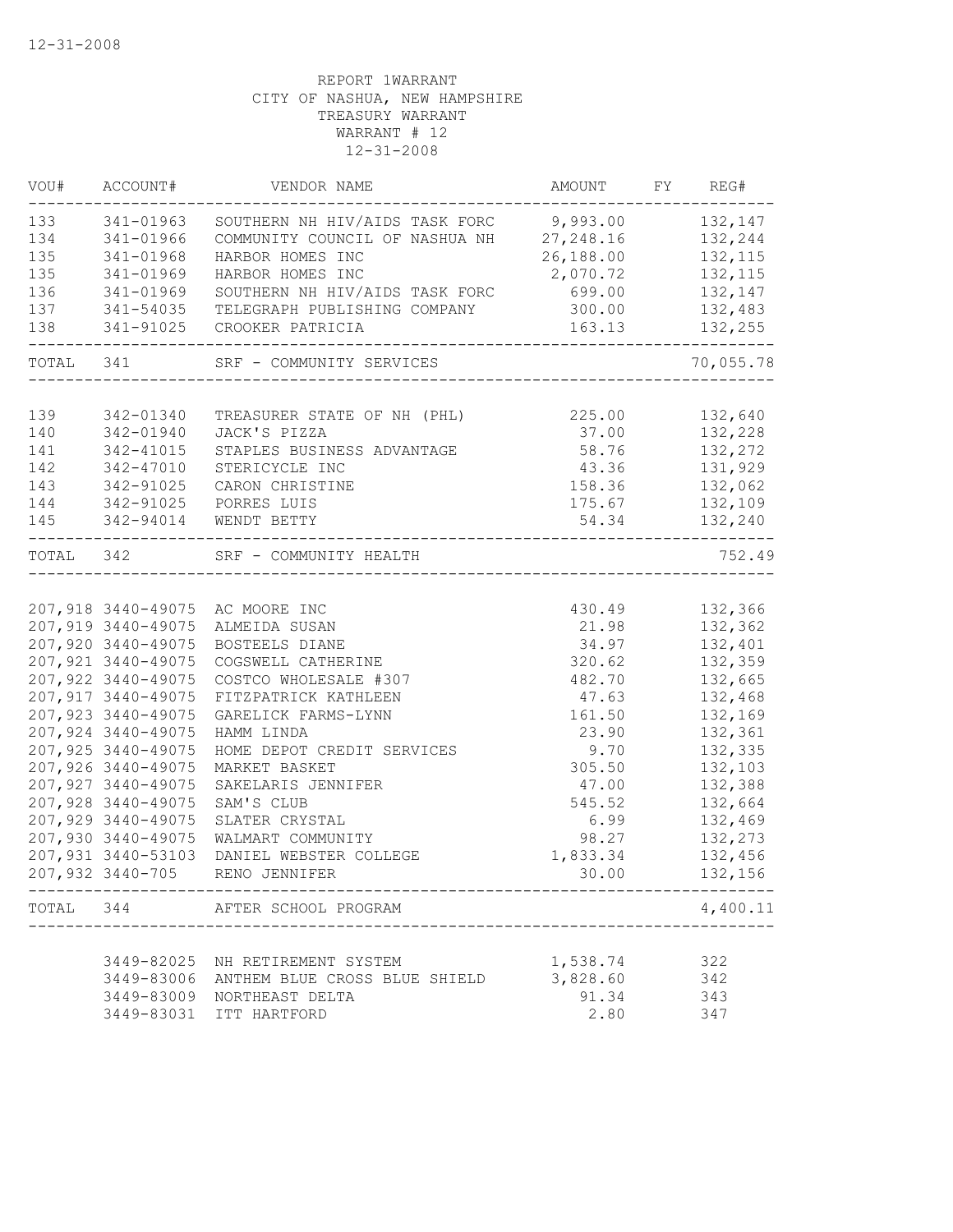|           | VOU# ACCOUNT#      | VENDOR NAME                                   | AMOUNT                       | REG#<br>FY           |
|-----------|--------------------|-----------------------------------------------|------------------------------|----------------------|
|           |                    | TOTAL 344 TITLE IV SDF 21ST CENTURY           | -------------------          | 5,461.48             |
|           | 207,933 3468-49075 | REYNOLDS MARGARET                             | 98.50                        | 132,333              |
|           | 207,934 3468-53102 | MEASURED PROGRESS INC                         | 16,815.50                    | 132,399              |
|           | 207,935 3468-53102 | WESTED                                        | 53,011.00                    | 132,412              |
|           | 207,936 3468-91040 | BRODEUR ESTHER                                | 133.60                       | 132,326              |
|           | 3468-91040         | CITIZENS BANK                                 | 4,004.99                     | 337                  |
|           | 207,937 3468-91040 | CLAFFEY NEIL                                  | 83.99                        | 132,466              |
|           | 207,938 3468-91040 | GINGRAS LISA                                  | 135.94                       | 132,370              |
|           | 207,939 3468-91040 | MEAD DAWN                                     | 94.94                        | 132,467              |
|           | 207,940 3468-91040 | MILLER ALYSON                                 | 195.12                       | 132,445              |
|           | 207,941 3468-91040 | NE ASCD                                       | 4,528.00                     | 132,463              |
|           | 207,942 3468-91040 | O'DEA MAUREEN                                 | 76.16                        | 132,364              |
|           |                    | 207,943 3468-91040 ROURKE SUSAN               | 127.06                       | 132,376<br>$- - - -$ |
| TOTAL 346 |                    | SMALLER LEARNING COMMUNITY                    |                              | 79,304.80            |
|           |                    | 3509-82025 NH RETIREMENT SYSTEM               |                              |                      |
|           | 3509-83006         | ANTHEM BLUE CROSS BLUE SHIELD                 | 2,940.84 322<br>5,799.57 342 |                      |
|           | 3509-83006         | HARVARD PILGRIM HEALTH CARE                   | 1,070.16 344                 |                      |
|           | 3509-83009         | NORTHEAST DELTA                               | 1,003.13                     | 343                  |
|           | 3509-83031         | ITT HARTFORD                                  | 117.88                       | 347                  |
|           |                    | TOTAL 350 TITLE 11A TEACHER QUALITY           |                              | 10,931.58            |
|           |                    | 156 352-59020 BOSTON RED SOX                  | 8,510.00 132,560             |                      |
| TOTAL 352 |                    | SRF - PARKS AND RECREATION                    |                              | 8,510.00             |
|           |                    |                                               |                              |                      |
|           |                    | 207,944 3539-49075 CARTRIDGE WORLD            | 125.99                       | 132,405              |
|           |                    | 207,945 3539-49075 SNOW STEFANIE              | 69.05                        | 132,446              |
|           |                    | 207,946 3539-49075 STAPLES BUSINESS ADVANTAGE | 299.20                       | 132,202              |
| TOTAL 353 |                    | ADULT BASIC EDUCATION                         |                              | 494.24               |
|           |                    | 3559-83009 NORTHEAST DELTA                    | 131.90 343                   |                      |
|           |                    | 3559-83031 ITT HARTFORD                       | 17.64                        | 347                  |
|           |                    | TOTAL 355 TITLE IB READING 1ST FES            |                              | 149.54               |
|           |                    | 3609-82025 NH RETIREMENT SYSTEM               | 290.56 322                   |                      |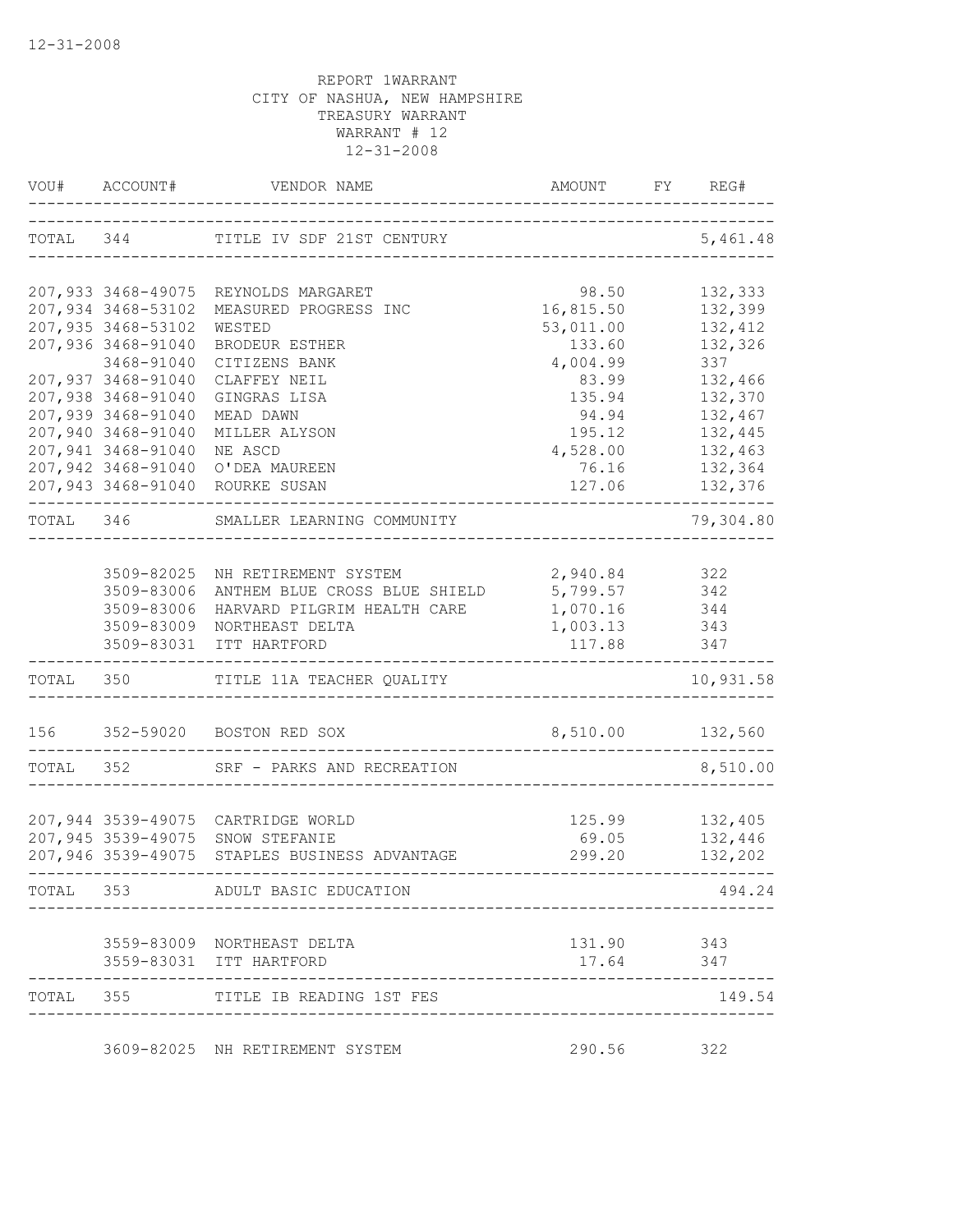| VOU#       | ACCOUNT#                               | VENDOR NAME                                                        | AMOUNT                     | FY REG#            |
|------------|----------------------------------------|--------------------------------------------------------------------|----------------------------|--------------------|
|            | 3609-83006<br>3609-83009<br>3609-83031 | ANTHEM BLUE CROSS BLUE SHIELD<br>NORTHEAST DELTA<br>ITT HARTFORD   | 1,046.50<br>82.77<br>17.08 | 342<br>343<br>347  |
|            |                                        |                                                                    |                            |                    |
| TOTAL      | 360                                    | DROP OUT PREVENTION/ALT ED                                         |                            | 1,436.91           |
| 163        | 371-07506                              | GRABER MARKETING/CHRISTINE GRA                                     | 1,041.33                   | 132,166            |
| 163<br>164 | 371-53160                              | 371-07508 GRABER MARKETING/CHRISTINE GRA<br>GATE CITY FENCE CO INC | 442.20<br>2,200.00         | 132,166<br>132,056 |
| TOTAL      | 371                                    | SRF - COMMUNITY DEVELOPMENT                                        |                            | 3,683.53           |
| 165        | 373-53025                              | LOAN PACKAGING LLC                                                 | 800.00                     | 132,158            |
| TOTAL      | 373                                    | SRF - ECONOMIC DEVELOPMENT                                         |                            | 800.00             |
|            |                                        |                                                                    |                            |                    |
| 166        | 374-07040                              | MUNOZ CONSTRUCTION AND LINA GO                                     | 16,110.00                  | 132,515            |
| 167        | 374-07090                              | NASHUA SOUP KITCHEN & SHELTER                                      | 6,014.36                   | 132,052            |
| 168        | 374-07118                              | POLICE ATHLETIC LEAGUE AND                                         | 720.00                     | 132,503            |
| 169        | 374-07220                              | GREATER NASHUA COUNCIL ON ALCO                                     | 3,636.36                   | 132,030            |
| 169        | 374-07221                              | GREATER NASHUA COUNCIL ON ALCO                                     | 15,000.00                  | 132,030            |
| 170        | 374-07235                              | CITY OF NASHUA/PETTY CASH SLIP                                     | 21.75                      | 131,914            |
| 171        | 374-07340                              | GRABER MARKETING/CHRISTINE GRA                                     | 16.47                      | 132,166            |
| 172        | 374-07340                              | HILLSBOROUGH COUNTY TREASURER                                      | 16.00                      | 132,482            |
| 173        | 374-07340                              | TELEGRAPH PUBLISHING COMPANY                                       | 330.30                     | 132,483            |
| 174        | 374-07368                              | F W WEBB COMPANY                                                   | 49.02                      | 132,012            |
| 175        | 374-07368                              | PENNEY FENCE COMPANY                                               | 8,770.00                   | 132,119            |
| 176        | 374-07435                              | CORP FOR NATIONAL & COMMUNITY                                      | 908.60                     | 132,143            |
| 177        | 374-07470                              | ADULT LEARNING CENTER                                              | 9,000.00                   | 132,517            |
| 178        | 374-07506                              | GRABER MARKETING/CHRISTINE GRA                                     | 500.00                     | 132,166            |
| 179        | 374-07600                              | DION ROBERT J & IDEAL DELEADIN                                     | 3,500.00                   | 132,510            |
| 180        | 374-07600                              | INSTITUTE FOR ENVIRONMENTAL ED                                     | 2,025.00                   | 132,246            |
| 181        | 374-07600                              | O'DONNELL ALBERT & PATRICIA AN                                     | 9,010.00                   | 132,516            |
| 182        | 374-07600                              | THE 41-41 1/2 PERHAM ST REALTY                                     | 2,500.00                   | 132,502            |
| 183        | 374-07620                              | CORRIGAN CHRISTOPHER                                               | 400.00                     | 132,504            |
| 184        | 374-07620                              | CORRIGAN KIMBERLY                                                  | 400.00                     | 132,512            |
| 185        | 374-07620                              | DEMMONS CHRISTINA                                                  | 400.00                     | 132,508            |
| 186        | 374-07620                              | GURSKI CATHERINE                                                   | 400.00                     | 132,505            |
| 187        | 374-07620                              | JUDKINS MANDY BETH                                                 | 400.00                     | 132,507            |
| 188        | 374-07620                              | MACKEY HERBERT                                                     | 400.00                     | 132,513            |
| 189        | 374-07620                              | MIRON BOBBI                                                        | 400.00                     | 132,511            |
| 190        | 374-07620                              | MITCHELL DEBRA                                                     | 400.00                     | 132,506            |
| 191        | 374-07620                              | SMITH MARION                                                       | 400.00                     | 132,509            |
| 192        | 374-09031                              | TRANSIT MANAGEMENT OF NASHUA                                       | 224.67                     | 329                |
| 193        | 374-09031                              | TRANSIT MANAGEMENT OF NASHUA                                       | 167.07                     | 339                |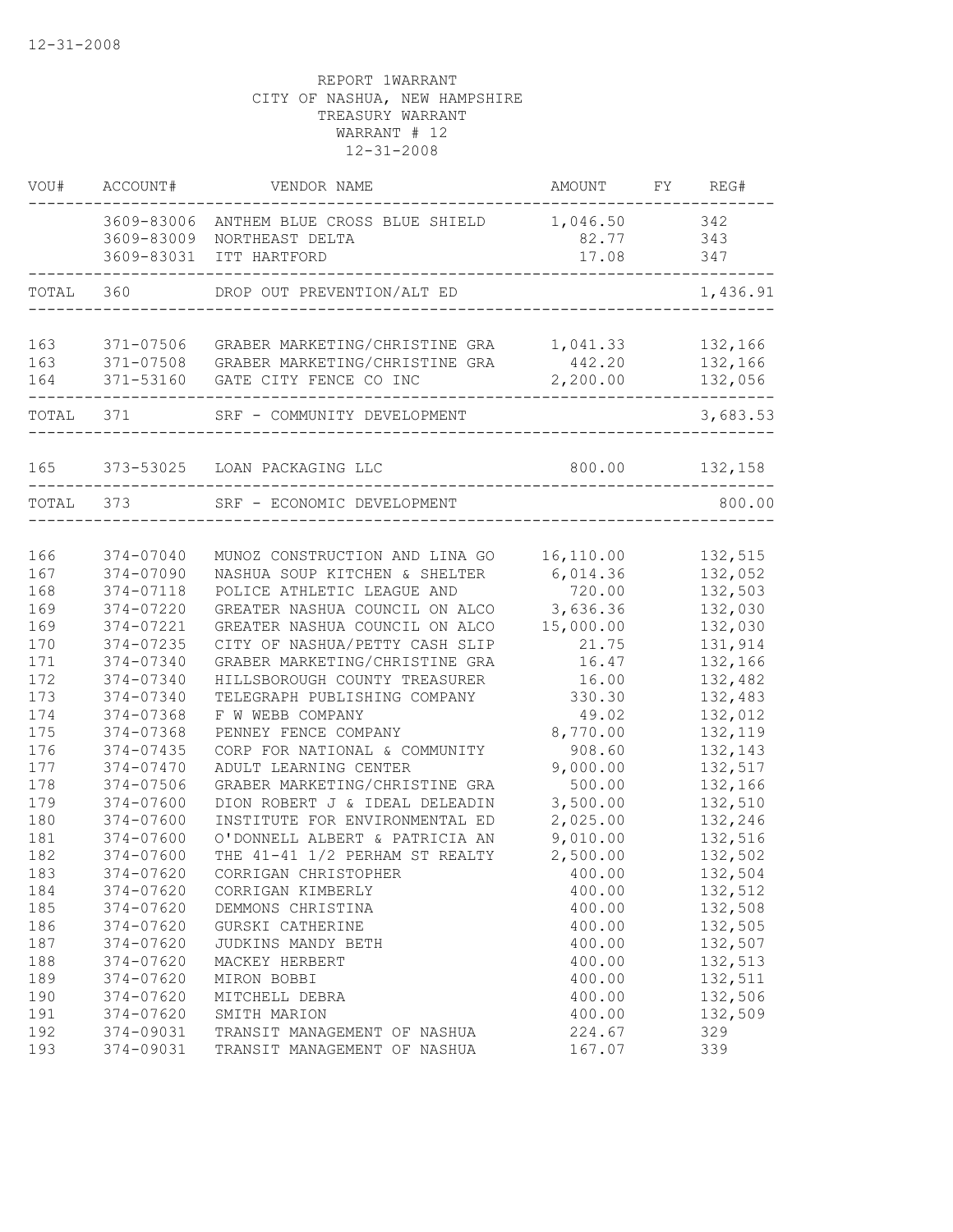| VOU# | ACCOUNT#  | VENDOR NAME                            | AMOUNT    | FY | REG#    |
|------|-----------|----------------------------------------|-----------|----|---------|
| 194  |           | 374-09031 TRANSIT MANAGEMENT OF NASHUA | 175.83    |    | 353     |
| 195  | 374-09054 | LISAY STEVEN E                         | 187.75    |    | 132,077 |
| 196  | 374-09061 | MAVRIKIS UPHOLSTERING & FURNIT         | 720.00    |    | 131,941 |
| 197  | 374-09071 | CITY OF NASHUA                         | 47.50     |    | 132,514 |
| 198  | 374-09071 | SHATTUCK MALONE OIL CO                 | 15,760.85 |    | 132,555 |
| 199  | 374-09081 | MAYNARD & LESIEUR INCORPORATED         | 91.00     |    | 132,478 |
| 200  | 374-09091 | CENTRAL PAPER PRODUCTS CO              | 185.06    |    | 132,259 |
| 201  | 374-09091 | CITY OF NASHUA                         | 27.71     |    | 132,514 |
| 202  | 374-09091 | COHEN STEEL SUPPLY INC                 | 152.10    |    | 131,971 |
| 203  | 374-09091 | FLEETWAY HEAVY DUTY PARTS INC          | 875.80    |    | 132,001 |
| 204  | 374-09091 | GILLIG LLC                             | 955.93    |    | 132,188 |
| 205  | 374-09091 | GRAINGER                               | 20.28     |    | 131,994 |
| 206  | 374-09091 | HOME DEPOT CREDIT SERVICES             | 54.96     |    | 132,574 |
| 207  | 374-09091 | NAPA AUTO PARTS                        | 433.75    |    | 132,213 |
| 208  | 374-09091 | ROBBINS AUTO PARTS INC                 | 553.86    |    | 132,126 |
| 209  | 374-09091 | RYDER FLEET PRODUCTS.COM INC           | 160.26    |    | 132,216 |
| 210  | 374-09091 | SERVICE LIGHTING EXPRESS INC           | 186.15    |    | 132,282 |
| 211  | 374-09091 | STAPLES BUSINESS ADVANTAGE             | 307.65    |    | 132,272 |
| 212  | 374-09104 | PSNH                                   | 196.76    |    | 132,644 |
| 213  | 374-09112 | NATIONAL GRID                          | 295.34    |    | 132,627 |
| 213  | 374-09115 | NATIONAL GRID                          | 494.95    |    | 132,627 |
| 214  | 374-09120 | PENNICHUCK WATER                       | 85.76     |    | 132,579 |
| 214  | 374-09124 | PENNICHUCK WATER                       | 36.51     |    | 132,579 |
| 214  | 374-09125 | PENNICHUCK WATER                       | 59.24     |    | 132,579 |
| 215  | 374-09133 | FAIRPOINT COMMUNICATIONS INC           | 152.33    |    | 132,638 |
| 216  | 374-09181 | MEMIC INDEMNITY CO                     | 11,666.65 |    | 132,562 |
| 217  | 374-09201 | TRANSIT MANAGEMENT OF NASHUA           | 17,310.78 |    | 329     |
| 218  | 374-09201 | TRANSIT MANAGEMENT OF NASHUA           | 18,560.00 |    | 339     |
| 219  | 374-09201 | TRANSIT MANAGEMENT OF NASHUA           | 17,548.22 |    | 353     |
| 220  | 374-09209 | TRANSIT MANAGEMENT OF NASHUA           | 810.46    |    | 329     |
| 221  | 374-09209 | TRANSIT MANAGEMENT OF NASHUA           | 810.41    |    | 339     |
| 222  | 374-09209 | TRANSIT MANAGEMENT OF NASHUA           | 810.35    |    | 353     |
| 223  | 374-09211 | AMERITAS LIFE INSURANCE CORP           | 1,357.84  |    | 132,659 |
| 224  | 374-09211 | EDWARD JONES                           | 2,364.05  |    | 132,628 |
| 225  | 374-09211 | HARVARD PILGRIM HEALTH CARE            | 19,473.59 |    | 132,611 |
| 226  | 374-09211 | PRUDENTIAL INSURANCE                   | 1,108.18  |    | 132,599 |
| 227  | 374-09211 | VISION SERVICE PLAN                    | 160.94    |    | 132,612 |
| 228  |           | 374-09221 PRUDENTIAL INSURANCE         | 111.08    |    | 132,599 |
| 229  | 374-09233 | NH TRANSIT ASSOCIATION                 | 418.00    |    | 132,567 |
| 230  | 374-09241 | GILLETTE KRISTI                        | 70.67     |    | 132,067 |
| 231  | 374-09261 | CITY OF NASHUA                         | 136.77    |    | 132,514 |
| 232  | 374-09261 | UNION LEADER CORPORATION               | 332.80    |    | 132,564 |
| 233  | 374-59188 | ASAP ENVIRONMENTAL INC                 | 965.00    |    | 132,263 |
| 234  | 374-59188 | INSTITUTE FOR ENVIRONMENTAL ED         | 1,916.00  |    | 132,246 |
| 234  | 374-94025 | INSTITUTE FOR ENVIRONMENTAL ED         | 1,100.00  |    | 132,246 |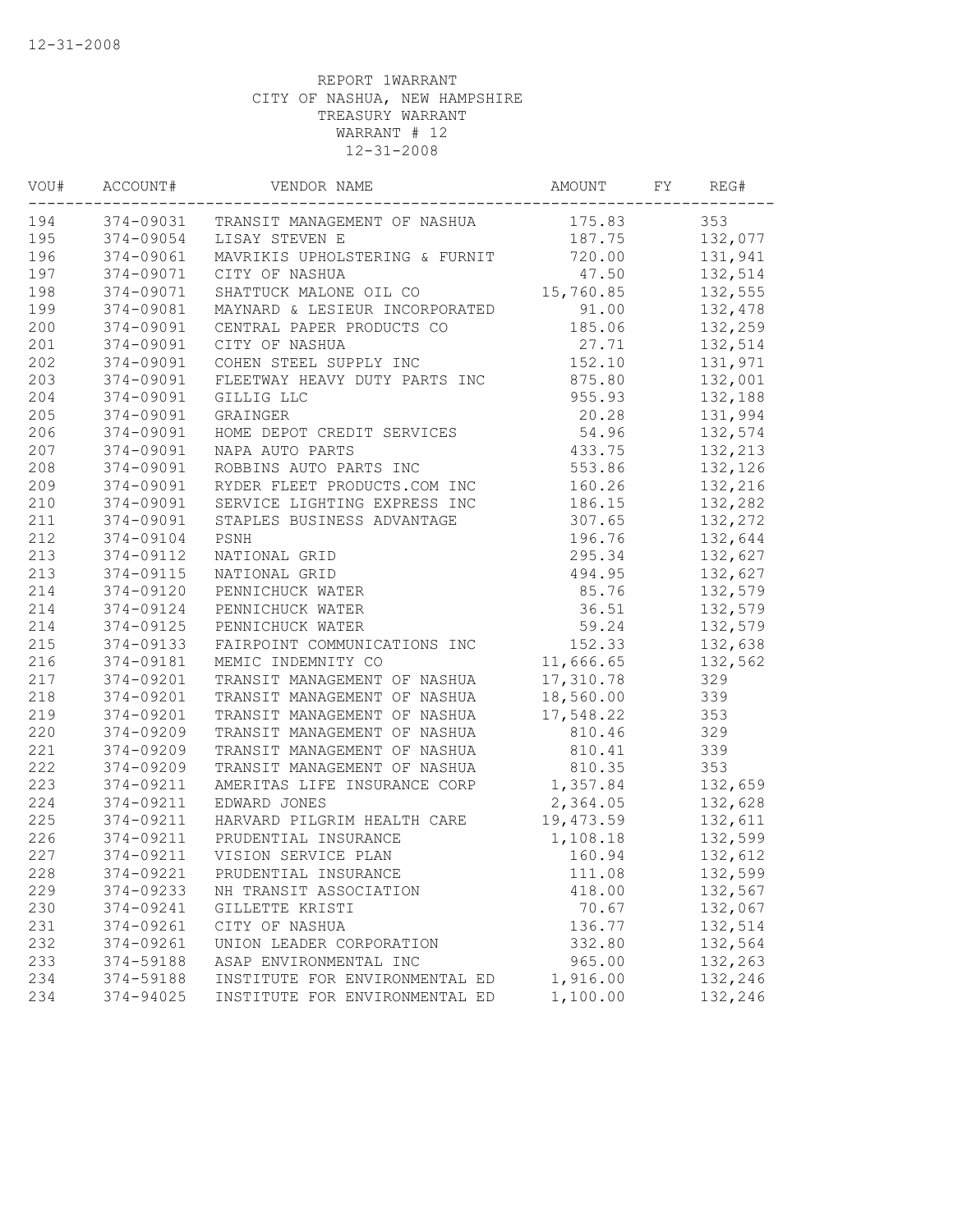|           | VOU# ACCOUNT#                            |                                                                     |                              | FY REG#            |
|-----------|------------------------------------------|---------------------------------------------------------------------|------------------------------|--------------------|
|           |                                          | TOTAL 374 SRF - URBAN PROGRAMS<br>--------------------------------- |                              | 201,368.72         |
|           | 3769-31005                               | FAIRPOINT COMMUNICATIONS INC                                        | 156.08                       | 132,642            |
|           | 207,947 3769-31005                       | ONE COMMUNICATIONS                                                  | 6.26                         | 132,651            |
|           | 207,948 3769-49035                       | BARNES & NOBLE INC                                                  | 318.00                       | 131,922            |
|           | 207,949 3769-49050                       | BEAUCHAMP JOANNE                                                    | 47.76                        | 132,440            |
|           | 207,950 3769-53101                       | BLUNT STEVE                                                         | 200.00                       | 132,365            |
|           | 207,951 3769-53101                       | CHADWELL GARY                                                       | 1,250.00                     | 132,391            |
|           | 207,952 3769-53101                       | CROWDER LUCIE L                                                     | 336.18                       | 132,295            |
|           | 207,953 3769-53101                       | LANGGUTH ADELE                                                      | 100.00                       | 132,337            |
|           | 207,954 3769-53101                       | SHEA DENISE C                                                       | 400.00                       | 132,416            |
|           | 207,955 3769-56020                       | FIRST CHURCH                                                        | 3,323.00                     | 132,027            |
|           | 3769-82025                               | NH RETIREMENT SYSTEM                                                | 914.45                       | 322                |
|           | 3769-83006                               | ANTHEM BLUE CROSS BLUE SHIELD                                       | 3,183.32                     | 342                |
|           | 3769-83009                               | NORTHEAST DELTA                                                     | 2,335.53                     | 343                |
|           | 3769-83031                               | ITT HARTFORD                                                        | 53.48                        | 347                |
|           | 207,956 3769-94030                       | CHADWELL GARY                                                       | 42.42                        | 132,391            |
|           |                                          | 207,957 3769-94030 LEMON BRENDA                                     | ____________________________ | 144.57 132,340     |
| TOTAL 376 |                                          | TITLE I ESEA                                                        |                              | 12,811.05          |
|           |                                          |                                                                     |                              |                    |
|           |                                          | 207,958 3909-53102 HASBROUCK TARA L                                 | 312.50                       | 132,454            |
|           | 207,959 3909-53102                       | MANHEIM ZIMMERMAN AMY B                                             | 250.00                       | 132,422            |
|           | 207,960 3909-55035                       | FIRST STUDENT INC                                                   | 834.73                       | 132,352            |
|           | 207,961 3909-64192<br>207,962 3909-64192 | AMERICAN TECHNICAL PUBLISHERS<br>MAINE OXY/SPEC AIR SPECIALTY G     | 2,054.50<br>2,100.00         | 132,353<br>131,923 |
|           | 207,963 3909-64192                       | MARKERTEK VIDEO SUPPLY                                              | 571.18                       | 131,990            |
|           | 207,964 3909-64192                       | NASCO                                                               | 107.96                       | 132,487            |
|           | 207,965 3909-64192                       | PCW MICROSYSTEMS INC                                                | 312.00                       | 132,460            |
|           |                                          |                                                                     |                              |                    |
| TOTAL 390 |                                          | VOC ED SECONDARY PERKINS                                            |                              | 6,542.87           |
|           |                                          | 3937-82025 NH RETIREMENT SYSTEM                                     | 176.38 322                   |                    |
|           |                                          | 3937-83006 ANTHEM BLUE CROSS BLUE SHIELD 1,412.32 342               |                              |                    |
|           |                                          | 3937-83009 NORTHEAST DELTA                                          | 143.65                       | 343                |
|           |                                          | 3937-83031 ITT HARTFORD                                             | 8.40                         | 347                |
| TOTAL 393 |                                          | -------------------<br>DAY CARE                                     |                              | 1,740.75           |
|           |                                          | ______________________                                              |                              |                    |
|           |                                          | 207,966 3959-53109 CALLAHAN JULIA                                   | 426.11                       | 132,444            |
|           |                                          | 207,967 3959-53109 SILVA ARLENE E                                   | 2,600.00                     | 132,428            |
|           |                                          | 207,968 3959-64192 SAMMONS PRESTON INC                              | 347.99                       | 132,328            |
|           |                                          | 207,969 3959-64192 TOYS FOR SPECIAL CHILDREN INC                    | 232.85                       | 131,966            |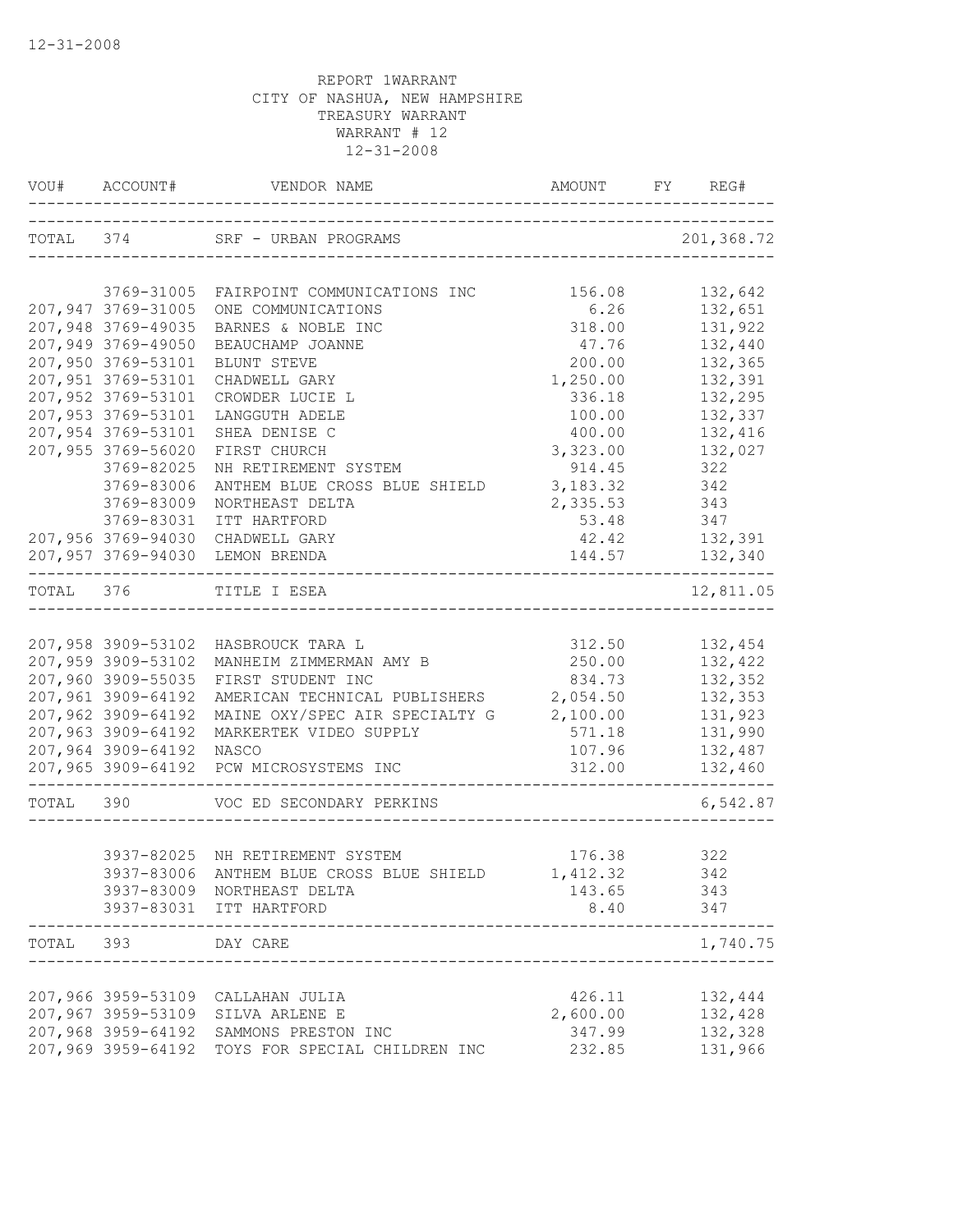| VOU#  | ACCOUNT#                                             | VENDOR NAME                                                                                                                        | AMOUNT                                                   | <b>FY</b> | REG#                            |
|-------|------------------------------------------------------|------------------------------------------------------------------------------------------------------------------------------------|----------------------------------------------------------|-----------|---------------------------------|
|       | 3959-82025<br>3959-83006<br>3959-83006<br>3959-83009 | NH RETIREMENT SYSTEM<br>ANTHEM BLUE CROSS BLUE SHIELD<br>HARVARD PILGRIM HEALTH CARE<br>NORTHEAST DELTA<br>3959-83031 ITT HARTFORD | 6,245.17<br>20, 265.42<br>4,873.05<br>2,571.06<br>327.32 |           | 322<br>342<br>344<br>343<br>347 |
| TOTAL |                                                      |                                                                                                                                    |                                                          |           | 37,888.97                       |
|       | 3969-83006<br>3969-83009                             | ANTHEM BLUE CROSS BLUE SHIELD<br>NORTHEAST DELTA<br>3969-83031 ITT HARTFORD                                                        | 1,046.50<br>149.64<br>17.08                              |           | 342<br>343<br>347               |
| TOTAL | 396                                                  | IDEA PRESCHOOL SPEC ED                                                                                                             |                                                          |           | 1,213.22                        |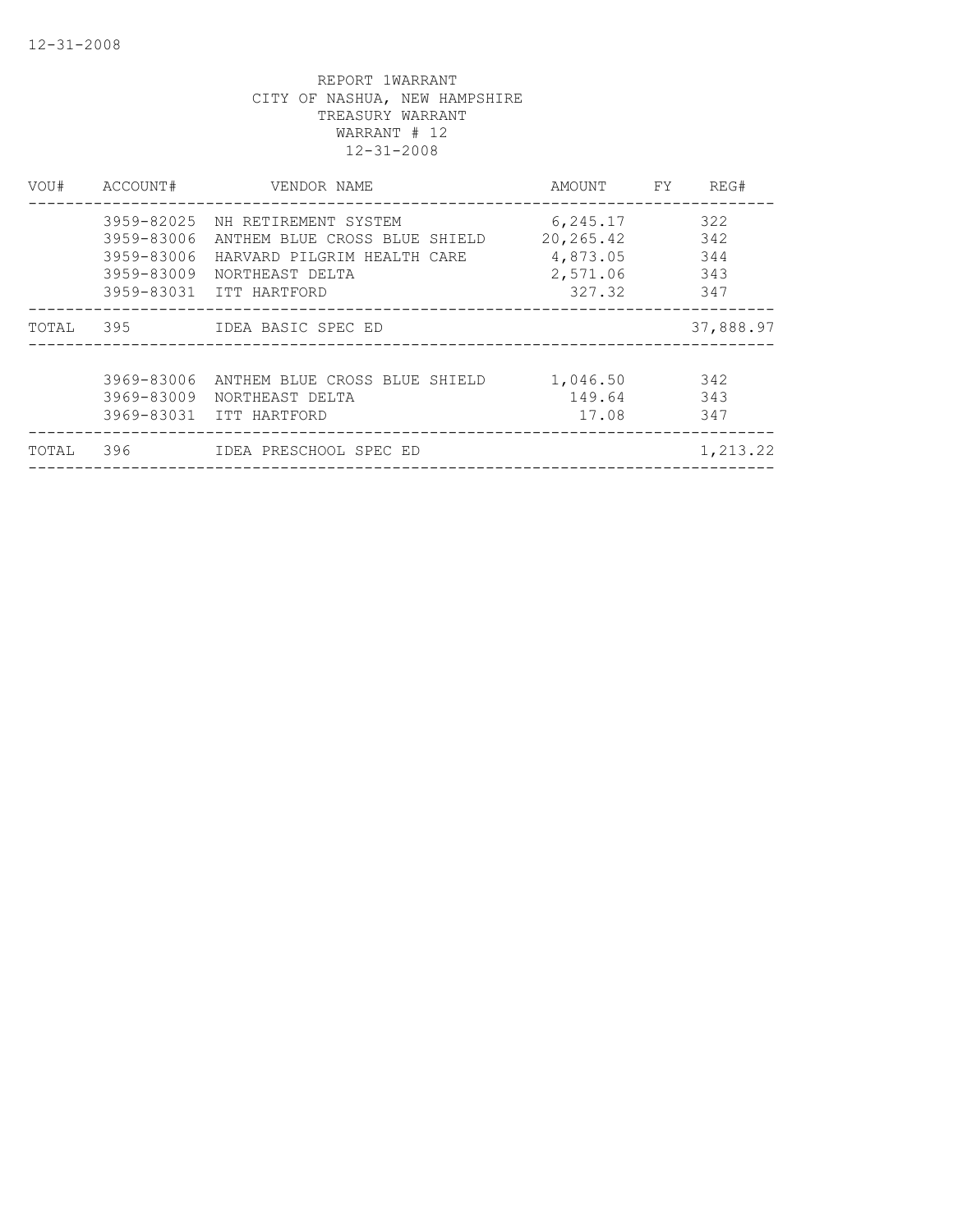|  | VOU# ACCOUNT# VENDOR NAME                                 | AMOUNT FY REG#   |          |
|--|-----------------------------------------------------------|------------------|----------|
|  | 252 413-203 TREASURER STATE OF NH                         | 1,292.00 132,600 |          |
|  | TOTAL 413-20 CITY CLERK'S OFFICE<br>MARRIAGE LICENSES     |                  | 1,292.00 |
|  | 252 413-303 TREASURER STATE OF NH 6,745.00 132,600        |                  |          |
|  | TOTAL 413-30 CITY CLERK'S OFFICE<br>CERTIFIED COPIES      |                  | 6,745.00 |
|  | 253 420-715 THE COUNSELING CENTER OF NASHU 250.00 132,381 |                  |          |
|  | TOTAL 420-71 HUNT BUILDING<br>RENTAL INCOME               |                  | 250.00   |
|  | 254 431-314 CITY OF NASHUA                                | 29.80 132,518    |          |
|  | TOTAL 431-31 POLICE DEPARTMENT<br>SALE OF PHOTOCOPIES     |                  | 29.80    |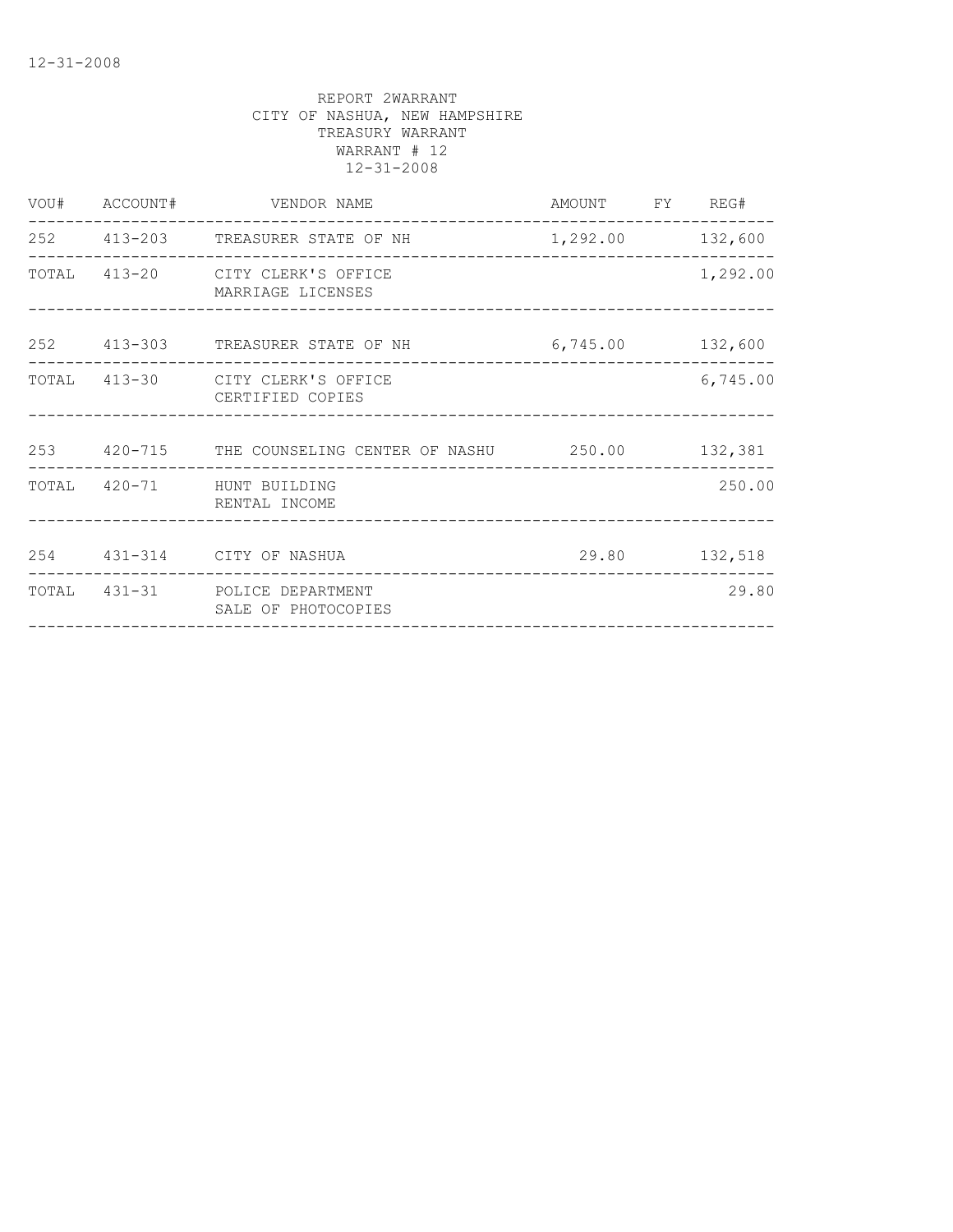| VOU#  | ACCOUNT#      | VENDOR NAME                                  | <b>AMOUNT</b>        | FΥ | REG#               |
|-------|---------------|----------------------------------------------|----------------------|----|--------------------|
| 255   | 501-53166     | ALUKONIS DAVID J                             | 3,500.00             |    | 132,298            |
| 256   | 501-98029     | CITY OF NASHUA/PETTY CASH SLIP               | 36.28                |    | 131,914            |
| 257   | $501 - 66025$ | GE CAPITAL INC                               | 116.47               |    | 132,239            |
| 258   | 501-98060     | MANOIAN ALAN                                 | 650.00               |    | 132,270            |
| TOTAL | 501           | MAYOR'S OFFICE                               |                      |    | 4,302.75           |
| 259   | 502-49025     | MATTHEW BENDER & CO INC                      | 57.30                |    | 132,656            |
| 260   | $502 - 31050$ | MCNAMEE JAMES M                              | 89.98                |    | 132,519            |
| 261   | 502-94020     | NHBA CLE                                     | 225.00               |    | 132,632            |
| TOTAL | 502           | LEGAL DEPARTMENT                             |                      |    | 372.28             |
| 262   | 505-81005     | ADULT LEARNING CENTER                        |                      |    | 132,232            |
| 263   | 505-81011     | AMERICAN RED CROSS                           | 6,912.50<br>3,125.00 |    | 132,212            |
| 264   | 505-81008     | <b>BUTLER MARGIE</b>                         | 591.91               |    | 132,260            |
| 265   | 505-81008     | CITY ARTS NASHUA INC                         | 350.00               |    | 132,320            |
| 266   | 505-81135     | CITY YEAR NH                                 | 1,250.00             |    | 132,641            |
| 267   | 505-81025     | GIRLS INCORPORATED OF NH                     | 4,250.00             |    | 132,108            |
| 268   | 505-81022     | GREATER NASHUA DENTAL CONNECTI               | 7,250.00             |    | 132,230            |
| 269   | 505-81061     | NASHUA REGIONAL PLANNING COMMI               | 15,608.50            |    | 132,492            |
| 270   | 505-81008     | RACIOPPI LIZ                                 | 163.01               |    | 132,318            |
| 271   | 505-81116     | SALVATION ARMY                               | 3,500.00             |    | 131,951            |
| 272   | 505-81014     | THE CAREGIVERS INC                           | 1,500.00             |    | 132,209            |
| TOTAL | 505           | CIVIC & COMM. ACTIVITIES                     |                      |    | 44,500.92          |
| 273   | 506-31005     |                                              |                      |    |                    |
| 274   | 506-31005     | CONNECTIVITY<br>FAIRPOINT COMMUNICATIONS INC | 440.44<br>623.12     |    | 132,269<br>132,638 |
| 275   | 506-31005     | FAIRPOINT COMMUNICATIONS INC                 | 858.20               |    | 132,642            |
| 276   | 506-31005     | LOVERING SUE                                 | 33.00                |    | 132,520            |
| 277   | 506-31005     | PAETEC COMMUNICATIONS INC                    | 4,950.36             |    | 132,558            |
| TOTAL | 506           | TELECOMMUNICATIONS                           |                      |    | 6,905.12           |
|       |               |                                              |                      |    |                    |
| 278   | 507-82020     | NH RETIREMENT SYSTEM                         | 159,108.04           |    | 322                |
| 278   | 507-82025     | NH RETIREMENT SYSTEM                         | 85,678.15            |    | 322                |
| 278   | 507-82030     | NH RETIREMENT SYSTEM                         | 129, 318.89          |    | 322                |
| 278   | 507-82035     | NH RETIREMENT SYSTEM                         | 238,077.14           |    | 322                |
| 278   | $507 - 82040$ | NH RETIREMENT SYSTEM                         | 108,940.17           |    | 322                |
| TOTAL | 507           | PENSIONS                                     |                      |    | 721, 122.39        |
|       |               |                                              |                      |    |                    |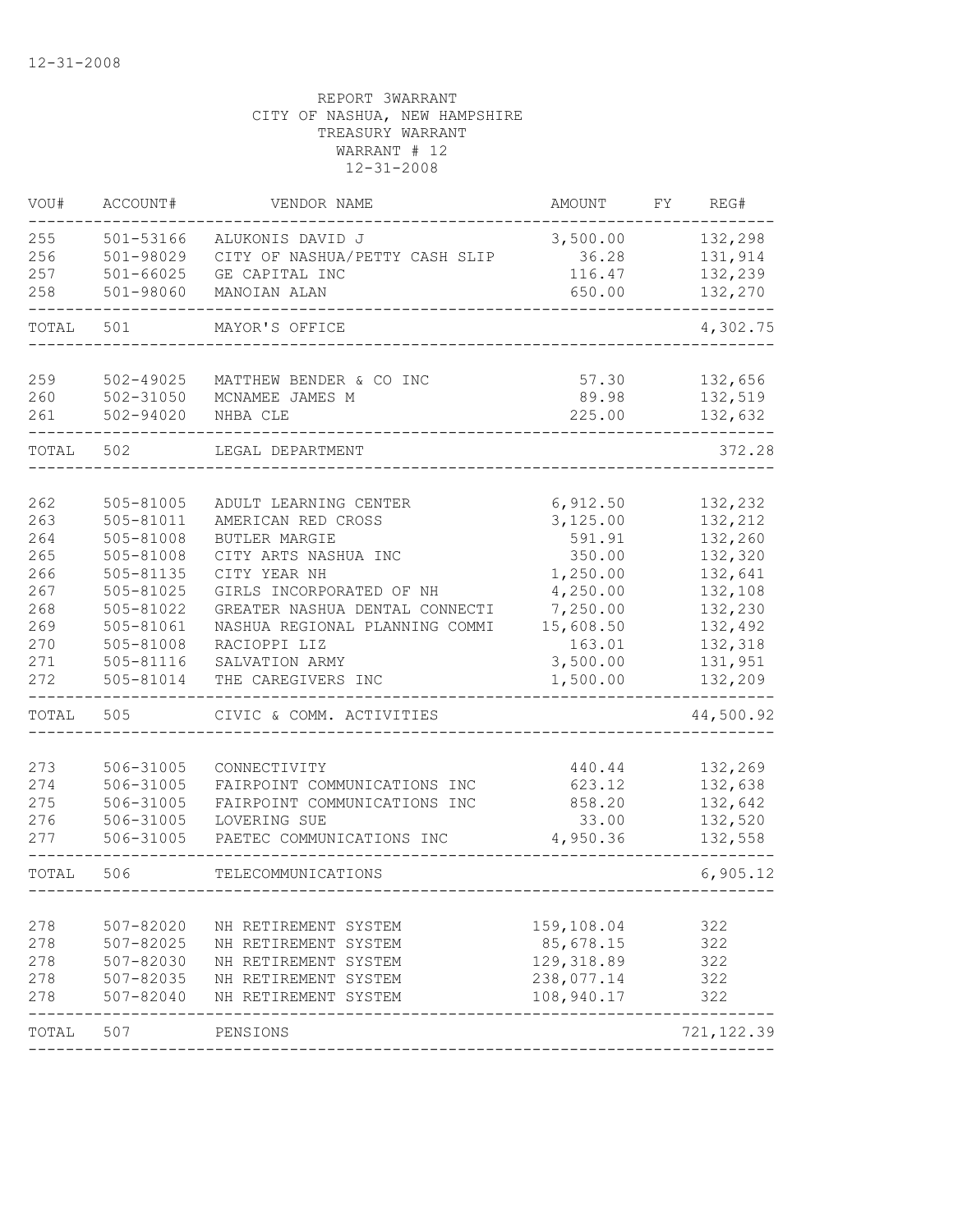| VOU#       | ACCOUNT#               | VENDOR NAME                                              | AMOUNT FY REG#   |                    |
|------------|------------------------|----------------------------------------------------------|------------------|--------------------|
| 279        | 508-83100 NHES         |                                                          | 7,406.73 132,626 |                    |
| 279        | 508-83101              | NHES                                                     | 8,673.25         | 132,626            |
| TOTAL      | 508                    | INSURANCE - POLICY COSTS                                 |                  | 16,079.98          |
|            |                        |                                                          |                  |                    |
| 280        | 512-59095<br>512-49025 | ANACOMP INC<br>CITIZENS BANK                             | 436.37           | 131,979            |
| 281<br>282 | $512 - 66025$          | GE CAPITAL INC                                           | 34.00<br>222.15  | 337<br>132,239     |
| 283        | 512-94005              | LGC                                                      | 80.00            | 132,582            |
| 284        |                        |                                                          |                  | 132,568            |
|            | 512-94005              | NHGFOA                                                   | 25.00            |                    |
| 285        | 512-43005              | POSTMASTER                                               | 200.00           | 131,912            |
| 286<br>287 | 512-43005              | PRINTGRAPHICS OF MAINE                                   | 800.00           | 321                |
| 288        | 512-59182              | PRINTGRAPHICS OF MAINE                                   | 6,393.91         | 132,007            |
|            | 512-94010<br>512-41005 | QAMARUDEEN MO                                            | 1,000.00         | 132,521            |
| 289        |                        | STAPLES BUSINESS ADVANTAGE                               | 610.54<br>58.84  | 132,272            |
| 289<br>289 | 512-41015<br>512-41055 | STAPLES BUSINESS ADVANTAGE<br>STAPLES BUSINESS ADVANTAGE | 32.99            | 132,272<br>132,272 |
|            |                        |                                                          |                  |                    |
| TOTAL      | 512                    | FINANCIAL SERVICES                                       |                  | 9,893.80           |
| 290        | 513-59115              | CITY OF NASHUA/PETTY CASH SLIP                           | 40.00            | 131,914            |
| 291        | 513-95005              | NEACTC                                                   | 55.00            | 132,577            |
| 292        | 513-95005              | NEW ENGLAND ARCHIVISTS                                   | 30.00            | 132,591            |
| 293        | 513-95005              | NH CITY & TOWN CLERKS ASSOCIAT                           | 20.00            | 132,617            |
| 294        | 513-95005              | NH LOCAL GOVERNMENT INFORMATIO                           | 15.00            | 132,622            |
| 295        | 513-41015              | STAPLES BUSINESS ADVANTAGE                               | 33.12            | 132,272            |
| TOTAL      | 513                    | CITY CLERK'S OFFICE                                      |                  | 193.12             |
| 296        | 516-66025              | GE CAPITAL INC                                           | 3,487.40         | 132,239            |
| 297        | 516-78100              | MEINEKE CAR CARE CENTER                                  | 719.58           | 132,011            |
| 298        | 516-54016              | NEW HAMPSHIRE BAR ASSOCIATION                            | 210.00           | 132,602            |
| 299        | 516-41015              | STAPLES BUSINESS ADVANTAGE                               | 26.19            | 132,272            |
| 300        | 516-54011              | TELEGRAPH PUBLISHING COMPANY                             | 568.85           | 132,483            |
| 300        | 516-54016              | TELEGRAPH PUBLISHING COMPANY                             | 1,789.35         | 132,483            |
| 301        |                        | 516-54016 THE LOWELL PUBLISHING CO                       | 2,392.95         | 132,573            |
|            |                        | 302 516-54016 UNION LEADER CORPORATION                   | 1,800.94         | 132,564            |
|            | TOTAL 516              | PURCHASING DEPARTMENT                                    |                  | 10,995.26          |
|            |                        |                                                          |                  |                    |
| 303        |                        | 517-59135 BAIN PEST CONTROL SERVICE INC                  | 75.00            | 132,488            |
| 304        |                        | 517-59100 CITY OF NASHUA/PETTY CASH SLIP                 | 10.00            | 131,914            |
| 305        |                        | 517-75130 HANSEN-FOX COMPANY INC                         | 560.70           | 132,075            |
| 306        |                        | 517-59100 HEALTH STOP INC                                | 79.00            | 132,068            |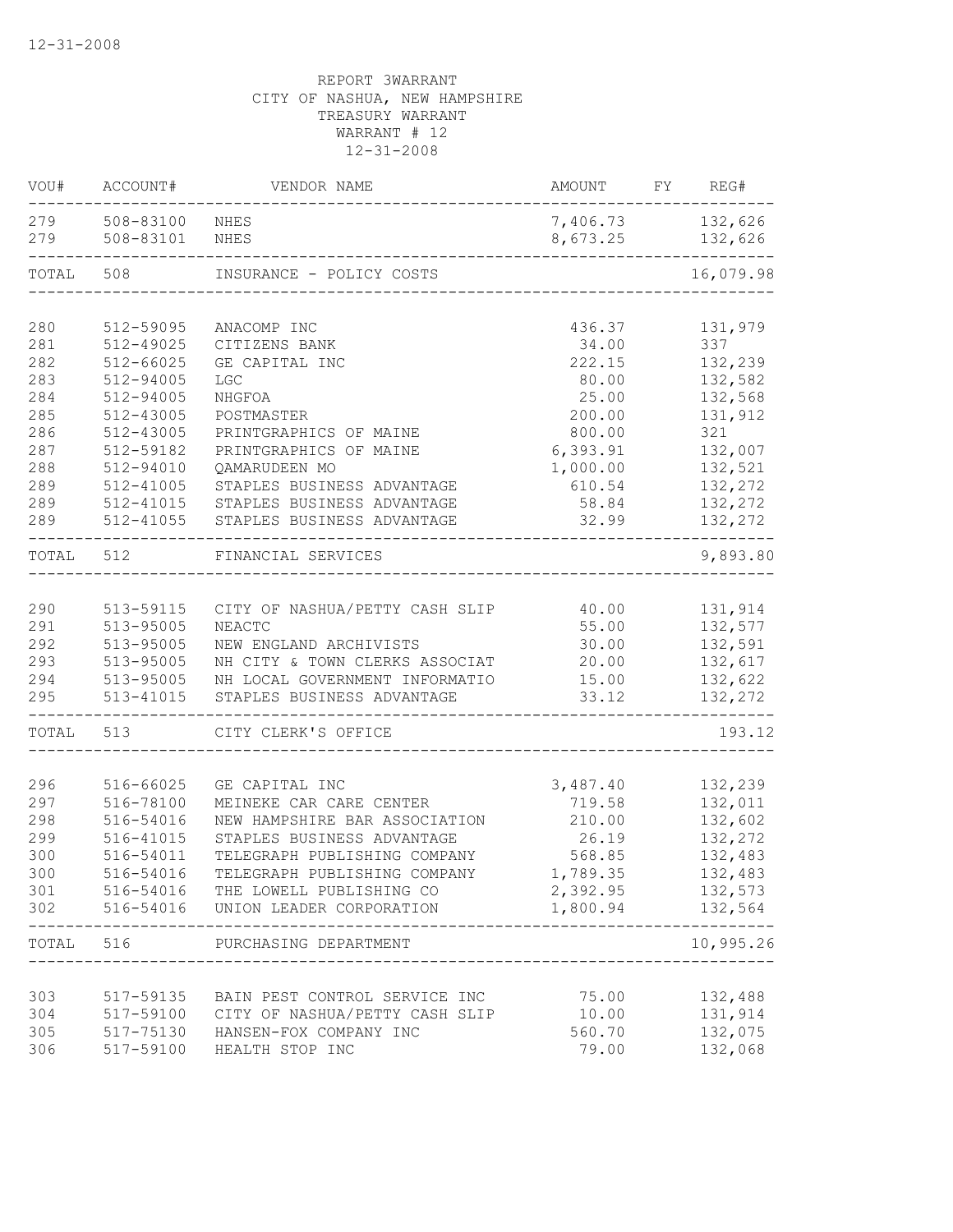| VOU#                                                               | ACCOUNT#                                    | VENDOR NAME                                   | AMOUNT   | FY REG#            |
|--------------------------------------------------------------------|---------------------------------------------|-----------------------------------------------|----------|--------------------|
| 307                                                                | 517-42005                                   | HOME DEPOT CREDIT SERVICES                    | 59.99    | 132,574            |
| 307                                                                | 517-75023                                   | HOME DEPOT CREDIT SERVICES                    | 44.96    | 132,574            |
| 308                                                                | 517-75105                                   | HUFF & GAUTHIER INC                           | 145.00   | 132,251            |
| 309                                                                | 517-46045                                   | M & N SPORTS LLC                              | 242.80   | 132,087            |
| 310                                                                | 517-33005                                   | PENNICHUCK WATER                              | 391.84   | 132,579            |
| 311                                                                | 517-75015                                   | THE METRO GROUP INC                           | 89.00    | 132,161            |
| 311                                                                | 517-75130                                   | THE METRO GROUP INC                           | 104.00   | 132,161            |
| 312                                                                | 517-75023                                   | W E AUBUCHON COMPANY INC                      | 7.72     | 131,955            |
| TOTAL                                                              | 517                                         | BUILDING MAINT - CITY ADMIN                   |          | 1,810.01           |
|                                                                    |                                             |                                               |          |                    |
| 313                                                                | 519-91005                                   | CITY OF NASHUA/PETTY CASH SLIP                | 58.38    | 131,914            |
| 314                                                                | 519-94005                                   | MARINO ANGELO                                 | 207.10   | 132,180            |
| 315                                                                | 519-95005                                   | NHLOGIN                                       | 15.00    | 132,578            |
| 316                                                                | 519-41005                                   | STAPLES BUSINESS ADVANTAGE                    | 28.40    | 132,272            |
| 316                                                                | 519-41010                                   | STAPLES BUSINESS ADVANTAGE                    | 325.15   | 132,272            |
| TOTAL                                                              | 519                                         | ASSESSORS                                     |          | 634.03             |
|                                                                    |                                             |                                               |          |                    |
| 317                                                                | 520-59100                                   | ERICKSON CLEANING SERVICES LLC 180.00 132,057 |          |                    |
| 318                                                                | 520-33005                                   | PENNICHUCK WATER                              | 38.01    | 132,579            |
| 319                                                                | $520 - 32005$                               | PSNH                                          | 318.47   | 132,644            |
| TOTAL                                                              | 520                                         | HUNT BUILDING                                 |          | 536.48             |
|                                                                    |                                             |                                               |          |                    |
| 320                                                                | $522 - 64052$                               | CDW GOVERNMENT INC                            | 129.00   | 132,334            |
| 320                                                                | 522-74035                                   | CDW GOVERNMENT INC                            | 74.00    | 132,334            |
| 321                                                                | 522-74035                                   | CITIZENS BANK                                 | 309.48   | 337                |
| 322                                                                | 522-49025                                   | CITY OF NASHUA/PETTY CASH SLIP                | 29.99    | 131,914            |
| 322                                                                | $522 - 64004$                               | CITY OF NASHUA/PETTY CASH SLIP                | 132.62   | 131,914            |
| 322                                                                | 522-91015                                   | CITY OF NASHUA/PETTY CASH SLIP                | 22.82    | 131,914            |
|                                                                    |                                             | COCCI COMPUTER SERVICES INC                   |          | 132,086            |
|                                                                    | 522-74030                                   |                                               | 329.00   |                    |
|                                                                    | 522-45120                                   | DELL MARKETING LP                             | 21.11    | 132,033            |
|                                                                    | 522-94040                                   | DELL MARKETING LP                             | 316.79   | 132,033            |
|                                                                    | 522-45125                                   | GOVCONNECTION INC                             | 52.69    | 131,935            |
|                                                                    | 522-57005                                   | MANOIAN ALAN                                  | 650.00   | 132,270            |
|                                                                    | 522-31040                                   | MCMULLEN DAN                                  | 56.40    | 132,522            |
|                                                                    | 522-74035                                   | MOSAIC TECHNOLOGY CORPORATION                 | 711.12   | 132,174            |
|                                                                    |                                             | NH LOCAL GOVERNMENT INFORMATIO                | 15.00    | 132,622            |
|                                                                    |                                             | STAPLES BUSINESS ADVANTAGE                    | 74.10    |                    |
| 323<br>324<br>324<br>325<br>326<br>327<br>328<br>329<br>330<br>331 | $522 - 94005$<br>$522 - 41015$<br>522-94040 | ZSQUAD LLC                                    | 6,000.00 | 132,272<br>132,249 |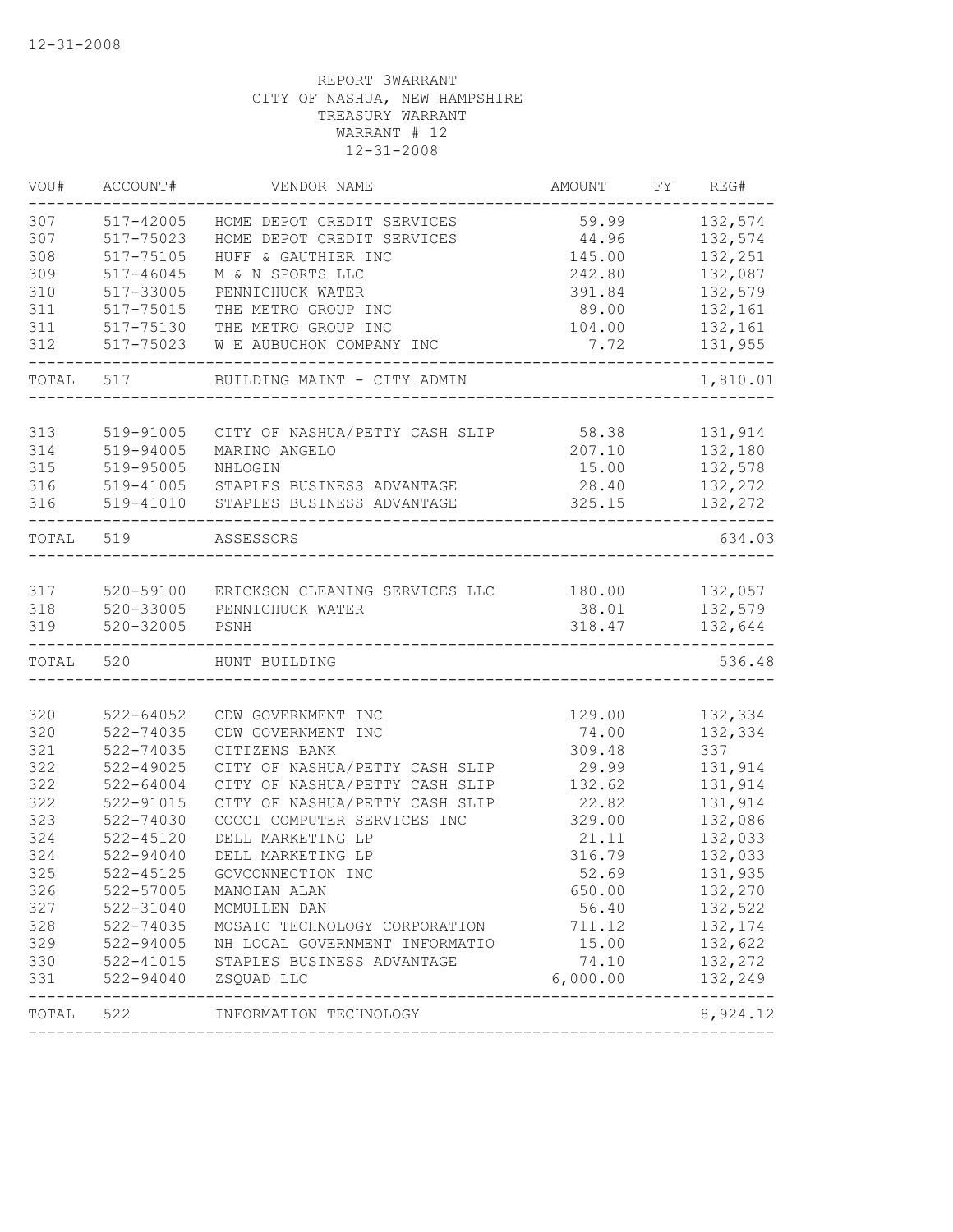|     | VOU# ACCOUNT# |                                                        |                                                    |                               |
|-----|---------------|--------------------------------------------------------|----------------------------------------------------|-------------------------------|
|     |               | 332 524-64052 HEWLETT PACKARD COMPANY 1,198.00 132,038 |                                                    |                               |
|     | TOTAL 524     | COMPUTERS - CITYWIDE                                   |                                                    | 1,198.00                      |
| 333 |               | 531-45005 AAA POLICE SUPPLY                            | 239.25                                             | 132,205                       |
| 334 |               | 531-78007 ADAMSON INDUSTRIES CORP                      |                                                    |                               |
| 335 | 531-46040     | ALEC'S SHOE STORE INC                                  |                                                    |                               |
| 335 | $531 - 46045$ | ALEC'S SHOE STORE INC                                  | 24.95 132,135<br>1,683.81 132,069<br>89.95 132,069 |                               |
| 336 | 531-78007     | B & S LOCKSMITH INC                                    |                                                    | 22.50 132,146                 |
| 337 | 531-59100     | BAER ALEXANDRA                                         | 120.00 132,117                                     |                               |
| 338 | 531-46040     | BAILEY DAVID                                           |                                                    | 89.96 132,524                 |
| 339 | 531-46040     | BAXTER KERRY                                           |                                                    | 135.00 132,523                |
| 340 | 531-46040     | BELANGER AARON                                         | 619.47                                             | 132,525                       |
| 340 | 531-53125     | BELANGER AARON                                         | 179.88                                             | 132,525                       |
| 341 | 531-78007     | BELLETETES INC                                         | 27.87                                              |                               |
| 342 | 531-46040     | BEN'S UNIFORMS                                         | 3,001.99                                           | 132,080<br>132,490            |
| 343 | 531-78007     | BEST FORD/BEST CYCLE                                   | 317.37                                             | 131,949                       |
| 344 | 531-74092     | BUSINESS ELECTRONICS INC                               | 2,000.00 132,047                                   |                               |
| 345 | 531-78007     | CARPARTS OF NASHUA                                     | 160.23                                             | 131,948                       |
| 346 | 531-64040     | CITIZENS BANK                                          | 398.00                                             | 337                           |
| 347 | 531-91025     | CITY OF NASHUA                                         |                                                    | $5.00$ $132,528$              |
| 348 | 531-91025     | CLANCY KEVIN                                           | 46.80                                              | 132,531                       |
| 349 | $531 - 46030$ | CURTIS VINCENT                                         | 350.35                                             | 132,532                       |
| 350 | 531-31025     | FAIRPOINT COMMUNICATIONS INC                           | 594.60                                             | 132,638                       |
| 351 | 531-31020     | FAIRPOINT COMMUNICATIONS INC                           | 202.44                                             | 132,642                       |
| 352 | 531-48015     | FLEET SERVICES                                         |                                                    | $696.87$ $132,136$            |
| 353 | 531-45920     | FORENSICS SOURCE                                       |                                                    | 486.44 132,247                |
| 354 | 531-46040     | GEORGE'S APPAREL                                       |                                                    | 110.00   131,997              |
| 355 | 531-91025     | GILBERT CALEB                                          | 46.80 132,530                                      |                               |
| 356 | 531-41015     | GOVCONNECTION INC                                      |                                                    | 166.62 131,935                |
| 357 | 531-46040     | HAMMOND CRAIG                                          | 89.78                                              | 132,535                       |
| 358 | 531-46040     | HEROES UNIFORM & SUPPLY CO                             | 33.00                                              | 132,042                       |
| 359 | 531-42000     | HOME DEPOT CREDIT SERVICES                             | 82.21                                              |                               |
| 359 | 531-69025     | HOME DEPOT CREDIT SERVICES                             | 184.00                                             | 132,614<br>132,614<br>132,614 |
| 359 | 531-78007     | HOME DEPOT CREDIT SERVICES                             | 57.86                                              |                               |
| 360 | 531-53125     | HOWE SCOTT                                             |                                                    | 239.40 132,533                |
| 361 |               | 531-45005 INTERSTATE ARMS CORP                         | 5,712.58                                           | 131,980                       |
| 362 | 531-75130     | J LAWRENCE HALL INC                                    | 757.50                                             | 132,494                       |
| 363 | $531 - 46040$ | LAMARCHE JEFFREY                                       | 110.00                                             | 132,536                       |
| 364 | 531-94010     | LINEHAN DENIS                                          | 1,200.00                                           | 132,527                       |
| 365 | 531-78007     | MAC MULKIN CHEVROLET INC                               | 304.13                                             | 132,474                       |
| 366 | 531-53125     | MACLEOD ROBERT                                         | 200.00                                             | 132,537                       |
| 367 | 531-78007     | MAYNARD & LESIEUR INCORPORATED                         | 380.00                                             | 132,478                       |
| 368 | 531-34015     | NATIONAL GRID                                          | 1,606.11                                           | 132,627                       |
| 369 | 531-78007     | NEW G.H. BERLIN OIL COMPANY                            | 531.40                                             | 132,129                       |
| 370 | 531-95000     | NNEPAC                                                 | 50.00                                              | 132,623                       |
| 371 | 531-78007     | NORTHERN FOREIGN CAR PARTS INC                         | 576.00                                             | 132,498                       |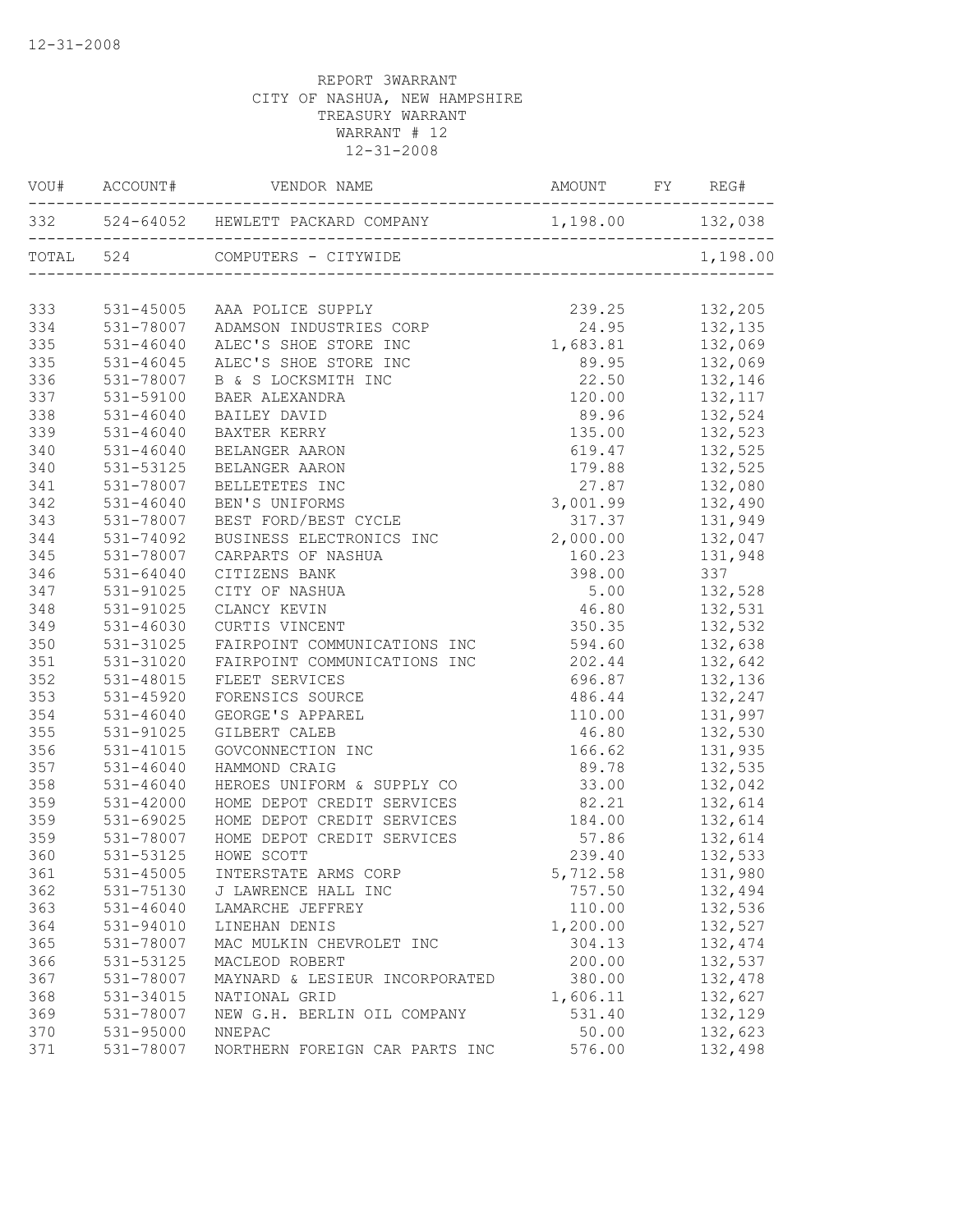| VOU#  | ACCOUNT#      | VENDOR NAME                             | AMOUNT   | FY | REG#      |
|-------|---------------|-----------------------------------------|----------|----|-----------|
| 372   |               | 531-78007 NYTECH SUPPLY CO              | 50.51    |    | 131,965   |
| 373   | 531-53045     | OCCUPATIONAL DRUG TESTING LLC           | 300.00   |    | 132,171   |
| 374   | 531-31025     | PAETEC COMMUNICATIONS INC               | 617.29   |    | 132,558   |
| 374   | 531-31040     | PAETEC COMMUNICATIONS INC               | 269.05   |    | 132,558   |
| 375   | $531 - 64040$ | PC MALL GOV INC                         | 794.61   |    | 132,343   |
| 376   | 531-33005     | PENNICHUCK WATER                        | 376.24   |    | 132,579   |
| 377   | 531-32035     | PSNH                                    | 172.12   |    | 132,644   |
| 378   | 531-78007     | QUIRK GM PARTS DEPOT                    | 89.22    |    | 132,168   |
| 379   | 531-53125     | RABY GEOFFREY                           | 200.00   |    | 132,526   |
| 380   | 531-78007     | ROBBINS AUTO PARTS INC                  | 194.81   |    | 132,126   |
| 381   | 531-42000     | SAM'S CLUB DIRECT                       | 71.40    |    | 132,597   |
| 381   | 531-98025     | SAM'S CLUB DIRECT                       | 316.06   |    | 132,597   |
| 382   | 531-34015     | SHATTUCK MALONE OIL CO                  | 606.31   |    | 132,555   |
| 383   | 531-41005     | STAPLES BUSINESS ADVANTAGE              | 1,060.77 |    | 132,272   |
| 383   | 531-41015     | STAPLES BUSINESS ADVANTAGE              | 6,685.41 |    | 132,272   |
| 384   | 531-31035     | STATE OF NEW HAMPSHIRE                  | 1,125.00 |    | 132,606   |
| 385   | 531-91025     | STUSSE BENNETT                          | 46.80    |    | 132,529   |
| 386   | 531-41015     | TAB PRODUCTS CO                         | 99.28    |    | 132,010   |
| 387   | 531-42000     | THE DURKIN CO INC                       | 360.90   |    | 132,127   |
| 388   | 531-53125     | THERRIEN TODD                           | 208.96   |    | 132,534   |
| 388   | 531-94010     | THERRIEN TODD                           | 500.00   |    | 132,534   |
| 389   | 531-78007     | TOWERS MOTOR PARTS CORP                 | 3.38     |    | 132,218   |
| 389   | 531-94005     | TOWERS MOTOR PARTS CORP                 | 180.00   |    | 132,218   |
| 390   | 531-74145     | TREASURER STATE OF NH                   | 352.16   |    | 132,043   |
| 391   | 531-43005     | UNITED PARCEL SERVICE                   | 39.01    |    | 132,657   |
| 392   | 531-43005     | UNITED STATES POSTAL SERVICE            | 1,000.00 |    | 332       |
| 393   |               | 531-74035 WEST GROUP PAYMENT CENTER     | 140.33   |    | 131,991   |
| 394   | 531-41015     | WINCO IDENTIFICATION CORP               | 281.23   |    | 132,098   |
| TOTAL | 531           | ________________<br>POLICE DEPARTMENT   |          |    | 40,070.97 |
|       |               |                                         |          |    |           |
| 395   |               | 532-78100 ADAMSON INDUSTRIES CORP       | 23.90    |    | 132,135   |
| 396   | 532-46015     | AGAN WAYNE                              | 23.00    |    | 132,074   |
| 397   | 532-74092     | AMERICAN SECURITY & FIRE PROTE 2,650.00 |          |    | 131,931   |
| 398   | 532-75023     | ARROW PAPER CORP                        | 452.46   |    | 132,051   |
| 399   | 532-78075     | BAILEY'S TOWING & AUTOBODY              | 1,397.00 |    | 132,190   |
| 400   |               | 532-75023 BELLETETES INC                | 13.99    |    | 132,080   |
| 400   | 532-78100     | BELLETETES INC                          | 13.07    |    | 132,080   |
| 401   | 532-69035     | BJT TRUCK REPAIR, INC                   | 975.00   |    | 132,475   |
| 402   | 532-78100     | C & M DISTRIBUTING CO                   | 86.95    |    | 132,363   |
| 403   | 532-64080     | FIRE TECH & SAFETY OF NEW ENGL          | 2,044.00 |    | 132,225   |
| 403   | 532-64094     | FIRE TECH & SAFETY OF NEW ENGL          | 628.50   |    | 132,225   |
| 404   | 532-95010     | FIREHOUSE                               | 25.00    |    | 132,554   |
| 405   | 532-75023     | HOME DEPOT CREDIT SERVICES              | 81.28    |    | 132,574   |
| 405   | 532-98005     | HOME DEPOT CREDIT SERVICES              | 95.31    |    | 132,574   |
| 406   | 532-75160     | J LAWRENCE HALL INC                     | 829.12   |    | 132,494   |
| 407   | 532-59135     | J P PEST SERVICES                       | 235.00   |    | 132,139   |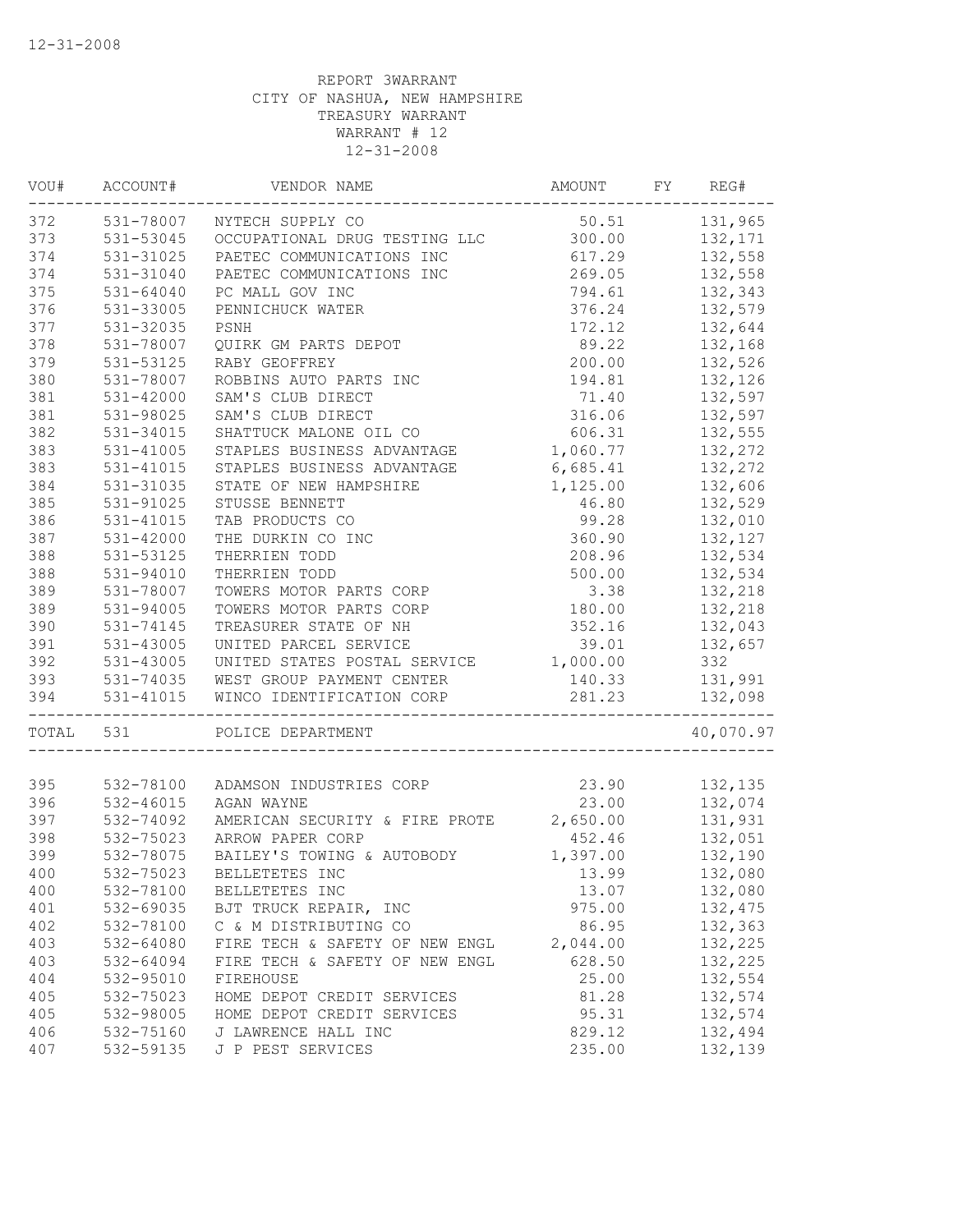| VOU#      | ACCOUNT#  | VENDOR NAME                                                         | AMOUNT     | FY REG#    |
|-----------|-----------|---------------------------------------------------------------------|------------|------------|
| 408       |           | 532-78007 JACK YOUNG COMPANY, INC                                   | 147.36     | 132,250    |
| 409       | 532-75050 | JUST ASK JOE YARD MAINTENANCE 450.00                                |            | 132,310    |
| 410       | 532-78020 | MANCHESTER ENGINE REBUILDERS I 1,686.00                             |            | 132,189    |
| 411       | 532-78100 | MINUTEMAN TRUCKS INC                                                | 541.19     | 132,137    |
| 412       | 532-47010 | MOORE MEDICAL LLC                                                   | 894.95     | 132,224    |
| 413       | 532-34015 | NATIONAL GRID                                                       | 1,715.41   | 132,627    |
| 414       | 532-45220 | NEW ENGLAND EMERGENCY EQUIPMEN                                      | 211.50     | 132,290    |
| 415       | 532-42005 | NEW ENGLAND PAPER & SUPPLY                                          | 487.30     | 132,121    |
| 415       | 532-42010 | NEW ENGLAND PAPER & SUPPLY                                          | 65.11      | 132,121    |
| 415       | 532-42020 | NEW ENGLAND PAPER & SUPPLY                                          | 130.44     | 132,121    |
| 416       | 532-79045 | OCEAN STATE SIGNAL CO                                               | 4,022.00   | 132,236    |
| 417       | 532-31040 | PAETEC COMMUNICATIONS INC                                           | 22.51      | 132,558    |
| 418       | 532-33005 | PENNICHUCK WATER                                                    | 806.19     | 132,579    |
| 419       | 532-43005 | PETTY CASH                                                          | 50.69      | 132,538    |
| 419       | 532-44005 | PETTY CASH                                                          | 16.95      | 132,538    |
| 419       | 532-98020 | PETTY CASH                                                          | 48.69      | 132,538    |
| 419       | 532-98029 | PETTY CASH                                                          | 9.98       | 132,538    |
| 420       | 532-32005 | PSNH                                                                | 4,008.82   | 132,644    |
| 421       | 532-79045 | REXEL CLS                                                           | 56.74      | 132,414    |
| 422       | 532-45110 | SANEL AUTO PARTS CO                                                 | 373.05     | 132,088    |
| 422       | 532-78007 | SANEL AUTO PARTS CO                                                 | 302.23     | 132,088    |
| 422       | 532-78100 | SANEL AUTO PARTS CO                                                 | 181.81     | 132,088    |
| 423       | 532-41015 | STAPLES BUSINESS ADVANTAGE                                          | 383.94     | 132,272    |
| 423       | 532-45125 | STAPLES BUSINESS ADVANTAGE                                          | 273.30     | 132,272    |
| 423       | 532-64192 | STAPLES BUSINESS ADVANTAGE                                          | 2,547.51   | 132,272    |
| 424       | 532-75130 | TOTAL AIR SUPPLY INC                                                | 9.04       | 132,195    |
| 425       | 532-59100 | WD PERKINS FIRE PUMP SPECIALIS                                      | 1,250.00   | 132,193    |
| 426       | 532-94010 | WHOLEY MARK                                                         | 405.00     | 132,025    |
| 427       | 532-78020 | YANKEE TRUCKS                                                       | 2,049.81   | 131,960    |
| 427       | 532-78080 | YANKEE TRUCKS                                                       | 192.52     | 131,960    |
| TOTAL     | 532       | FIRE DEPARTMENT                                                     |            | 32, 913.62 |
| 428       | 533-33010 | PENNICHUCK WATER                                                    | 177,754.82 | 132,579    |
| TOTAL 533 |           | WATER SUPPLY (PUBLIC HYDRANTS)<br>--------------------------------- |            | 177,754.82 |
| 429       | 534-32020 | PSNH                                                                | 272.24     | 132,644    |
| 430       | 534-64297 | PSNH                                                                | 526.14     | 132,652    |
| TOTAL     | 534       | STREET LIGHTING                                                     |            | 798.38     |
| 431       | 535-64030 | LIFEGUARD SYSTEMS INC                                               | 80.60      | 132,128    |
| 432       | 535-81023 | TJ'S DELI                                                           | 118.50     | 131,927    |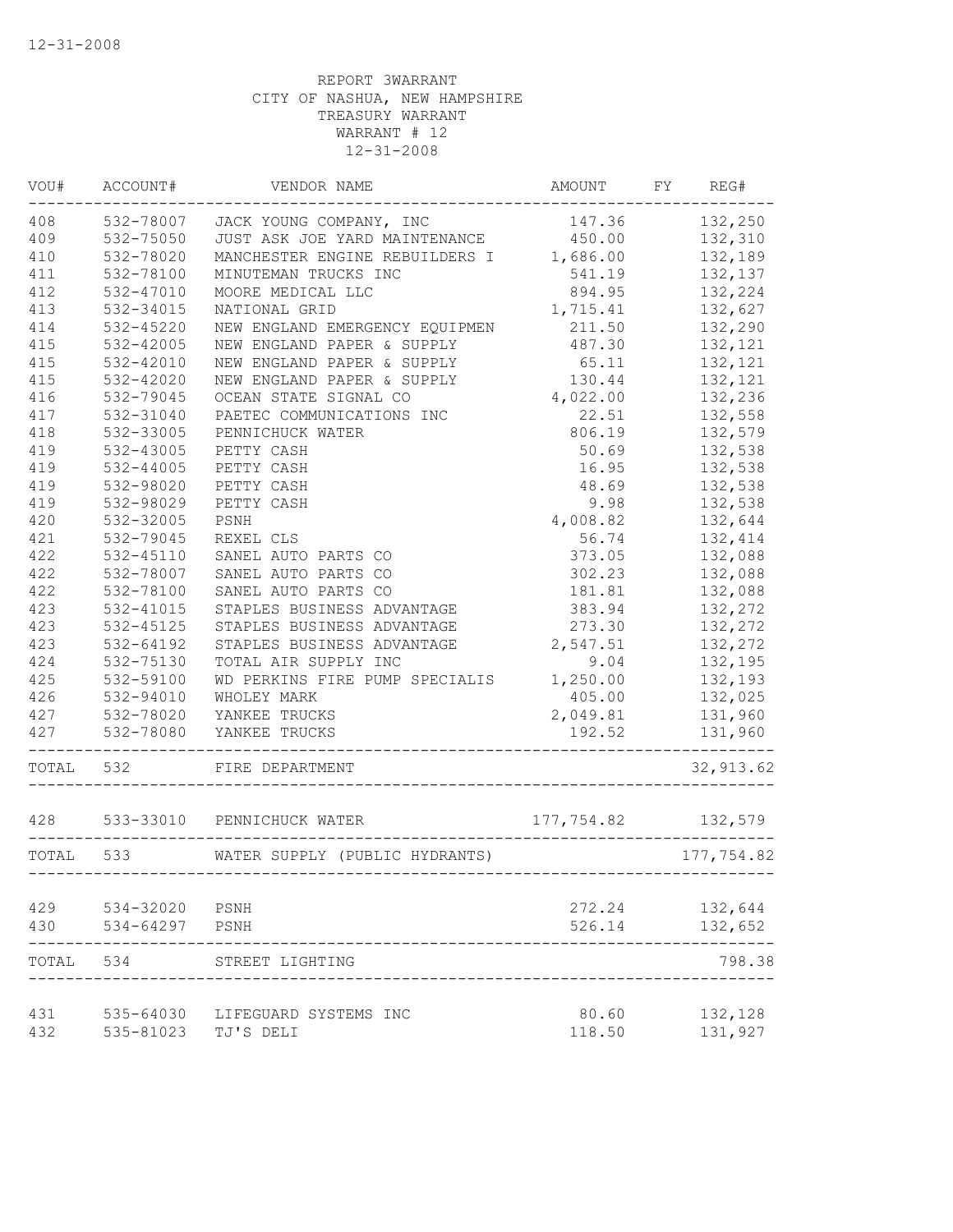|            | VOU# ACCOUNT#          | VENDOR NAME<br>--------------------------------------<br>_____________________________ | AMOUNT FY REG#     |                    |
|------------|------------------------|----------------------------------------------------------------------------------------|--------------------|--------------------|
|            |                        | TOTAL 535 EMERGENCY MANAGEMENT                                                         |                    | 199.10             |
| 433        | 536-94005              | MANSFIELD WILLIAM                                                                      | 127.52             | 132,539            |
| 434<br>435 | 536-32035<br>536-43005 | PSNH<br>UNITED PARCEL SERVICE                                                          | 367.79<br>23.68    | 132,644<br>132,657 |
| TOTAL      |                        | 536 CITYWIDE COMMUNICATIONS                                                            |                    | 518.99             |
| 436        | 541-53165              | LANGUAGE LINE SERVICES                                                                 | 93.05              | 132,015            |
| 437        | 541-91015              | LISTER CHRIS                                                                           | 49.80              | 132,192            |
| 438        | 541-33005              | PENNICHUCK WATER                                                                       | 142.64             | 132,579            |
| 439        | 541-32005              | PUBLIC SERVICE OF NH                                                                   | 994.34             | 132,648            |
| 440        | 541-34005              | SHATTUCK MALONE OIL CO                                                                 | 1,546.98           | 132,555            |
| 441        | 541-95010              | TELEGRAPH PUBLISHING COMPANY                                                           | 48.88              | 132,673            |
| TOTAL      | 541                    | COMMUNITY SERVICES DIVISION                                                            |                    | 2,875.69           |
| 442        |                        | 542-94005 FELICIANO SANDRA                                                             | 40.00    131,928   |                    |
|            |                        | TOTAL 542 COMMUNITY HEALTH                                                             |                    | 40.00              |
| 443        | 543-94010              | SMITH DOUG                                                                             |                    | 495.00 132,625     |
|            |                        | TOTAL 543 ENVIRONMENTAL HEALTH DEPT.                                                   |                    | 495.00             |
| 444        | 544-91005              | MACK ROBERT                                                                            |                    | 98.62 132,008      |
| TOTAL      | 544                    | WELFARE ADMINISTRATION                                                                 |                    | 98.62              |
|            |                        |                                                                                        |                    |                    |
| 445        | 545-97020              | 188 CONCORD ST LLC DBA LILLIAN 1,496.00                                                |                    | 132,173            |
| 446        | 545-97020              | 23-25 TEMPLE ST REALTY LLC 927.90                                                      |                    | 132,186            |
| 447        | 545-97020              | 25 ELM ST REALTY TRUST                                                                 | 480.00             | 132,220            |
| 448        | 545-97020              | 28-34 RR SQUARE LLC                                                                    | 425.00             | 131,963            |
| 449        | 545-97020              | 85 WEST HOLLIS ST LLC                                                                  | 680.00             | 132,102            |
| 450        | 545-97020              | ANDREWS IAN                                                                            | 700.00             | 132,277            |
| 451        | 545-97020              | BOYO ANTHONY                                                                           | 558.76             | 132,540            |
| 452        | 545-97020              | BRANDOLINI KIMBERLY                                                                    | 667.60             | 131,934            |
|            | 545-97020              |                                                                                        |                    |                    |
| 453<br>454 | 545-97020              | CAJUN WAY LLD                                                                          | 737.00             | 132,276<br>131,946 |
| 455        | 545-97020              | CANTERBURY APARTMENTS<br>CENTRAL REALTY                                                | 238.49<br>1,589.60 | 132,118            |
| 456        | 545-97020              | CHASSEUR JULIE F                                                                       | 680.32             | 132,032            |
|            |                        |                                                                                        |                    |                    |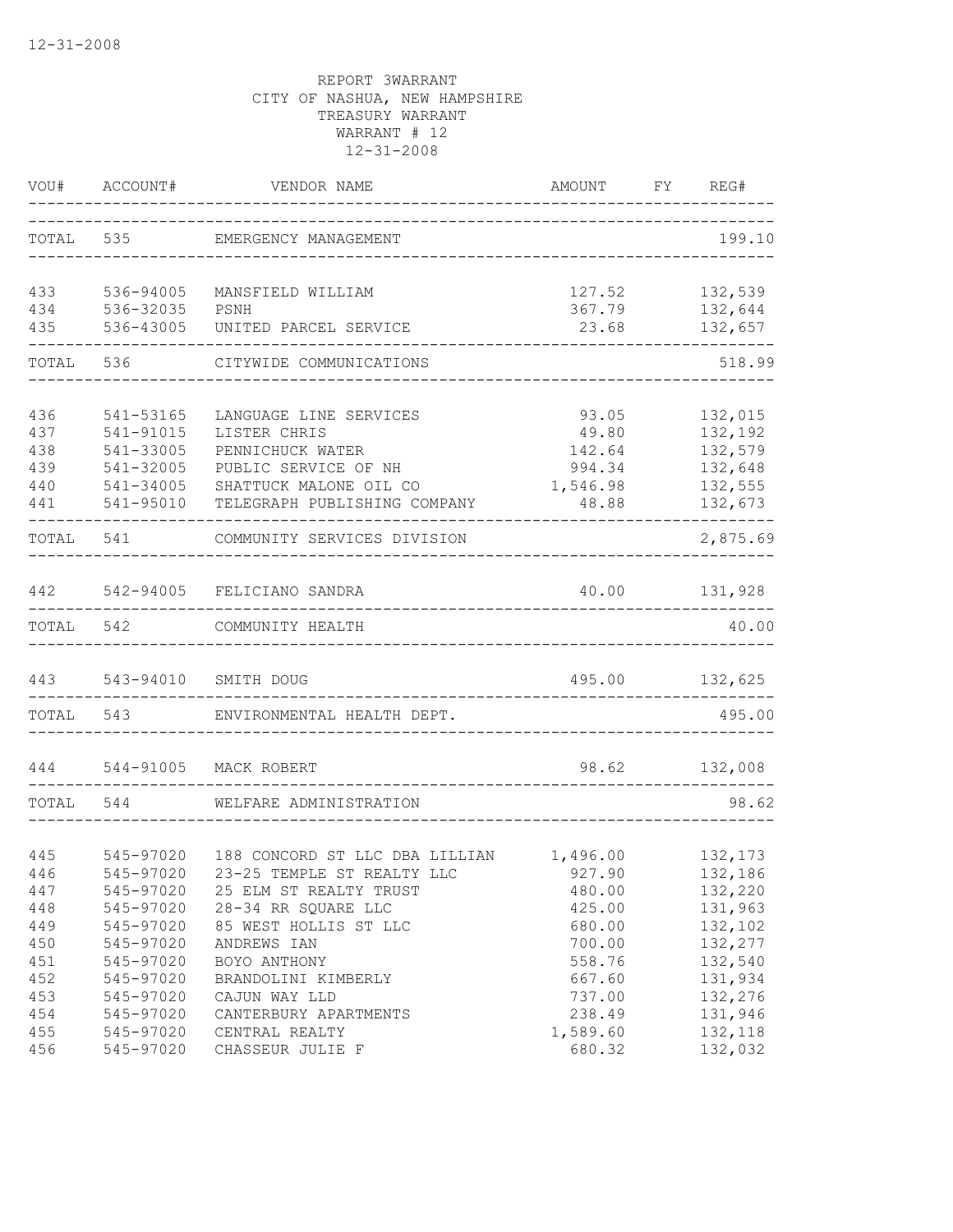| ACCOUNT#  | VENDOR NAME                                                                | AMOUNT                                             |                                                                                                                                                                                                                    | REG#                   |
|-----------|----------------------------------------------------------------------------|----------------------------------------------------|--------------------------------------------------------------------------------------------------------------------------------------------------------------------------------------------------------------------|------------------------|
|           | CITY VIEW MANAGEMENT CO INC                                                |                                                    |                                                                                                                                                                                                                    | 132,271                |
| 545-97020 | CONSTANT FAMILY LLC II                                                     |                                                    |                                                                                                                                                                                                                    | 132,110                |
| 545-97020 | COTE JOSEPH                                                                | 427.12                                             |                                                                                                                                                                                                                    | 132,254                |
| 545-97020 | COUNTRY BARN MOTEL                                                         |                                                    |                                                                                                                                                                                                                    | 132,081                |
| 545-97020 | CREMATION SOCIETY OF NH                                                    | 750.00                                             |                                                                                                                                                                                                                    | 132,085                |
| 545-97020 | DAVIS FUNERAL HOME                                                         | 1,500.00                                           |                                                                                                                                                                                                                    | 131,961                |
| 545-97015 | DEMOULAS SUPERMARKETS INC                                                  | 5,669.88                                           |                                                                                                                                                                                                                    | 132,556                |
| 545-97020 | DERBY DOLORES                                                              |                                                    |                                                                                                                                                                                                                    | 132,122                |
| 545-97020 | DIAS EDWARD                                                                |                                                    |                                                                                                                                                                                                                    | 132,100                |
| 545-97020 | DOBENS SUSAN                                                               | 294.22                                             |                                                                                                                                                                                                                    | 132,021                |
| 545-97020 |                                                                            |                                                    |                                                                                                                                                                                                                    | 131,957                |
| 545-97020 | DRURY DANA                                                                 | 1,548.51                                           |                                                                                                                                                                                                                    | 132,149                |
| 545-97020 | DUCHARME DIANE                                                             |                                                    |                                                                                                                                                                                                                    | 131,940                |
| 545-97020 | DUQUETTE MARC & PAM                                                        | 800.00                                             |                                                                                                                                                                                                                    | 132,280                |
| 545-97020 | EGRET REALTY & INVESTMENTS LLC                                             |                                                    |                                                                                                                                                                                                                    | 132,063                |
| 545-97020 | ENG NATHAN                                                                 | 800.00                                             |                                                                                                                                                                                                                    | 132,541                |
| 545-97020 | FAHEY DAVID                                                                |                                                    |                                                                                                                                                                                                                    | 132,028                |
| 545-97020 | FARWELL FUNERAL SERVICE INC                                                | 750.00                                             |                                                                                                                                                                                                                    | 131,939                |
| 545-97020 | FISCHER MARJORIE                                                           | 181.16                                             |                                                                                                                                                                                                                    | 132, 114               |
| 545-97015 | FRED FULLER OIL CO                                                         | 219.90                                             |                                                                                                                                                                                                                    | 132,584                |
| 545-97020 | FREEDOM APARTMENTS LLC                                                     | 381.00                                             |                                                                                                                                                                                                                    | 132,076                |
| 545-97020 | FREIWIRTH MALGORZATA                                                       | 788.00                                             |                                                                                                                                                                                                                    | 132,031                |
| 545-97020 | GAUTHIER CONRAD J                                                          | 451.25                                             |                                                                                                                                                                                                                    | 132,083                |
| 545-97020 | GAUTHIER REALTY/CONNIE GAUTHIE                                             |                                                    |                                                                                                                                                                                                                    | 132,252                |
| 545-97020 | GIANNOTTI PETER                                                            |                                                    |                                                                                                                                                                                                                    | 132,261                |
| 545-97020 | HAMMERHEAD RENTAL PROPERTIES                                               | 900.81                                             |                                                                                                                                                                                                                    | 132,151                |
| 545-97020 | JMR CONSTRUCTION INC                                                       |                                                    |                                                                                                                                                                                                                    | 132,058                |
| 545-97020 | KEHAIAS THEOGINIS/ANE PROPERTI                                             | 675.00                                             |                                                                                                                                                                                                                    | 132,049                |
| 545-97020 | KOROMA PAUL                                                                | 655.30                                             |                                                                                                                                                                                                                    | 131,944                |
| 545-97020 | LACASSE RAUL                                                               |                                                    |                                                                                                                                                                                                                    | 132,172                |
|           | LAMERAND ENTERPRISES/KYLE LAME                                             | 102.68                                             |                                                                                                                                                                                                                    | 132,215                |
| 545-97020 | LAVOIE NORMA                                                               | 750.00                                             |                                                                                                                                                                                                                    | 132,152                |
|           | LORDEN RAYMOND E SR                                                        | 440.00                                             |                                                                                                                                                                                                                    | 132,009                |
| 545-97020 | LTA INVESTMENTS LLC                                                        |                                                    |                                                                                                                                                                                                                    | 132,153                |
|           | MARKARIAN DEBORAH                                                          |                                                    |                                                                                                                                                                                                                    | 132,176                |
|           | MOTEL 6                                                                    |                                                    |                                                                                                                                                                                                                    | 132,217                |
|           |                                                                            |                                                    |                                                                                                                                                                                                                    | 132,221                |
|           | NASHUA INVESTORS LTD P                                                     | 246.41                                             |                                                                                                                                                                                                                    | 132,020                |
| 545-97020 | OLYMPIA PROPERTIES LLC                                                     | 1,088.00                                           |                                                                                                                                                                                                                    | 131,953                |
| 545-97020 | OTD REALTY LLC                                                             | 1,394.37                                           |                                                                                                                                                                                                                    | 131,984                |
| 545-97020 | PAQUIN EDWARD                                                              | 480.00                                             |                                                                                                                                                                                                                    | 131,947                |
| 545-97020 | PATEL VINU R                                                               |                                                    |                                                                                                                                                                                                                    | 132,095                |
|           | PENNICHUCK WATER WORKS INC                                                 |                                                    |                                                                                                                                                                                                                    | 132,576                |
| 545-97020 | PEPI VICTOR A                                                              | 360.60                                             |                                                                                                                                                                                                                    | 132,125                |
| 545-97015 | PETERS PHARMACY                                                            | 10.49                                              |                                                                                                                                                                                                                    | 131,950                |
| 545-97020 | PFAFF ROBERT                                                               | 319.40                                             |                                                                                                                                                                                                                    | 132,542                |
| 545-97020 | POULIN JACOUES                                                             | 550.00                                             |                                                                                                                                                                                                                    | 132,072                |
| 545-97015 | PSNH                                                                       | 380.74                                             |                                                                                                                                                                                                                    | 132,647                |
|           | 545-97020<br>545-97020<br>545-97020<br>545-97020<br>545-97020<br>545-97015 | 545-97020<br>NASHUA HOUSING AUTHORITY<br>545-97020 | 1,000.00<br>600.00<br>145.00<br>DOWNTOWNER NELSON/DAVID A GREG<br>1,038.00<br>400.00<br>850.00<br>281.00<br>4,038.78<br>475.00<br>374.00<br>548.39<br>865.00<br>500.00<br>1,103.76<br>1,209.03<br>646.30<br>484.56 | FY<br>210.00<br>317.73 |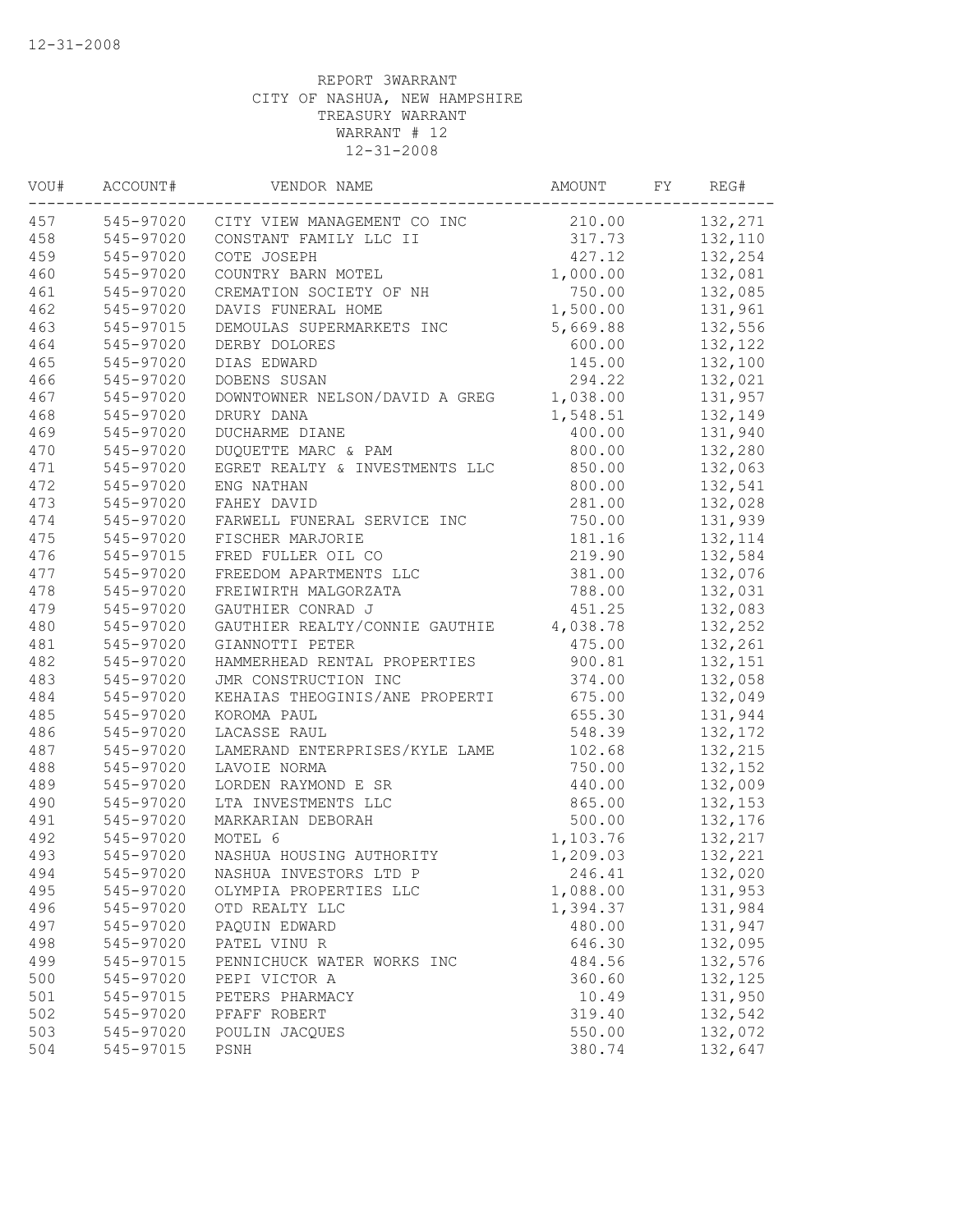| VOU#      | ACCOUNT#      | VENDOR NAME                                               | AMOUNT   | FY REG#       |
|-----------|---------------|-----------------------------------------------------------|----------|---------------|
| 505       | 545-97020     | R J REAL ESTATE                                           | 858.86   | 132,066       |
| 506       | 545-97020     | RAMIREZ SANCHE                                            | 1,200.00 | 132,017       |
| 508       | 545-97020     | RODRIGUEZ RAFAEL                                          | 450.00   | 131,916       |
| 507       | 545-97020     | RODRIGUEZ RAFAEL                                          | 450.00   | 131,985       |
| 509       | 545-97020     | ROGERS SCOTT                                              | 486.93   | 132,268       |
| 510       | 545-97020     | ROSA JUSSARA                                              | 502.43   | 132,090       |
| 511       | 545-97020     | ROYAL CREST ESTATES                                       | 1,304.24 | 132,006       |
| 512       | 545-97020     | RUSSELL VIOLET                                            | 696.27   | 132,279       |
| 513       | 545-97020     | RYAN ANDREW                                               | 325.00   | 132,175       |
| 514       | 545-97020     | SEYMOUR MARY                                              | 947.50   | 132,262       |
| 515       | 545-97020     | SOSNOVSKY NIKOLAY                                         | 850.00   | 132,079       |
| 516       | 545-97015     | ST JOSEPH PHARMACY                                        | 170.85   | 131,970       |
| 517       | 545-97020     | STEELE DANIEL R                                           | 460.00   | 131,964       |
| 518       | 545-97020     | STEWART PROPERTY MANAGEMENT                               | 466.39   | 131,956       |
| 519       | 545-97020     | SUND ANDERS                                               | 516.81   | 132,264       |
| 520       | 545-97020     | TREMBLAY LISE                                             | 438.26   | 132,291       |
| 521       | 545-97020     | TSOUKARIS PETER M                                         | 296.30   | 132,278       |
| 522       | 545-97015     | WINGATE'S PHARMACY INC                                    | 9,047.67 | 132,557       |
| 523       | 545-97020     | WOOD REALTY TRUST / ANDRE WOOD                            | 495.00   | 132,265       |
|           | 524 545-97020 | WRN REAL ESTATE LLC                                       | 1,198.33 | 132,198       |
| 525       | 545-97020     | ZHAO CHANG                                                | 550.00   | 131,992       |
| TOTAL 545 |               | WELFARE COSTS                                             |          | 68,892.90     |
|           |               |                                                           |          |               |
| 526       | 551-94005     | ACEC-NH                                                   |          | 35.00 132,581 |
| 527       | 551-41015     | CITY OF NASHUA/PETTY CASH SLIP                            | 8.99     | 131,914       |
| 527       | 551-49075     | CITY OF NASHUA/PETTY CASH SLIP 27.42                      |          | 131,914       |
| 527       | 551-91005     | CITY OF NASHUA/PETTY CASH SLIP 6.00                       |          | 131,914       |
| 527       | 551-94005     | CITY OF NASHUA/PETTY CASH SLIP 87.12                      |          | 131,914       |
| 528       | 551-46045     | GRAINGER                                                  | 33.21    | 132,037       |
| 529       | 551-31040     | PAETEC COMMUNICATIONS INC                                 | 2.28     | 132,558       |
| 530       |               | 551-33005 PENNICHUCK WATER                                | 126.89   | 132,579       |
| 531       | 551-41015     | STAPLES BUSINESS ADVANTAGE<br>--------------------------- | 1,491.37 | 132,272       |
| TOTAL 551 |               | PUBLIC WORKS DIV & ENGINEERING                            |          | 1,818.28      |
|           |               |                                                           |          |               |
| 532       | 552-59140     | AMERICAN RED CROSS                                        | 196.00   | 132,596       |
| 533       | 552-78100     | B & S LOCKSMITH INC                                       | 79.55    | 132,146       |
| 534       | 552-31050     | BATTERIES PLUS                                            | 29.99    | 132,243       |
| 535       | 552-59050     | BOYKIN JASON                                              | 88.00    | 132,039       |
| 536       | 552-78007     | CARPARTS OF NASHUA                                        | 358.64   | 131,948       |
| 537       | 552-78100     | CUES INC                                                  | 663.26   | 132,210       |
| 538       | 552-48015     | DENNIS K BURKE INC                                        | 2,777.65 | 132,658       |
| 539       | 552-59050     | DROWN JEFF                                                | 88.00    | 132,206       |
| 540       | 552-78100     | DURABILD TRANSMISSIONS OF NASH                            | 5,160.03 | 131,920       |
| 541       | 552-31040     | FAIRPOINT COMMUNICATIONS INC                              | 81.05    | 132,638       |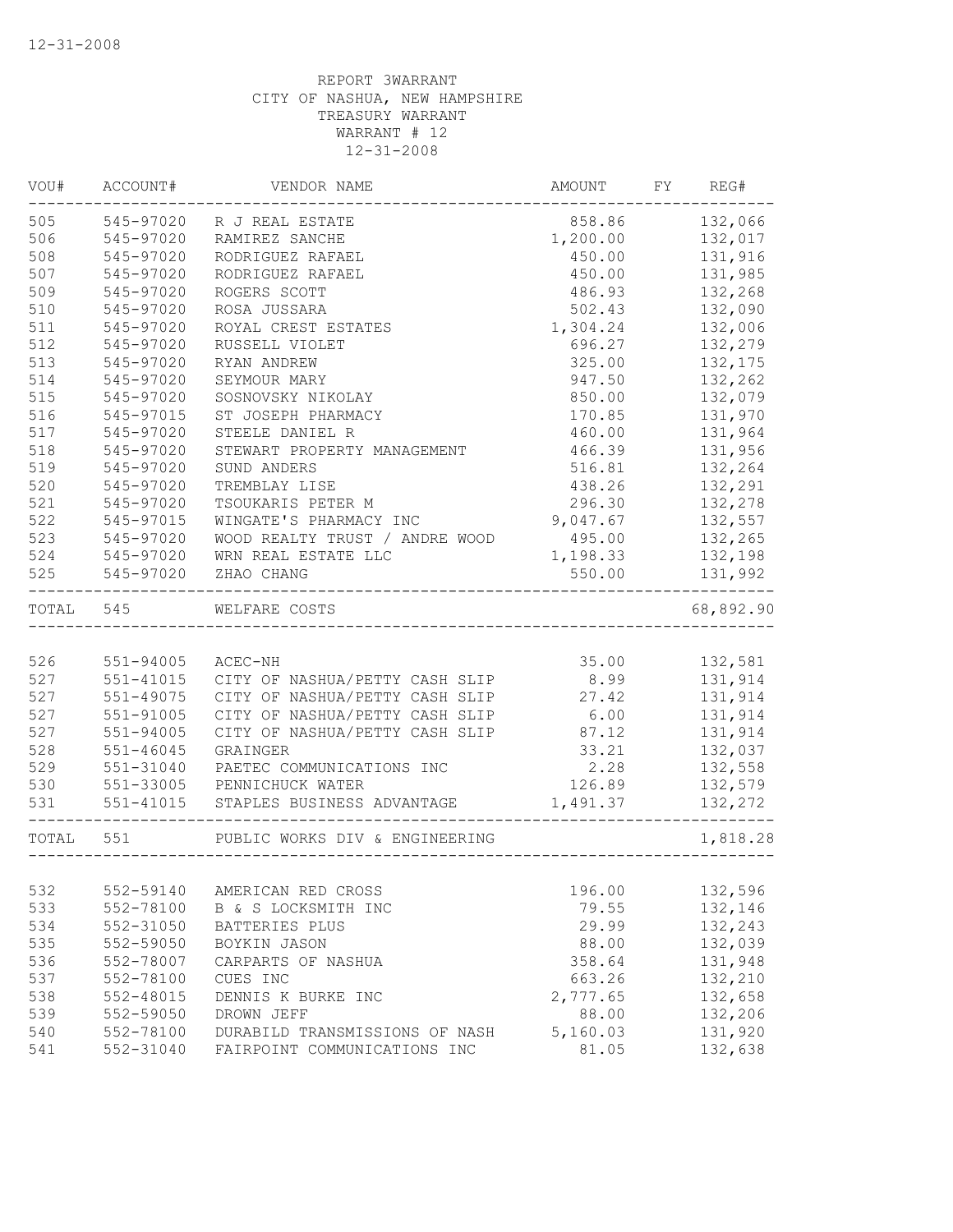| VOU#      | ACCOUNT#      | VENDOR NAME                      | AMOUNT         | FY | REG#      |
|-----------|---------------|----------------------------------|----------------|----|-----------|
| 542       |               | 552-75021 GATE CITY FENCE CO INC | 685.00 132,056 |    |           |
| 543       | 552-46030     | GRAINGER                         | 64.65          |    | 131,994   |
| 544       | 552-66000     | HANDY HOUSE INC                  | 55.00          |    | 132,605   |
| 545       | 552-46030     | HOME DEPOT CREDIT SERVICES       | 67.85          |    | 132,574   |
| 545       | $552 - 46045$ | HOME DEPOT CREDIT SERVICES       | 131.99         |    | 132,574   |
| 545       | 552-75021     | HOME DEPOT CREDIT SERVICES       | 474.62         |    | 132,574   |
| 545       | 552-75135     | HOME DEPOT CREDIT SERVICES       | $-34.92$       |    | 132,574   |
| 546       | 552-74085     | HUDSON SMALL ENGINE              | 326.00         |    | 132,071   |
| 547       | 552-75135     | JOHNSON'S ELECTRIC INC           | 390.00         |    | 132,024   |
| 548       | 552-78100     | MAC MULKIN CHEVROLET INC         | 229.69         |    | 132,474   |
| 549       | 552-78007     | NAPA AUTO PARTS                  | 202.24         |    | 132,213   |
| 549       | 552-78100     | NAPA AUTO PARTS                  | 96.45          |    | 132,213   |
| 550       | 552-78007     | NASHUA OUTDOOR POWER EQUIP       | 25.88          |    | 132,097   |
| 551       | 552-75135     | NASHUA WALLPAPER & PAINT CO      | 294.67         |    | 132,101   |
| 552       | 552-34015     | NATIONAL GRID                    | 427.77         |    | 132,627   |
| 553       | 552-31040     | PAETEC COMMUNICATIONS INC        | 20.74          |    | 132,558   |
| 554       | 552-59050     | PARADIS STEPHEN                  | 138.00         |    | 132,105   |
| 555       | 552-33005     | PENNICHUCK WATER                 | 747.59         |    | 132,579   |
| 555       | 552-33005     | PENNICHUCK WATER                 | 43.22          |    | 132,580   |
| 555       | 552-33040     | PENNICHUCK WATER                 | 161.60         |    | 132,579   |
| 556       | 552-32005     | PSNH                             | 2,128.03       |    | 132,644   |
| 556       | 552-32030     | PSNH                             | 126.66         |    | 132,644   |
| 557       | 552-64192     | R WHITE EQUIPMENT CENTER INC     | 511.90         |    | 132,480   |
| 558       | 552-78100     | RBG INC                          | 383.60         |    | 131,924   |
| 559       | 552-78007     | SANEL AUTO PARTS CO              | 31.00          |    | 132,088   |
| 560       | 552-75021     | TAYLOR RENTAL INC                | 996.00         |    | 132,053   |
| 561       |               | 552-75021 TOM IRWIN INCORPORATED | 9,315.58       |    | 132,493   |
| 562       | 552-75021     | TRANE US INC                     | 382.00         |    | 132,330   |
| TOTAL 552 |               | PARKS AND RECREATION             |                |    | 27,944.98 |
|           |               |                                  |                |    |           |
| 563       |               | 553-59160 ACS OF NEW ENGLAND     | 864.00         |    | 132,583   |
| 564       | 553-59100     | AHC CORPORATION                  | 339.90         |    | 132,274   |
| 565       | 553-59160     | AUDETTE AND SONS                 | 927.30         |    | 132,634   |
| 566       | 553-78060     | B-B CHAIN                        | 208.00         |    | 131,969   |
| 567       | 553-59150     | BCM CONTROLS CORPORATION         | 1,213.58       |    | 132,138   |
| 568       | 553-78100     | BEARINGS SPECIALTY CO INC        | 141.44         |    | 132,235   |
| 569       | 553-45060     | BELLETETES INC                   | 90.41          |    | 132,080   |
| 569       | 553-46045     | BELLETETES INC                   | 114.24         |    | 132,080   |
| 569       | 553-49075     | BELLETETES INC                   | 22.65          |    | 132,080   |
| 569       | 553-69025     | BELLETETES INC                   | 7.72           |    | 132,080   |
| 570       | 553-59160     | BENTLEY MANAGEMENT GROUP INC     | 1,905.50       |    | 132,619   |
| 571       | 553-78100     | BEST FORD/BEST CYCLE             | 31.18          |    | 131,949   |
| 572       | 553-59160     | BRIAND ROY E                     | 1,868.50       |    | 132,621   |
| 573       | 553-45015     | BROX INDUSTRIES INC              | 645.39         |    | 131,977   |
| 573       | 553-45025     | BROX INDUSTRIES INC              | 90.00          |    | 131,977   |
| 573       | 553-45190     | BROX INDUSTRIES INC              | 254.78         |    | 131,977   |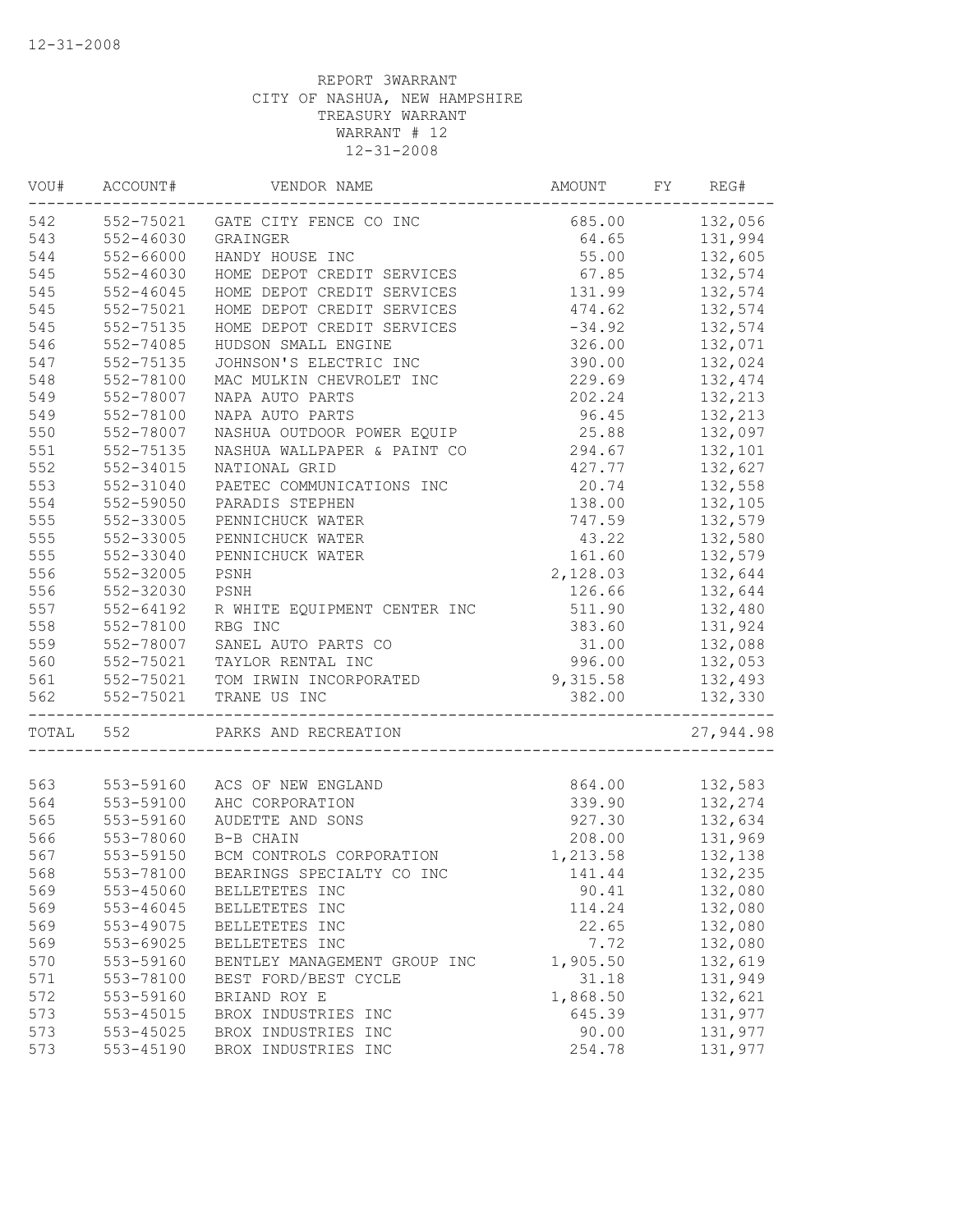| VOU# | ACCOUNT#      | VENDOR NAME                    | AMOUNT    | FY | REG#    |
|------|---------------|--------------------------------|-----------|----|---------|
| 574  | 553-59160     | CADY PATRICK T                 | 2,331.00  |    | 132,616 |
| 575  | 553-78100     | CASEY & DUPUIS EQUIPMENT CORP  | 115.11    |    | 132,226 |
| 576  | 553-78100     | CASEY EQUIPMENT & RENTAL CORP  | 1,709.58  |    | 132,222 |
| 577  | 553-49075     | CCP INDUSTRIES INC             | 822.26    |    | 132,096 |
| 577  | 553-69025     | CCP INDUSTRIES INC             | 35.59     |    | 132,096 |
| 578  | 553-78060     | CHAPPELL TRACTOR SALES INC     | 161.00    |    | 131,978 |
| 579  | 553-45015     | CONTINENTAL PAVING INC         | 180.91    |    | 132,485 |
| 580  | 553-59160     | CORCORAN WILLIAM J             | 1,402.64  |    | 132,595 |
| 581  | 553-45060     | CORRIVEAU ROUTHIER INC         | 25.50     |    | 132,472 |
| 582  | 553-59160     | CRISP CONTRACTING LLC          | 1,327.50  |    | 132,588 |
| 583  | 553-59100     | D & R TOWING INC               | 150.00    |    | 132,473 |
| 584  | 553-59160     | DEAN THOMAS                    | 2,675.00  |    | 132,590 |
| 585  | 553-48015     | DENNIS K BURKE INC             | 19,604.70 |    | 132,658 |
| 586  | 553-78100     | DONOVAN EQUIPMENT CO INC       | 386.40    |    | 131,974 |
| 587  | 553-59160     | DUBOIS BEN                     | 1,487.50  |    | 132,613 |
| 588  | 553-59160     | DUMAIS KENT                    | 1,387.50  |    | 132,635 |
| 589  | 553-78100     | DUNN BATTERY LLC               | 173.90    |    | 132,185 |
| 590  | 553-78100     | EAST COAST TERMINALS           | 39.19     |    | 132,159 |
| 591  | 553-45260     | EASTERN MINERALS INC           | 17,340.84 |    | 132,237 |
| 592  | 553-75023     | F W WEBB COMPANY               | 211.71    |    | 132,012 |
| 593  | 553-75130     | G H PHILBRICK SONS INC         | 2,745.75  |    | 132,120 |
| 594  | 553-46045     | GRAINGER                       | 54.36     |    | 132,037 |
| 594  | 553-49075     | GRAINGER                       | 150.49    |    | 132,037 |
| 595  | 553-68070     | GRAPPONE AUTOMOTIVE GROUP      | 51,610.00 |    | 132,157 |
| 596  | 553-59187     | HEALTH STOP INC                | 188.00    |    | 132,068 |
| 597  | $553 - 46045$ | HODGDON KELLY                  | 82.00     |    | 132,543 |
| 598  | 553-59160     | KERRY'S POOL & SPA             | 1,633.50  |    | 132,589 |
| 599  | 553-68060     | LIBERTY INTN'L TRUCKS OF NH LL | 13,251.49 |    | 132,476 |
| 599  | 553-78100     | LIBERTY INTN'L TRUCKS OF NH LL | 680.58    |    | 132,476 |
| 600  | 553-59160     | MARINO JOHN                    | 975.00    |    | 132,586 |
| 601  | 553-45260     | MORTON SALT                    | 4,290.87  |    | 132,082 |
| 602  | 553-49075     | NAPA AUTO PARTS                | 343.06    |    | 132,213 |
| 602  | 553-69025     | NAPA AUTO PARTS                | 192.84    |    | 132,213 |
| 602  | 553-78035     | NAPA AUTO PARTS                | 47.94     |    | 132,213 |
| 602  | 553-78100     | NAPA AUTO PARTS                | 1,254.95  |    | 132,213 |
| 603  | 553-34015     | NATIONAL GRID                  | 1,455.42  |    | 132,627 |
| 604  | 553-46045     | NEW ENGLAND EQUIPMENT RENTALS  | 1,109.52  |    | 132,107 |
| 605  | 553-78035     | NEW G.H. BERLIN OIL COMPANY    | 3,610.21  |    | 132,129 |
| 606  | 553-75023     | NH SAFE & LOCK CO INC          | 7.10      |    | 132,179 |
| 607  | 553-95005     | NHPWMAP                        | 25.00     |    | 132,565 |
| 608  | 553-49075     | OMEGA INDUSTRIAL SUPPLY INC    | 215.03    |    | 132,165 |
| 609  | 553-31040     | PAETEC COMMUNICATIONS INC      | 19.02     |    | 132,558 |
| 610  | 553-33005     | PENNICHUCK WATER               | 306.85    |    | 132,580 |
| 611  | 553-49075     | PINE MOTOR PARTS               | 179.94    |    | 132,479 |
| 612  | 553-98021     | POLLOCK SCOTT                  | 491.51    |    | 132,044 |
| 613  | 553-59160     | PWM CONTRACTING LLC            | 2,702.50  |    | 132,610 |
| 614  | 553-49075     | R WHITE EQUIPMENT CENTER INC   | 12.80     |    | 132,480 |
| 614  | 553-69025     | R WHITE EQUIPMENT CENTER INC   | 102.00    |    | 132,480 |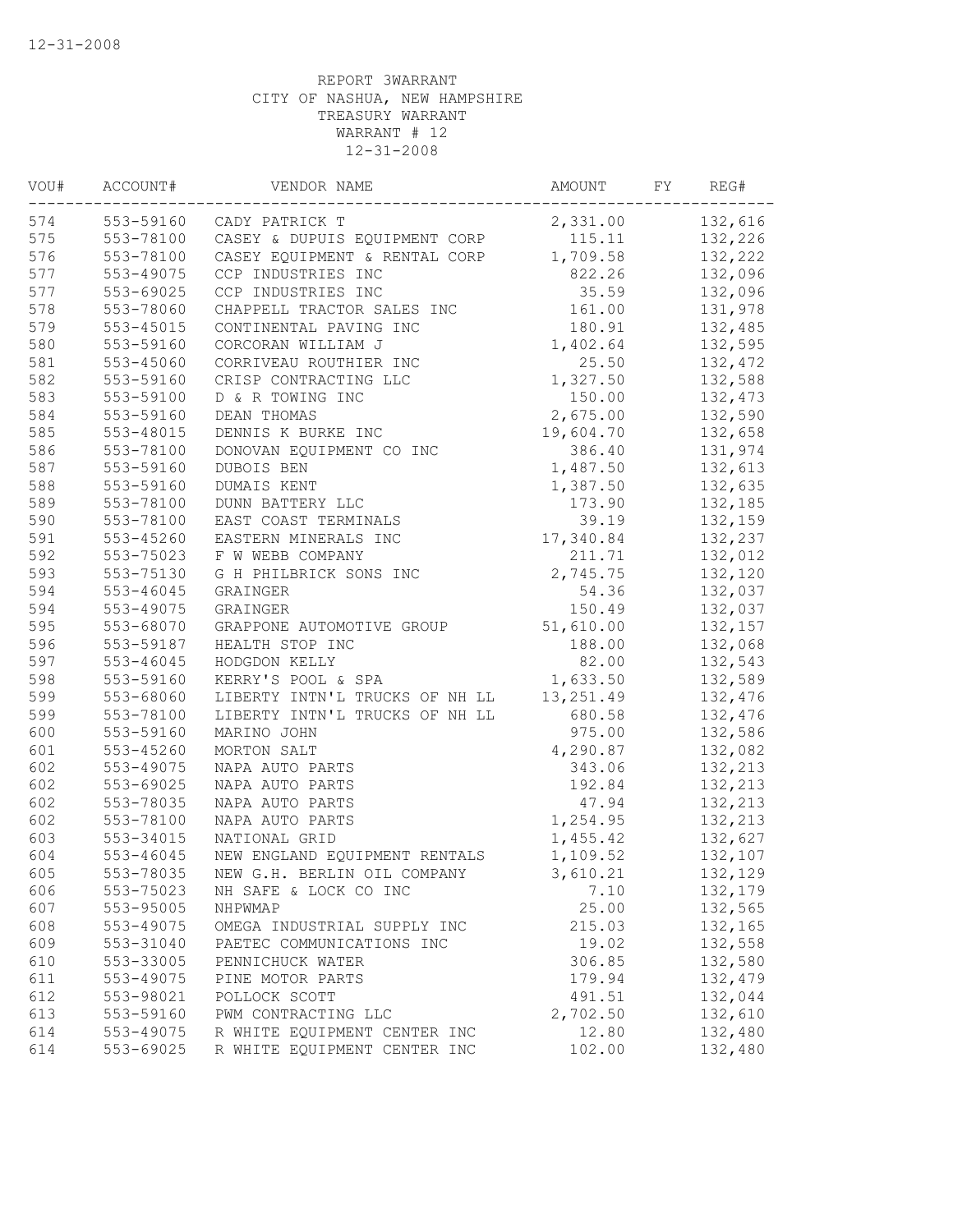| VOU#      | ACCOUNT#       | VENDOR NAME                             | AMOUNT FY REG# |                      |
|-----------|----------------|-----------------------------------------|----------------|----------------------|
| 615       | 553-78100      | RO-BRAND PRODUCTS INC                   | 98.71 132,223  |                      |
| 616       | 553-59160      | RWC EXCAVATION & LANDSCAPING 1,575.00   |                | 132,636              |
| 617       | 553-49075      | SANEL AUTO PARTS CO                     | 147.74         | 132,088              |
| 617       | $553 - 69025$  | SANEL AUTO PARTS CO                     | 180.31         | 132,088              |
| 617       | 553-78035      | SANEL AUTO PARTS CO                     | 14.30          | 132,089              |
| 617       | 553-78100      | SANEL AUTO PARTS CO                     | 193.64         | 132,088              |
| 617       | 553-78100      | SANEL AUTO PARTS CO                     | 427.42         | 132,089              |
| 618       | 553-59160      | SAYCO TREE & LANDSCAPING INC            | 1,150.00       | 132,594              |
| 619       | 553-59160      | SERPA JOE                               | 1,431.00       | 132,585              |
| 620       | 553-48005      | SHATTUCK MALONE OIL CO                  | 27,554.43      | 132,555              |
| 621       | 553-69025      | SNAP ON TOOLS                           | 214.30         | 131,976              |
| 622       | 553-41015      | STAPLES BUSINESS ADVANTAGE              | 96.24          | 132,272              |
| 623       | 553-59160      | TAYLOR BRIAN                            | 1,050.00       | 132,618              |
| 624       | 553-59160      | TDD EARTH TECHNOLOGIES                  | 173.25         | 132,620              |
| 625       | 553-75130      | THE BLAKE GROUP                         | 2,184.56       | 132,054              |
| 626       | 553-78100      | TST EQUIPMENT INC                       | 440.59         | 132,055              |
| 627       | 553-59160      | U.T.S.                                  | 2,370.67       | 132,637              |
| 628       | 553-46045      | UNIFIRST CORPORATION                    | 635.14         | 132,231              |
| 629       | 553-59160      | UNITED ROOFING & HOME IMPROVEM 1,250.00 |                | 132,598              |
| 630       |                | 553-75100 UNLIMITED DOOR SERVICE/STEVEN | 110.00         | 132,491              |
| 631       | 553-45060      | W E AUBUCHON COMPANY INC                | 768.00         | 131,955<br>--------- |
| TOTAL 553 |                | STREET DEPARTMENT                       |                | 190,095.45           |
|           |                |                                         |                |                      |
| 632       |                | 555-49075 BELLETETES INC                | 36.47          | 132,080              |
| 633       | 555-34015      | ENERGYNORTH PROPANE                     | 1,389.19       | 132,575              |
| 634       | 555-94005      | FRED PRYOR SEMINARS                     | 50.00          | 132,603              |
| 635       | 555-74170      | GLOBAL TRAFFIC TECHNOLOGIES LL          | 380.00         | 132,245              |
| 636       | 555-45285      | GRAINGER                                | 343.36         | 132,065              |
| 637       | 555-59170      | HI-WAY SAFETY SYSTEMS INC               | 660.10         | 131,989              |
| 638       | 555-94005      | KENNAMER JEAN MARIE                     | 65.00          | 132,544              |
| 639       | 555-49075      | LOWE'S                                  | 179.64         | 132,615              |
| 640       | 555-64192      | M & M ELECTRICAL SUPPLY CO INC          | 11.76          | 132,471              |
| 641       | 555-78140      | NAPA AUTO PARTS                         | 699.21         | 132,213              |
| 642       | 555-31040      | PAETEC COMMUNICATIONS INC               | 19.01          | 132,558              |
| 643       | 555-45285      | PERMA-LINE CORP OF NEW ENGLAND 3,789.25 |                | 131,959              |
| 644       | 555-32025      | PSNH                                    | 321.16         | 132,644              |
| 644       | 555-32025 PSNH |                                         | 1,598.54       | 132,645              |
| 645       |                | 555-41015 STAPLES BUSINESS ADVANTAGE    | 371.47         | 132,272              |
| 646       |                | 555-46045 UNIFIRST CORPORATION          | 21.44          | 132,231<br>-----     |
|           | TOTAL 555      | TRAFFIC DEPARTMENT                      |                | 9,935.60             |
|           |                |                                         |                |                      |
| 647       |                | 557-75023 A H HARRIS & SONS INC         | 1,750.00       | 132,563              |
| 648       |                | 557-64035 MUNICIPAL SUPPLY SALES CO     | 350.00         | 132,167              |
| 649       | 557-31040      | PAETEC COMMUNICATIONS INC               | 2.60           | 132,558              |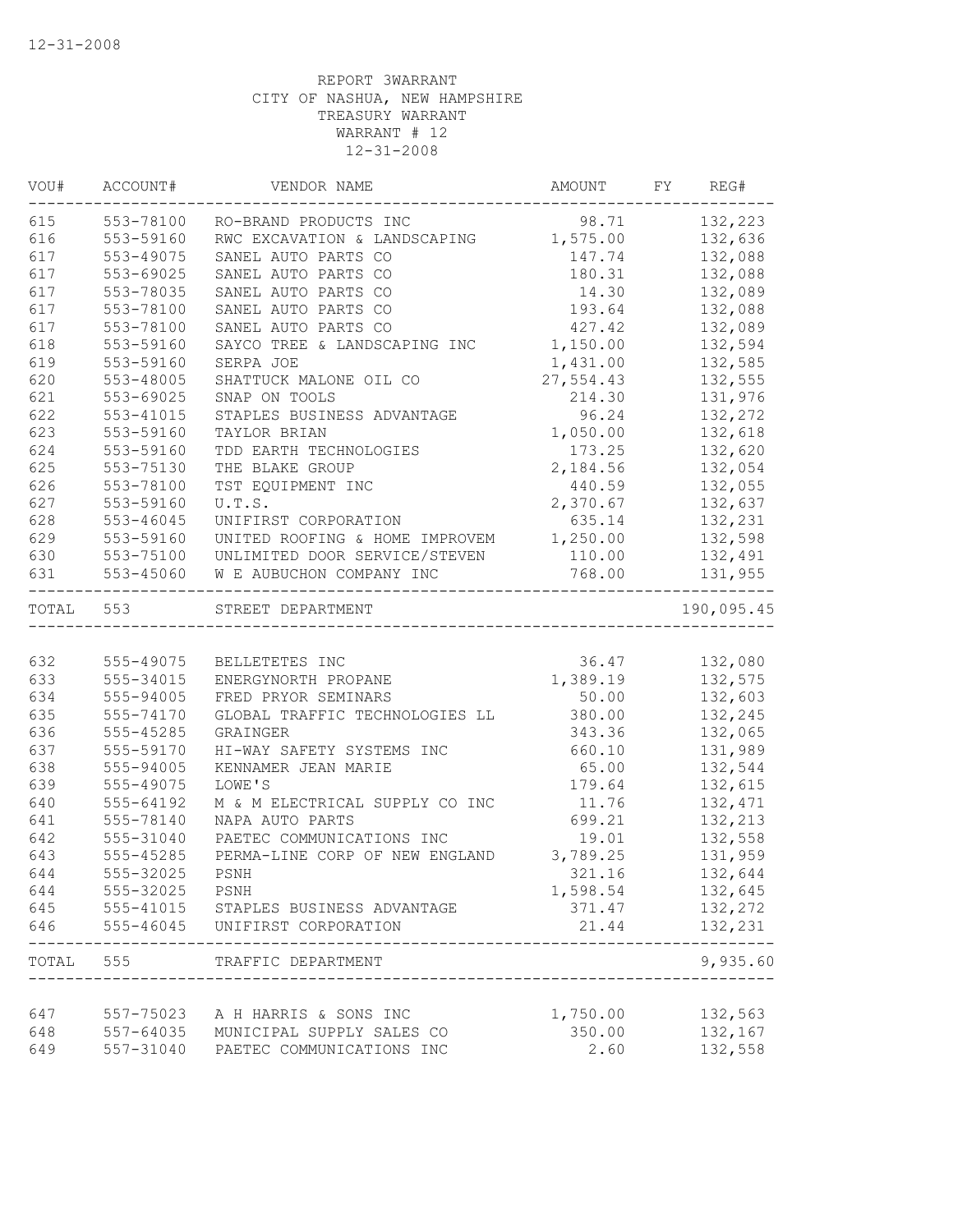| VOU#  | ACCOUNT#          | VENDOR NAME                                                 | AMOUNT    | FΥ | REG#      |
|-------|-------------------|-------------------------------------------------------------|-----------|----|-----------|
| 650   | 557-33005         | PENNICHUCK WATER                                            | 53.37     |    | 132,580   |
| 651   | 557-32005         | PSNH                                                        | 355.04    |    | 132,645   |
| 651   | 557-33005         | PSNH                                                        | 68.52     |    | 132,645   |
| 652   | 557-32005         | PUBLIC SERVICE OF NH                                        | 5,386.71  |    | 132,648   |
| 653   | 557-59160         | TDD EARTH TECHNOLOGIES                                      | 2,297.96  |    | 132,620   |
| 654   | 557-49075         | W E AUBUCHON COMPANY INC                                    | 16.76     |    | 131,955   |
| TOTAL | 557               | PARKING LOTS                                                |           |    | 10,280.96 |
| 655   | 561-78007         | CARPARTS OF NASHUA                                          | 42.10     |    | 131,948   |
| 656   | 561-48015         | DENNIS K BURKE INC                                          | 743.67    |    | 132,658   |
| 657   | 561-74085         | NASHUA OUTDOOR POWER EQUIP                                  | 110.61    |    | 132,097   |
| TOTAL | 561               | EDGEWOOD CEMETERY                                           |           |    | 896.38    |
|       |                   |                                                             |           |    |           |
| 658   | 563-41015         | CITY OF NASHUA/PETTY CASH SLIP                              | 13.18     |    | 131,914   |
| 658   | 563-45060         | CITY OF NASHUA/PETTY CASH SLIP                              | 49.14     |    | 131,914   |
| 658   | 563-78035         | CITY OF NASHUA/PETTY CASH SLIP                              | 36.76     |    | 131,914   |
| 659   | 563-48015         | DENNIS K BURKE INC                                          | 659.04    |    | 132,658   |
| 660   | 563-34015         | NATIONAL GRID                                               | 76.76     |    | 132,627   |
| 661   | 563-31040         | PAETEC COMMUNICATIONS INC                                   | 8.99      |    | 132,558   |
| 662   | 563-32005         | PSNH                                                        | 324.28    |    | 132,645   |
| TOTAL | 563               | WOODLAWN CEMETERY                                           |           |    | 1,168.15  |
| 663   | 571-74035         | MUNICIPAL SOFTWARE CORP                                     | 15,392.00 |    | 132,026   |
| 664   | $571 - 41015$     | STAPLES BUSINESS ADVANTAGE                                  | 670.11    |    | 132,272   |
| TOTAL | 571               | COMMUNITY DEVELOPMENT                                       |           |    | 16,062.11 |
|       |                   |                                                             |           |    |           |
| 665   | 572-91005         | CITY OF NASHUA/PETTY CASH SLIP                              | 76.64     |    | 131,914   |
| 665   | 572-98029         | CITY OF NASHUA/PETTY CASH SLIP                              | 38.73     |    | 131,914   |
| 666   | 572-91005         | HOUSTON ROGER                                               | 194.22    |    | 132,183   |
| 667   | 572-98045         | OLD HOUSE JOURNAL                                           | 59.00     |    | 132,566   |
|       |                   | TOTAL 572 PLANNING DEPARTMENT                               |           |    | 368.59    |
|       |                   | 668 573-95005 GREATER NASHUA CHAMBER OF COMM 290.00 132,572 |           |    |           |
| TOTAL |                   | 573 ECONOMIC DEVELOPMENT                                    |           |    | 290.00    |
|       |                   |                                                             |           |    |           |
| 669   | 575-45050 ACTRACE |                                                             | 660.00    |    | 132,036   |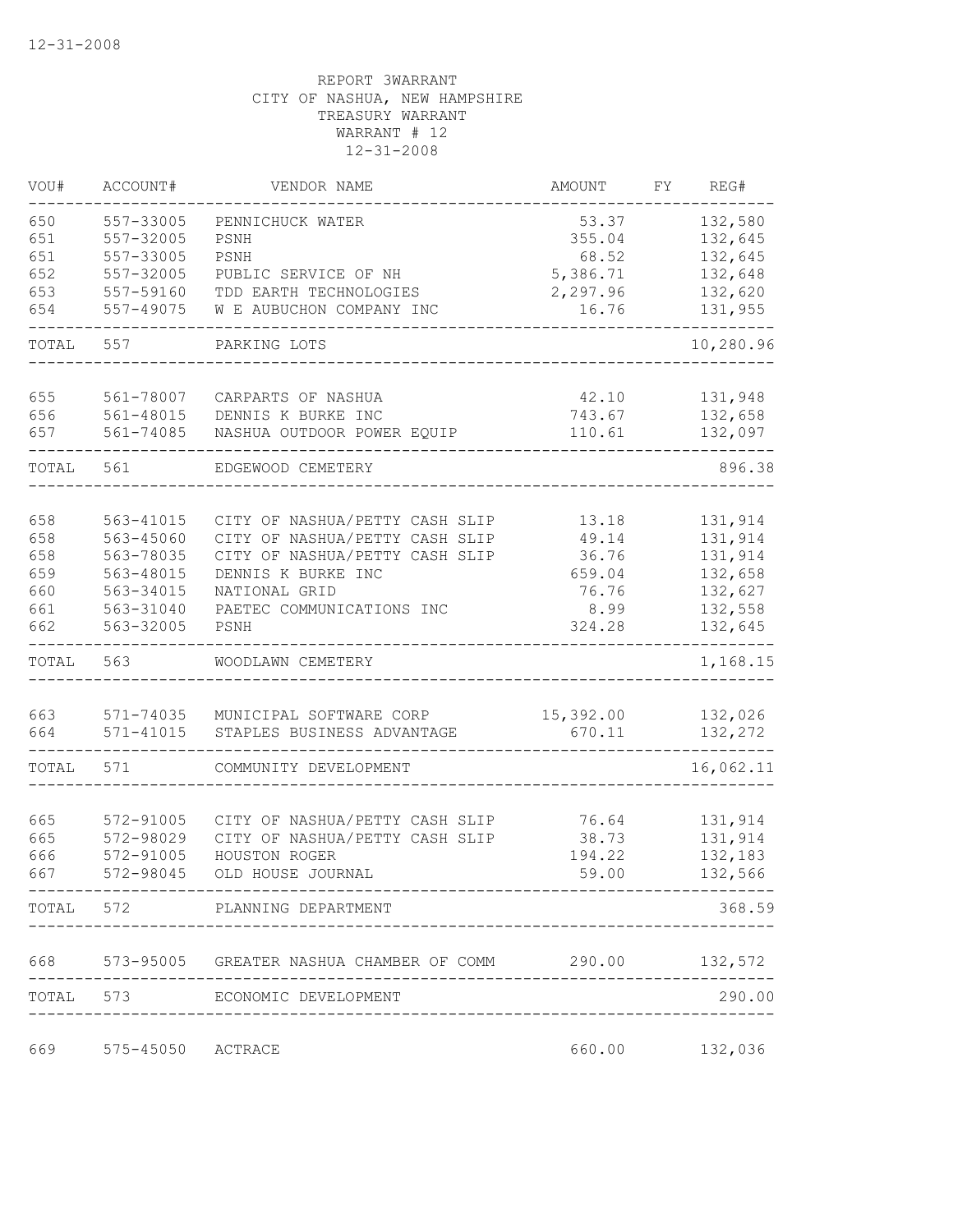| VOU# | ACCOUNT#      | VENDOR NAME                    | AMOUNT   | FY | REG#     |
|------|---------------|--------------------------------|----------|----|----------|
| 670  |               | 575-41015 ALPHAGRAPHICS        | 4.80     |    | 132,093  |
| 671  | 575-45050     | AMAZON                         | 243.85   |    | 132,654  |
| 672  | 575-94010     | ANDREWS JULIE                  | 262.50   |    | 132,288  |
| 673  | $575 - 45050$ | BAKER & TAYLOR                 | 3,184.84 |    | 132,003  |
| 673  | $575 - 45050$ | BAKER & TAYLOR                 | 1,526.04 |    | 132,004  |
| 673  | 575-45050     | BAKER & TAYLOR                 | 567.95   |    | 132,005  |
| 674  | 575-45085     | BAKER & TAYLOR ENTERTAINMENT   | 96.09    |    | 131,995  |
| 674  | $575 - 45315$ | BAKER & TAYLOR ENTERTAINMENT   | 1,434.61 |    | 131,995  |
| 675  | 575-95005     | CODI                           | 75.00    |    | 132,592  |
| 676  | 575-45050     | CRABTREE PUBLISHING CO         | 159.60   |    | 131,988  |
| 677  | 575-45220     | DEMCO INC                      | 323.52   |    | 131,999  |
| 678  | 575-45050     | DOVER PUBLIC LIBRARY           | 21.00    |    | 132,633  |
| 679  | $575 - 45050$ | <b>GALE</b>                    | 2,660.87 |    | 132,219  |
| 680  | 575-57010     | GFI USA INC                    | 296.25   |    | 132,601  |
| 681  | 575-59100     | GREAT BAY TROUT UNLIMITED      | 100.00   |    | 132,546  |
| 682  | $575 - 45050$ | INDIANA UNIVERSITY             | 15.00    |    | 132,281  |
| 683  | $575 - 45050$ | INFORMATION TODAY INC          | 318.55   |    | 132,013  |
| 684  | 575-45050     | INGRAM LIBRARY SERVICES        | 1,630.14 |    | 132,256  |
| 685  | 575-75105     | JOHNSON'S ELECTRIC INC         | 706.44   |    | 132,024  |
| 686  | 575-45050     | LARGE PRINT OVERSTOCKS         | 85.30    |    | 132,257  |
| 687  | 575-45050     | MARQUIS WHO'S WHO              | 310.10   |    | 132,035  |
| 688  | 575-45085     | MICROMARKETING LLC             | 291.19   |    | 132,078  |
| 689  | 575-59100     | MONTELLO EDMUND                | 150.00   |    | 132,547  |
| 690  | 575-45315     | MULTI-CULTURAL BOOKS & VIDEOS  | 105.75   |    | 132, 113 |
| 691  | 575-45050     | NADASC                         | 90.00    |    | 132,643  |
| 692  | 575-45090     | NASHUA PUBLIC LIBRARY          | 29.34    |    | 132,545  |
| 692  | 575-45150     | NASHUA PUBLIC LIBRARY          | 71.32    |    | 132,545  |
| 692  | $575 - 45220$ | NASHUA PUBLIC LIBRARY          | 49.87    |    | 132,545  |
| 692  | 575-45315     | NASHUA PUBLIC LIBRARY          | 23.99    |    | 132,545  |
| 693  | 575-34015     | NATIONAL GRID                  | 559.62   |    | 132,627  |
| 694  | 575-74085     | NEVERETTS SEW & VAC INC        | 294.90   |    | 131,968  |
| 695  | 575-95005     | NHLA                           | 175.00   |    | 132,593  |
| 696  | $575 - 45050$ | OCLC/FOREST PRESS              | 695.00   |    | 131,998  |
| 697  | 575-31040     | PAETEC COMMUNICATIONS INC      | 10.38    |    | 132,558  |
| 698  | 575-59100     | PAPOWS STEVEN PAUL             | 150.00   |    | 132,548  |
| 699  | 575-33005     | PENNICHUCK WATER               | 282.94   |    | 132,580  |
| 700  | 575-45050     | PETERSON'S NELNET LLC          | 240.26   |    | 132,154  |
| 701  | 575-32005     | PSNH                           | 62.60    |    | 132,645  |
| 702  | 575-45050     | RANDOM HOUSE INC               | 142.79   |    | 132,275  |
| 702  | 575-45085     | RANDOM HOUSE INC               | 160.65   |    | 132,275  |
| 702  | 575-45090     | RANDOM HOUSE INC               | 18.00    |    | 132,275  |
| 703  | 575-45085     | RECORDED BOOKS LLC             | 472.38   |    | 132,233  |
| 704  | 575-42015     | REXEL CLS                      | 199.38   |    | 132, 414 |
| 705  | 575-44005     | RYDIN DECAL                    | 188.76   |    | 132,184  |
| 706  | 575-45315     | SAM'S CLUB DIRECT              | 218.34   |    | 132,597  |
| 707  | 575-45050     | SIMON & SCHUSTER               | 34.44    |    | 131,996  |
| 708  | 575-73015     | SMITH BRADLEY J                | 127.00   |    | 132,197  |
| 709  | 575-74085     | STANLEY CONVERGENT SECURITY SO | 155.04   |    | 132,639  |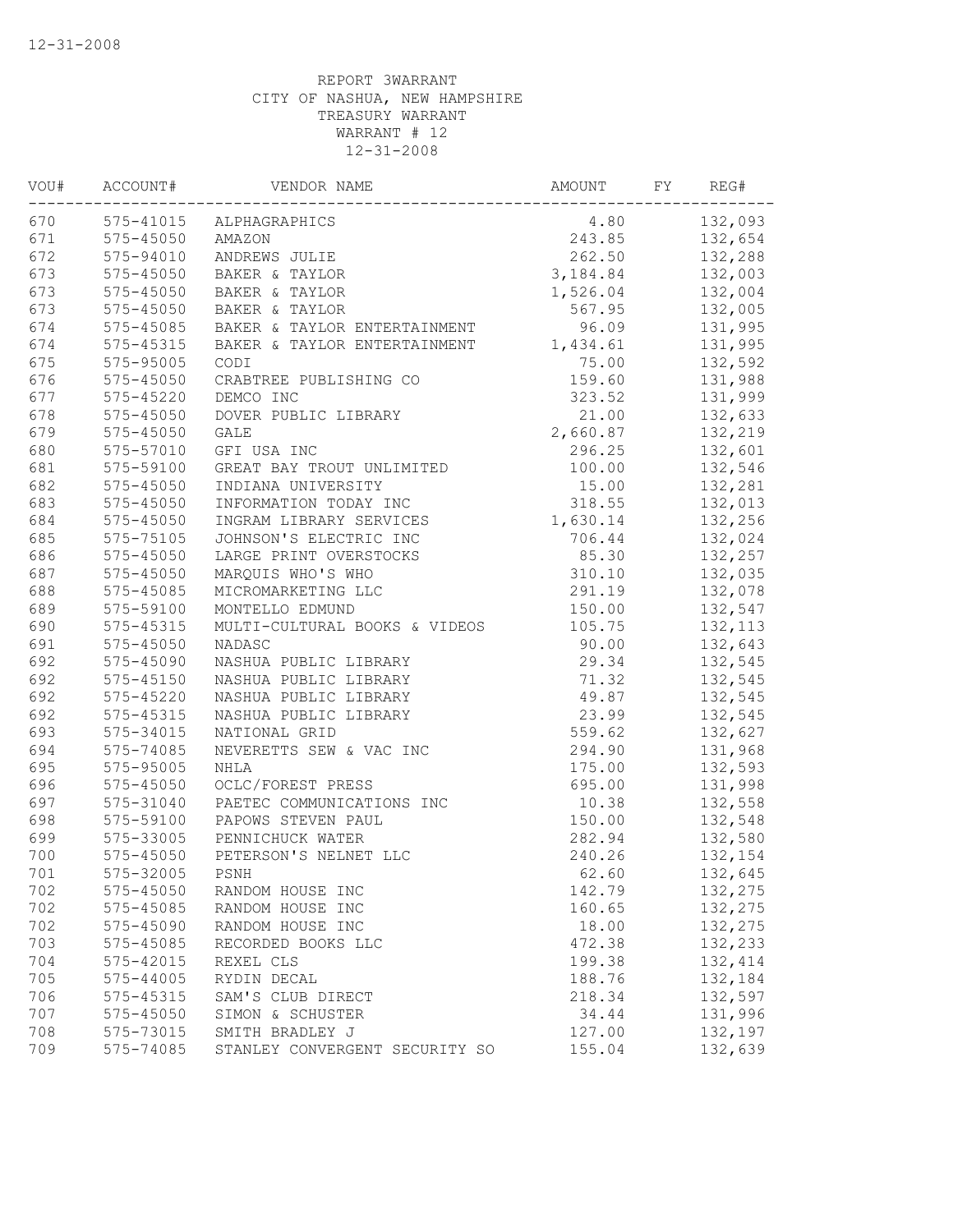| VOU#      | ACCOUNT#                               | VENDOR NAME                             | AMOUNT          | FY REG#            |
|-----------|----------------------------------------|-----------------------------------------|-----------------|--------------------|
| 710       | 575-41005                              | STAPLES BUSINESS ADVANTAGE              | 97.88           | 132,272            |
| 710       | $575 - 41015$                          | STAPLES BUSINESS ADVANTAGE              | 214.27          | 132,272            |
| 710       | 575-64045                              | STAPLES BUSINESS ADVANTAGE              | 195.95          | 132,272            |
| 711       | 575-45903                              | TUMBLEWEED PRESS INC                    | 399.00          | 132,094            |
| 712       | 575-45050                              | WORLD BOOK SCHOOL & LIBRARY             | 779.00          | 132,229            |
| TOTAL     | 575                                    | PUBLIC LIBRARIES                        |                 | 21,367.49          |
| 713       | 576-94005                              | CITY OF NASHUA/PETTY CASH SLIP 10.00    |                 | 131,914            |
| 714       | 576-91005                              | COLLINS MARK                            | 83.07           | 132,203            |
| 715       | 576-91005                              | MARCUM RUSS                             | 100.62          | 132,104            |
| 716       | 576-94005                              | NEW HAMPSHIRE BUILDING OFFICIA          | 1,750.00        | 132,655            |
| 716       | 576-95005                              | NEW HAMPSHIRE BUILDING OFFICIA          | 240.00          | 132,655            |
| 717       | 576-31065                              | SPRINT                                  | 455.76          | 132,660            |
| TOTAL 576 |                                        | BUILDING DEPARTMENT                     |                 | 2,639.45           |
|           |                                        |                                         |                 |                    |
| 718       | 577-91005                              | ORTEGA NELSON                           |                 | 389.61 132,199     |
| 719       | 577-31050                              | WIRELESS ZONE                           | 99.00           | 132,604            |
| TOTAL     | 577                                    | CODE ENFORCEMENT                        |                 | 488.61             |
|           |                                        |                                         |                 |                    |
|           | 207,970 581-53103                      | ACUCARE NURSING PROFESSIONALS           | 289.91          | 132,329            |
|           | 207,971 581-42130<br>207,972 581-46040 | AIR COMPRESSOR REBUILDERS INC           | 64.82           | 131,932<br>132,069 |
|           | 207,973 581-91005                      | ALEC'S SHOE STORE INC<br>ALVES ARELINDA | 264.90<br>36.42 | 132,420            |
|           | 207,974 581-74092                      | AMERICAN ALARM                          | 1,256.00        | 132,398            |
|           | 207,975 581-49050                      | AMERICAN RED CROSS                      | 178.00          | 132,653            |
| 720       | 581-53100                              | ANACOMP INC                             | 93.44           | 131,979            |
|           | 207,976 581-49910                      | ARCSOURCE INC                           | 36.96           | 132,091            |
|           | 207,977 581-31005                      | AT&T                                    | 31.45           | 132,667            |
|           | 207,978 581-75023                      | B & S LOCKSMITH INC                     | 476.03          | 132,146            |
|           | 207,979 581-49050                      | BARNES & NOBLE INC                      | 143.70          | 131,922            |
|           | 207,980 581-42110                      | BATTERY SPECIALISTS OF NH LLC           | 7.95            | 132,433            |
|           | 207,981 581-42130                      | BEARINGS SPECIALTY CO INC               | 205.06          | 132,235            |
|           | 207,982 581-75023                      | BELLETETES INC                          | 982.66          | 132,080            |
|           | 207,983 581-49075                      | BOSTONBEAN COFFEE COMPANY               | 52.00           | 132,369            |
|           | 207,984 581-59130                      | BOYLE GLENN                             | 58.00           | 132,411            |
|           | 207,985 581-44005                      | BROTHERS BINDERY AND PRINTING           | 3,480.00        | 132,434            |
|           | 207,986 581-55010                      | BUDGET CAR & TRUCK RENTAL               | 98.72           | 132,360            |
|           | 207,987 581-91005                      | CALLAN KIMBERLY                         | 65.23           | 132,447            |
|           | 207,988 581-42130                      | CAPP INC                                | 330.00          | 132,292            |
|           | 207,989 581-49050                      | CARTRIDGE WORLD                         | 581.96          | 132,405            |
|           | 207,990 581-78007                      | CHAPPELL TRACTOR SALES INC              | 72.15           | 131,978            |
|           | 207,991 581-59130                      | CHESTNUTT DAVE                          | 58.00           | 131,982            |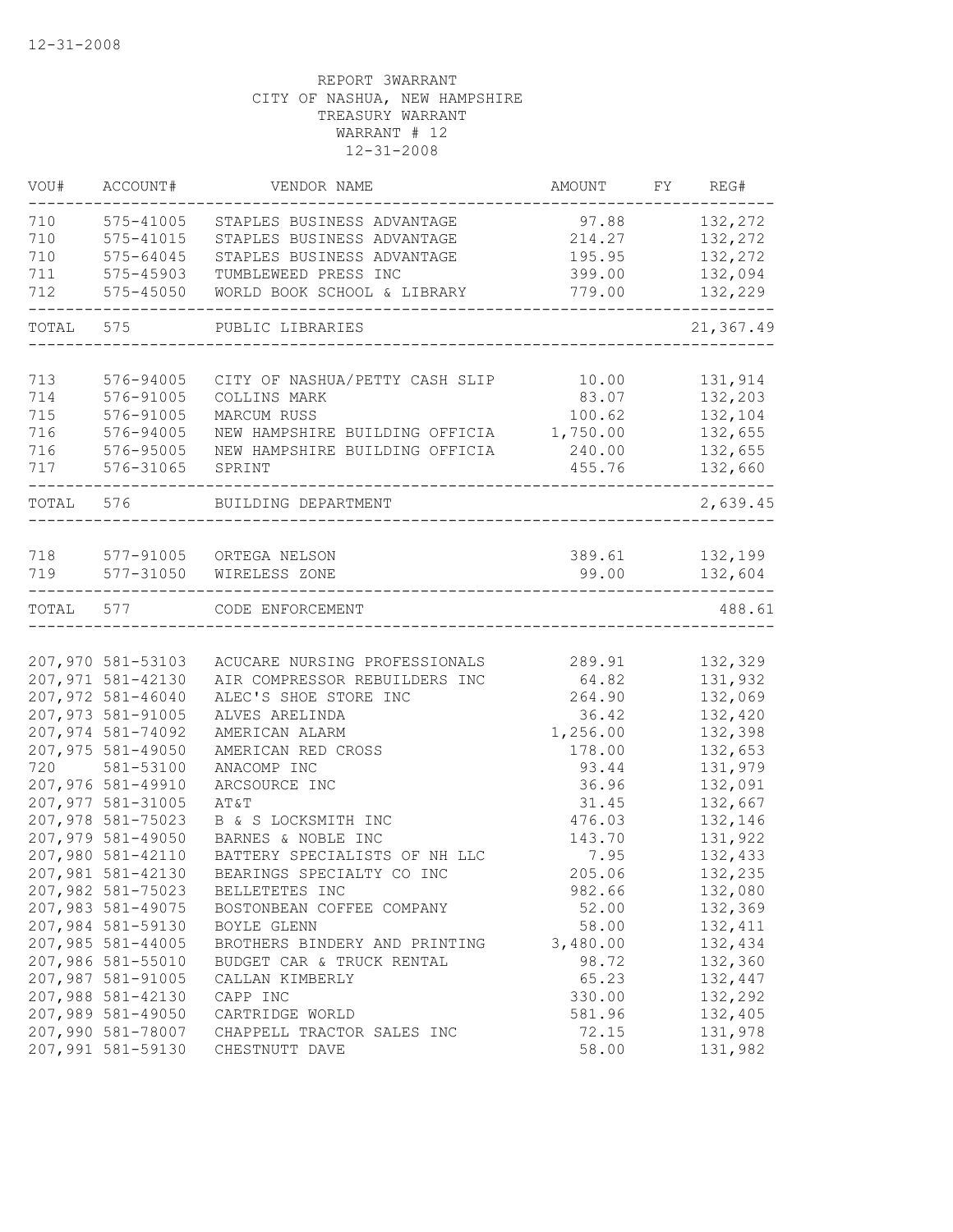| VOU# | ACCOUNT#          | VENDOR NAME                            | AMOUNT    | FY | REG#     |
|------|-------------------|----------------------------------------|-----------|----|----------|
|      |                   | 207,992 581-53100 CHG MEDICAL STAFFING | 23,662.50 |    | 132,448  |
|      | 207,993 581-49050 | CHIEF                                  | 43.97     |    | 132,150  |
|      | 207,994 581-78007 | CHUCK'S AUTO REPAIR INC                | 355.24    |    | 132,372  |
|      | 207,995 581-91005 | CIELINSKI AMY                          | 37.44     |    | 132,442  |
|      | 207,996 581-53103 | CLARK ASSOCIATES/DEBBIE CLARK          | 29,740.00 |    | 131,983  |
|      | 207,997 581-91005 | CLARKE CYNTHIA                         | 771.91    |    | 132,423  |
|      | 207,997 581-94010 | CLARKE CYNTHIA                         | 2,000.00  |    | 132,423  |
|      | 207,998 581-31005 | COMCAST                                | 68.48     |    | 132,569  |
|      | 207,999 581-49050 | COMPUTER HUT OF N E INC                | 16.99     |    | 132,489  |
|      | 208,000 581-49050 | CONTINENTAL WIRELESS                   | 162.70    |    | 132,455  |
|      | 208,001 581-41040 | CONWAY OFFICE PRODUCTS LLC             | 84.77     |    | 132,050  |
|      | 208,002 581-44005 | COPY SHOP                              | 118.00    |    | 132,048  |
|      | 208,003 581-49050 | CRYSTAL ROCK BOTTLED WATER             | 63.70     |    | 132,419  |
|      | 208,004 581-78007 | D & R TOWING INC                       | 95.00     |    | 132,473  |
|      | 208,005 581-74092 | DAVID H BAILEY                         | 40.00     |    | 132,345  |
|      | 208,006 581-41015 | DECKER INC                             | 24.90     |    | 132,441  |
|      | 208,007 581-49050 | DEMCO INC                              | 280.56    |    | 131,999  |
|      | 208,008 581-55015 | DICKS SONYA                            | 409.50    |    | 132,443  |
|      | 208,009 581-91005 | DIONNE CLAUDIA                         | 42.59     |    | 132,351  |
|      | 208,010 581-91005 | DONAHUE BRUCE                          | 123.44    |    | 132,431  |
|      | 208,011 581-84030 | EASTER SEALS NEW HAMPSHIRE             | 3,089.01  |    | 132,234  |
|      | 208,011 581-84055 | EASTER SEALS NEW HAMPSHIRE             | 16,499.52 |    | 132,234  |
|      | 208,012 581-53100 | EBS HEALTHCARE                         | 7,280.00  |    | 132,453  |
|      | 208,013 581-45910 | EBSCO INFORMATION SERVICES             | 29.95     |    | 132,486  |
|      | 208,014 581-59130 | EMMETT LEE                             | 88.00     |    | 132,439  |
|      | 208,015 581-34015 | ENERGYNORTH PROPANE                    | 282.41    |    | 132,481  |
|      | 208,016 581-42130 | F W WEBB COMPANY                       | 45.40     |    | 132,012  |
|      | 208,017 581-53100 | FAGAN MELISSA MA CCCC-SLP              | 5,025.00  |    | 132,450  |
|      | 208,018 581-31005 | FAIR POINT COMMUNICATIONS INC          |           |    |          |
|      |                   |                                        | 52.21     |    | 132,668  |
| 721  | 581-31005         | FAIRPOINT COMMUNICATIONS INC           | 771.82    |    | 132,642  |
|      | 208,019 581-31005 | FAIRPOINT COMMUNICATIONS INC           | 50.66     |    | 132,670  |
|      | 208,020 581-31005 | FAIRPOINT COMMUNICATIONS INC           | 28.92     |    | 132,671  |
|      | 208,021 581-31005 | FAIRPOINT COMUNICATIONS INC            | 82.93     |    | 132,669  |
|      | 208,022 581-49050 | FANTASIA KATHERINE                     | 14.97     |    | 132,464  |
|      | 208,023 581-75023 | FASTENAL COMPANY                       | 93.47     |    | 132,164  |
|      | 208,024 581-59130 | FERNANDES DON                          | 58.00     |    | 132,438  |
|      | 208,025 581-63085 | FFEMAX.COM                             | 225.00    |    | 132,458  |
|      | 208,026 581-55010 | FIRST STUDENT INC                      | 906.19    |    | 132,352  |
|      | 208,027 581-55005 | FIRST STUDENT INC                      | 699.18    |    | 132,355  |
|      | 208,028 581-94030 | GOULET KRISTINE A                      | 189.00    |    | 132,327  |
|      | 208,029 581-42130 | GRAINGER                               | 177.98    |    | 132,037  |
|      | 208,030 581-59130 | GREENWOOD STEVE                        | 58.00     |    | 132,409  |
|      | 208,031 581-49050 | HAL LEONARD CORP                       | 195.00    |    | 132,191  |
|      | 208,032 581-59130 | HAMILTON MICHAEL                       | 116.00    |    | 132,406  |
|      | 208,033 581-49050 | HARCOURT INC                           | 36.35     |    | 132,358  |
|      | 208,034 581-74092 | HARRIS EQUIPMENT REPAIR SERVIC         | 389.69    |    | 132, 477 |
|      | 208,035 581-47010 | HENRY SCHEIN INC                       | 63.69     |    | 132,387  |
|      | 208,036 581-59130 | HOLEWA ROBERT                          | 58.00     |    | 131,945  |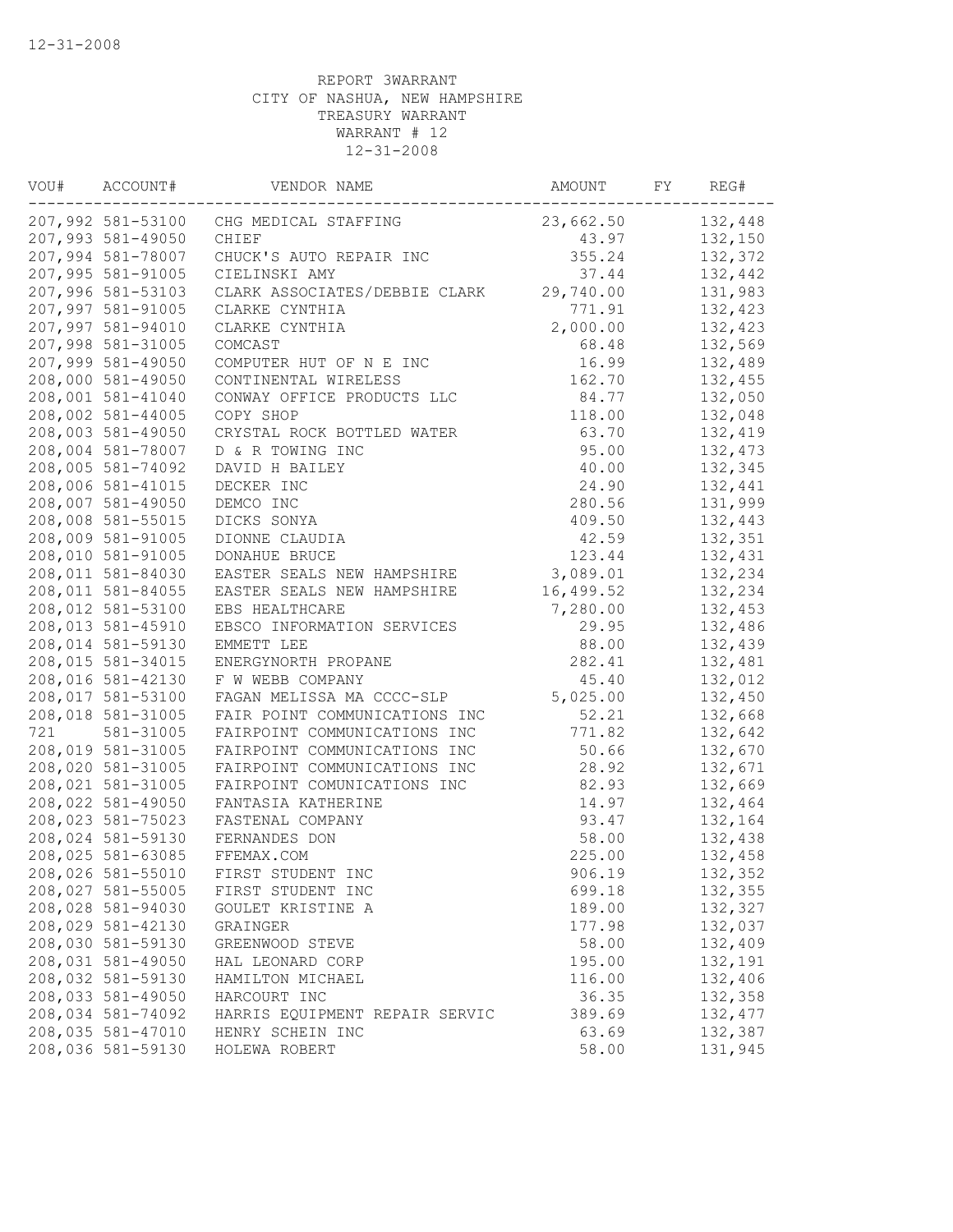| VOU# | ACCOUNT#          | VENDOR NAME                    | AMOUNT    | FY | REG#     |
|------|-------------------|--------------------------------|-----------|----|----------|
|      | 208,037 581-75023 | HOME DEPOT CREDIT SERVICES     | 129.65    |    | 132,347  |
|      | 208,038 581-49050 | HOME DEPOT CREDIT SERVICES     | 161.82    |    | 132,368  |
|      | 208,039 581-91005 | HORNE LORRAINE                 | 28.52     |    | 132,325  |
|      | 208,040 581-94010 | INSINGA SCOTT                  | 1,000.00  |    | 132,495  |
|      | 208,041 581-84030 | INSTITUTE OF PROFESSIONAL PRAC | 1,685.29  |    | 132,410  |
|      | 208,042 581-41040 | INTEGRATED OFFICE SOLUTIONS    | 942.00    |    | 132,427  |
|      | 208,043 581-53103 | INTERIM HEALTH CARE            | 468.00    |    | 131,952  |
|      | 208,044 581-94030 | <b>ISTE</b>                    | 385.00    |    | 132,666  |
|      | 208,045 581-59130 | IVERSON JEREMY                 | 104.00    |    | 132,408  |
|      | 208,046 581-78007 | J W FLEET & EQUIPMENT INC      | 11,045.90 |    | 132,390  |
|      | 208,047 581-49050 | J W PEPPER & SON INC           | 117.00    |    | 132,040  |
|      | 208,048 581-94030 | JIMENO MEREDITH                | 100.00    |    | 132,470  |
|      | 208,049 581-53102 | KALADISH ROBERT MD             | 400.00    |    | 132,375  |
|      | 208,050 581-59130 | KO JAE                         | 78.00     |    | 132,462  |
|      | 208,051 581-91005 | KOSOW CARMEN                   | 112.62    |    | 132,346  |
|      | 208,052 581-94010 | LAVINE HOLLY                   | 520.80    |    | 132,382  |
|      | 208,053 581-84030 | LEARNING CENTER FOR THE DEAF   | 5,773.76  |    | 132, 417 |
|      | 208,054 581-49075 | LYDON RICHARD                  | 103.16    |    | 132,384  |
|      | 208,055 581-42110 | M & M ELECTRICAL SUPPLY CO INC | 44.40     |    | 132,471  |
|      | 208,056 581-49050 | MAINE OXY/SPEC AIR SPECIALTY G | 309.89    |    | 131,923  |
|      | 208,057 581-49050 | MARKET BASKET                  | 327.45    |    | 132,103  |
|      | 208,058 581-53103 | MCCARTNEY AMY                  | 3,954.00  |    | 132,421  |
|      | 208,059 581-47010 | MCGRAW HILL COMPANIES          | $-44.43$  |    | 132,061  |
|      | 208,059 581-49050 | MCGRAW HILL COMPANIES          | 1,381.47  |    | 132,061  |
|      | 208,060 581-47010 | MEDCO SUPPLY INC               | 2,277.12  |    | 132,350  |
|      | 208,061 581-84030 | MERRIMACK EDUCATION CENTER     | 6,424.77  |    | 132,342  |
|      | 208,062 581-84055 | MOUNT PROSPECT ACADEMY INC     | 21,440.64 |    | 132,385  |
|      | 208,063 581-53100 | MULTI-STATE BILLING SERVICES L | 3,108.89  |    | 132,424  |
|      | 208,064 581-49910 | NASHUA OUTDOOR POWER EQUIP     | 32.95     |    | 132,097  |
| 722  | 581-45295         | NASHUA SCHOOL DISTRICT #42     | 1,725.00  |    | 325      |
| 722  | 581-91040         | NASHUA SCHOOL DISTRICT #42     | 50.00     |    | 325      |
|      | 208,065 581-49075 | NASHUA WALLPAPER & PAINT CO    | 36.38     |    | 132,101  |
|      | 208,066 581-34015 | NATIONAL GRID                  | 16,539.07 |    | 132,672  |
|      | 208,067 581-95005 | NATIONAL MIDDLE SCHOOL ASSOC   | 95.00     |    | 132,349  |
|      | 208,068 581-49050 | NELSON PIANO SERVICE/FRANK J N | 80.00     |    | 132,064  |
|      | 208,069 581-66005 | NEOPOST LEASING                | 145.22    |    | 132,386  |
|      | 208,070 581-84055 | NFI MASSACHUSETTS INC          | 11,077.20 |    | 132,393  |
|      | 208,071 581-84055 | NFI NORTH INC                  | 2,382.72  |    | 132,293  |
|      | 208,072 581-83009 | NORTHEAST DELTA DENTAL         | 7,765.98  |    | 132,662  |
|      | 208,073 581-53101 | NORTHEAST RECORD RETENTION LLC | 315.00    |    | 132,499  |
|      | 208,074 581-91005 | O'DEA MAUREEN                  | 246.87    |    | 132,364  |
|      | 208,075 581-84055 | ODYSSEY HOUSE INC              | 1,253.21  |    | 131,919  |
|      | 208,076 581-31005 | ONE COMMUNICATIONS             | 6,162.38  |    | 132,651  |
|      | 208,076 581-31040 | ONE COMMUNICATIONS             | 695.75    |    | 132,651  |
|      | 208,077 581-94010 | PARADIS KELLEY I               | 4,080.00  |    | 132,018  |
|      | 208,078 581-33005 | PENNICHUCK WATER WORKS INC     | 3,164.86  |    | 132,561  |
|      | 208,079 581-43005 | PETTY CASH                     | 37.33     |    | 132,549  |
|      | 208,079 581-47010 | PETTY CASH                     | 24.47     |    | 132,549  |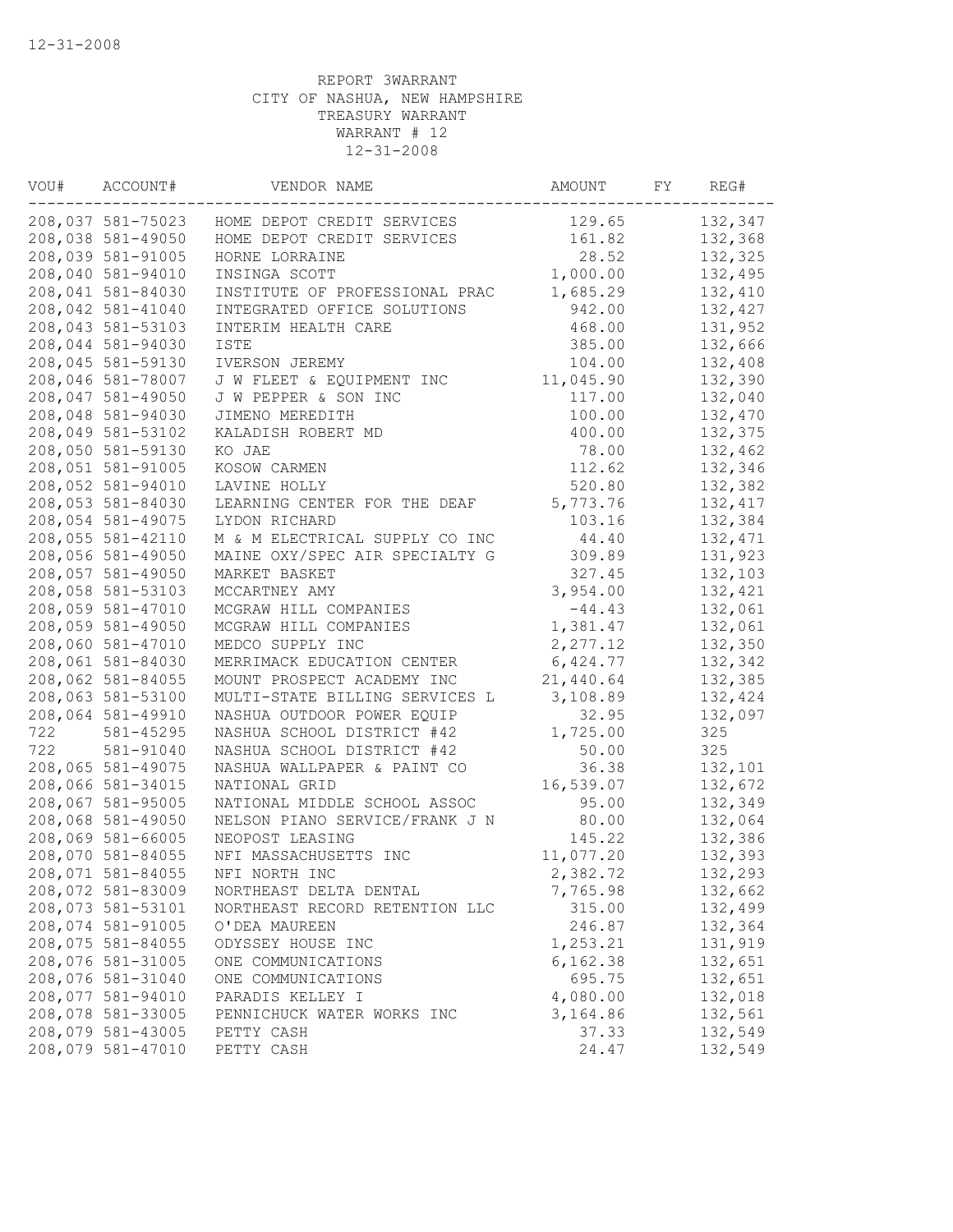| VOU# | ACCOUNT#           | VENDOR NAME                   | AMOUNT      | FY | REG#    |
|------|--------------------|-------------------------------|-------------|----|---------|
|      | 208,079 581-49050  | PETTY CASH                    | 31.75       |    | 132,549 |
|      | 208,080 581-43005  | PETTY CASH                    | 60.01       |    | 132,550 |
|      | 208,080 581-47010  | PETTY CASH                    | 7.96        |    | 132,550 |
|      | 208,080 581-49050  | PETTY CASH                    | 53.72       |    | 132,550 |
|      | 208,081 581-49075  | PHOENIX SCREEN PRINTING       | 1,191.00    |    | 132,241 |
|      | 208,082 581-84055  | PINE HAVEN BOYS CENTER        | 3,048.00    |    | 132,319 |
|      | 208,083 581-94010  | PLOUFFE MARY E                | 3,060.00    |    | 132,394 |
|      | 208,084 581-32005  | PSNH                          | 73.92       |    | 132,650 |
|      | 208,085 581-32005  | PUBLIC SERVICE OF NH          | 136, 412.09 |    | 132,648 |
|      | 208,086 581-53085  | QUIMBY EYE CARE INC           | 257.50      |    | 132,315 |
|      | 208,087 581-84030  | REGIONAL SERVICES & EDUCATION | 326.05      |    | 131,943 |
|      | 208,088 581-42110  | REXEL CLS                     | 350.75      |    | 132,414 |
|      | 208,089 581-66005  | RICOH AMERICAS CORP           | 1,029.49    |    | 132,389 |
|      | 208,090 581-94030  | RIVARD ALBERT                 | 203.00      |    | 132,344 |
|      | 208,091 581-45410  | ROSSETTI STEVE                | 1,080.00    |    | 132,321 |
|      | 208,092 581-59130  | ROWE PHIL                     | 116.00      |    | 132,196 |
|      | 208,093 581-78007  | SANEL AUTO PARTS CO           | 74.90       |    | 132,089 |
|      | 208,094 581-49050  | SARGENT-WELCH                 | 37.79       |    | 131,993 |
|      | 208,095 581-49050  | SAX ARTS & CRAFTS             | 280.00      |    | 132,332 |
|      | 208,096 581-47010  | SCHOOL NURSE SUPPLY INC       | 405.91      |    | 132,323 |
|      | 208,097 581-41015  | SCHOOL SPECIALTY              | 70.37       |    | 132,338 |
|      | 208,097 581-49050  | SCHOOL SPECIALTY              | 1,548.43    |    | 132,338 |
|      | 208,098 581-91005  | SICILIA KATHRYN               | 76.93       |    | 132,418 |
|      | 208,099 581-59130  | SIMONEAU KEVIN                | 116.00      |    | 131,987 |
|      | 208,100 581-91005  | SMITH BETH                    | 44.86       |    | 132,432 |
|      | 208,101 581-59130  | SMITH JAMES                   | 58.00       |    | 132,404 |
|      | 208,102 581-49035  | SPEAK FREELY PUBLICATIONS     | 109.94      |    | 132,461 |
|      | 208,103 581-41015  | STAPLES BUSINESS ADVANTAGE    | 520.04      |    | 132,202 |
|      | 208,103 581-41045  | STAPLES BUSINESS ADVANTAGE    | 3,832.37    |    | 132,202 |
|      | 208,103 581-49050  | STAPLES BUSINESS ADVANTAGE    | 900.09      |    | 132,202 |
|      | 208,104 581-91005  | STONE HALLIE                  | 39.11       |    | 132,449 |
|      | 208,105 581-49050  | SUPER DUPER PUBLICATIONS      | 291.45      |    | 131,962 |
|      | 208,106 581-49050  | TEACHER'S DISCOVERY           | 166.91      |    | 132,348 |
|      | 208,107 581-49050  | TEACHER'S MEDIA COMPANY       | 16.93       |    | 132,400 |
|      | 208,108 581-44005  | TELEGRAPH PUBLISHING COMPANY  | 1,200.00    |    | 132,673 |
|      | 208,109 581-53100  | TERMINIX                      | 540.00      |    | 132,396 |
|      | 208,110 581-42130  | THE BLAKE GROUP               | 1,159.04    |    | 132,054 |
|      | 208, 111 581-49035 | THINK SOCIAL PUBLISHING INC   | 56.00       |    | 132,459 |
|      | 208,112 581-84055  | TREASURER STATE OF NH         | 4,860.80    |    | 132,570 |
|      | 208, 113 581-84055 | TREASURER STATE OF NH         | 6,436.73    |    | 132,336 |
|      | 208, 114 581-43005 | U S POSTAL SERVICE            | 328.86      |    | 132,551 |
|      | 208, 115 581-42120 | UNITED SUPPLY INC             | 2,468.37    |    | 132,373 |
|      | 208,116 581-84030  | VERMONT CTR FOR THE DEAF &    | 59,520.34   |    | 132,429 |
|      | 208, 117 581-75180 | VIKING ROOFING, INC.          | 581.00      |    | 132,395 |
|      | 208, 118 581-49075 | W E AUBUCHON CO INC           | 70.04       |    | 132,663 |
|      | 208, 119 581-49075 | WALSH LINDY                   | 202.64      |    | 132,452 |
|      | 208,120 581-94030  | WARD LINDSAY                  | 157.86      |    | 132,435 |
|      | 208,121 581-49050  | WEST MUSIC                    | 173.60      |    | 132,322 |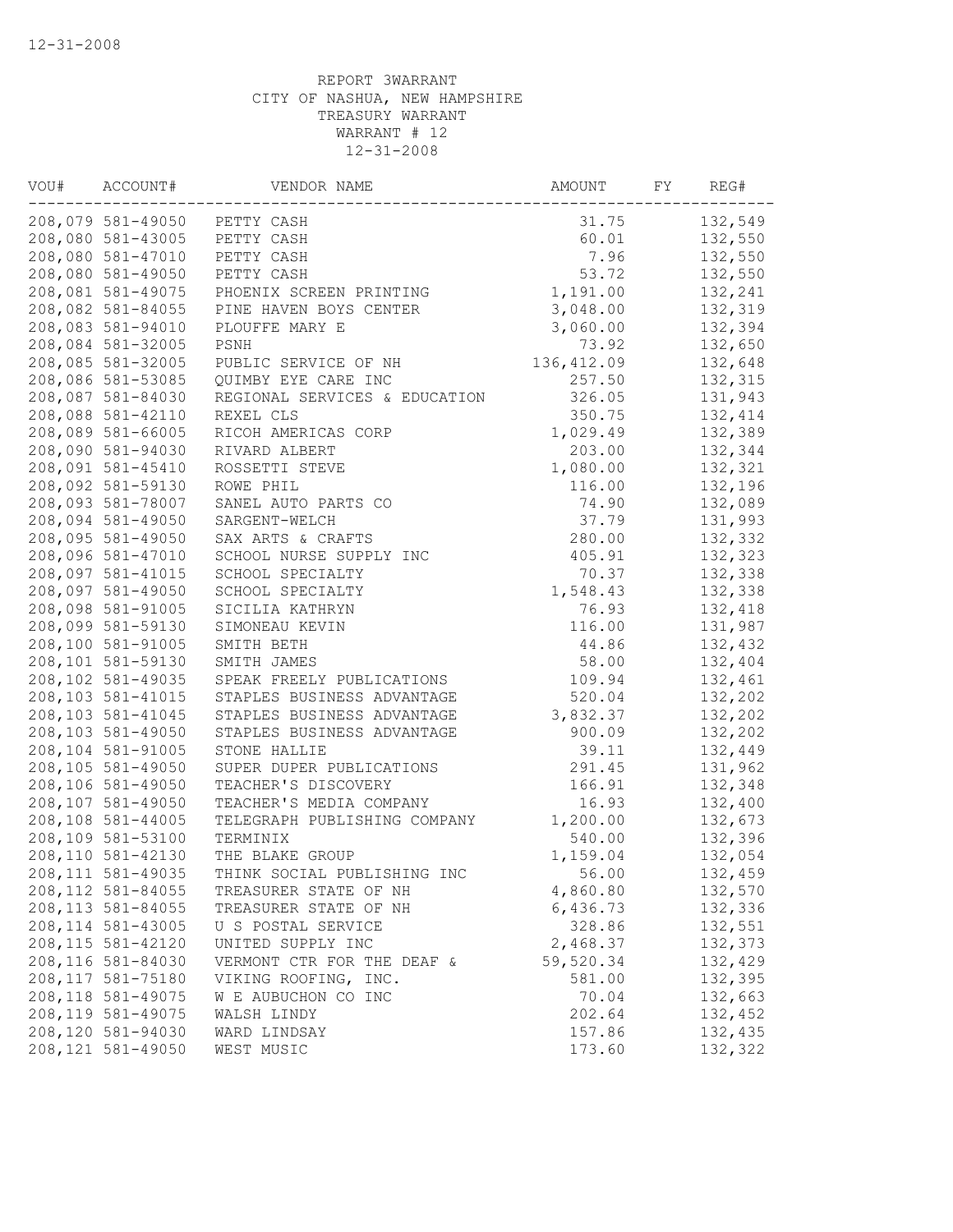| VOU#                     | ACCOUNT#                                                                          | VENDOR NAME                                                                                                     | AMOUNT                                         | FY | REG#                                     |
|--------------------------|-----------------------------------------------------------------------------------|-----------------------------------------------------------------------------------------------------------------|------------------------------------------------|----|------------------------------------------|
|                          | 208, 122 581-91005<br>208,123 581-53100<br>208,124 581-49050<br>208,125 581-59130 | WOJTKUN CATHERINE<br>YORK MS CCC/SLP TRICIA<br>ZINK PAT<br>ZWICKER DAVE                                         | 80.59<br>658.75<br>83.36<br>116.00             |    | 132,377<br>132,437<br>132,430<br>132,407 |
| TOTAL                    | 581                                                                               | SCHOOL DEPARTMENT                                                                                               |                                                |    | 456, 485.76                              |
| 723<br>724<br>725        | 590-23501<br>590-23524<br>590-24531                                               | NASHUA WALLPAPER & PAINT CO<br>INTELLIGOV SOFTWARE INC<br>BEN'S UNIFORMS                                        | 2,557.73<br>12,000.00<br>2,029.60              |    | 132,101<br>132,258<br>132,490            |
| TOTAL                    | 590                                                                               | P/Y OBLIGATIONS                                                                                                 |                                                |    | 16,587.33                                |
| 726                      | 594-21005                                                                         | HILLSBOROUGH COUNTY TREASURER                                                                                   | 9,546,322.00                                   |    | 328                                      |
| TOTAL                    | 594                                                                               | HILLSBOROUGH COUNTY TAX                                                                                         |                                                |    | 9,546,322.00                             |
| 727<br>728<br>729        | 595-22015<br>595-22015<br>595-22020                                               | GRANDI DUANE & CHERYL<br>LABONTE, CLERMONT G AND<br>GRANDI DUANE & CHERYL                                       | 44.00<br>129.03<br>687.30                      |    | 132,314<br>132,289<br>132,314            |
| TOTAL                    | 595                                                                               | OVERLAY                                                                                                         |                                                |    | 860.33                                   |
| 730<br>731<br>732<br>732 | 599-64045<br>599-64045<br>599-68060<br>599-68060                                  | DELL MARKETING LP<br>NU-VISION TECHNOLOGIES<br>LIBERTY INTN'L TRUCKS OF NH LL<br>LIBERTY INTN'L TRUCKS OF NH LL | 12, 314.32<br>323.31<br>63,856.00<br>50,604.51 |    | 132,033<br>132,133<br>132,476<br>132,476 |
| TOTAL                    | 599                                                                               | "CERF" - EQUIPMENT PURCHASES                                                                                    |                                                |    | 127,098.14                               |
|                          |                                                                                   |                                                                                                                 |                                                |    |                                          |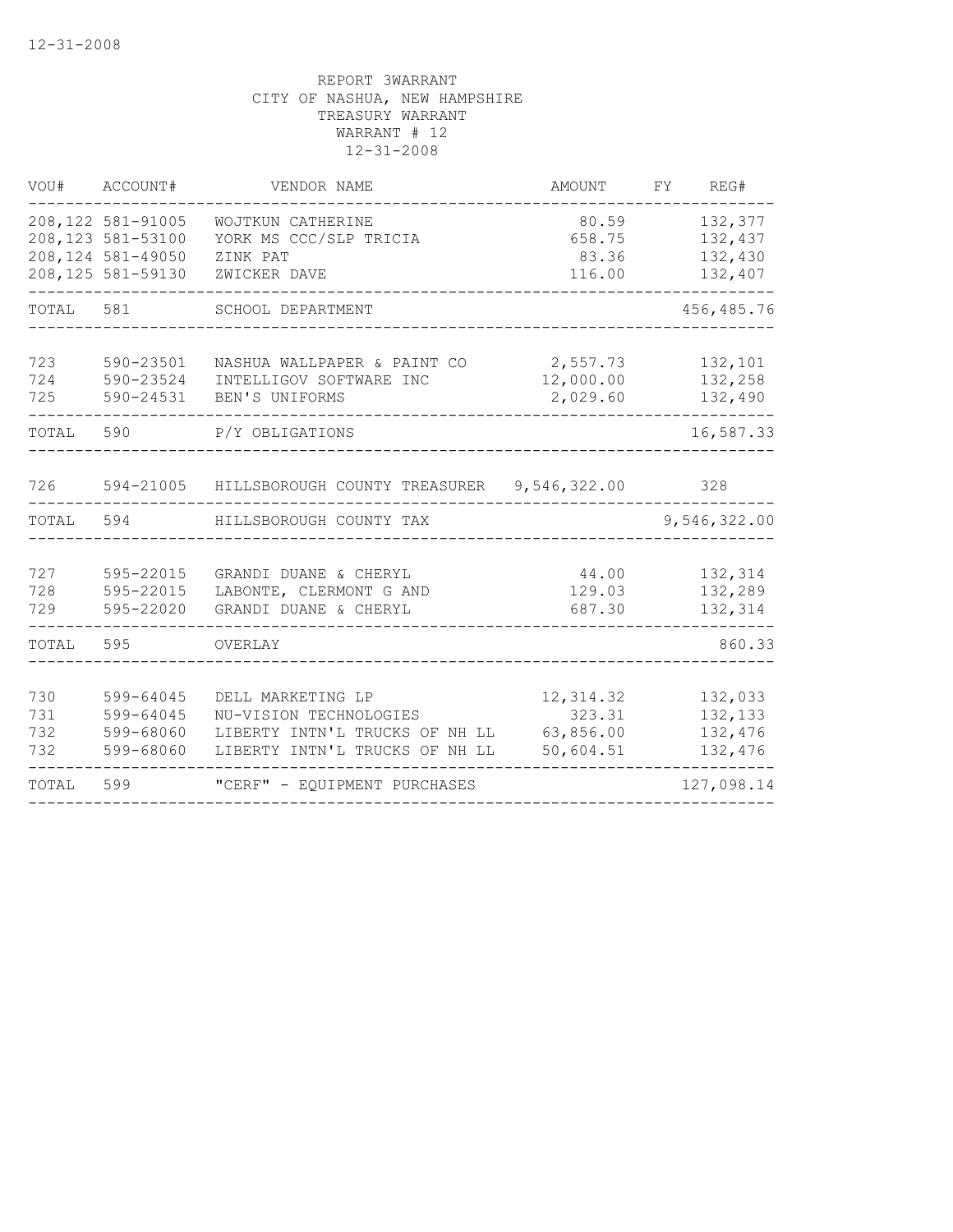| VOU#             | ACCOUNT# | VENDOR NAME                                                 | AMOUNT     | FY | REG#           |
|------------------|----------|-------------------------------------------------------------|------------|----|----------------|
| 733<br>734       |          | 653-14 BROX INDUSTRIES INC                                  | 102,181.90 |    | 131,977<br>354 |
| TOTAL            | 653-14   | CAP IMP - STREET DEPT<br>STREET PAVING PROGRAM FY08         |            |    | 123,554.15     |
|                  |          | 208,126 681-11 W L BLISS ASSOCIATES INC                     | 7,618.50   |    | 132,436        |
|                  |          | TOTAL 681-11 CAP IMP - SCHOOL<br>DEFERRED NAINTENANCE/MAJOR |            |    | 7,618.50       |
| $208,127$ 681-12 |          | KEACH-NORDSTROM ASSOCS INC                                  | 16,649.52  |    | 132,383        |
| TOTAL 681-12     |          | CAP IMP - SCHOOL<br>DEFERRED MAINTENANCE FY09               |            |    | 16,649.52      |
|                  |          |                                                             |            |    |                |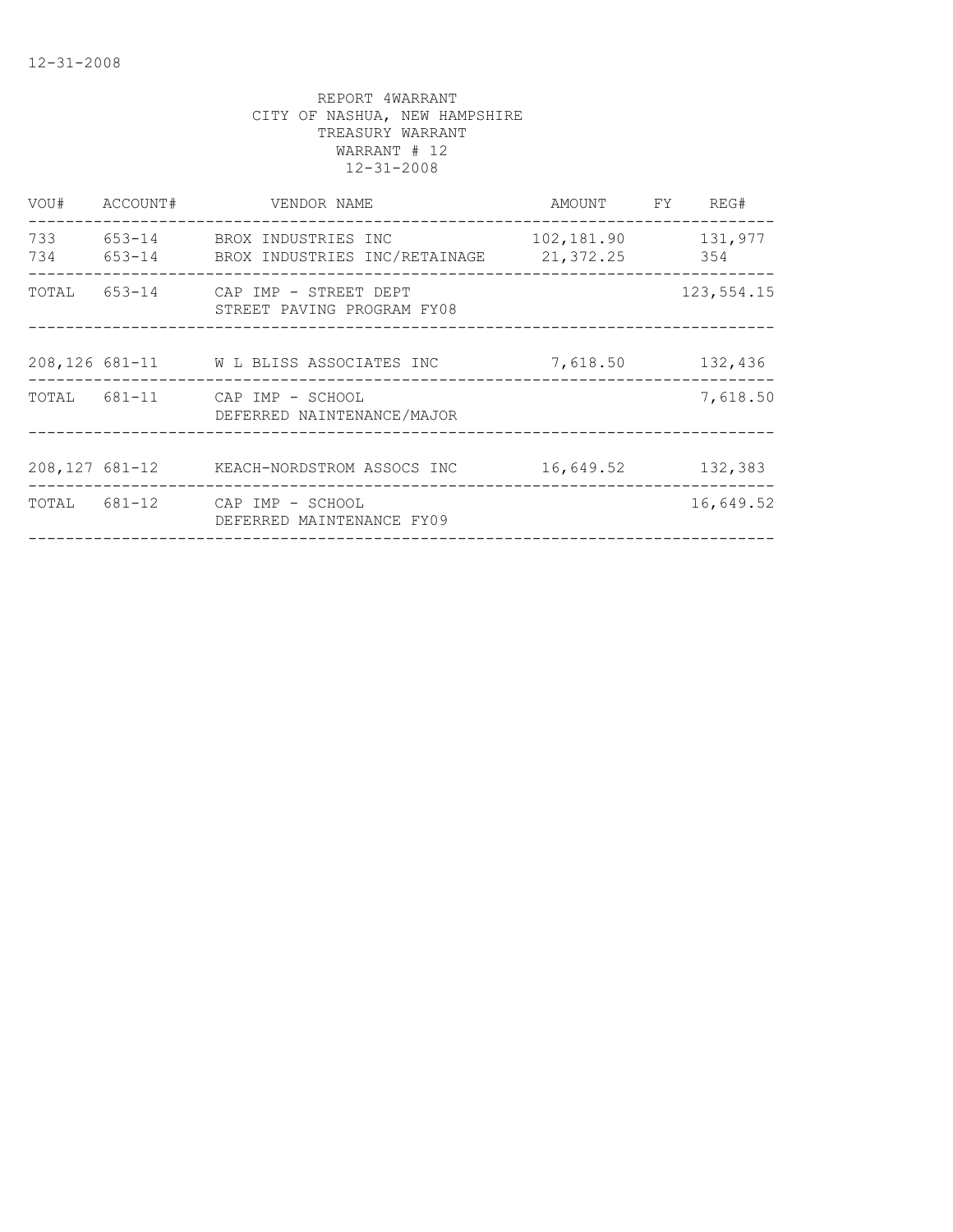| VOU#                                          | ACCOUNT#                                                                                | PROGRAM<br>VENDOR NAME                                                                                                                                                                         |                                                                                        | AMOUNT FY REG#                                                            |
|-----------------------------------------------|-----------------------------------------------------------------------------------------|------------------------------------------------------------------------------------------------------------------------------------------------------------------------------------------------|----------------------------------------------------------------------------------------|---------------------------------------------------------------------------|
|                                               |                                                                                         | 735 772-53025 3720 COMPREHENSIVE ENVIRONMENTAL IN 13,738.76 132,267                                                                                                                            |                                                                                        |                                                                           |
| TOTAL                                         |                                                                                         | 772 CPF-PLANNING DEPT                                                                                                                                                                          | 13,738.76                                                                              |                                                                           |
| 736<br>737                                    | 791-53030                                                                               | 791-01310 3788 RD EDMUNDS & SONS INC<br>3788 GEOSYNTEC CONSULTANTS                                                                                                                             | 856,895.05<br>39,329.47                                                                | 131,911<br>132,248                                                        |
| TOTAL                                         | 791                                                                                     | CPF-SOLID WASTE DISPOSAL                                                                                                                                                                       | 896, 224.52                                                                            |                                                                           |
|                                               |                                                                                         |                                                                                                                                                                                                |                                                                                        |                                                                           |
| 738<br>739<br>740<br>741<br>742<br>742<br>743 | 792-01310<br>792-01321<br>792-53030<br>792-53030<br>792-53181<br>792-53183<br>792-53183 | 3793 RD EDMUNDS & SONS INC<br>3799 GEMINI ELECTRIC INC<br>3799 MALCOLM PIRNIE INC<br>3799 METCALF & EDDY<br>3794 BROX INDUSTRIES INC<br>3795 BROX INDUSTRIES INC<br>3795 CRISP CONTRACTING LLC | 144,900.00<br>59, 316.25<br>36,698.10<br>84,025.59<br>2,825.21<br>4,205.88<br>2,600.00 | 131,972<br>132,242<br>132,123<br>132,060<br>131,977<br>131,977<br>132,552 |
| TOTAL                                         | 792                                                                                     | CPF-WASTEWATER USER FUND                                                                                                                                                                       | 334,571.03                                                                             |                                                                           |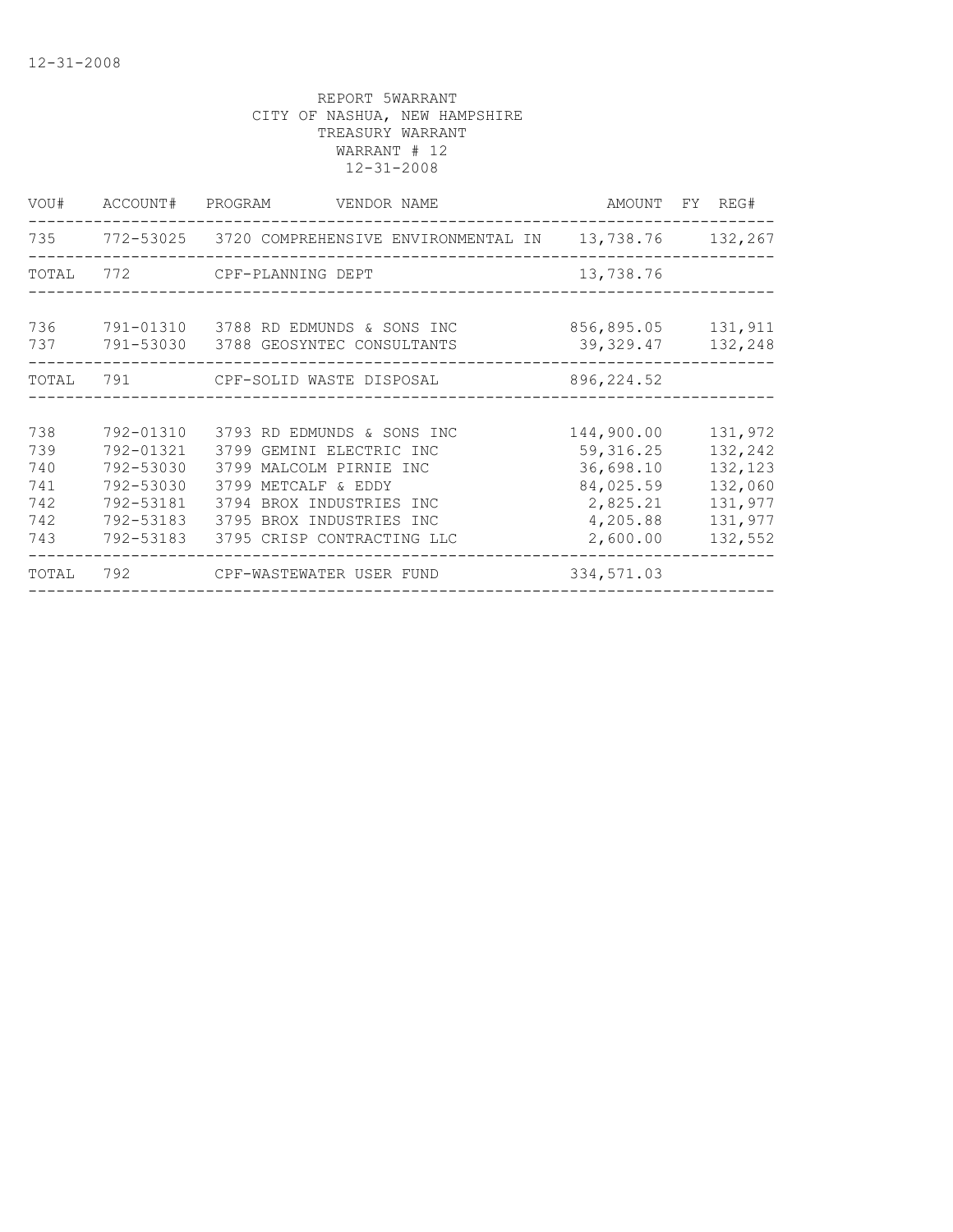| VOU# | ACCOUNT#  | VENDOR NAME                            | AMOUNT    | FY | REG#    |
|------|-----------|----------------------------------------|-----------|----|---------|
| 744  |           | 801-31005 FAIRPOINT COMMUNICATIONS INC | 33.16     |    | 132,638 |
| 745  | 801-31040 | PAETEC COMMUNICATIONS INC              | 8.82      |    | 132,558 |
| 746  | 801-33005 | PENNICHUCK WATER                       | 135.48    |    | 132,580 |
| 747  | 801-34015 | ENERGYNORTH PROPANE                    | 1,087.59  |    | 132,575 |
| 748  | 801-41015 | STAPLES BUSINESS ADVANTAGE             | 52.52     |    | 132,272 |
| 749  | 801-42000 | NEW ENGLAND PAPER & SUPPLY             | 48.84     |    | 132,121 |
| 750  | 801-43005 | FEDEX                                  | 463.96    |    | 132,559 |
| 751  | 801-46045 | CCP INDUSTRIES INC                     | 50.53     |    | 132,096 |
| 751  | 801-46045 | CCP INDUSTRIES INC                     | 365.17    |    | 132,096 |
| 751  | 801-46045 | CCP INDUSTRIES INC                     | 294.04    |    | 132,096 |
| 752  | 801-46045 | M & N SPORTS LLC                       | 238.40    |    | 132,087 |
| 752  | 801-46045 | M & N SPORTS LLC                       | 357.60    |    | 132,087 |
| 752  | 801-46045 | M & N SPORTS LLC                       | 149.00    |    | 132,087 |
| 753  | 801-48005 | SHATTUCK MALONE OIL CO                 | 6,596.10  |    | 132,555 |
| 753  | 801-48005 | SHATTUCK MALONE OIL CO                 | 7,585.50  |    | 132,555 |
| 753  | 801-48005 | SHATTUCK MALONE OIL CO                 | 2,308.63  |    | 132,555 |
| 754  | 801-49040 | BCM CONTROLS CORPORATION               | 2,370.42  |    | 132,138 |
| 755  | 801-49040 | TEXAS AMERICA SAFETY COMPANY           | 147.49    |    | 132,002 |
| 755  | 801-49040 | TEXAS AMERICA SAFETY COMPANY           | 221.23    |    | 132,002 |
| 755  | 801-49040 | TEXAS AMERICA SAFETY COMPANY           | 92.18     |    | 132,002 |
| 756  | 801-53030 | CMA ENGINEERS INC                      | 2,064.76  |    | 132,116 |
| 757  | 801-53080 | CHEMSERVE ENVIRONMENTAL ANALYS         | 629.60    |    | 132,201 |
| 758  | 801-53082 | NORMANDEAU ASSOCIATES INC              | 424.85    |    | 132,106 |
| 758  | 801-53087 | NORMANDEAU ASSOCIATES INC              | 313.48    |    | 132,106 |
| 758  | 801-53088 | NORMANDEAU ASSOCIATES INC              | 406.97    |    | 132,106 |
| 759  | 801-53130 | COLUMBIA ANALYTICAL SERVICES I         | 615.00    |    | 132,130 |
| 760  | 801-53130 | ENDYNE INC                             | 10,696.50 |    | 132,134 |
| 761  | 801-59100 | AMHERST APPLIANCE REPAIR/STEVE         | 574.00    |    | 132,607 |
| 762  | 801-59100 | ECP                                    | 284.66    |    | 132,092 |
| 763  | 801-59100 | EWING ELECTRICAL COMPANY INC           | 517.87    |    | 132,034 |
| 764  | 801-59100 | <b>NRRA</b>                            | 1,000.00  |    | 132,624 |
| 765  | 801-59100 | PERMA-LINE CORP OF NEW ENGLAND         | 539.00    |    | 131,959 |
| 766  | 801-59100 | RMG ENTERPRISE INC                     | 1,969.62  |    | 132,374 |
| 767  | 801-59100 | TARPOMATIC INC                         | 120.80    |    | 132,029 |
| 768  | 801-59105 | LISAY STEVEN E                         | 720.00    |    | 132,077 |
| 769  | 801-59238 | ANACOMP INC                            | 17.08     |    | 131,979 |
| 770  | 801-59238 | GE CAPITAL INC                         | 222.15    |    | 132,239 |
| 771  | 801-59239 | STAPLES BUSINESS ADVANTAGE             | 53.58     |    | 132,272 |
| 772  | 801-75023 | BELLETETES INC                         | 53.95     |    | 132,080 |
| 773  | 801-77020 | LIONEL'S WHEEL ALIGNMENT INC           | 95.95     |    | 132,059 |
| 773  | 801-77020 | LIONEL'S WHEEL ALIGNMENT INC           | 95.95     |    | 132,059 |
| 774  | 801-78065 | MAYNARD & LESIEUR INCORPORATED         | 377.60    |    | 132,478 |
| 774  | 801-78065 | MAYNARD & LESIEUR INCORPORATED         | 2,488.28  |    | 132,478 |
| 775  | 801-78100 | AUTO ELECTRIC WAREHOUSE INC            | 179.00    |    | 131,921 |
| 776  | 801-78100 | BEST FORD/BEST CYCLE                   | 552.64    |    | 131,949 |
| 777  | 801-78100 | CASEY EQUIPMENT & RENTAL CORP          | 402.47    |    | 132,222 |
| 778  | 801-78100 | DONOVAN SPRING COMPANY INC             | 932.71    |    | 131,975 |
| 779  | 801-78100 | <b>DUNN BATTERY</b>                    | 260.85    |    | 132,041 |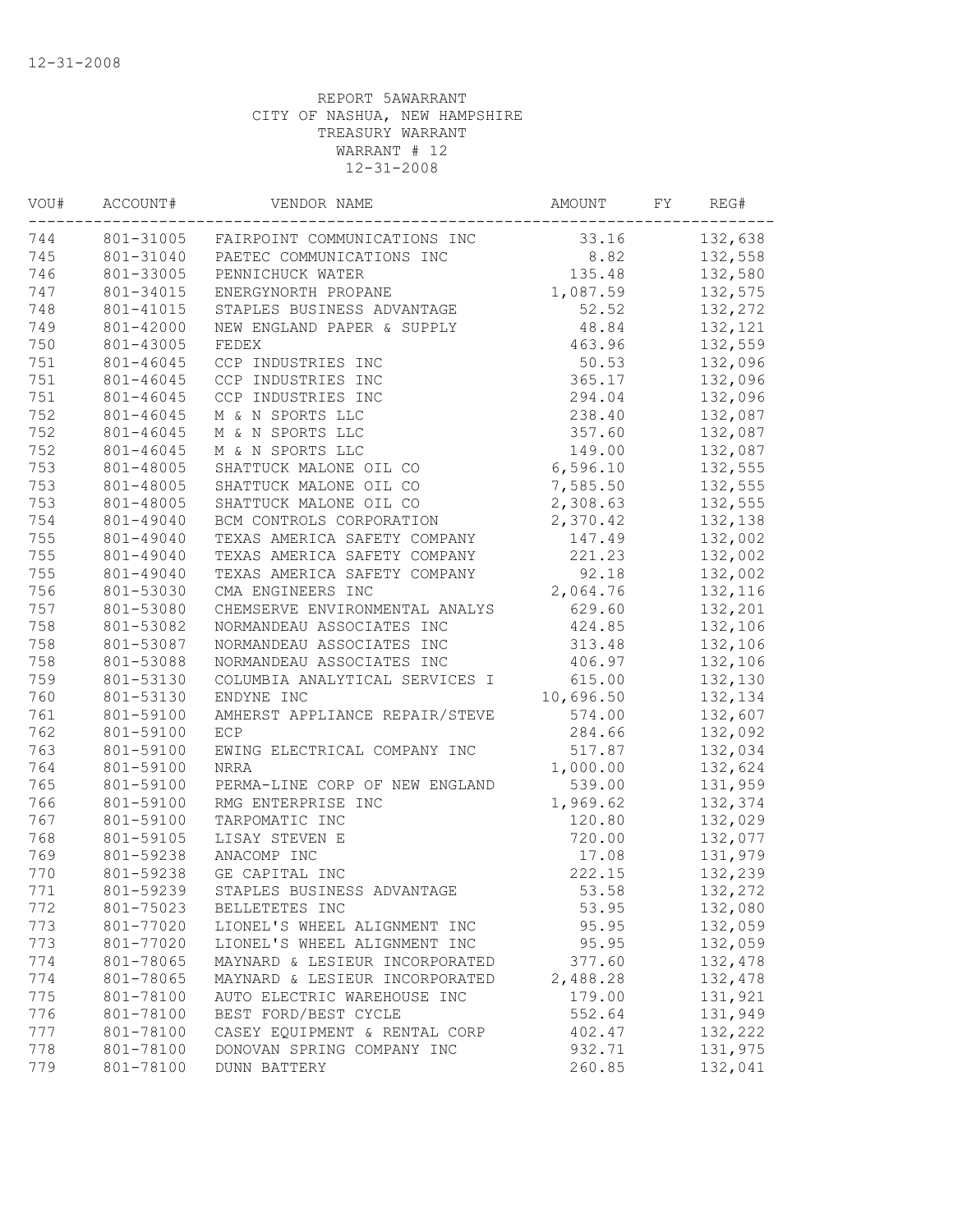|     | -----------------                    | VOU# ACCOUNT# VENDOR NAME<br>AMOUNT FY REG#                                                                                                                                                                                                  |                                                                                                                     | _______________                                                  |
|-----|--------------------------------------|----------------------------------------------------------------------------------------------------------------------------------------------------------------------------------------------------------------------------------------------|---------------------------------------------------------------------------------------------------------------------|------------------------------------------------------------------|
|     |                                      | 780 801-78100 LIBERTY INTN'L TRUCKS OF NH LL 1,199.05 132,476<br>NC 1,199.05 132,476<br>NC 328.44 131,967<br>32.98 132,213<br>37.91 132,213<br>11.55 132,213<br>32.98 132,213<br>728.45 132 214                                              |                                                                                                                     |                                                                  |
| 781 |                                      | 801-78100 MOTION INDUSTRIES INC                                                                                                                                                                                                              |                                                                                                                     |                                                                  |
| 782 | 801-78100                            | NAPA AUTO PARTS                                                                                                                                                                                                                              |                                                                                                                     |                                                                  |
| 782 | 801-78100                            | NAPA AUTO PARTS                                                                                                                                                                                                                              |                                                                                                                     |                                                                  |
| 782 | 801-78100                            | NAPA AUTO PARTS                                                                                                                                                                                                                              | $\begin{array}{cccc} 11.55 & & 132,213 \\ 32.98 & & 132,214 \\ 728.45 & & 132,214 \\ 11.55 & & 132,214 \end{array}$ |                                                                  |
| 782 |                                      | NAPA AUTO PARTS                                                                                                                                                                                                                              |                                                                                                                     |                                                                  |
| 782 | 801-78100<br>801-78100               | NAPA AUTO PARTS                                                                                                                                                                                                                              |                                                                                                                     |                                                                  |
| 782 | 801-78100                            | NAPA AUTO PARTS                                                                                                                                                                                                                              |                                                                                                                     |                                                                  |
| 783 | 801-78100                            | SANEL AUTO PARTS CO                                                                                                                                                                                                                          | 213.19 132,089                                                                                                      |                                                                  |
| 783 | 801-78100                            | SANEL AUTO PARTS CO                                                                                                                                                                                                                          | 454.78 132,089                                                                                                      |                                                                  |
| 784 | 801-82025                            | NH RETIREMENT SYSTEM                                                                                                                                                                                                                         | 50.20 322                                                                                                           |                                                                  |
| 784 | 801-82025                            | NH RETIREMENT SYSTEM                                                                                                                                                                                                                         | 395.23 322                                                                                                          |                                                                  |
| 785 | 801-83106                            | ANTHEM BLUE CROSS BLUE SHIELD 9,968.15 342                                                                                                                                                                                                   |                                                                                                                     |                                                                  |
| 786 | 801-83106                            | NORTHEAST DELTA                                                                                                                                                                                                                              | 710.52 343                                                                                                          |                                                                  |
| 787 | 801-83130                            |                                                                                                                                                                                                                                              |                                                                                                                     |                                                                  |
| 788 | 801-83206                            | $\begin{tabular}{lllllll} \textsc{ITT HARTFORD} & & & 95.06 & & 347 \\ \textsc{ANTHEM BLUE CROS S BLUE SHIELD} & & 15,377.00 & & 342 \\ \end{tabular}$                                                                                       |                                                                                                                     |                                                                  |
| 789 | 801-83206                            | NORTHEAST DELTA                                                                                                                                                                                                                              | $993.36$ 343                                                                                                        |                                                                  |
| 790 | 801-83230                            | ITT HARTFORD                                                                                                                                                                                                                                 | 83.58 347                                                                                                           |                                                                  |
| 791 | 801-83306                            | ANTHEM BLUE CROSS BLUE SHIELD 1,958.72 342                                                                                                                                                                                                   |                                                                                                                     |                                                                  |
| 792 | 801-83306                            | HARVARD PILGRIM HEALTH CARE 105.93 344                                                                                                                                                                                                       |                                                                                                                     |                                                                  |
| 793 | 801-83306                            | NORTHEAST DELTA                                                                                                                                                                                                                              | 263.70 343                                                                                                          |                                                                  |
| 794 | 801-83330                            | ITT HARTFORD                                                                                                                                                                                                                                 |                                                                                                                     |                                                                  |
|     |                                      |                                                                                                                                                                                                                                              | 72.17 347                                                                                                           |                                                                  |
|     |                                      |                                                                                                                                                                                                                                              |                                                                                                                     |                                                                  |
|     |                                      |                                                                                                                                                                                                                                              |                                                                                                                     |                                                                  |
|     |                                      |                                                                                                                                                                                                                                              |                                                                                                                     |                                                                  |
|     |                                      |                                                                                                                                                                                                                                              |                                                                                                                     |                                                                  |
|     |                                      |                                                                                                                                                                                                                                              |                                                                                                                     | 90,026.25                                                        |
|     |                                      | 99 802-215-00 BUCKLEY LAW OFFICES PC<br>800 802-215-00 FLANDERS SHAWN<br>801 802-215-00 GAGNON LUCIEN<br>802 802-215-00 JACOBSON GLORIA<br>802 802-215-00 JACOBSON GLORIA<br>803 802-215-00 KLISS HARRY<br>803 802-215-00 KLISS HARRY<br>803 |                                                                                                                     |                                                                  |
|     |                                      |                                                                                                                                                                                                                                              |                                                                                                                     |                                                                  |
|     |                                      |                                                                                                                                                                                                                                              |                                                                                                                     |                                                                  |
|     |                                      |                                                                                                                                                                                                                                              |                                                                                                                     |                                                                  |
| 803 | $802 - 215 - 00$                     | KLISS HARRY                                                                                                                                                                                                                                  |                                                                                                                     |                                                                  |
| 804 | $802 - 215 - 00$                     | LACASSE MARIO                                                                                                                                                                                                                                |                                                                                                                     | 11.86 132,306<br>23.68 132,302<br>13.56 132,304<br>13.56 132,307 |
| 805 | $802 - 215 - 00$                     | MAURICE REINE                                                                                                                                                                                                                                |                                                                                                                     | $11.12$ $132,301$                                                |
| 806 |                                      | 802-215-00 PEACOCK JONATHAN                                                                                                                                                                                                                  | 10.77                                                                                                               | 132,303                                                          |
| 807 | $802 - 215 - 00$                     |                                                                                                                                                                                                                                              |                                                                                                                     | 132,300                                                          |
| 808 | $802 - 215 - 00$                     | POULIN JACQUES<br>SMITH SCOTT                                                                                                                                                                                                                | 41.74<br>39.30                                                                                                      |                                                                  |
|     |                                      |                                                                                                                                                                                                                                              |                                                                                                                     | 132,312                                                          |
| 809 | $802 - 215 - 00$<br>$802 - 215 - 00$ | TURCOTTE CYNTHIA                                                                                                                                                                                                                             | 41.74                                                                                                               | 132,311                                                          |
| 810 |                                      | VEMURI SATISH                                                                                                                                                                                                                                | 64.15                                                                                                               | 132,299                                                          |
| 811 | $802 - 215 - 00$                     | WALSH STEPHEN P                                                                                                                                                                                                                              | 45.40                                                                                                               | 132,309                                                          |
| 812 | $802 - 215 - 00$                     | WEISSIG RHONDA                                                                                                                                                                                                                               | 11.12                                                                                                               | 132,305                                                          |
| 813 | 802-31005                            | FAIRPOINT COMMUNICATIONS INC                                                                                                                                                                                                                 | 689.34                                                                                                              | 132,642                                                          |
| 814 | 802-31040                            | PAETEC COMMUNICATIONS INC                                                                                                                                                                                                                    | 9.72                                                                                                                | 132,558                                                          |
| 815 | 802-32005                            | PSNH                                                                                                                                                                                                                                         | 824.71                                                                                                              | 132,645                                                          |
| 815 | 802-32005                            | PSNH                                                                                                                                                                                                                                         | 71.68                                                                                                               | 132,646                                                          |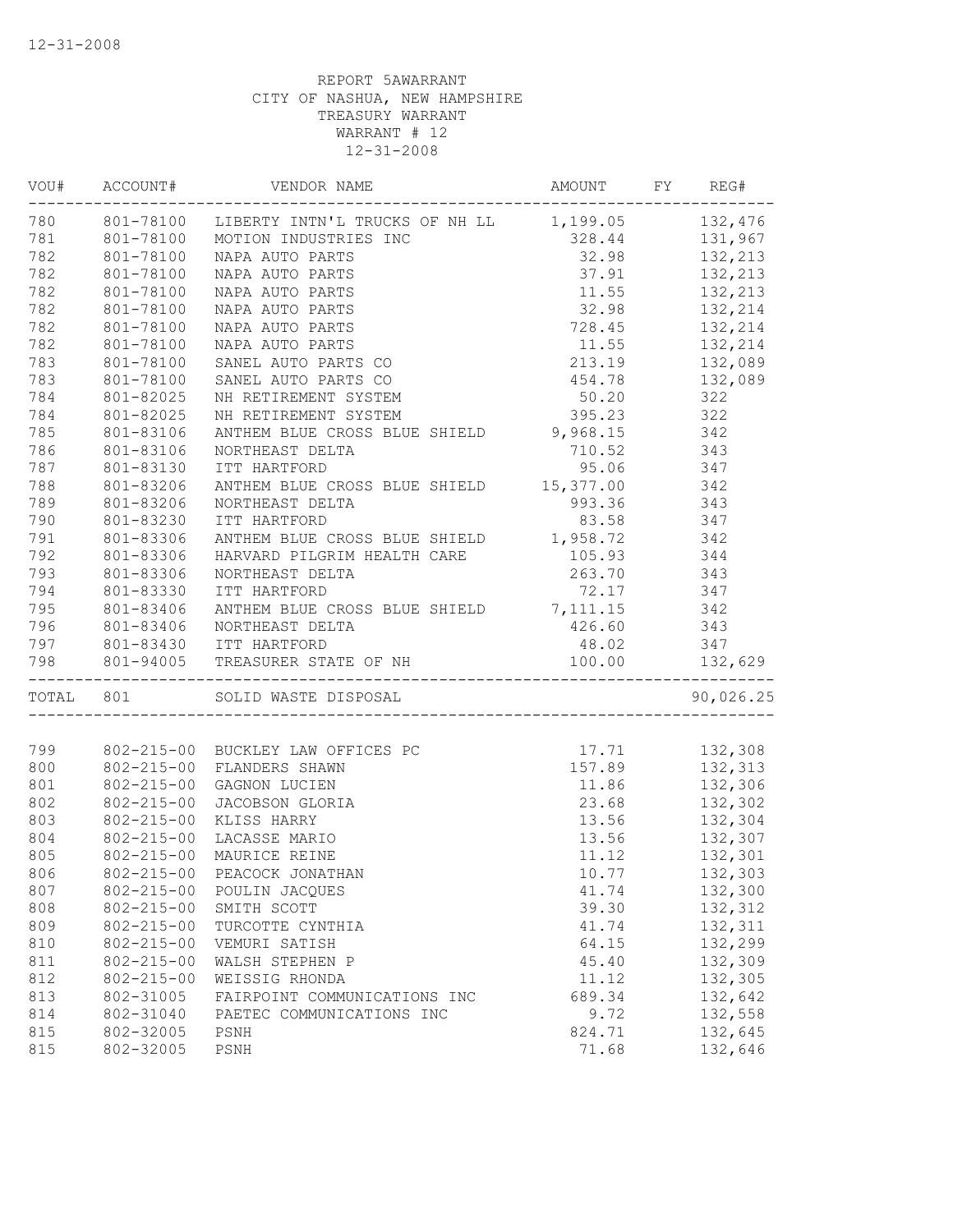| VOU#  | ACCOUNT#  | VENDOR NAME                                      | AMOUNT    | FY | REG#       |
|-------|-----------|--------------------------------------------------|-----------|----|------------|
| 816   |           | 802-32005 PUBLIC SERVICE OF NH                   | 60,904.75 |    | 132,648    |
| 817   | 802-33005 | PENNICHUCK WATER                                 | 721.04    |    | 132,580    |
| 818   | 802-34015 | NATIONAL GRID                                    | 2,823.97  |    | 132,627    |
| 819   | 802-41015 | STAPLES BUSINESS ADVANTAGE                       | 277.22    |    | 132,272    |
| 819   | 802-41015 | STAPLES BUSINESS ADVANTAGE                       | 277.21    |    | 132,272    |
| 820   | 802-43005 | CITY OF NASHUA/PETTY CASH SLIP                   | 49.98     |    | 131,914    |
| 821   | 802-46045 | UNIFIRST CORPORATION                             | 188.28    |    | 132,231    |
| 821   | 802-46045 | UNIFIRST CORPORATION                             | 877.69    |    | 132,231    |
| 822   | 802-48005 | SHATTUCK MALONE OIL CO                           | 2,818.89  |    | 132,555    |
| 822   | 802-48005 | SHATTUCK MALONE OIL CO                           | 2,818.90  |    | 132,555    |
| 823   | 802-48015 | DENNIS K BURKE INC                               | 815.07    |    | 132,658    |
| 823   | 802-48015 | DENNIS K BURKE INC                               | 815.07    |    | 132,658    |
| 824   | 802-53030 | EASTERN ANALYTICAL INC                           | 377.00    |    | 132,084    |
| 825   | 802-53030 | ENVIROSYSTEMS INC                                | 1,025.00  |    | 132,022    |
| 826   | 802-53030 | QC SERVICES                                      | 900.00    |    | 132,630    |
| 827   | 802-59220 | PRINTGRAPHICS OF MAINE                           | 1,010.13  |    | 132,007    |
| 828   | 802-59225 | RESOURCE MANAGEMENT INC                          | 21,986.24 |    | 131,937    |
| 829   | 802-59230 | BROX INDUSTRIES INC                              | 193.20    |    | 131,977    |
| 830   | 802-59230 | E J PRESCOTT INC                                 | 713.44    |    | 132,016    |
| 831   | 802-59238 | ANACOMP INC                                      | 31.11     |    | 131,979    |
| 832   | 802-59238 | GE CAPITAL INC                                   | 222.16    |    | 132,239    |
| 833   | 802-59239 | STAPLES BUSINESS ADVANTAGE                       | 53.58     |    | 132,272    |
| 834   | 802-59265 | CITIZENS BANK                                    | 2,205.64  |    | 331        |
| 835   | 802-59265 | CITIZENS BANK                                    | 43.50     |    | 333        |
| 836   | 802-59320 | CARPARTS OF NASHUA                               | 89.08     |    | 131,948    |
| 837   | 802-59320 | FASTENAL COMPANY                                 | 57.81     |    | 132,164    |
| 838   | 802-59320 | PINE MOTOR PARTS                                 | 95.43     |    | 132,479    |
| 839   | 802-64192 | CITY OF NASHUA/PETTY CASH SLIP                   | 22.00     |    | 131,914    |
| 840   | 802-64192 | CORRIVEAU ROUTHIER INC                           | 39.80     |    | 132,472    |
| 841   | 802-64192 | ERC WIPING PRODUCTS INC                          | 109.00    |    | 131,942    |
| 842   | 802-64192 | FASTENAL COMPANY                                 | 92.05     |    | 132,164    |
| 843   | 802-64192 | HOME DEPOT CREDIT SERVICES                       | 26.44     |    | 132,574    |
| 844   | 802-64192 | SAM'S CLUB DIRECT                                | 43.19     |    | 132,597    |
| 845   | 802-64192 | UNITED SUPPLY COMPANY INC                        | 103.92    |    | 132,484    |
| 846   | 802-77045 | INNOVATIVE MACHINE INC                           | 1,920.00  |    | 131,954    |
| 847   | 802-77050 | PINE MOTOR PARTS                                 | 357.44    |    | 132,479    |
| 848   | 802-77062 | REDIMIX COMPANIES INC                            | 229.00    |    | 132, 112   |
| 849   | 802-82025 | NH RETIREMENT SYSTEM                             | 90.32     |    | 322        |
| 849   | 802-82025 | NH RETIREMENT SYSTEM                             | 663.01    |    | 322        |
| 850   | 802-83006 | ANTHEM BLUE CROSS BLUE SHIELD                    | 29,293.75 |    | 342        |
| 851   | 802-83006 | HARVARD PILGRIM HEALTH CARE                      | 15,828.08 |    | 344        |
| 852   | 802-83006 | NORTHEAST DELTA                                  | 3,079.80  |    | 343        |
| 853   | 802-83030 | ITT HARTFORD                                     | 405.39    |    | 347        |
| 854   | 802-91010 | KEATING WILLIAM<br>----------------------------- | 23.40     |    | 132,162    |
| TOTAL | 802       | SEWERAGE DISPOSAL SYSTEM                         |           |    | 156,817.03 |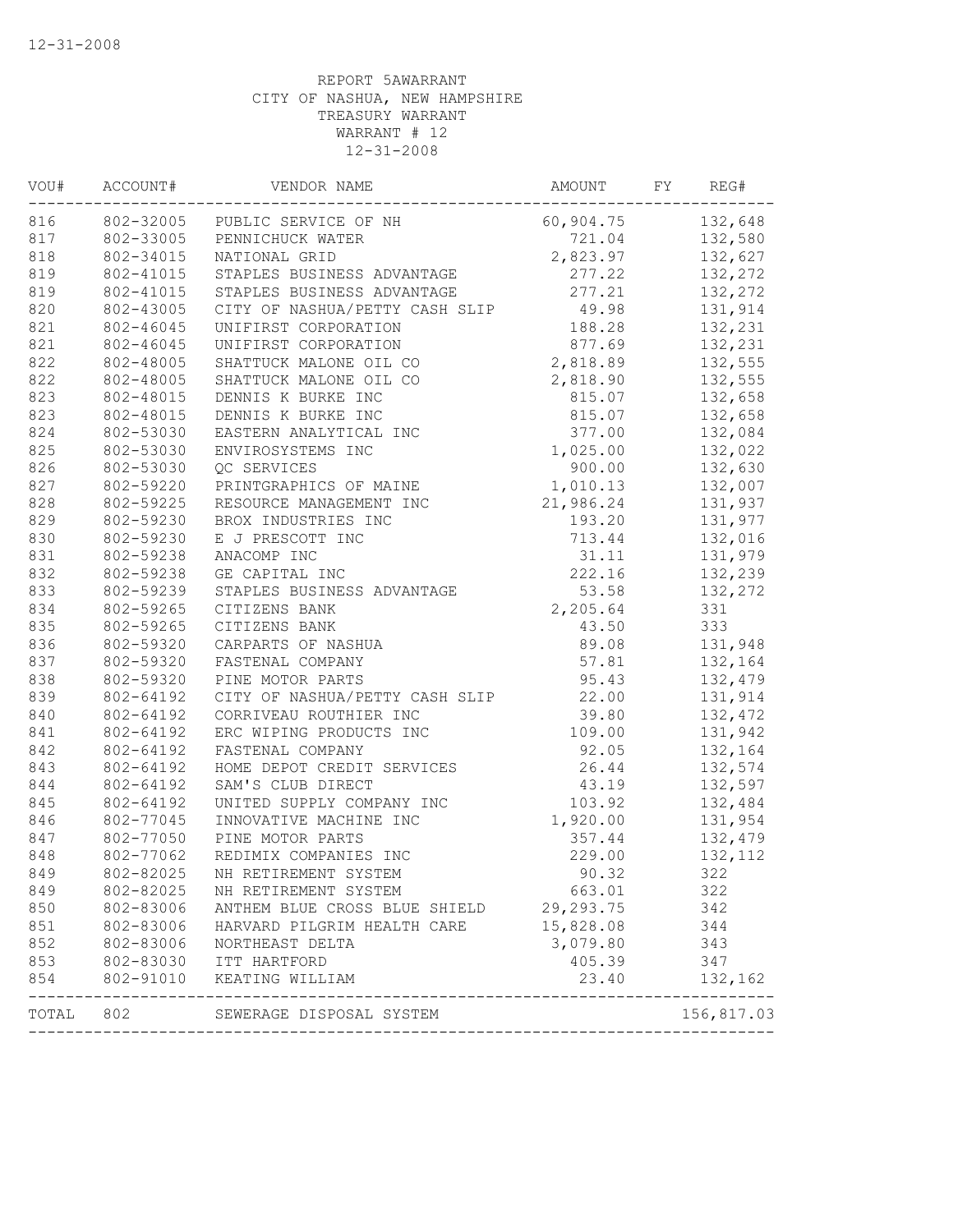| VOIT#<br>◡ | Δ(<br>N<br>__ | $\overline{\phantom{a}}$<br>'NL<br>NAMH<br>ہے د<br>/ ⊢<br>__ | . $\mathbb{N}^m$<br>AMO <sup>.</sup> | <b>TIT</b> | T T<br>____ |
|------------|---------------|--------------------------------------------------------------|--------------------------------------|------------|-------------|
|            |               |                                                              |                                      |            | __          |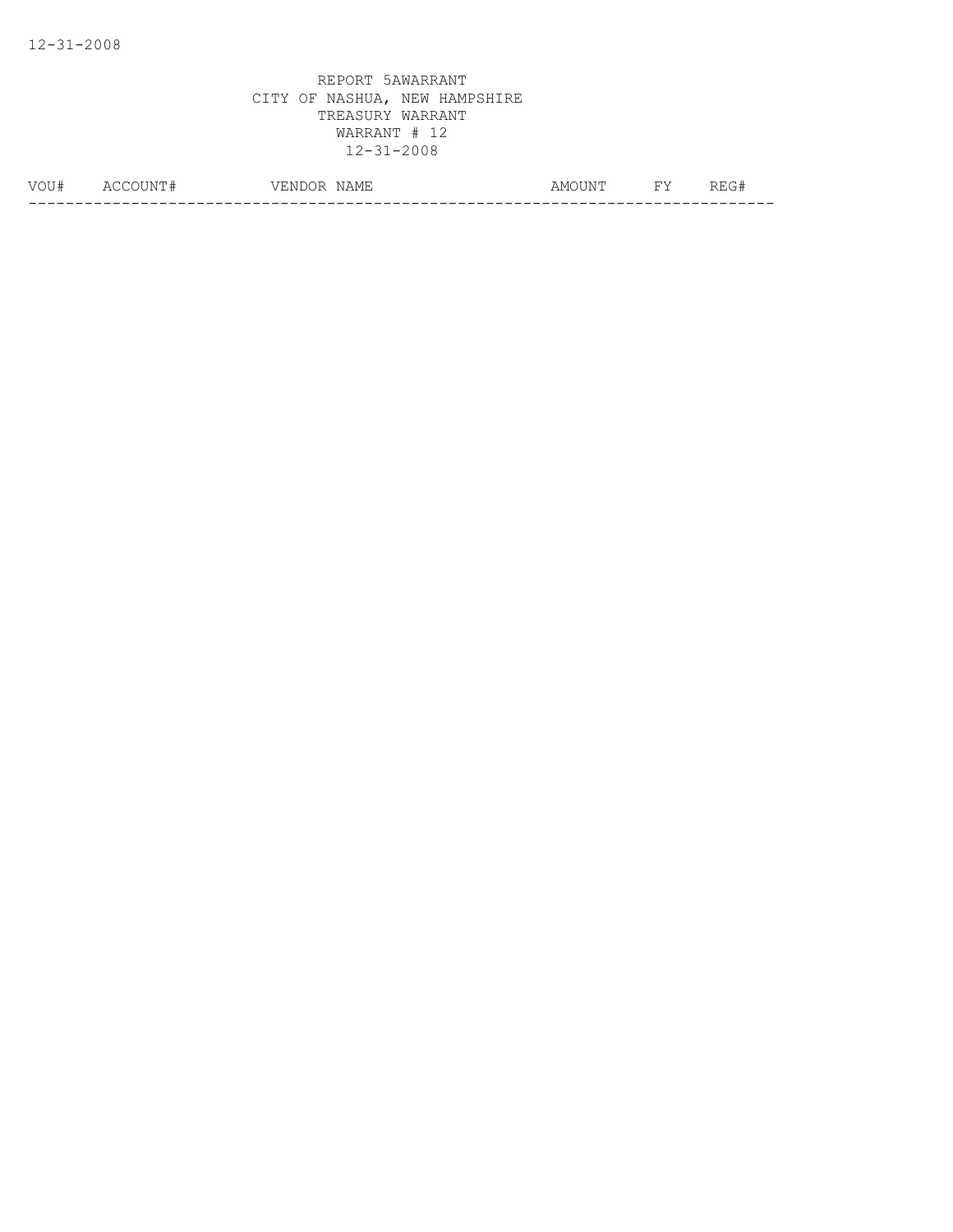| VOU#              | ACCOUNT#                            | VENDOR NAME                                                                                  | AMOUNT                         | FY | REG#                          |
|-------------------|-------------------------------------|----------------------------------------------------------------------------------------------|--------------------------------|----|-------------------------------|
| 855               | 915-94010                           | SCHRADER BECKY                                                                               | 607.50                         |    | 132,553                       |
| TOTAL             | 915                                 | HUMAN RESOURCE TRUST FUND                                                                    |                                |    | 607.50                        |
| 856               | 920-05058                           | PURITAN PRESS                                                                                | 1,244.00                       |    | 132,283                       |
| TOTAL             | 920                                 | HUNT MEMORIAL BLDG TRUST FUND                                                                |                                |    | 1,244.00                      |
| 857<br>858        | 952-75022                           | 952-05058 HANDY HOUSE INC<br>SIMPLEX GRINNELL                                                | 55.00<br>409.00                |    | 132,605<br>132,587            |
| TOTAL             |                                     | 952 PARK & RECREATION TRUST FUND                                                             |                                |    | 464.00                        |
| 859<br>860        | 963-45185                           | 963-239 BAUER LILLIAN<br>HARDY DORIC INC                                                     | 500.00<br>1,365.00             |    | 132,294<br>132,099            |
| TOTAL             | 963                                 | WOODLAWN CEMETERY TRUST FUND                                                                 |                                |    | 1,865.00                      |
| 208,12<br>208,12  | 981-49050<br>981-49050              | CULINARY ARTS<br>PAYNE VICTORIA                                                              | 170.00<br>44.85                |    | 131,938<br>132,378            |
| TOTAL             | 981                                 | SCHOOL TRUST FUND                                                                            |                                |    | 214.85                        |
| 861<br>862<br>862 | 982-05053<br>982-05053<br>982-05053 | GUIDOBONI ALYSSA AND UNIVERSIT<br>PATER JAMES & SIENA COLLEGE<br>PATER JAMES & SIENA COLLEGE | 2,980.00<br>2,483.00<br>500.00 |    | 132,155<br>131,915<br>131,915 |
| TOTAL             | 982                                 | SCHOLARSHIP TRUST FUND                                                                       |                                |    | 5,963.00                      |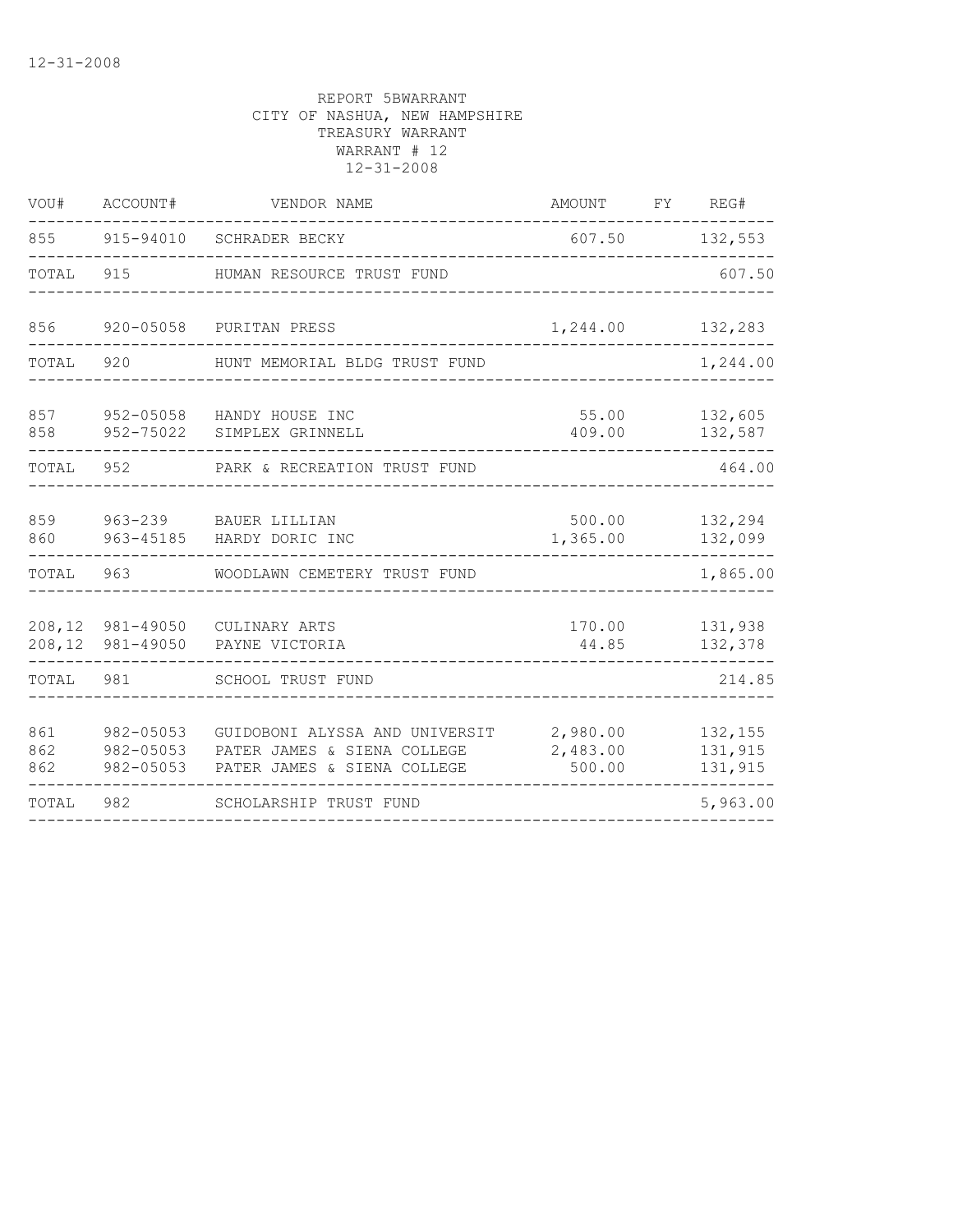|       | ACCOUNT# | PAYROLL WEEK ENDING                    | AMOUNT |
|-------|----------|----------------------------------------|--------|
|       | -        | $20 - DEC - 2008$<br>$27 - DEC - 2008$ |        |
| TOTAL |          |                                        |        |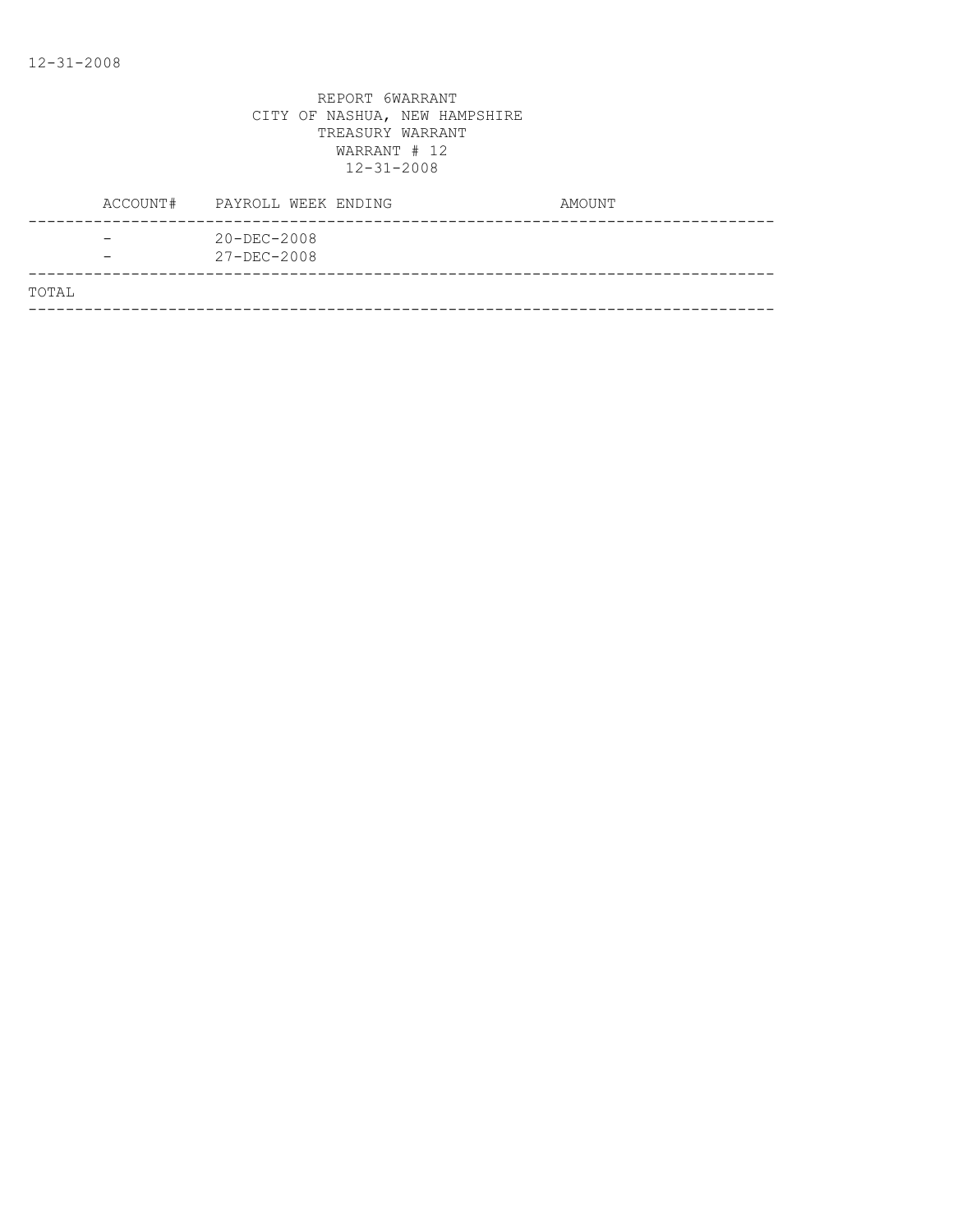|       | ACCOUNT#   | PAYROLL WEEK ENDING                                            | AMOUNT   |           |
|-------|------------|----------------------------------------------------------------|----------|-----------|
|       | 305-11125  | 13-DEC-2008                                                    | 903.15   |           |
|       |            | 305-11125 20-DEC-2008                                          | 903.15   |           |
|       | 305-11125  | 27-DEC-2008                                                    | 903.15   |           |
|       | 305-11239  | 13-DEC-2008                                                    | 1,014.26 |           |
|       | 305-11239  | $20 - DEC - 2008$                                              | 1,014.26 |           |
|       | 305-11239  | 27-DEC-2008                                                    | 1,014.26 |           |
|       | 305-59100  | 13-DEC-2008                                                    | 150.00   |           |
| TOTAL | 305        | SRF - CIVIC & COMM ACTIVITIES                                  |          | 5,902.23  |
|       |            |                                                                |          |           |
|       | 308-83051  | 13-DEC-2008                                                    | 1,232.01 |           |
|       | 308-83051  | $20 - DEC - 2008$                                              | 890.40   |           |
|       | 308-83051  | 27-DEC-2008                                                    | 1,160.07 |           |
|       | 308-83052  | 13-DEC-2008                                                    | 1,703.32 |           |
|       | 308-83052  | 20-DEC-2008                                                    | 1,093.52 |           |
|       | 308-83052  | 27-DEC-2008                                                    | 1,093.52 |           |
|       | 308-83102  | 13-DEC-2008                                                    | 1,690.35 |           |
|       | 308-83102  | 20-DEC-2008                                                    | 1,690.35 |           |
|       |            | 308-83102 27-DEC-2008                                          | 1,690.35 |           |
| TOTAL | 308        | SRF - INSURANCE<br><u> 1999 - Francis Bernstein, francis f</u> |          | 12,243.89 |
|       |            |                                                                |          |           |
|       |            | 3086-11870  13-DEC-2008                                        | 4,808.19 |           |
|       |            | 3086-11870 27-DEC-2008                                         | 4,808.19 |           |
|       | 3086-13004 | 27-DEC-2008                                                    | 88.00    |           |
|       | 3086-13032 | 13-DEC-2008                                                    | 268.49   |           |
|       |            | 3086-13032 20-DEC-2008                                         | 256.05   |           |
|       |            | 3086-13032 27-DEC-2008                                         | 256.05   |           |
|       |            | 3086-13133 13-DEC-2008                                         | 150.00   |           |
| TOTAL | 308        | JAVITS GRANT PROGRAM                                           |          | 10,634.97 |
|       |            |                                                                |          |           |
|       |            | 3097-11162  13-DEC-2008                                        | 610.13   |           |
|       |            | 3097-11162 20-DEC-2008                                         | 610.13   |           |
|       |            | 3097-11162 27-DEC-2008                                         | 610.13   |           |
|       | 3097-11408 | 13-DEC-2008                                                    | 403.40   |           |
|       | 3097-11408 | $20 - DEC - 2008$                                              | 403.40   |           |
|       | 3097-11408 | 27-DEC-2008                                                    | 403.40   |           |
|       | 3097-12112 | 13-DEC-2008                                                    | 644.91   |           |
|       | 3097-12112 | 20-DEC-2008                                                    | 581.91   |           |
|       | 3097-12112 | 27-DEC-2008                                                    | 292.27   |           |
|       | 3097-12830 | 13-DEC-2008                                                    | 398.68   |           |
|       | 3097-12830 | $20 - DEC - 2008$                                              | 255.23   |           |
|       | 3097-12830 | $27 - DEC - 2008$                                              | 443.93   |           |
|       | 3097-19138 | 13-DEC-2008                                                    | 2,952.16 |           |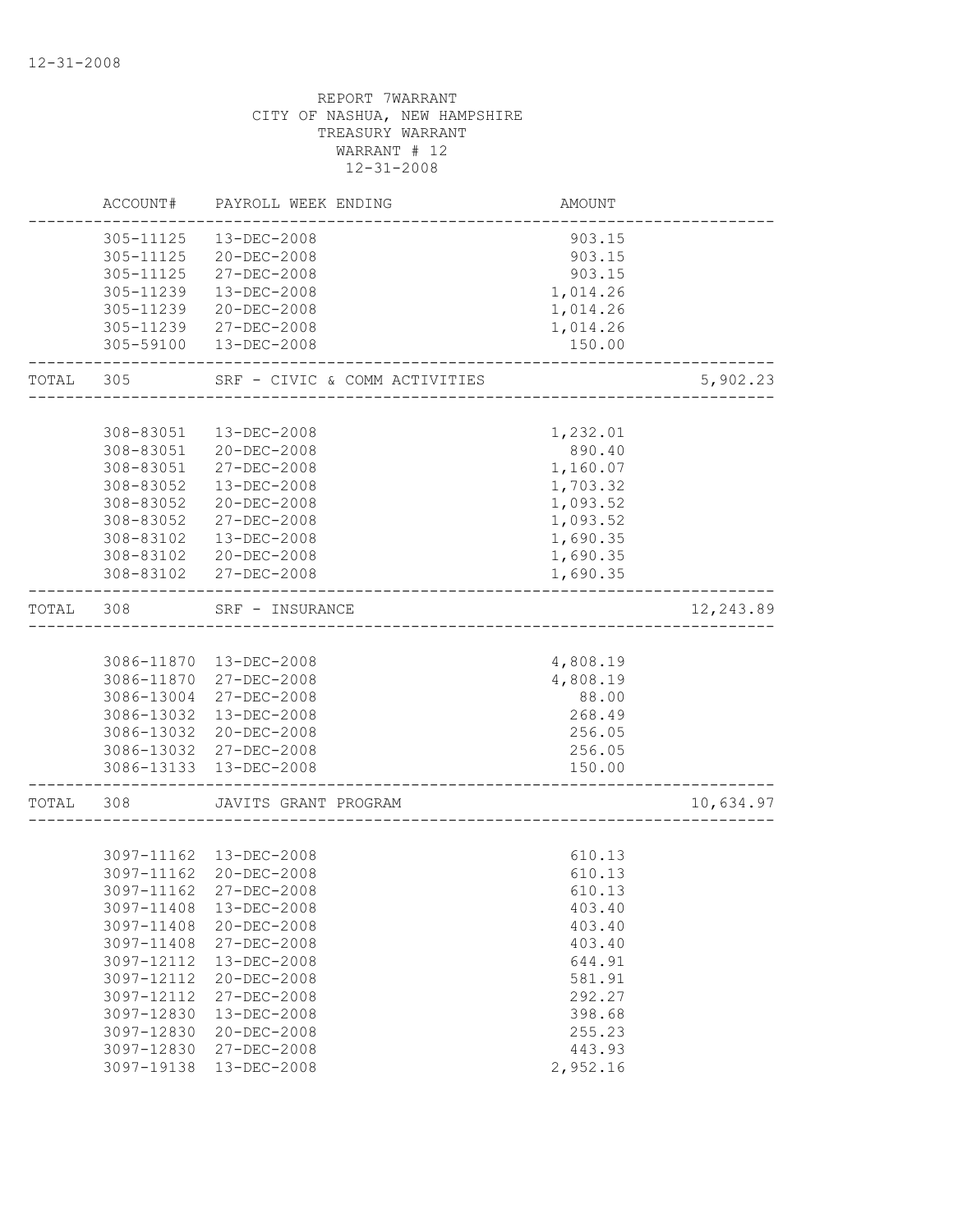|           | ACCOUNT#   | PAYROLL WEEK ENDING                                        | AMOUNT    |            |
|-----------|------------|------------------------------------------------------------|-----------|------------|
|           |            | 3097-19138 27-DEC-2008                                     | 2,952.16  |            |
|           |            | 3097-19139 13-DEC-2008                                     | 12,556.53 |            |
|           | 3097-19139 | 27-DEC-2008                                                | 12,694.34 |            |
|           | 3097-19140 | 13-DEC-2008                                                | 7,475.44  |            |
|           | 3097-19140 | 20-DEC-2008                                                | 7,033.89  |            |
|           | 3097-19140 | 27-DEC-2008                                                | 7,160.44  |            |
|           | 3097-19540 | 13-DEC-2008                                                | 18,082.97 |            |
|           | 3097-19540 | $20 - DEC - 2008$                                          | 18,520.30 |            |
|           | 3097-19540 | $27 - DEC - 2008$                                          | 17,402.76 |            |
|           | 3097-19544 | 13-DEC-2008                                                | 531.66    |            |
|           | 3097-19544 | 20-DEC-2008                                                | 544.95    |            |
|           | 3097-19544 | 27-DEC-2008                                                | 223.74    |            |
|           | 3097-19545 | 13-DEC-2008                                                | 1,568.03  |            |
|           |            | 3097-19545 20-DEC-2008                                     | 1,161.50  |            |
|           |            | 3097-19545 27-DEC-2008                                     | 580.75    |            |
| TOTAL 309 |            | SRF - FOOD SERVICES<br>. _ _ _ _ _ _ _ _ _ _ _ _ _ _ _ _ _ |           | 117,099.14 |
|           |            |                                                            |           |            |
|           |            | 3098-13004 13-DEC-2008                                     | 640.26    |            |
|           |            | 3098-13004 20-DEC-2008                                     | 227.82    |            |
|           |            | 3098-13004 27-DEC-2008                                     | 569.06    |            |
| TOTAL     | 309        | FRESH FRUIT & VEGETABLE GRANT                              |           | 1,437.14   |
|           |            |                                                            |           |            |
|           |            | 3117-12006 13-DEC-2008                                     | 3,150.00  |            |
|           |            | 3117-12006 20-DEC-2008                                     | 175.00    |            |
|           |            | 3117-12006 27-DEC-2008<br>---------------------            | 1,657.26  |            |
| TOTAL 311 |            | DRIVER'S EDUCATION                                         |           | 4,982.26   |
|           |            |                                                            |           |            |
|           | 312-11165  | 13-DEC-2008                                                | 1,052.87  |            |
|           | 312-11165  | 20-DEC-2008                                                | 1,052.87  |            |
|           | 312-11165  | 27-DEC-2008                                                | 1,052.87  |            |
|           | 312-11191  | 13-DEC-2008                                                | 788.83    |            |
|           | 312-11191  | 20-DEC-2008                                                | 788.83    |            |
|           | 312-11191  | $27 - DEC - 2008$                                          | 788.83    |            |
|           | 312-11445  | 13-DEC-2008                                                | 138.39    |            |
|           | 312-11445  | 20-DEC-2008                                                | 138.39    |            |
|           | 312-11445  | 27-DEC-2008                                                | 138.39    |            |
|           | 312-11547  | 13-DEC-2008                                                | 2, 117.19 |            |
|           | 312-11547  | 20-DEC-2008                                                | 2, 117.21 |            |
|           | 312-11547  | 27-DEC-2008                                                | 2, 117.22 |            |
|           | 312-12116  | 13-DEC-2008                                                | 599.87    |            |
|           | 312-12116  | 20-DEC-2008                                                | 599.87    |            |
|           | 312-12116  | 27-DEC-2008                                                | 599.87    |            |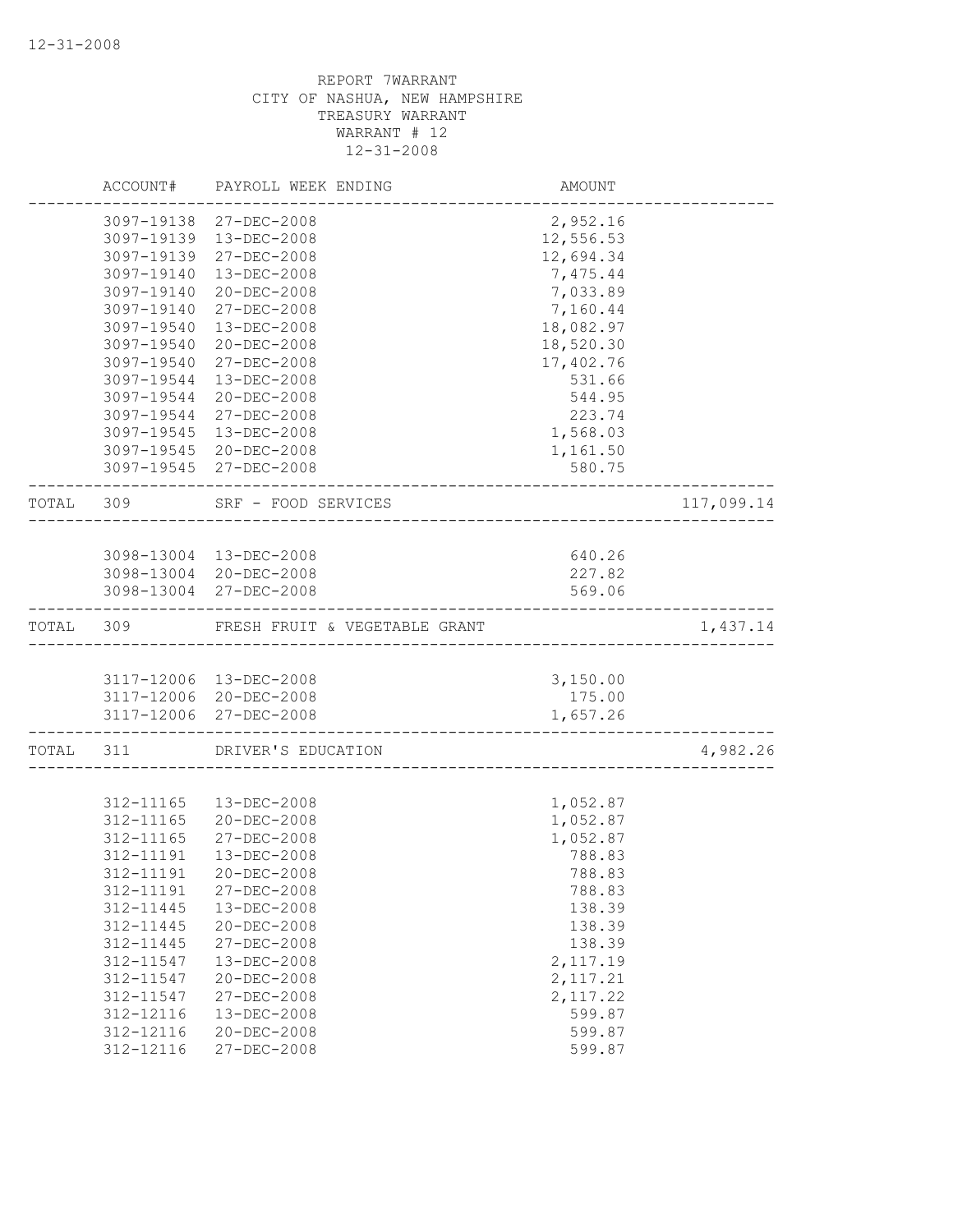|       | ACCOUNT#   | PAYROLL WEEK ENDING                                           | <b>AMOUNT</b>                  |           |
|-------|------------|---------------------------------------------------------------|--------------------------------|-----------|
|       | 312-13004  | 13-DEC-2008<br>312-13004 20-DEC-2008<br>312-13004 27-DEC-2008 | 579.73<br>1,510.57<br>5,014.90 |           |
| TOTAL | 312        | SRF - FINANCIAL SERVICES                                      |                                | 21,196.70 |
|       |            |                                                               |                                |           |
|       |            | 3122-12006 13-DEC-2008<br>3122-12006 20-DEC-2008              | 625.00<br>300.00               |           |
|       |            | 3122-12006 27-DEC-2008                                        | 300.00                         |           |
| TOTAL | 312        | ADULT ED/CONTINUING ED                                        |                                | 1,225.00  |
|       | 3149-11870 |                                                               |                                |           |
|       |            | 13-DEC-2008<br>3149-11870 27-DEC-2008                         | 475.00<br>425.00               |           |
|       | 3149-12006 | 20-DEC-2008                                                   | 50.00                          |           |
|       |            | 3149-12006 27-DEC-2008                                        | $-50.00$                       |           |
| TOTAL | 314        |                                                               |                                | 900.00    |
|       |            | 3177-12006 20-DEC-2008                                        | 307.26                         |           |
|       |            | 3177-12006 27-DEC-2008                                        | $-307.26$                      |           |
| TOTAL | 317        |                                                               |                                |           |
|       |            |                                                               |                                |           |
|       |            | 3239-12006 13-DEC-2008<br>3239-12006 20-DEC-2008              | 2,350.00<br>550.00             |           |
|       |            | 3239-12006 27-DEC-2008                                        | 1,525.00                       |           |
| TOTAL | 323        | ADULT H.S.ALTERNATIVE ED                                      |                                | 4,425.00  |
|       |            |                                                               |                                |           |
|       |            | 3245-11860  13-DEC-2008<br>3245-11860 27-DEC-2008             | 1,346.15<br>1,346.15           |           |
| TOTAL | 324        | YOUTH SAFE HAVEN-PAL                                          |                                | 2,692.30  |
|       |            |                                                               |                                |           |
|       |            | 3269-11726 13-DEC-2008                                        | 1,831.69<br>1,831.69           |           |
|       |            | 3269-11726 27-DEC-2008                                        |                                |           |
| TOTAL | 326        | NH ALTERNATE ASSESSMENT COACH                                 |                                | 3,663.38  |
|       |            | 3279-12006 13-DEC-2008                                        | 300.00                         |           |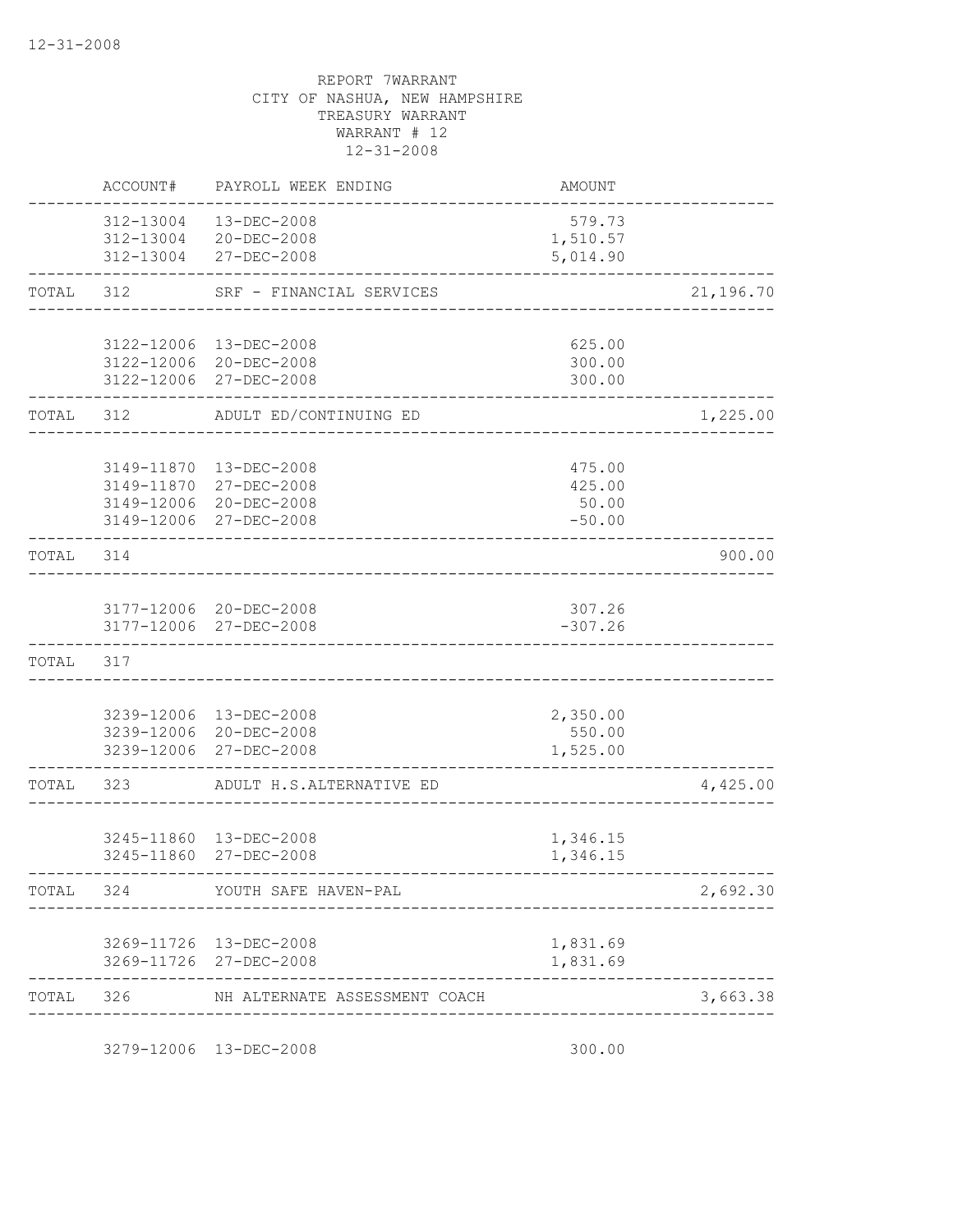|                        | ACCOUNT# PAYROLL WEEK ENDING                                    | AMOUNT                             |             |
|------------------------|-----------------------------------------------------------------|------------------------------------|-------------|
|                        | 3279-12006 27-DEC-2008<br>_____________________________________ | 300.00                             |             |
|                        | TOTAL 327 ADULT H.S.SPECIAL NEEDS GRANT                         |                                    | 600.00      |
|                        |                                                                 |                                    |             |
|                        | 331-11245  13-DEC-2008                                          | 597.36                             |             |
|                        | 331-11245 20-DEC-2008                                           | 597.36                             |             |
|                        | 331-11245 27-DEC-2008                                           | 597.36                             |             |
| 331-11250              | 13-DEC-2008                                                     | 682.87                             |             |
| 331-11250              | 20-DEC-2008                                                     | 682.87                             |             |
| 331-11250              | 27-DEC-2008                                                     | 682.86                             |             |
|                        | 331-11561  13-DEC-2008                                          | 1,117.33                           |             |
|                        | 331-11561 20-DEC-2008                                           | 1,117.35                           |             |
|                        | 331-11561 27-DEC-2008                                           | 1,117.34                           |             |
|                        | 331-11567  13-DEC-2008                                          | 1,414.76                           |             |
| 331-11567              | 20-DEC-2008                                                     | 1,414.76                           |             |
| 331-11567              | 27-DEC-2008<br>13-DEC-2008                                      | 1,414.74<br>548.32                 |             |
| 331-12115<br>331-12115 | 20-DEC-2008                                                     | 548.32                             |             |
| 331-12115              | 27-DEC-2008                                                     | 548.32                             |             |
| 331-13044              | 13-DEC-2008                                                     | 6,226.04                           |             |
|                        | 331-13044 20-DEC-2008                                           | 5,868.58                           |             |
|                        | 331-13044 27-DEC-2008                                           | 1,651.84                           |             |
|                        | 331-13048 20-DEC-2008                                           | 2,302.24                           |             |
|                        | 331-15002 27-DEC-2008                                           | 691.86                             |             |
|                        | 331-18036  13-DEC-2008                                          | 3,851.44                           |             |
|                        | 331-18036 20-DEC-2008                                           | 4,251.57                           |             |
|                        | 331-18036 27-DEC-2008                                           | 5,238.21<br>______________________ |             |
|                        | TOTAL 331 SRF - POLICE DEPARTMENT                               | --------------------------------   | 43, 163. 70 |
|                        |                                                                 |                                    |             |
|                        | 332-11305 20-DEC-2008                                           | 337.49                             |             |
|                        | 332-11305 27-DEC-2008                                           |                                    |             |
|                        | 332-12070 20-DEC-2008                                           | 409.94                             |             |
|                        | 332-12070 27-DEC-2008                                           |                                    |             |
| 332-13004              | 13-DEC-2008                                                     | 532.85                             |             |
| 332-13004              | 20-DEC-2008<br>332-18084 20-DEC-2008                            | 94.18                              |             |
| TOTAL 332              | --------------------<br>SRF - FIRE DEPARTMENT                   |                                    | 1,374.46    |
|                        |                                                                 |                                    |             |
|                        | 3359-11870  13-DEC-2008                                         | 1,595.35                           |             |
|                        | 3359-11870 27-DEC-2008                                          | 1,595.35                           |             |
|                        | 3359-12006 13-DEC-2008                                          | 415.91                             |             |
|                        | 3359-12006 27-DEC-2008                                          | 73.40                              |             |
|                        | 3359-12078 20-DEC-2008                                          | 2,400.00                           |             |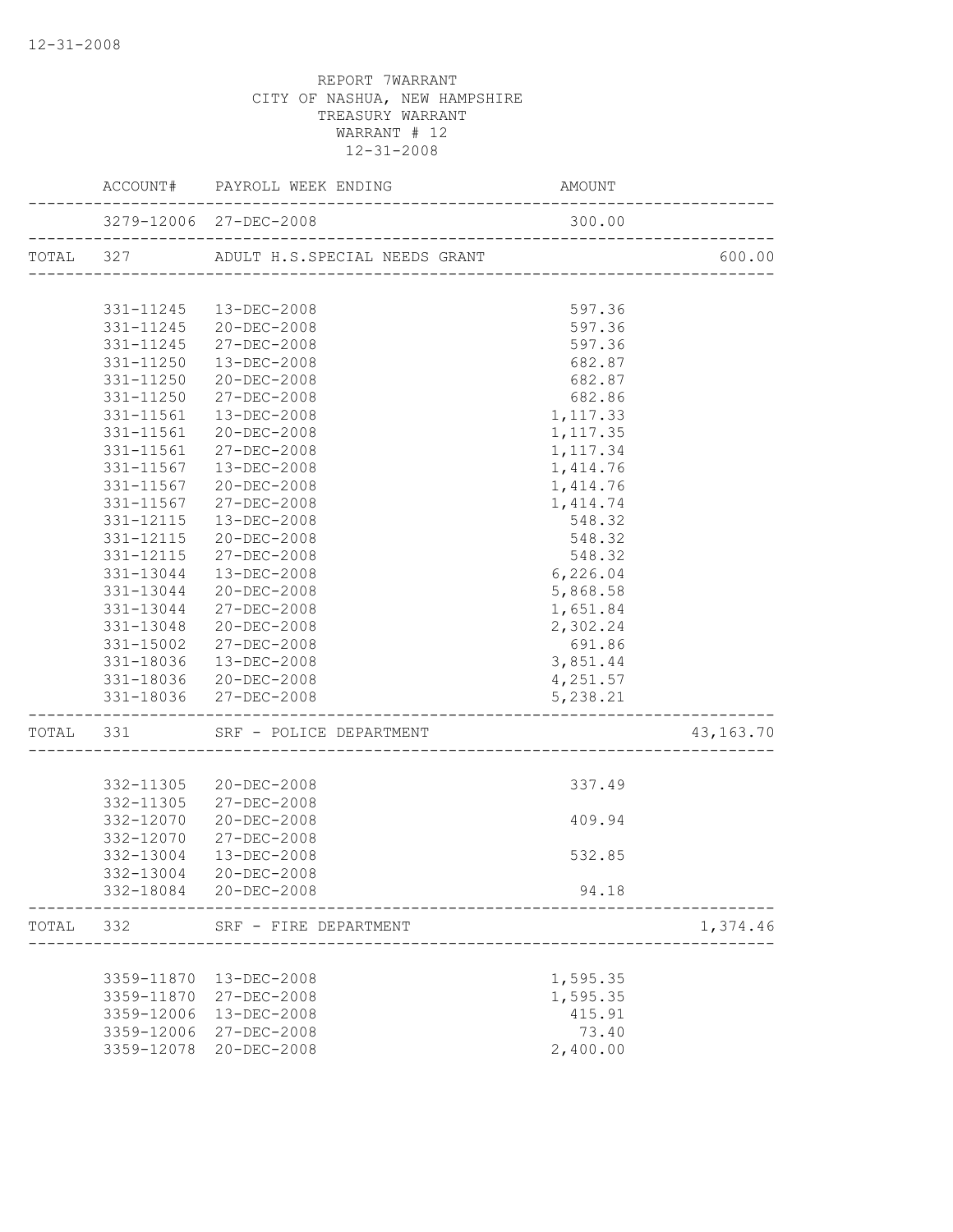|           |            | ACCOUNT# PAYROLL WEEK ENDING            | AMOUNT                                            |           |
|-----------|------------|-----------------------------------------|---------------------------------------------------|-----------|
|           |            | 3359-12078 27-DEC-2008                  | 912.50                                            |           |
|           |            | 3359-19230 13-DEC-2008                  | 130.00                                            |           |
|           |            | 3359-19230 20-DEC-2008                  | 50.00                                             |           |
|           |            | 3359-19230 27-DEC-2008                  | 37.50                                             |           |
|           |            | TOTAL 335 TITLE IB READ 1ST MT PLEASANT | ИТ PLEASANT<br>---------------------------------- | 7,210.01  |
|           |            |                                         |                                                   |           |
|           |            | 341-11107  13-DEC-2008                  | 433.74                                            |           |
|           |            | 341-11107 20-DEC-2008                   | 433.74                                            |           |
|           |            | 341-11107 27-DEC-2008                   | 433.75                                            |           |
|           |            | 341-11563  13-DEC-2008                  | 938.56                                            |           |
|           |            | 341-11563 20-DEC-2008                   | 938.56                                            |           |
|           | 341-11563  | 27-DEC-2008                             | 938.56                                            |           |
|           | 341-12037  | 13-DEC-2008                             | 104.21                                            |           |
|           | 341-12037  | $20 - DEC - 2008$                       | 104.20                                            |           |
|           | 341-12037  | 27-DEC-2008                             | 104.21                                            |           |
|           | 341-12101  | 13-DEC-2008                             | 396.07                                            |           |
|           |            | 341-12101 20-DEC-2008                   | 396.07                                            |           |
|           |            | 341-12101 27-DEC-2008                   | 396.07                                            |           |
| TOTAL 341 |            | SRF - COMMUNITY SERVICES                |                                                   | 5,617.74  |
|           |            |                                         |                                                   |           |
|           |            | 342-11584  13-DEC-2008                  | 1,723.23                                          |           |
|           |            | 342-11584 20-DEC-2008                   | 1,723.23                                          |           |
|           | 342-11584  | 27-DEC-2008                             | 1,723.23                                          |           |
|           | 342-12000  | 13-DEC-2008                             | 635.11                                            |           |
|           | 342-12000  | 20-DEC-2008                             | 635.11                                            |           |
|           | 342-12000  | 27-DEC-2008                             | 635.11                                            |           |
|           | 342-12199  | 13-DEC-2008                             | 1,033.32                                          |           |
|           | 342-12199  | 20-DEC-2008                             | 1,033.32                                          |           |
|           | 342-12199  | 27-DEC-2008                             | 1,033.32                                          |           |
|           | 342-12582  | 13-DEC-2008                             | 254.35                                            |           |
|           | 342-12582  | 20-DEC-2008                             | 254.35                                            |           |
|           |            | 342-12582 27-DEC-2008                   | 254.35                                            |           |
| TOTAL 342 |            | SRF - COMMUNITY HEALTH                  |                                                   | 10,938.03 |
|           |            |                                         |                                                   |           |
|           | 3440-11860 | 13-DEC-2008                             | 1,153.85                                          |           |
|           |            | 3440-11860 27-DEC-2008                  | 1,153.85                                          |           |
|           |            | 3440-12078 20-DEC-2008                  | 1,012.50                                          |           |
|           | 3440-12078 | 27-DEC-2008                             | 6,787.50                                          |           |
| TOTAL     | 344        | AFTER SCHOOL PROGRAM                    | ________________________________                  | 10,107.70 |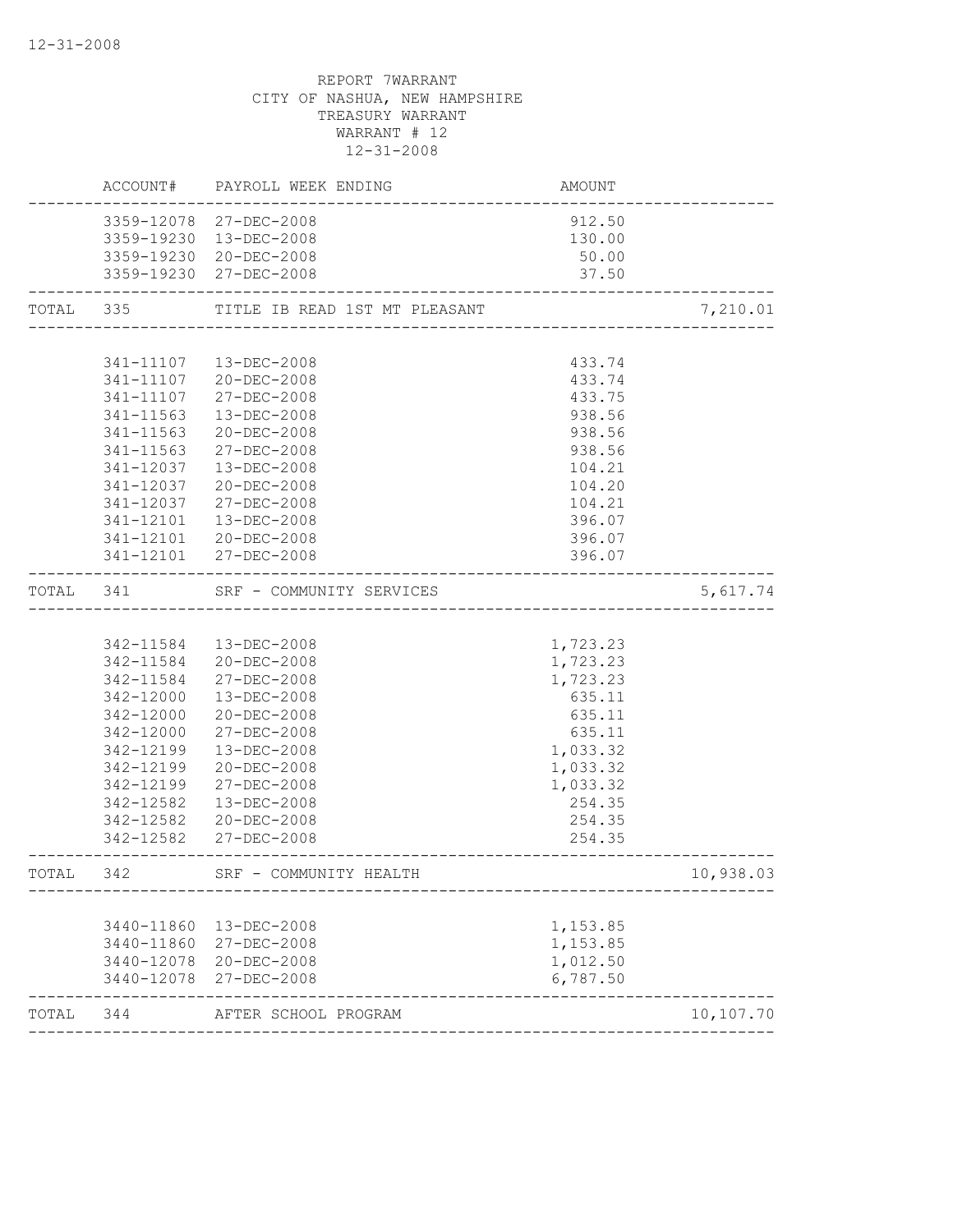|           | ACCOUNT#                                             | PAYROLL WEEK ENDING                                                                                                                     | <b>AMOUNT</b>                                                              |           |
|-----------|------------------------------------------------------|-----------------------------------------------------------------------------------------------------------------------------------------|----------------------------------------------------------------------------|-----------|
|           |                                                      | 3449-11162  13-DEC-2008<br>3449-11162 20-DEC-2008<br>3449-11162 27-DEC-2008                                                             | 580.38<br>580.38<br>512.11                                                 |           |
|           |                                                      | 3449-11860 13-DEC-2008<br>3449-11860 27-DEC-2008                                                                                        | 7,994.51<br>7,118.45                                                       |           |
| TOTAL     | 344                                                  | TITLE IV SDF 21ST CENTURY                                                                                                               |                                                                            | 16,785.83 |
|           | 3468-11162<br>3468-11162<br>3468-11870<br>3468-11870 | 3468-11162  13-DEC-2008<br>20-DEC-2008<br>27-DEC-2008<br>13-DEC-2008<br>27-DEC-2008<br>3468-19230 13-DEC-2008<br>3468-19230 27-DEC-2008 | 580.50<br>580.50<br>580.50<br>4,551.86<br>4,373.96<br>2,800.00<br>2,868.75 |           |
| TOTAL     | 346                                                  | SMALLER LEARNING COMMUNITY<br>______________                                                                                            |                                                                            | 16,336.07 |
|           |                                                      | 3509-11726 13-DEC-2008<br>3509-11726 27-DEC-2008<br>3509-12201 13-DEC-2008<br>3509-12201 27-DEC-2008                                    | 25, 145.92<br>25, 145.92<br>279.00<br>186.00                               |           |
| TOTAL 350 |                                                      | TITLE 11A TEACHER QUALITY                                                                                                               |                                                                            | 50,756.84 |
|           |                                                      | 352-59055  13-DEC-2008<br>352-59055 20-DEC-2008<br>352-59055 27-DEC-2008                                                                | 400.06<br>400.06<br>400.05                                                 |           |
| TOTAL 352 |                                                      | SRF - PARKS AND RECREATION                                                                                                              | --------------                                                             | 1,200.17  |
|           |                                                      | 3528-13133 27-DEC-2008                                                                                                                  | 375.00                                                                     |           |
| TOTAL     | 352                                                  | BAILEY PROJECT ELL-TECH GRANT                                                                                                           |                                                                            | 375.00    |
|           |                                                      | 3539-13032 13-DEC-2008<br>3539-13032 27-DEC-2008                                                                                        | 874.57<br>600.00                                                           |           |
| TOTAL     | 353                                                  | ADULT BASIC EDUCATION                                                                                                                   |                                                                            | 1,474.57  |
|           |                                                      | 3559-11870  13-DEC-2008<br>3559-11870 27-DEC-2008                                                                                       | 2,809.53<br>2,809.53                                                       |           |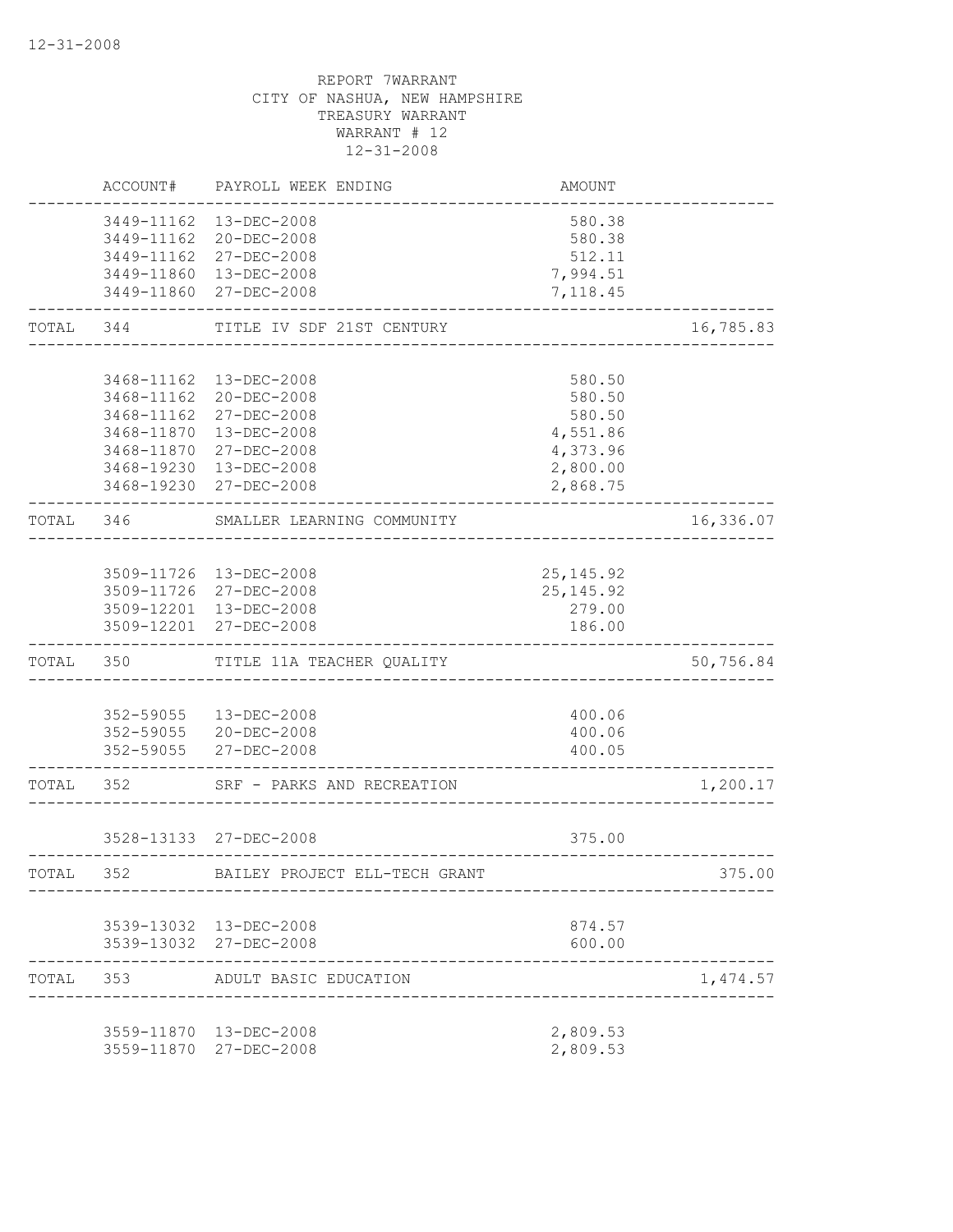|               | ACCOUNT# PAYROLL WEEK ENDING       | AMOUNT                        |           |
|---------------|------------------------------------|-------------------------------|-----------|
|               | 3559-12006 13-DEC-2008             | 685.04                        |           |
|               | 3559-12078  13-DEC-2008            | 1,000.00                      |           |
|               | 3559-12078 20-DEC-2008             | 1,162.50                      |           |
|               | 3559-13004 13-DEC-2008             | 87.50                         |           |
|               | 3559-19230 13-DEC-2008             | 980.50<br>___________________ |           |
|               | TOTAL 355 TITLE IB READING 1ST FES | ________________________      | 9,534.60  |
|               |                                    |                               |           |
|               | 3609-11515  13-DEC-2008            | 4,520.47                      |           |
|               | 3609-11515 27-DEC-2008             | 4,520.46                      |           |
|               | 3609-11870  13-DEC-2008            | 2,500.00                      |           |
|               | 3609-13133 13-DEC-2008             | 1,600.00                      |           |
|               | 3609-13133 20-DEC-2008             | 1,400.00                      |           |
|               | 3609-13133 27-DEC-2008             | 1,425.00                      |           |
| TOTAL 360     | DROP OUT PREVENTION/ALT ED         |                               | 15,965.93 |
|               |                                    |                               |           |
|               | 374-01126  13-DEC-2008             | 914.75                        |           |
|               | 374-01126 20-DEC-2008              | 914.75                        |           |
| 374-01126     | 27-DEC-2008                        | 1,169.75                      |           |
| 374-01127     | 13-DEC-2008                        | 220.59                        |           |
|               | 374-01127 20-DEC-2008              | 198.73                        |           |
| 374-01127     | 27-DEC-2008                        | 198.73                        |           |
| 374-01210     | 13-DEC-2008                        | 1,780.14                      |           |
| 374-01210     | 20-DEC-2008                        | 1,780.14                      |           |
| 374-01210     | 27-DEC-2008                        | 1,780.14                      |           |
| 374-0703P     | 13-DEC-2008                        | 588.89                        |           |
| 374-0703P     | 20-DEC-2008                        | 622.98                        |           |
| 374-0703P     | 27-DEC-2008                        | 356.41                        |           |
| 374-0704P     | 13-DEC-2008                        | 213.90                        |           |
| 374-0704P     | $20 - DEC - 2008$                  | 213.90                        |           |
| 374-0705M     | 27-DEC-2008                        | 455.00                        |           |
| 374-0705P     | $13 - DEC - 2008$                  | 1,039.69                      |           |
| 374-0705P     | 20-DEC-2008                        | 954.20                        |           |
| 374-0705P     | 27-DEC-2008                        | 1,056.07                      |           |
| 374-07235     | 13-DEC-2008                        | 817.83                        |           |
| 374-07235     | 20-DEC-2008                        | 850.96                        |           |
| 374-07235     | 27-DEC-2008                        | 868.02                        |           |
| 374-0734P     | 13-DEC-2008                        | 1,361.83                      |           |
| 374-0734P     | 20-DEC-2008                        | 1,308.09                      |           |
| 374-0734P     | 27-DEC-2008                        | 1,315.07                      |           |
| 374-09003     | 13-DEC-2008                        | 524.27                        |           |
| 374-09003     | $20 - DEC - 2008$                  | 524.27                        |           |
| $374 - 09003$ | 27-DEC-2008                        | 524.28                        |           |
| 374-11131     | 13-DEC-2008                        | 1,219.71                      |           |
| 374-11131     | $20 - DEC - 2008$                  | 1,219.71                      |           |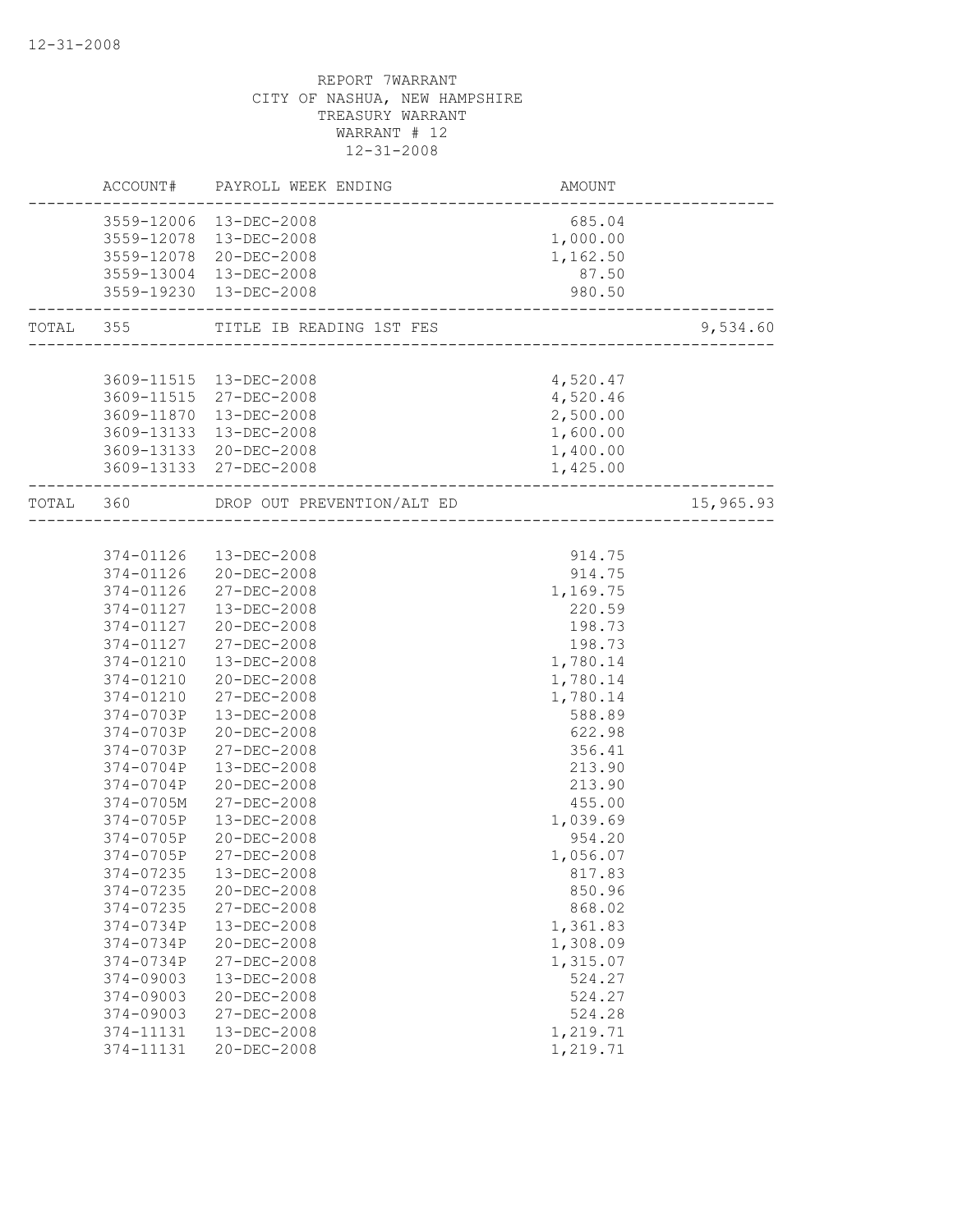|       | ACCOUNT#      | PAYROLL WEEK ENDING            | AMOUNT    |            |
|-------|---------------|--------------------------------|-----------|------------|
|       | 374-11131     | $27 - DEC - 2008$              | 1,219.71  |            |
|       | 374-11149     | 13-DEC-2008                    | 1,840.92  |            |
|       | 374-11149     | $20 - DEC - 2008$              | 1,840.92  |            |
|       | 374-11149     | 27-DEC-2008                    | 1,840.92  |            |
|       | 374-11168     | 13-DEC-2008                    | 928.64    |            |
|       | 374-11168     | 20-DEC-2008                    | 928.64    |            |
|       | 374-11168     | 27-DEC-2008                    | 928.63    |            |
|       | 374-11653     | 13-DEC-2008                    | 375.54    |            |
|       | $374 - 11653$ | 20-DEC-2008                    | 469.42    |            |
|       |               | 374-11653 27-DEC-2008          | 469.42    |            |
| TOTAL | 374           | SRF - URBAN PROGRAMS           |           | 35,835.56  |
|       |               |                                |           |            |
|       | 3769-11726    | 13-DEC-2008                    | 7,892.33  |            |
|       | 3769-11726    | 27-DEC-2008                    | 7,892.33  |            |
|       | 3769-11802    | $13 - DEC - 2008$              | 1,972.09  |            |
|       | 3769-11802    | $27 - DEC - 2008$              | 1,972.09  |            |
|       | 3769-11870    | 13-DEC-2008                    | 2,623.32  |            |
|       | 3769-11870    | 27-DEC-2008                    | 2,623.32  |            |
|       | 3769-12111    | 13-DEC-2008                    | 4,764.75  |            |
|       | 3769-12111    | 20-DEC-2008                    | 4,710.04  |            |
|       | 3769-12111    | 27-DEC-2008                    | 3,388.94  |            |
|       | 3769-12126    | 13-DEC-2008                    | 430.08    |            |
|       | 3769-12126    | 20-DEC-2008                    | 430.08    |            |
|       | 3769-12126    | 27-DEC-2008                    | 430.08    |            |
|       | 3769-12198    | 13-DEC-2008                    | 45,049.91 |            |
|       | 3769-12198    | 27-DEC-2008                    | 45,049.86 |            |
|       | 3769-12201    | 13-DEC-2008                    | 496.00    |            |
|       | 3769-12201    | 20-DEC-2008                    | 124.00    |            |
|       | 3769-13133    | 13-DEC-2008                    | 3,420.18  |            |
|       | 3769-13133    | 20-DEC-2008                    | 150.00    |            |
|       | 3769-13133    | 27-DEC-2008                    | 1,262.50  |            |
|       | 3769-19000    | 13-DEC-2008                    | 5,010.50  |            |
|       | 3769-19000    | $20 - DEC - 2008$              | 1,570.99  |            |
|       | 3769-19000    | 27-DEC-2008                    | 3,787.85  |            |
| TOTAL | 376           | TITLE I ESEA                   |           | 145,051.24 |
|       |               |                                |           |            |
|       |               | 3778-13133 13-DEC-2008         | 377.50    |            |
|       |               | 3778-13133 20-DEC-2008         | $-140.00$ |            |
|       |               | 3778-13133 27-DEC-2008         | $-325.00$ |            |
| TOTAL | 377           | TITLE III ENHANCE ENG LANGUAGE |           | $-87.50$   |
|       |               | 3779-13133 13-DEC-2008         | 2,323.71  |            |
|       |               |                                |           |            |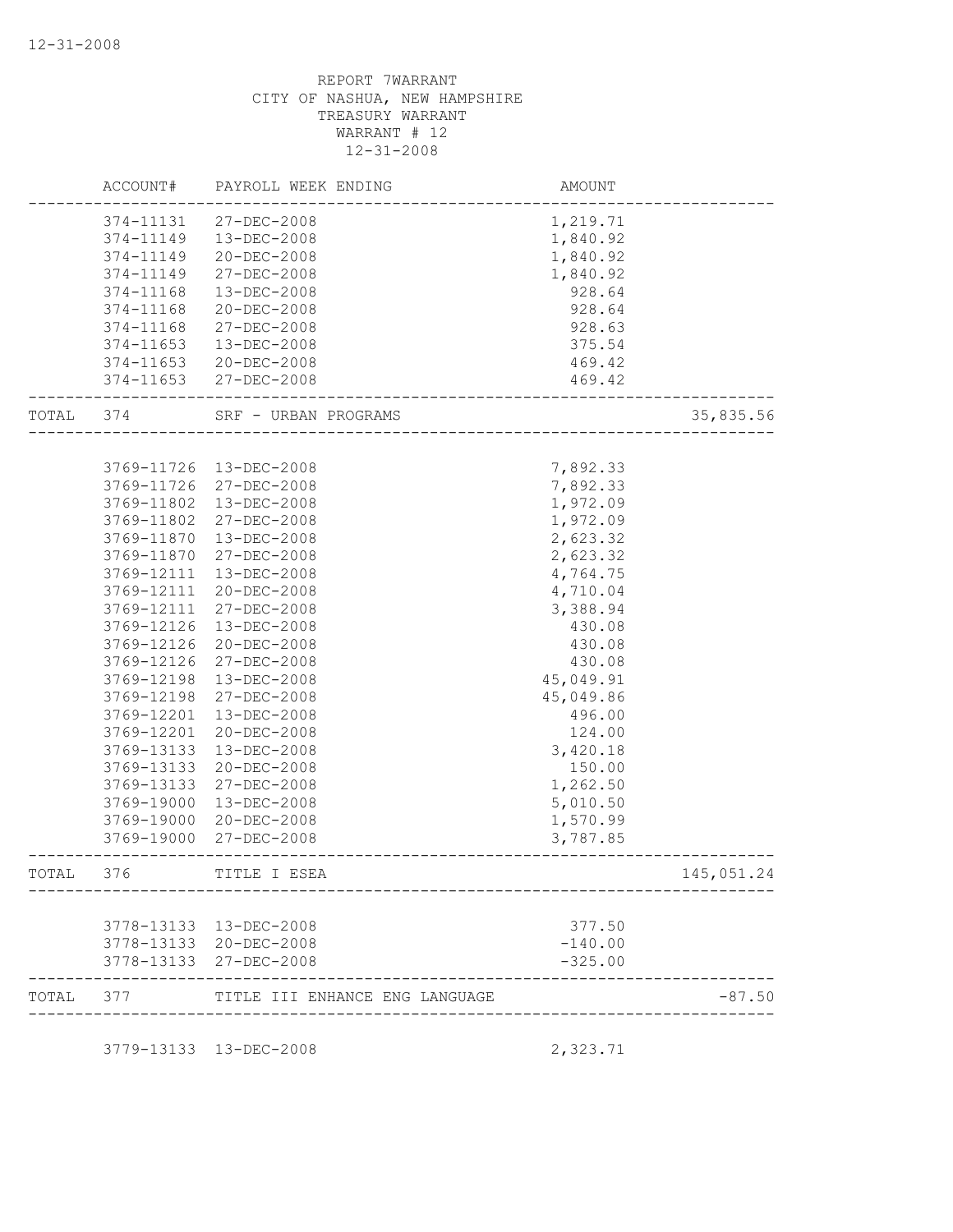|           | ACCOUNT#                                                                         | PAYROLL WEEK ENDING                                                                                                    | AMOUNT                                                                      |             |
|-----------|----------------------------------------------------------------------------------|------------------------------------------------------------------------------------------------------------------------|-----------------------------------------------------------------------------|-------------|
|           |                                                                                  | 3779-13133 20-DEC-2008<br>3779-13133 27-DEC-2008                                                                       | 2, 112.46<br>2,778.73                                                       |             |
|           |                                                                                  | TOTAL 377 TITLE III ENHANCE ENG LANGUAGE                                                                               |                                                                             | 7,214.90    |
|           |                                                                                  | 3799-13133 20-DEC-2008<br>3799-13133 27-DEC-2008                                                                       | 52.50<br>$-52.50$                                                           |             |
| TOTAL 379 |                                                                                  |                                                                                                                        |                                                                             |             |
|           |                                                                                  | 3909-11726 13-DEC-2008<br>3909-11726 27-DEC-2008<br>3909-13133 13-DEC-2008                                             | 4,038.12<br>2,019.06<br>1,050.00                                            |             |
|           | TOTAL 390                                                                        | VOC ED SECONDARY PERKINS                                                                                               |                                                                             | 7,107.18    |
|           |                                                                                  | 3927-13133 27-DEC-2008                                                                                                 | 250.00                                                                      |             |
| TOTAL 392 |                                                                                  | CULINARY ARTS                                                                                                          |                                                                             | 250.00      |
|           |                                                                                  | 3937-19000 13-DEC-2008<br>3937-19000 27-DEC-2008                                                                       | 809.02<br>809.01                                                            |             |
|           | TOTAL 393                                                                        | DAY CARE                                                                                                               |                                                                             | 1,618.03    |
|           | 3959-11726<br>3959-11805<br>3959-11805<br>3959-12201<br>3959-12201<br>3959-12201 | 3959-11726 13-DEC-2008<br>27-DEC-2008<br>13-DEC-2008<br>27-DEC-2008<br>13-DEC-2008<br>$20 - DEC - 2008$<br>27-DEC-2008 | 64,730.36<br>67,875.37<br>1,400.81<br>1,400.81<br>372.00<br>310.00<br>62.00 |             |
| TOTAL     | 395                                                                              | IDEA BASIC SPEC ED                                                                                                     |                                                                             | 136, 151.35 |
|           |                                                                                  | 3969-11726 13-DEC-2008<br>3969-11726 27-DEC-2008                                                                       | 2,514.46<br>2,514.46                                                        |             |
| TOTAL 396 |                                                                                  | IDEA PRESCHOOL SPEC ED                                                                                                 |                                                                             | 5,028.92    |
|           |                                                                                  | 3977-12111 13-DEC-2008                                                                                                 | 11,619.31                                                                   |             |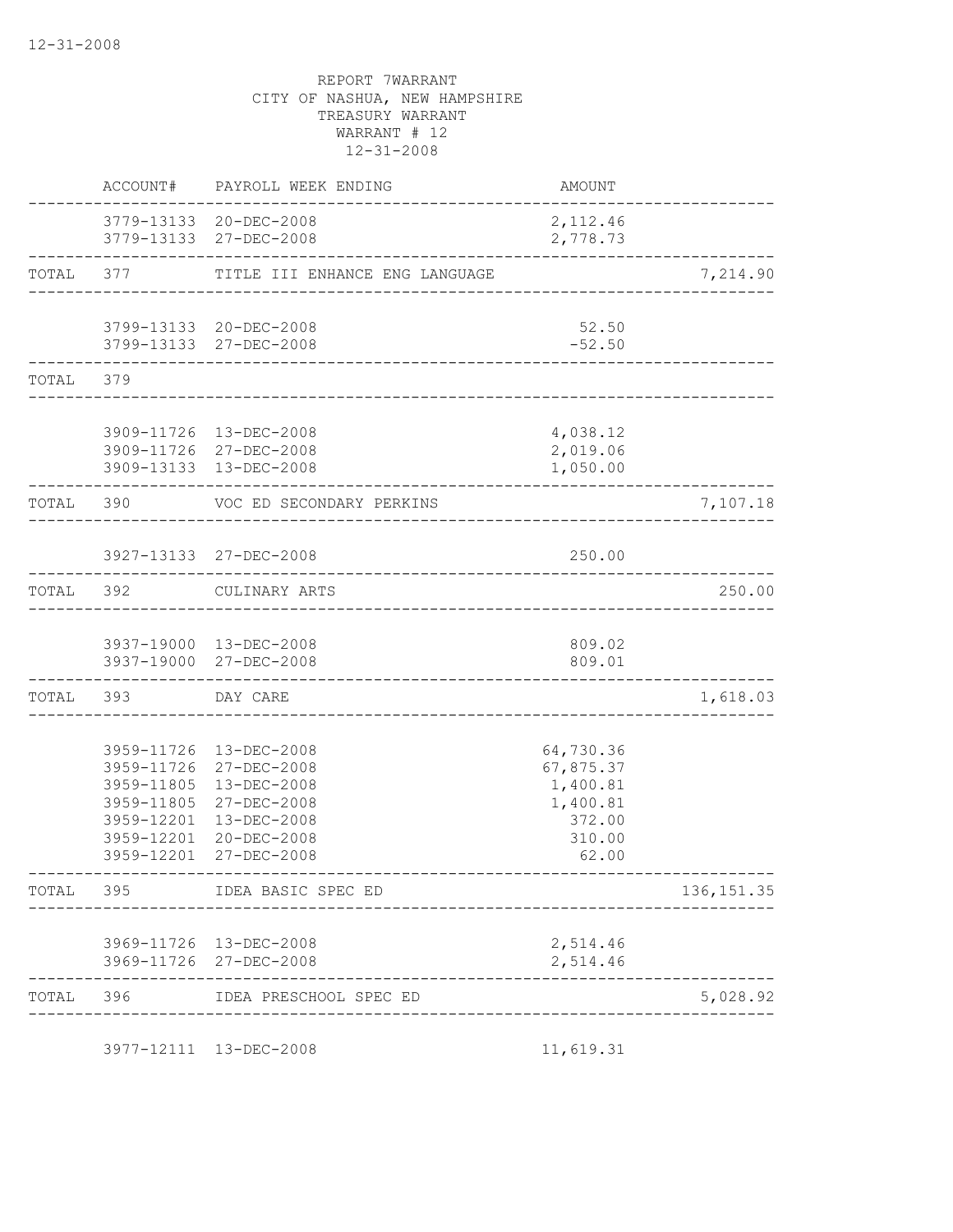|            | ACCOUNT# PAYROLL WEEK ENDING                     | AMOUNT                |             |
|------------|--------------------------------------------------|-----------------------|-------------|
|            | 3977-12111 20-DEC-2008<br>3977-12111 27-DEC-2008 | 12,558.43<br>9,053.54 |             |
| ТОТАІ. 397 | SPECIAL ED LOCAL                                 |                       | 33, 231. 28 |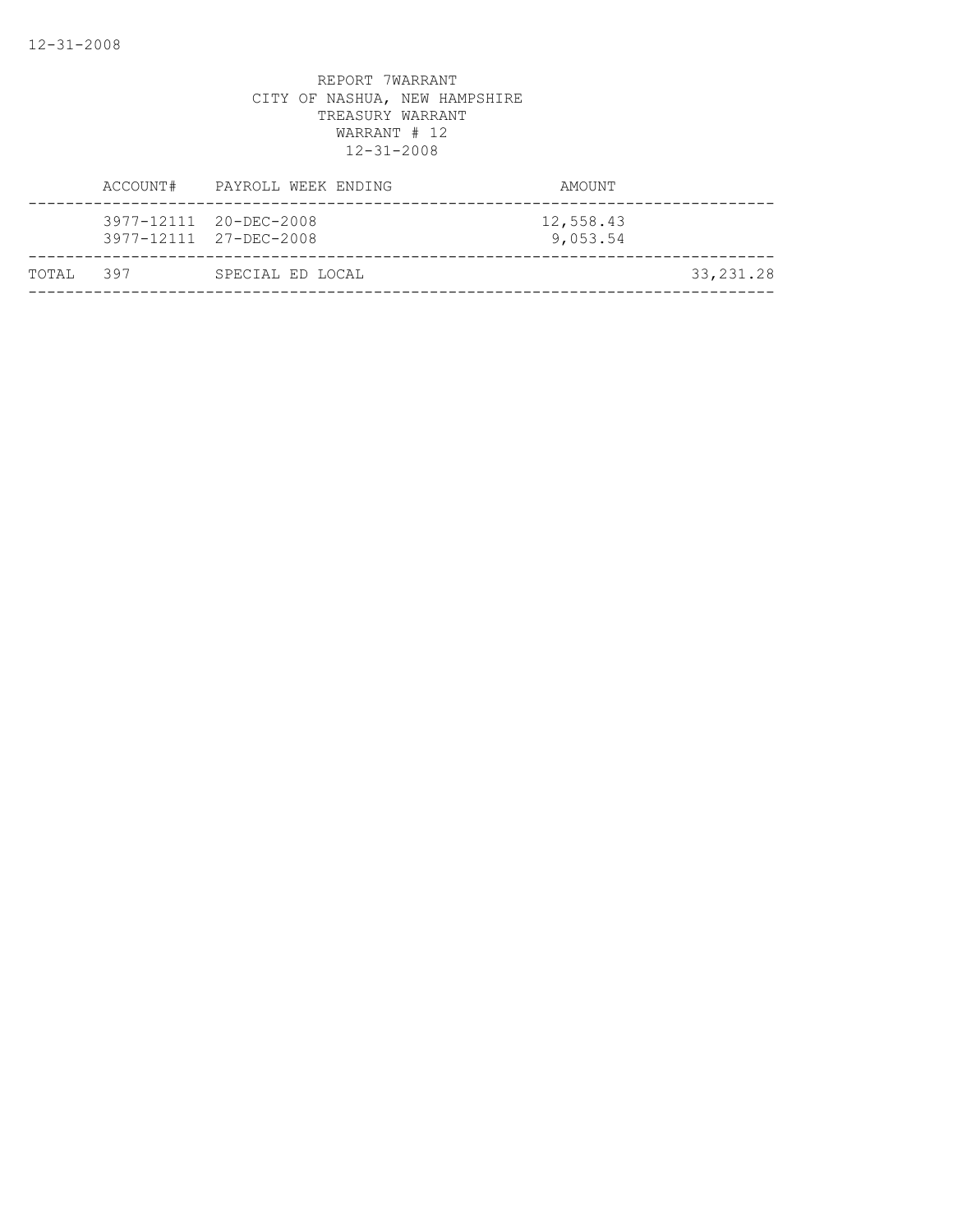|           | ACCOUNT#      | PAYROLL WEEK ENDING    | <b>AMOUNT</b>                     |           |
|-----------|---------------|------------------------|-----------------------------------|-----------|
|           | 501-11033     | 13-DEC-2008            | 769.94                            |           |
|           | 501-11033     | 20-DEC-2008            | 769.93                            |           |
|           | 501-11033     | 27-DEC-2008            | 769.93                            |           |
|           | 501-11463     | 13-DEC-2008            | 769.94                            |           |
|           | $501 - 11463$ | $20 - DEC - 2008$      | 769.94                            |           |
|           | $501 - 11463$ | 27-DEC-2008            | 769.93                            |           |
|           | 501-11470     | 13-DEC-2008            | 798.30                            |           |
|           | 501-11470     | $20 - DEC - 2008$      | 798.30                            |           |
|           | 501-11470     | 27-DEC-2008            | 798.30                            |           |
|           | 501-11471     | $13 - DEC - 2008$      | 1,926.42                          |           |
|           | 501-11471     | 20-DEC-2008            | 1,926.42                          |           |
|           | 501-11471     | 27-DEC-2008            | 1,926.42                          |           |
|           | 501-11611     | 13-DEC-2008            | 528.68                            |           |
|           | 501-11611     | $20 - DEC - 2008$      | 528.68                            |           |
|           |               | 501-11611 27-DEC-2008  | 528.68                            |           |
|           |               |                        |                                   |           |
| TOTAL 501 |               | MAYOR'S OFFICE         | _________________________________ | 14,379.81 |
|           |               |                        |                                   |           |
|           | 502-11113     | 13-DEC-2008            | 1,526.00                          |           |
|           | 502-11113     | 20-DEC-2008            | 1,526.00                          |           |
|           | 502-11113     | 27-DEC-2008            | 1,526.00                          |           |
|           | 502-11195     | 13-DEC-2008            | 1,941.86                          |           |
|           | $502 - 11195$ | 20-DEC-2008            | 1,941.86                          |           |
|           | 502-11195     | 27-DEC-2008            | 1,941.85                          |           |
|           | 502-11219     | 13-DEC-2008            | 1,766.76                          |           |
|           | 502-11219     | $20 - DEC - 2008$      | 1,766.75                          |           |
|           | 502-11219     | 27-DEC-2008            | 1,766.76                          |           |
|           | 502-11518     | 13-DEC-2008            | 1,615.61                          |           |
|           |               | 502-11518 20-DEC-2008  | 1,615.59                          |           |
|           |               | 502-11518 27-DEC-2008  | 1,615.59                          |           |
| TOTAL     | 502           | LEGAL DEPARTMENT       |                                   | 20,550.63 |
|           |               |                        |                                   |           |
|           |               | 503-11071  13-DEC-2008 | 1,196.29                          |           |
|           |               | 503-11071 20-DEC-2008  | 1,196.29                          |           |
|           |               | 503-11071 27-DEC-2008  | 1,196.30                          |           |
|           | 503-12092     | $13 - DEC - 2008$      | 490.63                            |           |
|           | 503-12092     | 20-DEC-2008            | 981.28                            |           |
|           | 503-12092     | 27-DEC-2008            | 490.63                            |           |
| TOTAL     | 503           | BOARD OF ALDERMEN      |                                   | 5,551.42  |
|           |               |                        |                                   |           |
|           |               | 507-82010 27-DEC-2008  | 546.13                            |           |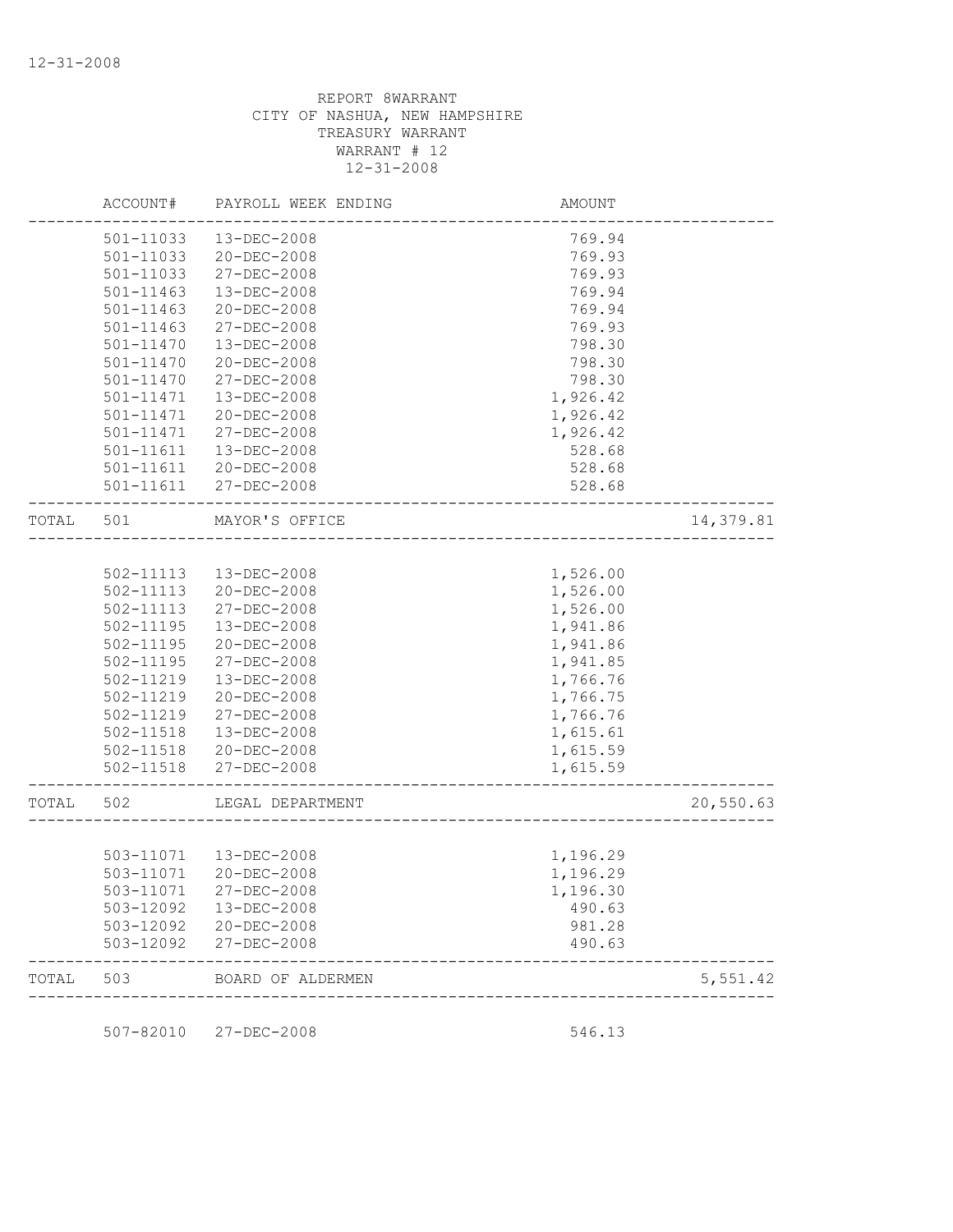|           |                           | ACCOUNT# PAYROLL WEEK ENDING       | AMOUNT                                 |          |
|-----------|---------------------------|------------------------------------|----------------------------------------|----------|
|           | TOTAL 507 PENSIONS        |                                    |                                        | 546.13   |
|           |                           |                                    |                                        |          |
|           |                           | 508-11130  13-DEC-2008             | 809.99                                 |          |
|           |                           | 508-11130 20-DEC-2008              | 809.99                                 |          |
|           |                           | 508-11130 27-DEC-2008              | 809.99                                 |          |
|           |                           | 508-11446  13-DEC-2008             | 813.98                                 |          |
|           |                           | 508-11446 20-DEC-2008              | 813.98                                 |          |
|           | ------------------------- | 508-11446 27-DEC-2008              | 813.98<br>---------------------------  |          |
|           |                           | TOTAL 508 INSURANCE - POLICY COSTS | __<br>-------------------------------- | 4,871.91 |
|           |                           |                                    |                                        |          |
|           |                           | 511-11247  13-DEC-2008             | 662.00                                 |          |
|           |                           | 511-11247 20-DEC-2008              | 662.00                                 |          |
|           |                           | 511-11247 27-DEC-2008              | 662.00                                 |          |
|           | 511-11248                 | 13-DEC-2008                        | 1,351.04                               |          |
|           |                           | 511-11248 20-DEC-2008              | 1,351.04                               |          |
|           |                           | 511-11248 27-DEC-2008              | 1,351.05                               |          |
| TOTAL 511 |                           | CITI-STAT (FORMERLY ADMIN SVS)     |                                        | 6,039.13 |
|           |                           |                                    |                                        |          |
|           |                           | 512-11005  13-DEC-2008             | 876.86                                 |          |
|           |                           | 512-11005 20-DEC-2008              | 876.86                                 |          |
|           | 512-11005                 | 27-DEC-2008                        | 876.87                                 |          |
|           | 512-11050                 | 13-DEC-2008                        | 2,154.51                               |          |
|           | 512-11050                 | 20-DEC-2008                        | 718.17                                 |          |
|           | 512-11064                 | 13-DEC-2008                        | 954.94                                 |          |
|           | 512-11064                 | 20-DEC-2008                        | 954.94                                 |          |
|           | 512-11064                 | 27-DEC-2008                        | 954.94                                 |          |
|           | 512-11073                 | $13 - DEC - 2008$                  | 1,544.89                               |          |
|           | 512-11073                 | 20-DEC-2008                        | 1,544.90                               |          |
|           | 512-11073                 | 27-DEC-2008                        | 1,544.88                               |          |
|           | 512-11134                 | 13-DEC-2008                        | 750.52                                 |          |
|           | 512-11134                 | $20 - DEC - 2008$                  | 750.52                                 |          |
|           | 512-11134                 | 27-DEC-2008                        | 750.52                                 |          |
|           | 512-11165                 | 13-DEC-2008                        | 2,178.02                               |          |
|           | 512-11165                 | 20-DEC-2008                        | 2,178.04                               |          |
|           | 512-11165                 | 27-DEC-2008                        | 2,178.03                               |          |
|           | 512-11173                 | 13-DEC-2008                        | 1,364.20                               |          |
|           | 512-11173                 | 20-DEC-2008                        | 1,364.20                               |          |
|           | 512-11173                 | 27-DEC-2008                        | 1,364.20                               |          |
|           | 512-11177                 | 13-DEC-2008                        | 1,885.72                               |          |
|           | 512-11177                 | 20-DEC-2008                        | 1,885.72                               |          |
|           | 512-11177                 | 27-DEC-2008                        | 1,885.72                               |          |
|           | 512-11222                 | 13-DEC-2008                        | 957.31                                 |          |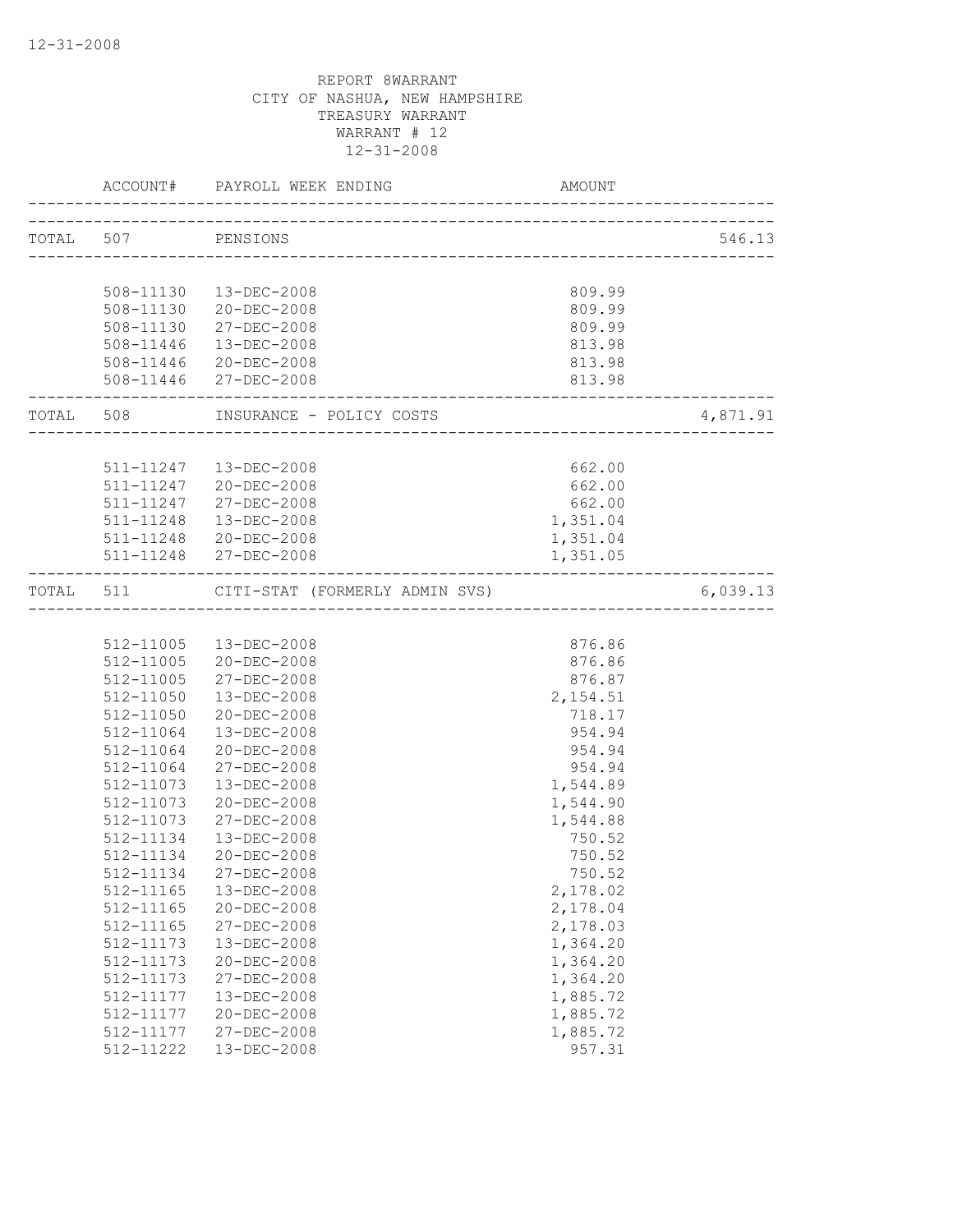|       | ACCOUNT#      | PAYROLL WEEK ENDING    | AMOUNT   |           |
|-------|---------------|------------------------|----------|-----------|
|       |               | 512-11222 20-DEC-2008  | 957.31   |           |
|       | 512-11222     | $27 - DEC - 2008$      | 957.31   |           |
|       | 512-11224     | 13-DEC-2008            | 957.64   |           |
|       | 512-11224     | $20 - DEC - 2008$      | 957.64   |           |
|       | 512-11224     | 27-DEC-2008            | 957.63   |           |
|       | 512-11232     | 13-DEC-2008            | 1,010.46 |           |
|       | 512-11232     | 20-DEC-2008            | 1,010.46 |           |
|       | 512-11232     | 27-DEC-2008            | 1,010.46 |           |
|       | 512-11265     | $13 - DEC - 2008$      | 833.85   |           |
|       | 512-11265     | 20-DEC-2008            | 833.86   |           |
|       | $512 - 11265$ | 27-DEC-2008            | 833.85   |           |
|       | 512-11445     | 13-DEC-2008            | 553.55   |           |
|       | 512-11445     | 20-DEC-2008            | 553.56   |           |
|       | 512-11445     | 27-DEC-2008            | 553.56   |           |
|       | 512-11531     | $13 - DEC - 2008$      | 1,683.20 |           |
|       | 512-11531     | 20-DEC-2008            | 4,051.30 |           |
|       | 512-11531     | 27-DEC-2008            | 1,173.84 |           |
|       | 512-11684     | $13 - DEC - 2008$      | 827.74   |           |
|       | 512-11684     | 20-DEC-2008            | 827.74   |           |
|       | 512-11684     | 27-DEC-2008            | 827.73   |           |
|       | 512-11714     | 13-DEC-2008            | 903.15   |           |
|       | 512-11714     | 20-DEC-2008            | 903.15   |           |
|       | 512-11714     | 27-DEC-2008            | 903.15   |           |
|       | 512-11740     | $13 - DEC - 2008$      | 1,575.29 |           |
|       | 512-11740     | 20-DEC-2008            | 1,575.29 |           |
|       | 512-11740     | 27-DEC-2008            | 1,575.29 |           |
|       | 512-12033     | 13-DEC-2008            | 581.13   |           |
|       | 512-12033     | 20-DEC-2008            | 581.13   |           |
|       | 512-12033     | 27-DEC-2008            | 581.13   |           |
|       | 512-12052     | 13-DEC-2008            | 589.01   |           |
|       | 512-12052     | 20-DEC-2008            | 568.90   |           |
|       | 512-12052     | 27-DEC-2008            | 550.89   |           |
|       | 512-12056     | 13-DEC-2008            | 371.40   |           |
|       | 512-12056     | 20-DEC-2008            | 343.89   |           |
|       | 512-12056     | 27-DEC-2008            | 343.90   |           |
|       | 512-12749     | 13-DEC-2008            | 592.39   |           |
|       | 512-12749     | 20-DEC-2008            | 592.39   |           |
|       | 512-12749     | $27 - DEC - 2008$      | 592.39   |           |
|       | 512-13004     | 13-DEC-2008            | 85.22    |           |
|       |               | 512-13004 20-DEC-2008  | 49.16    |           |
|       | 512-13004     | 27-DEC-2008            | 12.13    |           |
| TOTAL | 512           | FINANCIAL SERVICES     |          | 67,738.55 |
|       |               |                        |          |           |
|       |               | 513-11117  13-DEC-2008 | 1,533.61 |           |
|       |               | 513-11117 20-DEC-2008  | 1,533.61 |           |
|       | 513-11117     | 27-DEC-2008            | 1,533.60 |           |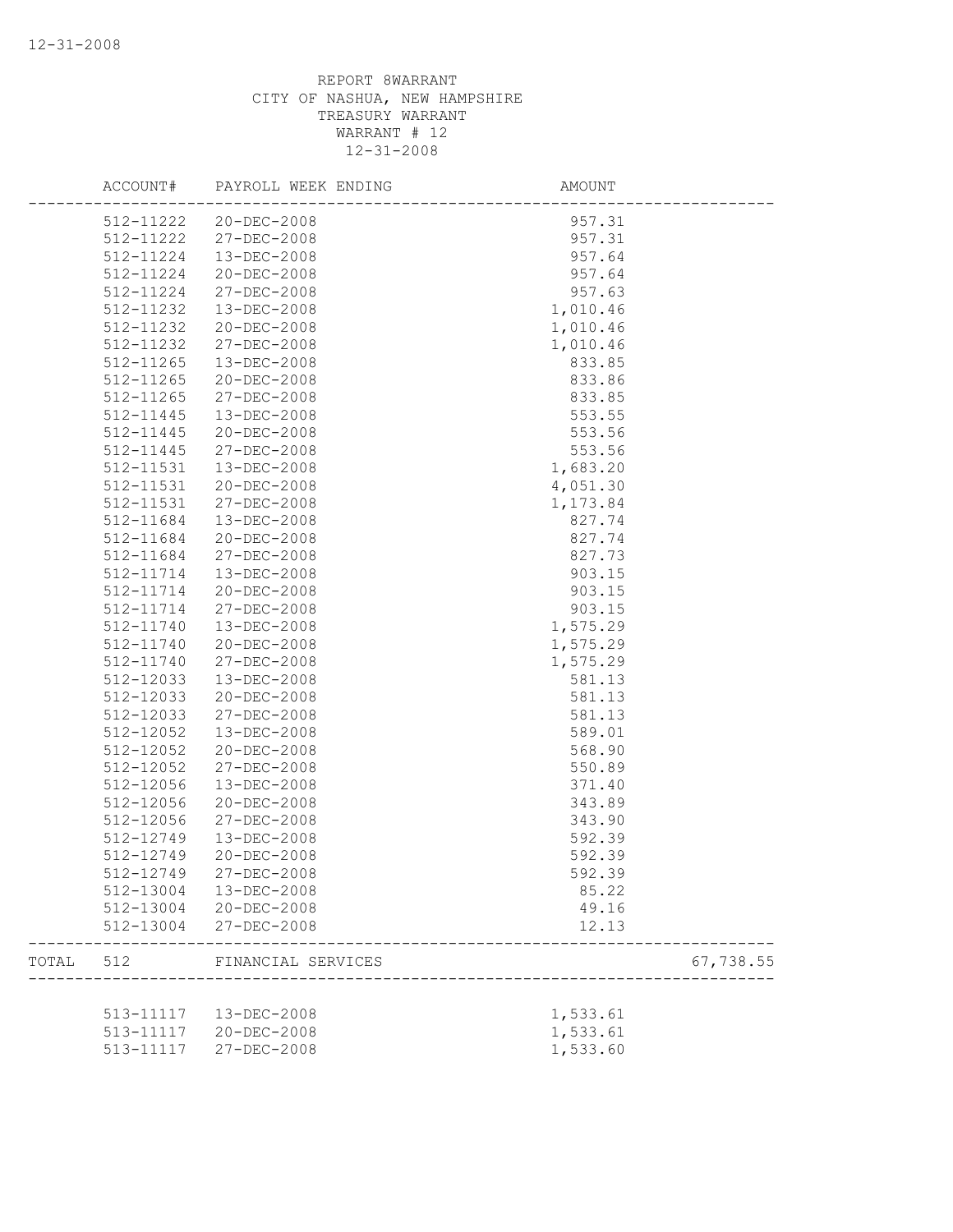|           | ACCOUNT#  | PAYROLL WEEK ENDING           | AMOUNT   |           |
|-----------|-----------|-------------------------------|----------|-----------|
|           | 513-11171 | 13-DEC-2008                   | 2,448.73 |           |
|           | 513-11171 | $20 - DEC - 2008$             | 3,305.10 |           |
|           | 513-11171 | 27-DEC-2008                   | 2,571.22 |           |
|           | 513-11213 | 13-DEC-2008                   | 1,219.71 |           |
|           | 513-11213 | 20-DEC-2008                   | 1,219.71 |           |
|           | 513-11213 | 27-DEC-2008                   | 1,219.70 |           |
|           | 513-11223 | 13-DEC-2008                   | 737.23   |           |
|           | 513-11223 | $20 - DEC - 2008$             | 737.23   |           |
|           | 513-11223 | 27-DEC-2008                   | 737.23   |           |
|           | 513-12024 | 13-DEC-2008                   | 210.00   |           |
|           | 513-12064 | $13 - DEC - 2008$             | 160.00   |           |
|           | 513-12064 | 20-DEC-2008                   | 120.00   |           |
|           | 513-18018 | 27-DEC-2008                   | 131.25   |           |
|           | 513-18021 | 27-DEC-2008                   | 156.25   |           |
|           |           | 513-18024 27-DEC-2008         | 131.25   |           |
| TOTAL 513 |           | CITY CLERK'S OFFICE           |          | 19,705.43 |
|           |           |                               |          |           |
|           |           |                               |          |           |
|           | 514-11441 | 13-DEC-2008                   | 1,364.21 |           |
|           | 514-11441 | 20-DEC-2008                   | 1,364.20 |           |
|           | 514-11441 | $27 - DEC - 2008$             | 1,364.20 |           |
|           | 514-11540 | 13-DEC-2008                   | 1,017.42 |           |
|           | 514-11540 | 20-DEC-2008                   | 1,017.43 |           |
|           | 514-11540 | 27-DEC-2008                   | 1,017.42 |           |
|           | 514-11578 | 13-DEC-2008                   | 936.70   |           |
|           | 514-11578 | $20 - DEC - 2008$             | 936.70   |           |
|           | 514-11578 | 27-DEC-2008                   | 936.70   |           |
|           | 514-11589 | 13-DEC-2008                   | 1,014.26 |           |
|           | 514-11589 | 20-DEC-2008                   | 1,014.26 |           |
|           | 514-11589 | 27-DEC-2008                   | 1,014.26 |           |
| TOTAL     | 514       | INSURANCE-PROPERTY & CASUALTY |          | 12,997.76 |
|           |           |                               |          |           |
|           |           | 515-11031  13-DEC-2008        | 1,044.26 |           |
|           | 515-11031 | 20-DEC-2008                   | 1,044.26 |           |
|           | 515-11031 | 27-DEC-2008                   | 1,044.25 |           |
|           | 515-11350 | 13-DEC-2008                   | 903.15   |           |
|           | 515-11350 | 20-DEC-2008                   | 903.16   |           |
|           | 515-11350 | 27-DEC-2008                   | 903.15   |           |
|           | 515-11446 | 13-DEC-2008                   | 271.32   |           |
|           | 515-11446 | 20-DEC-2008                   | 271.32   |           |
|           | 515-11446 | 27-DEC-2008                   | 271.32   |           |
|           | 515-11447 | 13-DEC-2008                   | 1,622.11 |           |
|           | 515-11447 | 20-DEC-2008                   | 1,622.11 |           |
|           | 515-11447 | $27 - DEC - 2008$             | 1,622.11 |           |
|           | 515-12001 | 13-DEC-2008                   | 665.03   |           |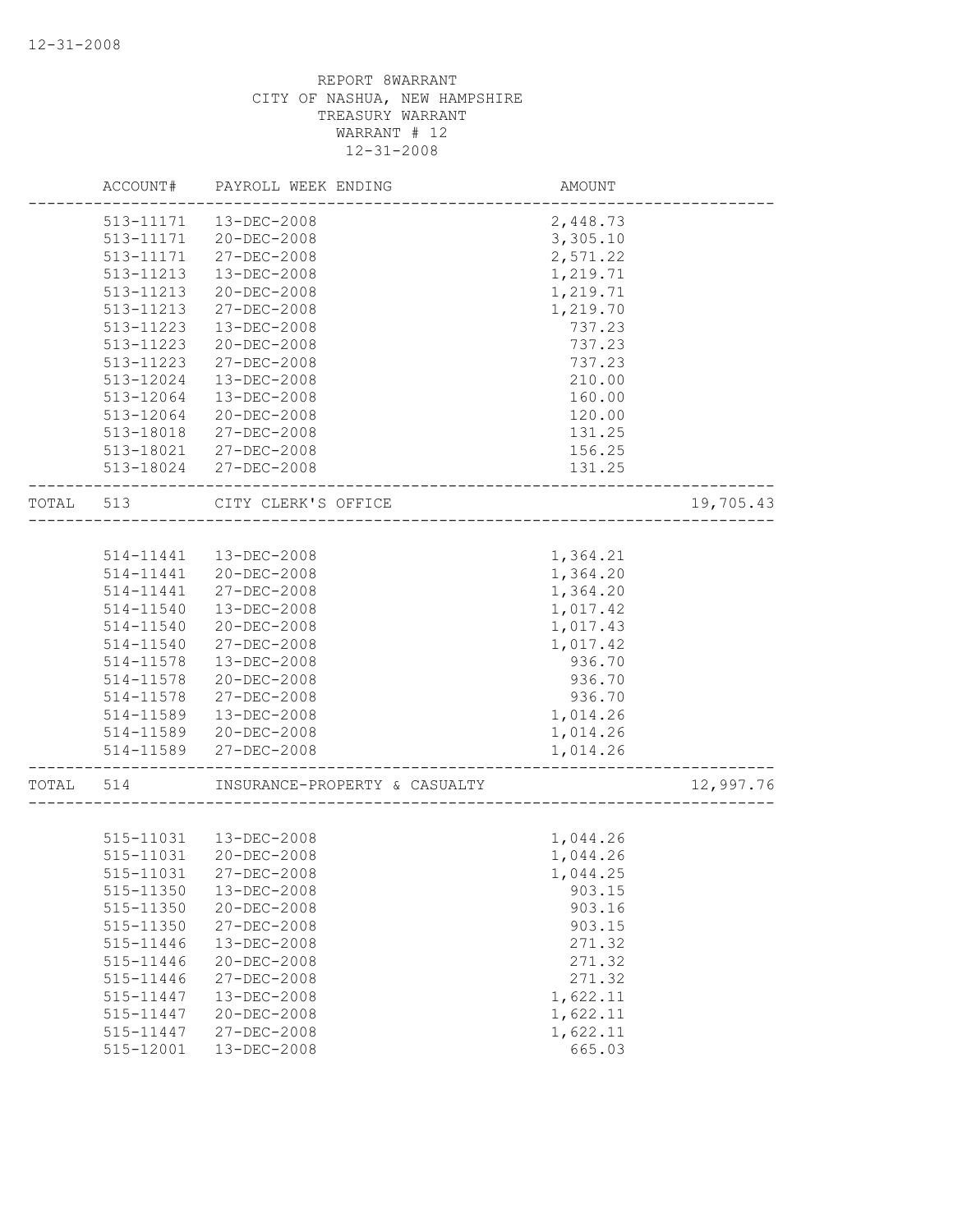|           |           | ACCOUNT# PAYROLL WEEK ENDING                          | AMOUNT                             |           |
|-----------|-----------|-------------------------------------------------------|------------------------------------|-----------|
|           |           | 515-12001 20-DEC-2008                                 | 665.02                             |           |
|           |           | 515-12001 27-DEC-2008<br>---------------------------- | 665.02                             |           |
| TOTAL 515 |           | HUMAN RESOURCES                                       |                                    | 13,517.59 |
|           |           |                                                       |                                    |           |
|           |           | 516-11147  13-DEC-2008                                | 693.38                             |           |
|           |           | 516-11147 20-DEC-2008                                 | 693.38                             |           |
|           |           | 516-11147 27-DEC-2008                                 | 693.38                             |           |
|           |           | 516-11148  13-DEC-2008                                | 902.81                             |           |
|           |           | 516-11148 20-DEC-2008                                 | 902.81                             |           |
|           | 516-11148 | 27-DEC-2008                                           | 902.80                             |           |
|           | 516-11459 | 13-DEC-2008                                           | 1,196.29                           |           |
|           | 516-11459 | 20-DEC-2008                                           | 1,196.29                           |           |
|           | 516-11459 | 27-DEC-2008                                           | 1,196.30                           |           |
|           | 516-11573 | 13-DEC-2008                                           | 895.46                             |           |
|           |           | 516-11573 20-DEC-2008                                 | 895.46                             |           |
|           |           | 516-11573 27-DEC-2008                                 | 895.45                             |           |
|           |           | TOTAL 516 PURCHASING DEPARTMENT                       | __________________________________ | 11,063.81 |
|           |           |                                                       |                                    |           |
|           |           | 517-11198  13-DEC-2008                                | 622.64                             |           |
|           |           | 517-11198 20-DEC-2008                                 | 1,077.41                           |           |
|           | 517-11198 | 27-DEC-2008                                           | 1,077.40                           |           |
|           | 517-11266 | 13-DEC-2008                                           | 661.75                             |           |
|           | 517-11266 | 20-DEC-2008                                           | 661.75                             |           |
|           | 517-11266 | 27-DEC-2008                                           | 661.75                             |           |
|           | 517-11420 | 13-DEC-2008                                           | 835.74                             |           |
|           | 517-11420 | 20-DEC-2008                                           | 835.75                             |           |
|           | 517-11420 | 27-DEC-2008                                           | 835.74                             |           |
|           | 517-12063 | $13 - DEC - 2008$                                     | 284.23                             |           |
|           | 517-12063 | $20 - DEC - 2008$                                     | 284.23                             |           |
|           | 517-12063 | 27-DEC-2008                                           | 284.23                             |           |
|           | 517-13020 | 13-DEC-2008                                           | 49.64                              |           |
|           | 517-13020 | 20-DEC-2008                                           | 462.15                             |           |
|           |           | 517-13020 27-DEC-2008                                 | 99.26                              |           |
| TOTAL     | 517       | BUILDING MAINT - CITY ADMIN                           |                                    | 8,733.67  |
|           |           |                                                       |                                    |           |
|           | 519-11014 | 13-DEC-2008                                           | 1,069.50                           |           |
|           | 519-11014 | $20 - DEC - 2008$                                     | 1,069.50                           |           |
|           | 519-11014 | 27-DEC-2008                                           | 1,069.50                           |           |
|           | 519-11016 | 13-DEC-2008                                           | 938.85                             |           |
|           | 519-11016 | 20-DEC-2008                                           | 938.85                             |           |
|           | 519-11016 | 27-DEC-2008                                           | 938.85                             |           |
|           | 519-11017 | 13-DEC-2008                                           | 783.92                             |           |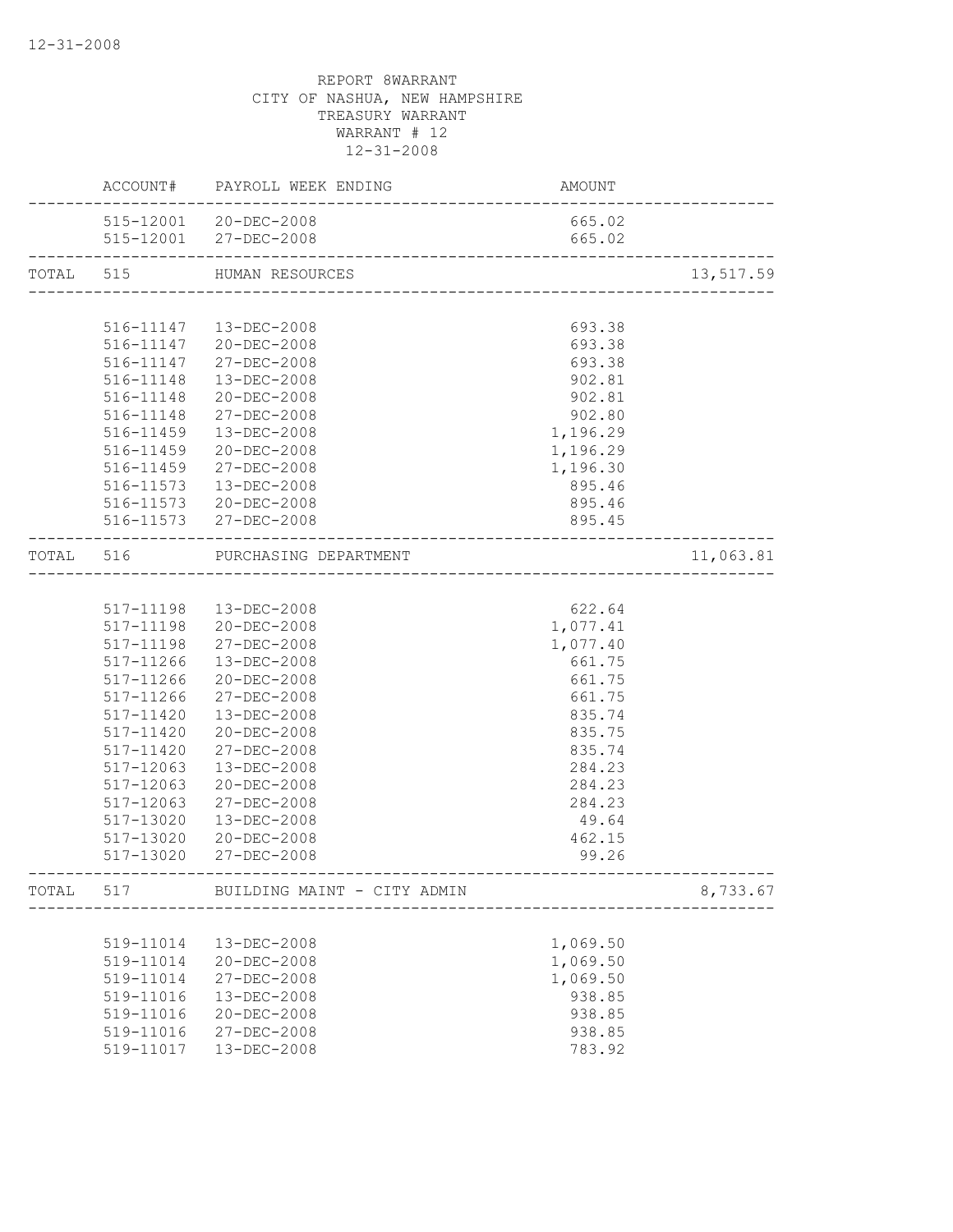|           | ACCOUNT#                   | PAYROLL WEEK ENDING    | AMOUNT   |           |
|-----------|----------------------------|------------------------|----------|-----------|
|           |                            | 519-11017 20-DEC-2008  | 783.92   |           |
|           | 519-11017                  | 27-DEC-2008            | 783.92   |           |
|           | 519-11115                  | $13 - DEC - 2008$      | 1,873.48 |           |
|           | 519-11115                  | $20 - DEC - 2008$      | 1,873.48 |           |
|           | 519-11115                  | 27-DEC-2008            | 1,873.48 |           |
|           | 519-11146                  | 13-DEC-2008            | 816.64   |           |
|           | 519-11146                  | $20 - DEC - 2008$      | 816.64   |           |
|           | 519-11146                  | 27-DEC-2008            | 816.64   |           |
|           | 519-11153                  | 13-DEC-2008            | 589.71   |           |
|           | 519-11153                  | $20 - DEC - 2008$      | 589.71   |           |
|           | $519 - 11153$              | $27 - DEC - 2008$      | 589.71   |           |
|           | 519-11154                  | 13-DEC-2008            | 617.66   |           |
|           | 519-11154                  | $20 - DEC - 2008$      | 617.66   |           |
|           | 519-11154                  | 27-DEC-2008            | 617.67   |           |
|           | 519-11205                  | 13-DEC-2008            | 773.50   |           |
|           | 519-11205                  | 20-DEC-2008            | 773.50   |           |
|           | 519-11205                  | 27-DEC-2008            | 773.50   |           |
|           | 519-11241                  | $13 - DEC - 2008$      | 1,328.18 |           |
|           | 519-11241                  | 20-DEC-2008            | 1,328.18 |           |
|           |                            | 519-11241 27-DEC-2008  | 1,328.18 |           |
|           |                            | 519-18006 27-DEC-2008  | 375.00   |           |
| TOTAL 519 |                            | ASSESSORS              |          | 26,749.33 |
|           |                            |                        |          |           |
|           |                            | 520-12077  13-DEC-2008 | 256.94   |           |
|           |                            | 520-12077 20-DEC-2008  | 256.94   |           |
|           | -------------------------- | 520-12077 27-DEC-2008  | 256.93   |           |
| TOTAL     | 520                        | HUNT BUILDING          |          | 770.81    |
|           |                            |                        |          |           |
|           |                            | 522-11127  13-DEC-2008 | 1,626.11 |           |
|           | 522-11127                  | 20-DEC-2008            | 1,626.11 |           |
|           | 522-11127                  | $27 - DEC - 2008$      | 1,626.12 |           |
|           | 522-11128                  | 13-DEC-2008            | 1,096.69 |           |
|           | 522-11128                  | $20 - DEC - 2008$      | 1,096.69 |           |
|           | 522-11128                  | 27-DEC-2008            | 1,096.70 |           |
|           | 522-11356                  | 13-DEC-2008            | 928.64   |           |
|           | 522-11356                  | $20 - DEC - 2008$      | 928.64   |           |
|           | 522-11356                  | 27-DEC-2008            | 928.63   |           |
|           | 522-11429                  | 13-DEC-2008            | 1,766.76 |           |
|           | 522-11429                  | 20-DEC-2008            | 1,766.76 |           |
|           | 522-11429                  | 27-DEC-2008            | 1,766.76 |           |
|           | 522-11641                  | 13-DEC-2008            | 1,342.56 |           |
|           | 522-11641                  | 20-DEC-2008            | 1,342.56 |           |
|           | 522-11641                  | 27-DEC-2008            | 1,342.55 |           |
|           | 522-11652                  | 13-DEC-2008            | 1,404.69 |           |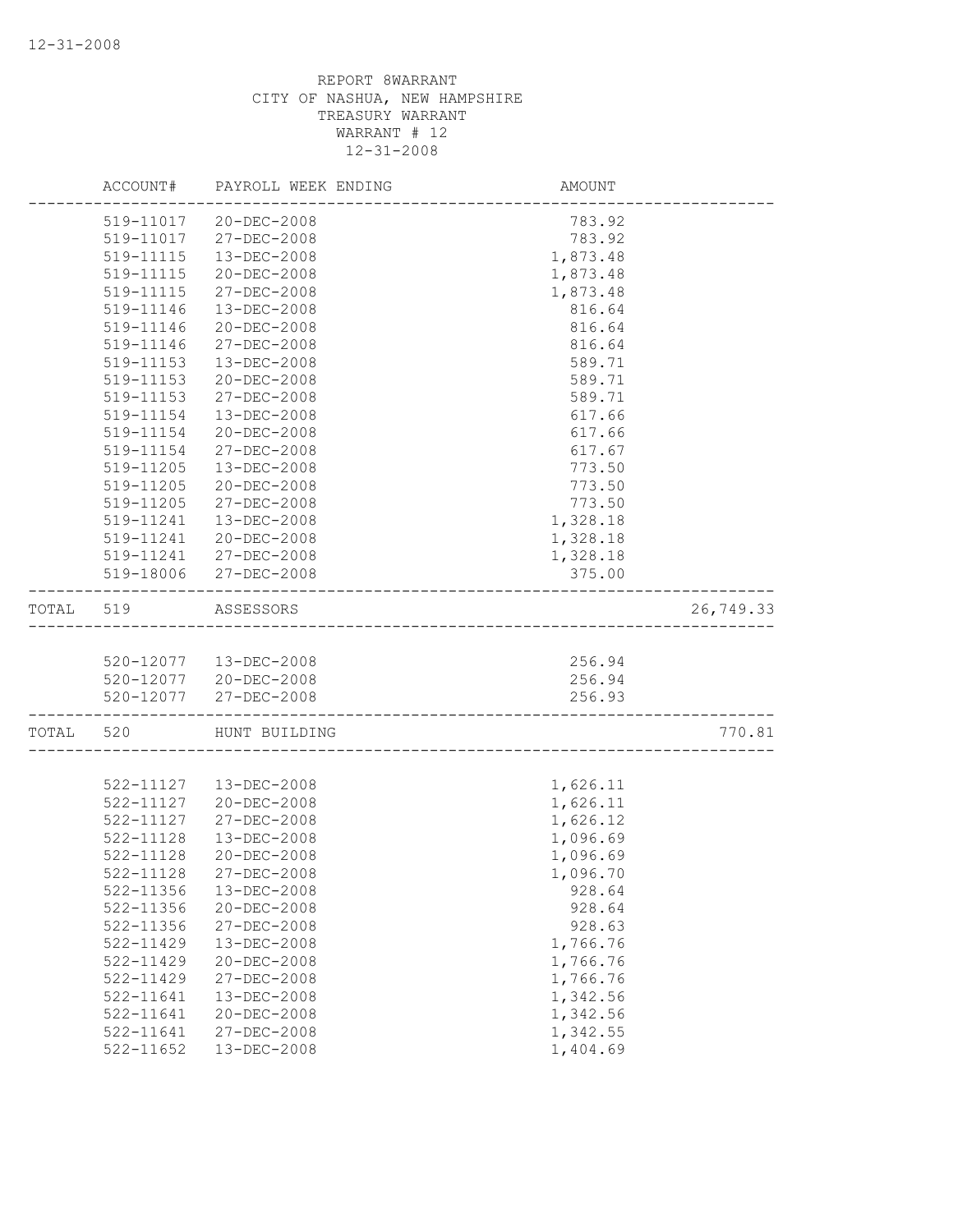|       | ACCOUNT#      | PAYROLL WEEK ENDING    | AMOUNT   |           |
|-------|---------------|------------------------|----------|-----------|
|       | 522-11652     | $20 - DEC - 2008$      | 1,404.69 |           |
|       | 522-11652     | 27-DEC-2008            | 1,404.70 |           |
|       | 522-11721     | 13-DEC-2008            | 1,482.33 |           |
|       | 522-11721     | 20-DEC-2008            | 1,482.33 |           |
|       | 522-11721     | 27-DEC-2008            | 1,482.32 |           |
|       | 522-11724     | 13-DEC-2008            | 1,293.11 |           |
|       | 522-11724     | $20 - DEC - 2008$      | 1,293.12 |           |
|       | 522-11724     | 27-DEC-2008            | 1,293.11 |           |
|       | $522 - 11725$ | 13-DEC-2008            | 951.70   |           |
|       | $522 - 11725$ | 20-DEC-2008            | 951.69   |           |
|       | 522-11725     | 27-DEC-2008            | 951.70   |           |
|       | 522-11729     | 13-DEC-2008            | 2,124.16 |           |
|       | 522-11729     | 20-DEC-2008            | 2,124.16 |           |
|       | 522-11729     | 27-DEC-2008            | 2,124.16 |           |
|       | 522-12140     | 13-DEC-2008            | 215.55   |           |
|       | 522-12140     | 20-DEC-2008            | 287.40   |           |
|       | 522-12140     | 27-DEC-2008            | 287.40   |           |
| TOTAL | 522           | INFORMATION TECHNOLOGY |          | 42,840.60 |
|       |               |                        |          |           |
|       |               | 523-11332  13-DEC-2008 | 957.33   |           |
|       |               | 523-11332 20-DEC-2008  | 957.33   |           |
|       |               | 523-11332 27-DEC-2008  | 957.34   |           |
| TOTAL | 523           | GIS                    |          | 2,872.00  |
|       |               |                        |          |           |
|       | 531-11065     | $13 - DEC - 2008$      | 1,078.50 |           |
|       | 531-11065     | 20-DEC-2008            | 1,078.50 |           |
|       | 531-11065     | 27-DEC-2008            | 1,078.50 |           |
|       | 531-11085     | 13-DEC-2008            | 877.59   |           |
|       | 531-11085     | 20-DEC-2008            | 877.59   |           |
|       | 531-11085     | 27-DEC-2008            | 877.60   |           |
|       | 531-11114     | 13-DEC-2008            | 2,241.79 |           |
|       | 531-11114     | 20-DEC-2008            | 2,241.79 |           |
|       | 531-11114     | $27 - DEC - 2008$      | 2,241.80 |           |
|       | 531-11129     | 13-DEC-2008            | 1,741.53 |           |
|       | 531-11129     | 20-DEC-2008            | 1,777.59 |           |
|       | 531-11129     | 27-DEC-2008            | 1,856.90 |           |
|       | 531-11164     | 13-DEC-2008            | 1,121.86 |           |
|       | 531-11164     | 20-DEC-2008            | 1,121.86 |           |
|       | 531-11164     | 27-DEC-2008            | 1,121.86 |           |
|       | 531-11166     | 13-DEC-2008            | 1,879.91 |           |
|       | 531-11166     | 20-DEC-2008            | 2,310.94 |           |
|       | 531-11166     | 27-DEC-2008            | 2,418.71 |           |
|       | 531-11170     | 13-DEC-2008            | 1,417.73 |           |
|       | 531-11170     | 20-DEC-2008            | 1,417.73 |           |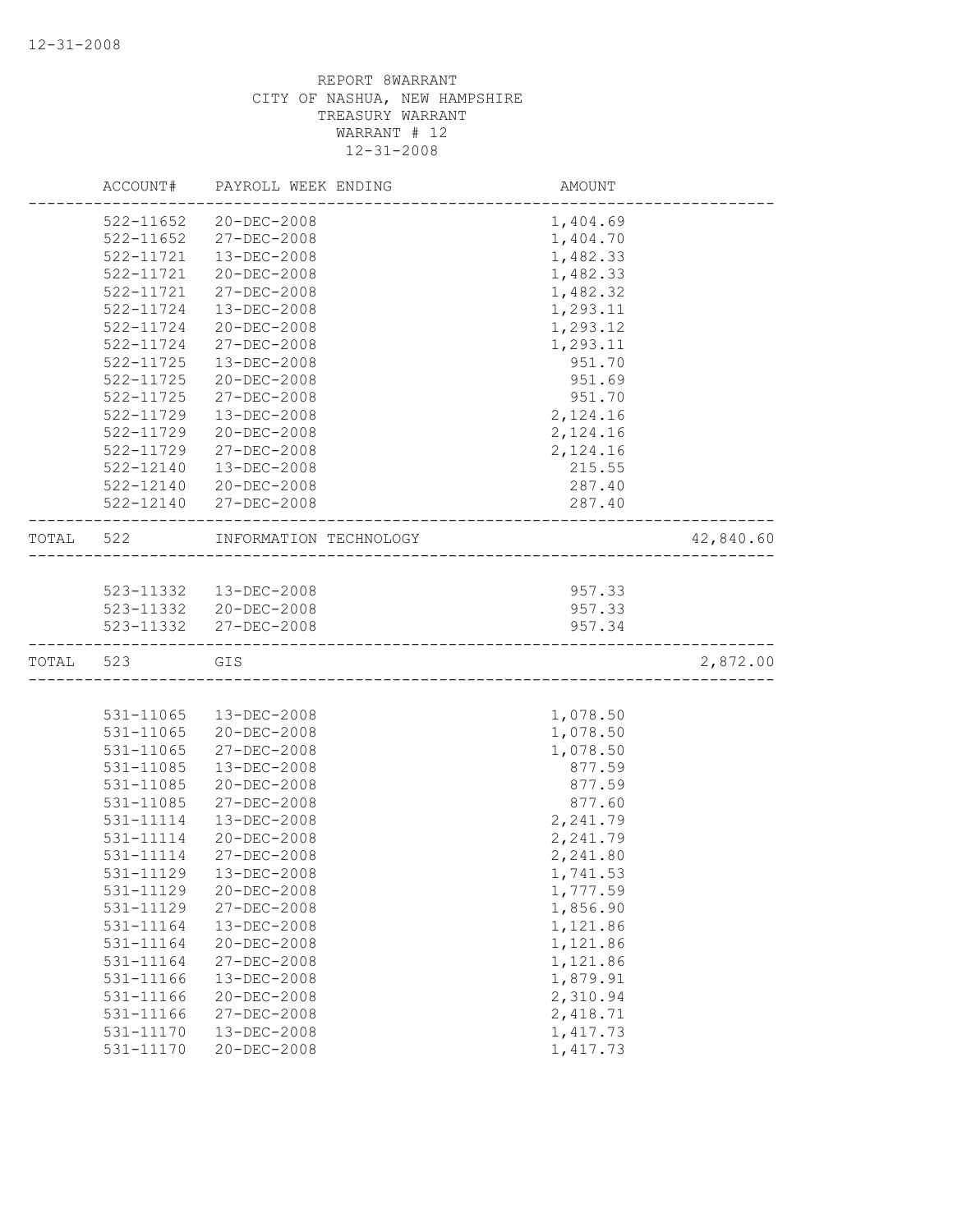| ACCOUNT#  | PAYROLL WEEK ENDING | AMOUNT    |
|-----------|---------------------|-----------|
| 531-11170 | $27 - DEC - 2008$   | 1,417.72  |
| 531-11201 | 13-DEC-2008         | 1,287.41  |
| 531-11201 | $20 - DEC - 2008$   | 1,287.41  |
| 531-11201 | 27-DEC-2008         | 1,287.43  |
| 531-11203 | 13-DEC-2008         | 634.30    |
| 531-11203 | 20-DEC-2008         | 634.30    |
| 531-11203 | 27-DEC-2008         | 634.30    |
| 531-11226 | $13 - DEC - 2008$   | 773.98    |
| 531-11226 | 20-DEC-2008         | 773.98    |
| 531-11226 | $27 - DEC - 2008$   | 773.98    |
| 531-11242 | $13 - DEC - 2008$   | 1,076.54  |
| 531-11242 | 20-DEC-2008         | 1,076.54  |
| 531-11242 | 27-DEC-2008         | 1,076.55  |
| 531-11257 | 13-DEC-2008         | 2,562.90  |
| 531-11257 | 20-DEC-2008         | 2,562.90  |
| 531-11257 | 27-DEC-2008         | 2,562.90  |
| 531-11398 | 13-DEC-2008         | 600.36    |
| 531-11398 | 20-DEC-2008         | 600.39    |
| 531-11398 | 27-DEC-2008         | 600.40    |
| 531-11477 | $13 - DEC - 2008$   | 1,286.27  |
| 531-11477 | 20-DEC-2008         | 1,286.27  |
| 531-11477 | $27 - DEC - 2008$   | 1,286.25  |
| 531-11487 | 13-DEC-2008         | 1,332.86  |
| 531-11487 | 20-DEC-2008         | 1,332.86  |
| 531-11487 | 27-DEC-2008         | 1,332.86  |
| 531-11495 | $13 - DEC - 2008$   | 987.31    |
| 531-11495 | 20-DEC-2008         | 987.31    |
| 531-11495 | 27-DEC-2008         | 987.30    |
| 531-11498 | 13-DEC-2008         | 835.86    |
| 531-11498 | 20-DEC-2008         | 835.86    |
| 531-11498 | 27-DEC-2008         | 835.86    |
| 531-11516 | 13-DEC-2008         | 821.79    |
| 531-11516 | 20-DEC-2008         | 821.79    |
| 531-11516 | 27-DEC-2008         | 821.80    |
| 531-11535 | $13 - DEC - 2008$   | 12,736.22 |
| 531-11535 | 20-DEC-2008         | 12,736.22 |
| 531-11535 | 27-DEC-2008         | 12,736.20 |
| 531-11537 | 13-DEC-2008         | 13,787.18 |
| 531-11537 | 20-DEC-2008         | 13,787.18 |
| 531-11537 | 27-DEC-2008         | 13,787.16 |
| 531-11538 | 13-DEC-2008         | 877.60    |
| 531-11538 | 20-DEC-2008         | 877.60    |
| 531-11538 | 27-DEC-2008         | 877.60    |
| 531-11539 | 13-DEC-2008         | 4,468.08  |
| 531-11539 | 20-DEC-2008         | 1,489.36  |
| 531-11544 | 13-DEC-2008         | 4,062.92  |
| 531-11544 | 20-DEC-2008         | 4,062.92  |
| 531-11544 | 27-DEC-2008         | 4,062.92  |
|           |                     |           |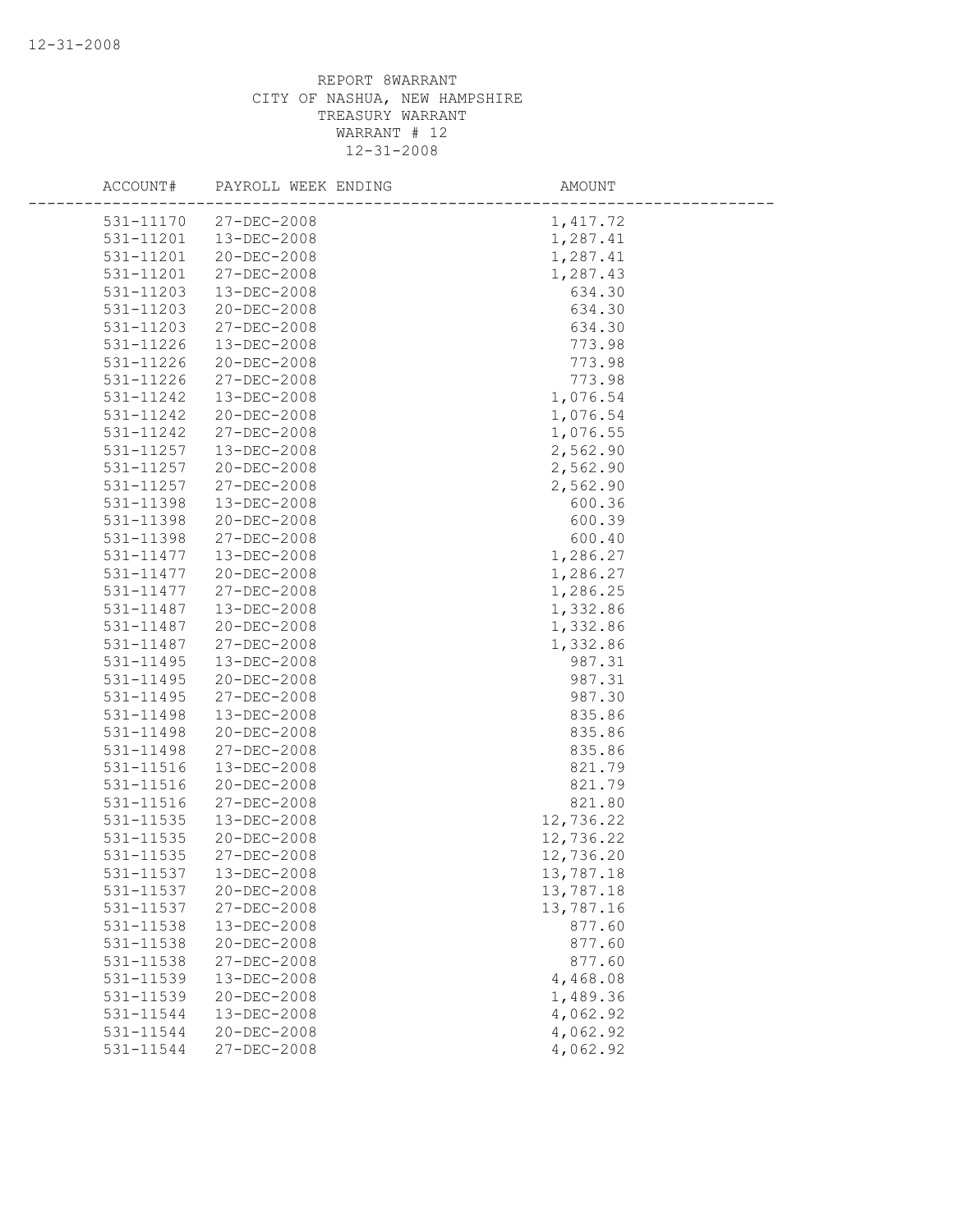| ACCOUNT#               | PAYROLL WEEK ENDING | AMOUNT     |
|------------------------|---------------------|------------|
|                        |                     |            |
| 531-11549<br>531-11549 | $13 - DEC - 2008$   | 18,104.90  |
|                        | $20 - DEC - 2008$   | 22,669.08  |
| 531-11549              | 27-DEC-2008         | 20,053.38  |
| 531-11552              | 13-DEC-2008         | 4,931.50   |
| 531-11552              | 20-DEC-2008         | 4,931.50   |
| 531-11552              | 27-DEC-2008         | 7,656.02   |
| 531-11555              | 13-DEC-2008         | 28, 953.51 |
| 531-11555              | 20-DEC-2008         | 28,817.79  |
| 531-11555              | 27-DEC-2008         | 23,901.98  |
| 531-11558              | 13-DEC-2008         | 68,811.17  |
| 531-11558              | 20-DEC-2008         | 70,479.72  |
| 531-11558              | 27-DEC-2008         | 71,410.46  |
| 531-11561              | 13-DEC-2008         | 17,950.35  |
| 531-11561              | 20-DEC-2008         | 15,710.10  |
| 531-11561              | 27-DEC-2008         | 17,948.21  |
| 531-11567              | 13-DEC-2008         | 31, 124.52 |
| 531-11567              | $20 - DEC - 2008$   | 31, 124.52 |
| 531-11567              | 27-DEC-2008         | 31, 124.51 |
| 531-11569              | 13-DEC-2008         | 1,155.52   |
| 531-11569              | 20-DEC-2008         | 1,155.51   |
| 531-11569              | 27-DEC-2008         | 1,155.51   |
| 531-11618              | 13-DEC-2008         | 2,720.91   |
| 531-11618              | 20-DEC-2008         | 2,720.91   |
| 531-11618              | 27-DEC-2008         | 2,720.92   |
| 531-11622              | 13-DEC-2008         | 2,862.48   |
| 531-11622              | 20-DEC-2008         | 2,862.50   |
| 531-11622              | 27-DEC-2008         | 2,862.47   |
| 531-11636              | 13-DEC-2008         | 954.90     |
| 531-11636              | $20 - DEC - 2008$   | 954.90     |
| 531-11636              | 27-DEC-2008         | 954.90     |
| 531-11664              | 13-DEC-2008         | 1, 114.74  |
| 531-11664              | 20-DEC-2008         | 1, 114.74  |
| 531-11664              | 27-DEC-2008         | 1, 114.74  |
| 531-11665              | 13-DEC-2008         | 751.95     |
| 531-11665              | 20-DEC-2008         | 751.94     |
| 531-11665              | 27-DEC-2008         | 751.95     |
| 531-11719              | $13 - DEC - 2008$   | 903.52     |
| 531-11719              | 20-DEC-2008         | 903.52     |
| 531-11719              | 27-DEC-2008         | 903.51     |
| 531-11722              | 13-DEC-2008         | 599.80     |
| 531-11722              | 20-DEC-2008         | 599.80     |
| 531-11722              | 27-DEC-2008         | 599.80     |
| 531-11732              | 13-DEC-2008         | 6, 223.55  |
| 531-11732              | 20-DEC-2008         | 6, 223.55  |
| 531-11732              | 27-DEC-2008         | 6, 223.55  |
| 531-12020              | 13-DEC-2008         | 915.07     |
| 531-12020              | $20 - DEC - 2008$   | 915.07     |
| 531-12020              | 27-DEC-2008         | 915.07     |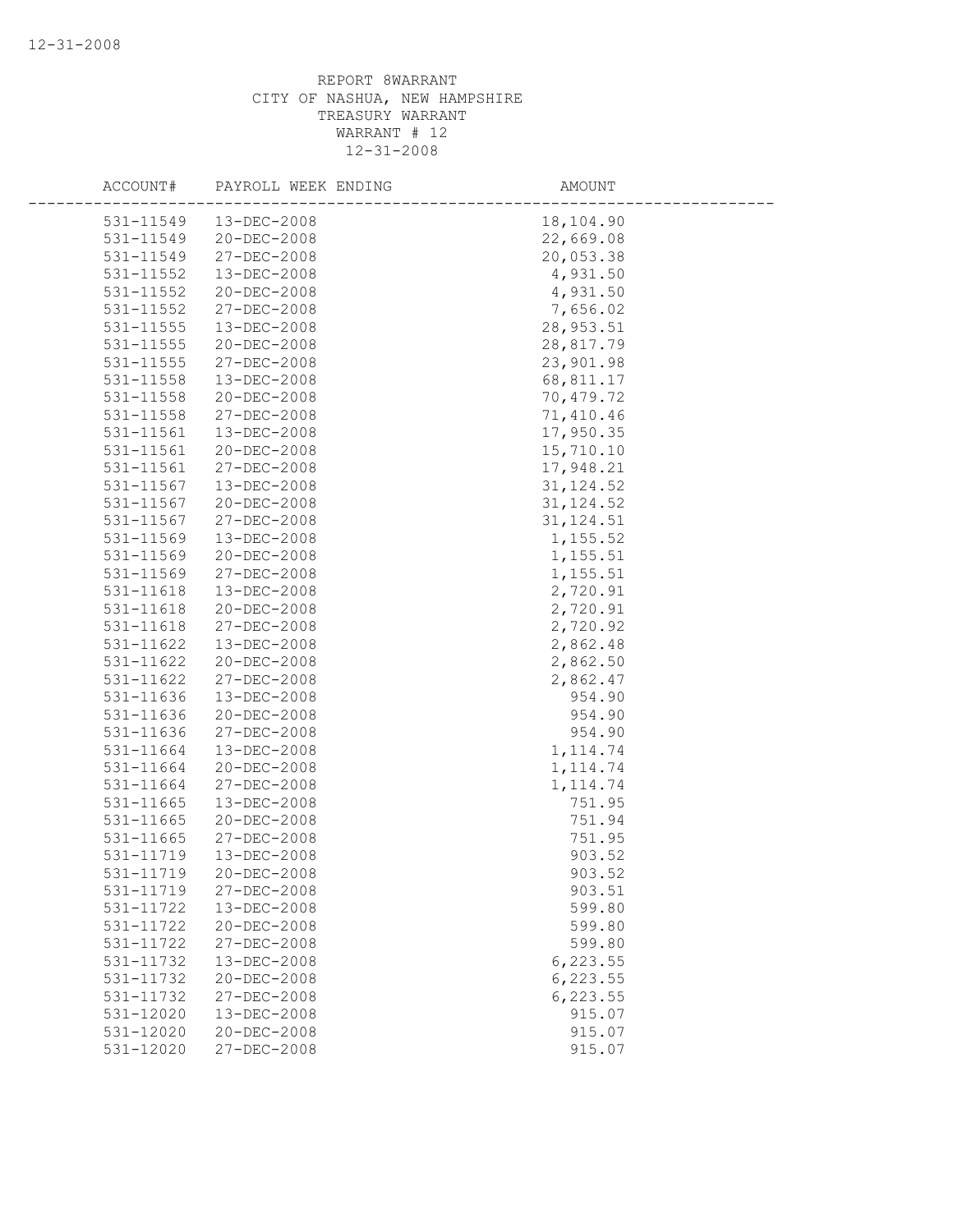|       | ACCOUNT#  | PAYROLL WEEK ENDING | AMOUNT     |              |
|-------|-----------|---------------------|------------|--------------|
|       | 531-12042 | 13-DEC-2008         | 1,359.74   |              |
|       | 531-12042 | 20-DEC-2008         | 1,286.75   |              |
|       | 531-12042 | 27-DEC-2008         | 1,478.12   |              |
|       | 531-12066 | 13-DEC-2008         | 657.80     |              |
|       | 531-12066 | 20-DEC-2008         | 657.80     |              |
|       | 531-12066 | 27-DEC-2008         | 657.80     |              |
|       | 531-12068 | 13-DEC-2008         | 1,468.42   |              |
|       | 531-12068 | $20 - DEC - 2008$   | 1,468.42   |              |
|       | 531-12068 | 27-DEC-2008         | 1,468.42   |              |
|       | 531-12071 | 13-DEC-2008         | 251.32     |              |
|       | 531-12071 | $20 - DEC - 2008$   | 251.32     |              |
|       | 531-12071 | 27-DEC-2008         | 251.32     |              |
|       | 531-12119 | 13-DEC-2008         | 1,102.70   |              |
|       | 531-12119 | 20-DEC-2008         | 1,102.70   |              |
|       | 531-12119 | 27-DEC-2008         | 1,102.70   |              |
|       | 531-13004 | 13-DEC-2008         | 4,283.85   |              |
|       | 531-13004 | $20 - DEC - 2008$   | 2,314.69   |              |
|       | 531-13004 | 27-DEC-2008         | 5,469.02   |              |
|       | 531-13038 | 13-DEC-2008         | 1,895.12   |              |
|       | 531-13038 | 20-DEC-2008         | 1,043.64   |              |
|       | 531-13038 | 27-DEC-2008         | 1,416.13   |              |
|       | 531-13040 | $13 - DEC - 2008$   | 3,410.08   |              |
|       | 531-13040 | 20-DEC-2008         | 3,482.08   |              |
|       | 531-13040 | 27-DEC-2008         | 2,810.17   |              |
|       | 531-13044 | 13-DEC-2008         | 2,692.51   |              |
|       | 531-13044 | $20 - DEC - 2008$   | 2,962.46   |              |
|       | 531-13044 | 27-DEC-2008         | 582.77     |              |
|       | 531-13047 | 13-DEC-2008         | 25,794.11  |              |
|       | 531-13047 | $20 - DEC - 2008$   | 16,950.61  |              |
|       | 531-13047 | 27-DEC-2008         | 28, 418.57 |              |
|       | 531-13048 | 13-DEC-2008         | 4,790.61   |              |
|       | 531-13048 | 20-DEC-2008         | 9,997.14   |              |
|       | 531-13048 | 27-DEC-2008         | 8,173.32   |              |
|       | 531-15002 | 27-DEC-2008         | 50,435.53  |              |
|       | 531-17003 | 13-DEC-2008         | 600.00     |              |
|       | 531-17003 | 27-DEC-2008         | 1,700.00   |              |
|       | 531-17006 | 13-DEC-2008         | 5,900.00   |              |
| TOTAL | 531       | POLICE DEPARTMENT   |            | 939, 144. 24 |
|       |           |                     |            |              |
|       | 532-11024 | 13-DEC-2008         | 2,002.10   |              |
|       | 532-11024 | 20-DEC-2008         | 2,002.10   |              |
|       | 532-11024 | 27-DEC-2008         | 2,002.10   |              |
|       | 532-11036 | 13-DEC-2008         | 1,819.33   |              |
|       | 532-11036 | 20-DEC-2008         | 1,819.33   |              |
|       | 532-11036 | 27-DEC-2008         | 1,364.50   |              |
|       | 532-11063 | 13-DEC-2008         | 1,292.19   |              |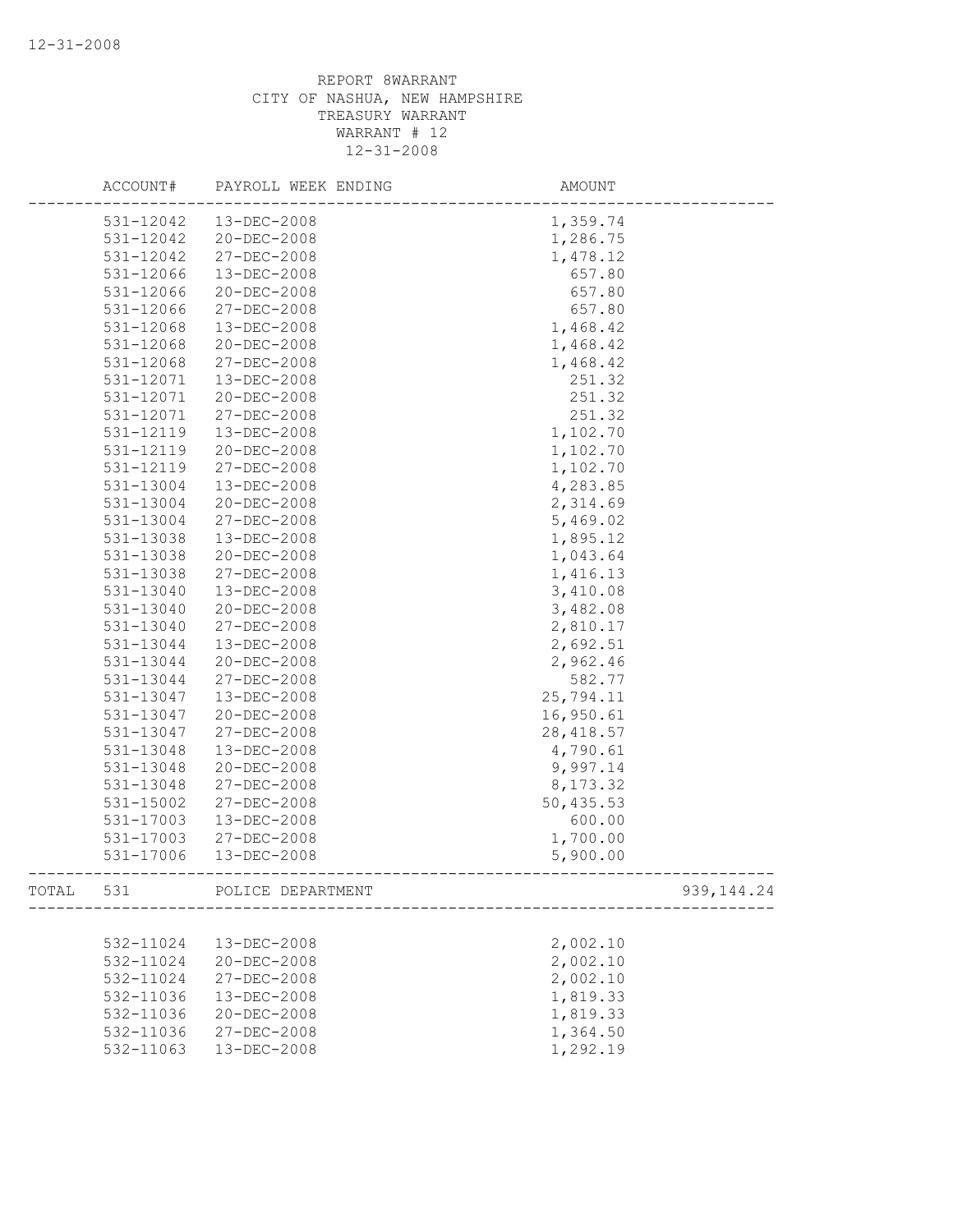| ACCOUNT#  | PAYROLL WEEK ENDING | AMOUNT     |
|-----------|---------------------|------------|
| 532-11063 | $20 - DEC - 2008$   | 1,292.19   |
| 532-11063 | 27-DEC-2008         | 1,242.12   |
| 532-11066 | 13-DEC-2008         | 1,205.58   |
| 532-11066 | 20-DEC-2008         | 1,205.58   |
| 532-11066 | 27-DEC-2008         | 1,205.56   |
| 532-11069 | 13-DEC-2008         | 2,435.38   |
| 532-11069 | 20-DEC-2008         | 2,435.39   |
| 532-11069 | $27 - DEC - 2008$   | 2,435.38   |
| 532-11111 | 13-DEC-2008         | 2,120.58   |
| 532-11111 | $20 - DEC - 2008$   | 2,120.58   |
| 532-11111 | 27-DEC-2008         | 2,120.59   |
| 532-11207 | 13-DEC-2008         | 5,915.50   |
| 532-11207 | 20-DEC-2008         | 6,457.54   |
| 532-11207 | 27-DEC-2008         | 6,457.54   |
| 532-11281 | 13-DEC-2008         | 958.08     |
| 532-11281 | 20-DEC-2008         | 958.08     |
| 532-11281 | 27-DEC-2008         | 958.08     |
| 532-11285 | 13-DEC-2008         | 7,391.29   |
| 532-11285 | $20 - DEC - 2008$   | 7,391.29   |
| 532-11285 | 27-DEC-2008         | 7,391.30   |
| 532-11291 | $13 - DEC - 2008$   | 6, 256.45  |
| 532-11291 | 20-DEC-2008         | 6, 559.52  |
| 532-11291 | 27-DEC-2008         | 6,445.73   |
| 532-11298 | 13-DEC-2008         | 1,246.12   |
| 532-11298 | 20-DEC-2008         | 882.67     |
| 532-11298 | 27-DEC-2008         | 986.51     |
| 532-11300 | 13-DEC-2008         | 33, 149.51 |
| 532-11300 | 20-DEC-2008         | 33, 149.51 |
| 532-11300 | 27-DEC-2008         | 33, 149.50 |
| 532-11303 | 13-DEC-2008         | 1,090.35   |
| 532-11303 | 20-DEC-2008         | 1,090.35   |
| 532-11303 | 27-DEC-2008         | 1,090.35   |
| 532-11305 | 13-DEC-2008         | 4,350.61   |
| 532-11305 | 20-DEC-2008         | 4,013.12   |
| 532-11305 | $27 - DEC - 2008$   | 4,350.60   |
| 532-11309 | $13 - DEC - 2008$   | 94,070.39  |
| 532-11309 | 20-DEC-2008         | 94,048.02  |
| 532-11309 | 27-DEC-2008         | 94,807.91  |
| 532-11660 | 13-DEC-2008         | 1,385.40   |
| 532-11660 | 20-DEC-2008         | 1,385.40   |
| 532-11660 | 27-DEC-2008         | 1,385.40   |
| 532-11663 | 13-DEC-2008         | 1,344.65   |
| 532-11663 | 20-DEC-2008         | 1,344.65   |
| 532-11663 | 27-DEC-2008         | 1,344.65   |
| 532-11666 | 13-DEC-2008         | 1,344.65   |
| 532-11666 | 20-DEC-2008         | 1,344.65   |
| 532-11666 | 27-DEC-2008         | 1,344.65   |
| 532-11669 | 13-DEC-2008         | 1,358.10   |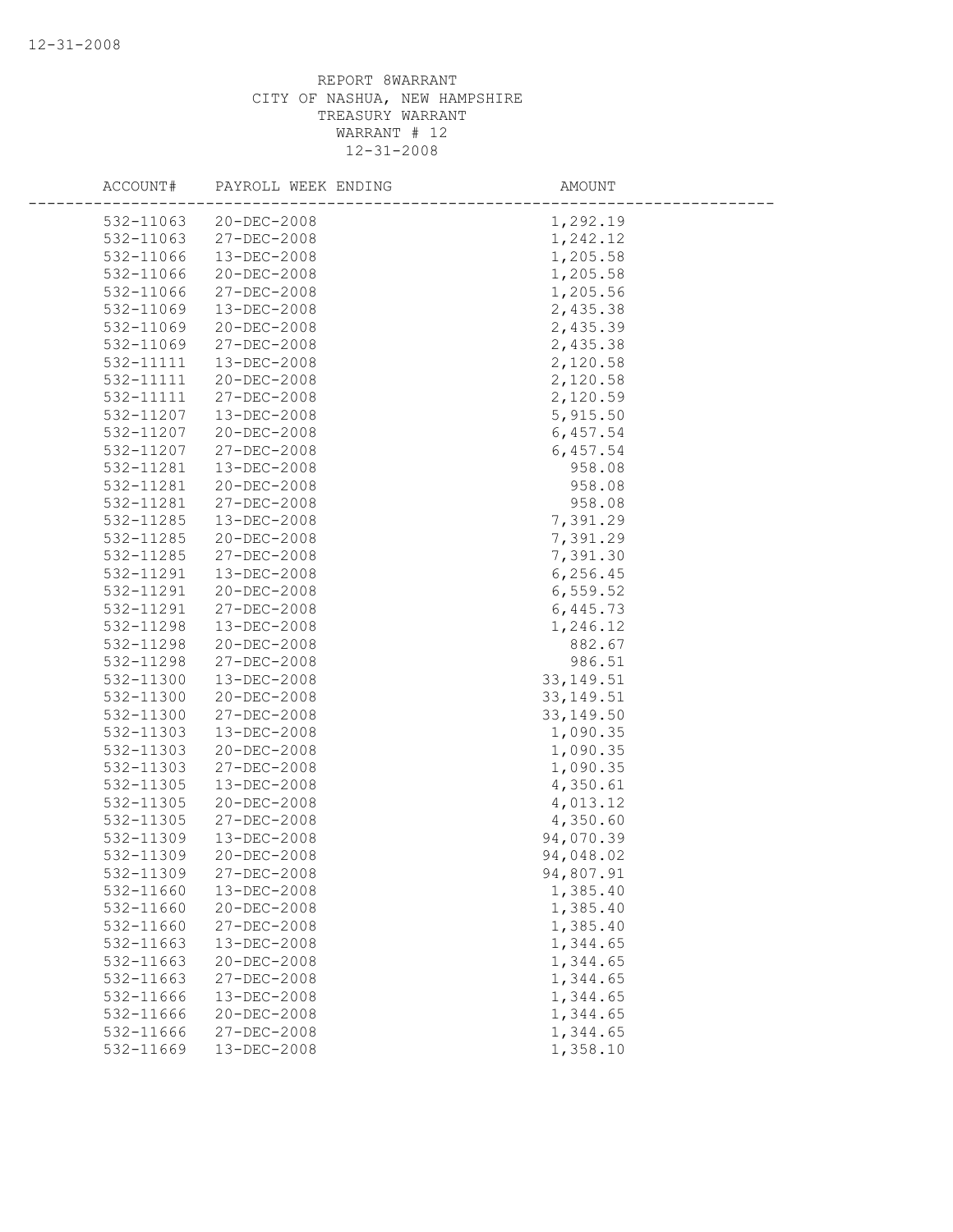|       | ACCOUNT#  | PAYROLL WEEK ENDING   | AMOUNT    |            |
|-------|-----------|-----------------------|-----------|------------|
|       | 532-11669 | 20-DEC-2008           | 1,358.10  |            |
|       | 532-11669 | $27 - DEC - 2008$     | 1,358.09  |            |
|       | 532-12070 | 13-DEC-2008           | 19,126.56 |            |
|       | 532-12070 | 20-DEC-2008           | 30,536.81 |            |
|       | 532-12070 | 27-DEC-2008           | 26,808.04 |            |
|       | 532-13003 | 13-DEC-2008           | 1,201.52  |            |
|       | 532-13003 | $20 - DEC - 2008$     | 1,540.24  |            |
|       | 532-13003 | 27-DEC-2008           | 599.03    |            |
|       | 532-13004 | $13 - DEC - 2008$     | 1,055.60  |            |
|       | 532-13004 | 20-DEC-2008           | 3, 177.42 |            |
|       | 532-13004 | 27-DEC-2008           | 6,694.95  |            |
|       | 532-13018 | 13-DEC-2008           | 1,813.82  |            |
|       | 532-13018 | $20 - DEC - 2008$     | 2,261.99  |            |
|       | 532-13018 | 27-DEC-2008           | 644.48    |            |
|       | 532-13024 | 13-DEC-2008           | 2,698.90  |            |
|       | 532-13024 | 20-DEC-2008           | 2,952.02  |            |
|       | 532-13024 | 27-DEC-2008           | 1,224.87  |            |
|       | 532-13050 | $13 - DEC - 2008$     | 6,019.15  |            |
|       | 532-13050 | 20-DEC-2008           | 10,766.86 |            |
|       | 532-15002 | 27-DEC-2008           | 42,324.01 |            |
|       | 532-19231 | 13-DEC-2008           | 993.08    |            |
|       | 532-19231 | $20 - DEC - 2008$     | 993.08    |            |
|       | 532-19231 | 27-DEC-2008           | 993.08    |            |
|       | 532-19232 | 13-DEC-2008           | 1,617.12  |            |
|       | 532-19232 | $20 - DEC - 2008$     | 1,738.94  |            |
|       | 532-19232 | 27-DEC-2008           | 1,633.85  |            |
|       | 532-19233 | 13-DEC-2008           | 2,384.93  |            |
|       | 532-19233 | 20-DEC-2008           | 2,477.09  |            |
|       | 532-19233 | 27-DEC-2008           | 2,403.55  |            |
|       | 532-19234 | 13-DEC-2008           | 1,642.55  |            |
|       | 532-19234 | $20 - DEC - 2008$     | 1,642.55  |            |
|       | 532-19234 | 27-DEC-2008           | 1,651.95  |            |
|       |           |                       |           |            |
| TOTAL | 532       | FIRE DEPARTMENT       |           | 694,652.93 |
|       |           |                       |           |            |
|       | 535-81023 | 13-DEC-2008           | 192.30    |            |
|       | 535-81023 | 20-DEC-2008           | 192.30    |            |
|       |           | 535-81023 27-DEC-2008 | 192.30    |            |
| TOTAL | 535       | EMERGENCY MANAGEMENT  |           | 576.90     |
|       |           |                       |           |            |
|       | 536-11200 | 13-DEC-2008           | 1,379.75  |            |
|       | 536-11200 | 20-DEC-2008           | 1,379.75  |            |
|       | 536-11200 | 27-DEC-2008           | 1,379.75  |            |
|       | 536-13004 | 13-DEC-2008           | 175.04    |            |
|       | 536-13004 | 27-DEC-2008           | 175.04    |            |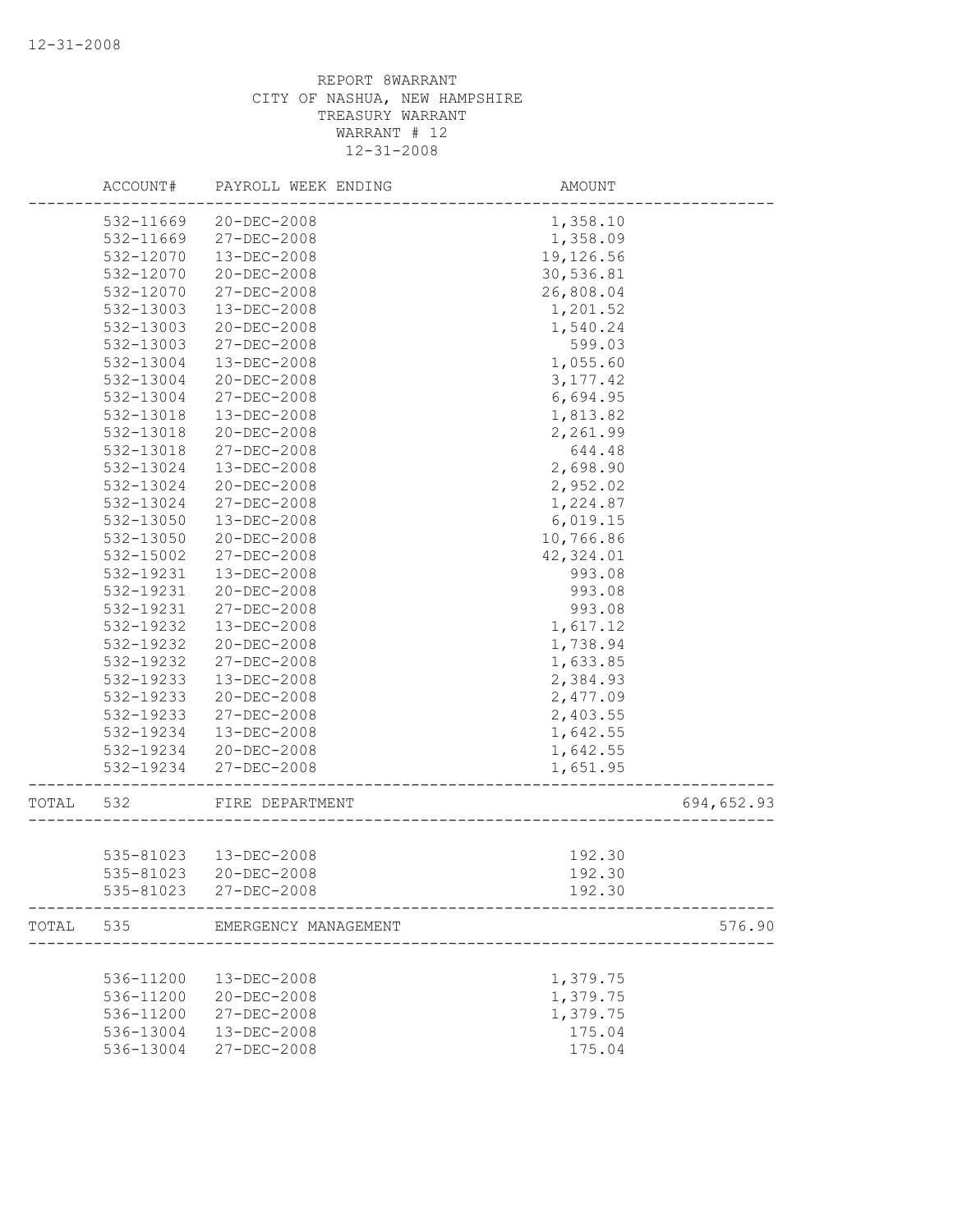|           | ACCOUNT#  |                                       |                            |           |
|-----------|-----------|---------------------------------------|----------------------------|-----------|
|           |           | TOTAL 536 CITYWIDE COMMUNICATIONS     | -------------------------- | 4,489.33  |
|           |           |                                       |                            |           |
|           |           | 541-11024  13-DEC-2008                | 612.76                     |           |
|           |           | 541-11024 20-DEC-2008                 | 612.76                     |           |
|           | 541-11024 | 27-DEC-2008                           | 612.77                     |           |
|           | 541-11048 | 13-DEC-2008                           | 68.90                      |           |
|           | 541-11048 | $20 - DEC - 2008$                     | 68.90                      |           |
|           | 541-11048 | 27-DEC-2008                           | 68.90                      |           |
|           | 541-11104 | $13 - DEC - 2008$                     | 985.14                     |           |
|           | 541-11104 | 20-DEC-2008                           | 985.14                     |           |
|           | 541-11104 | 27-DEC-2008                           | 985.13                     |           |
|           | 541-11107 | 13-DEC-2008                           | 289.16                     |           |
|           | 541-11107 | 20-DEC-2008                           | 289.16                     |           |
|           | 541-11107 | 27-DEC-2008                           | 289.16                     |           |
|           | 541-11240 | 13-DEC-2008                           | 1,449.14                   |           |
|           | 541-11240 | 20-DEC-2008                           | 1,449.15                   |           |
|           | 541-11240 | 27-DEC-2008                           | 1,449.15                   |           |
|           | 541-11346 | 13-DEC-2008                           | 435.31                     |           |
|           |           | 541-11346 20-DEC-2008                 | 435.31                     |           |
|           |           | 541-11346 27-DEC-2008                 | 435.30                     |           |
|           |           | TOTAL 541 COMMUNITY SERVICES DIVISION |                            | 11,521.24 |
|           |           |                                       |                            |           |
|           |           | 542-11426  13-DEC-2008                | 1,126.16                   |           |
|           | 542-11426 | 20-DEC-2008                           | 1,192.40                   |           |
|           | 542-11426 | 27-DEC-2008                           | 1,324.88                   |           |
|           | 542-11584 | 13-DEC-2008                           | 3,455.92                   |           |
|           | 542-11584 | 20-DEC-2008                           | 3,455.92                   |           |
|           | 542-11584 | 27-DEC-2008                           | 3,455.90                   |           |
|           | 542-12044 | 20-DEC-2008                           | 57.50                      |           |
|           | 542-12582 | 13-DEC-2008                           | 842.95                     |           |
|           |           | 542-12582 20-DEC-2008                 | 842.96                     |           |
|           |           | 542-12582 27-DEC-2008                 | 842.94                     |           |
| TOTAL 542 |           | COMMUNITY HEALTH                      |                            | 16,597.53 |
|           |           |                                       |                            |           |
|           | 543-11380 | 13-DEC-2008                           | 919.00                     |           |
|           | 543-11380 | 20-DEC-2008                           | 919.00                     |           |
|           | 543-11380 | 27-DEC-2008                           | 919.00                     |           |
|           | 543-11438 | 13-DEC-2008                           | 1,489.36                   |           |
|           | 543-11438 | 20-DEC-2008                           | 1,489.36                   |           |
|           | 543-11438 | 27-DEC-2008                           | 1,489.35                   |           |
|           | 543-11601 | $13 - DEC - 2008$                     | 1,219.71                   |           |
|           | 543-11601 | $20 - DEC - 2008$                     | 1,219.71                   |           |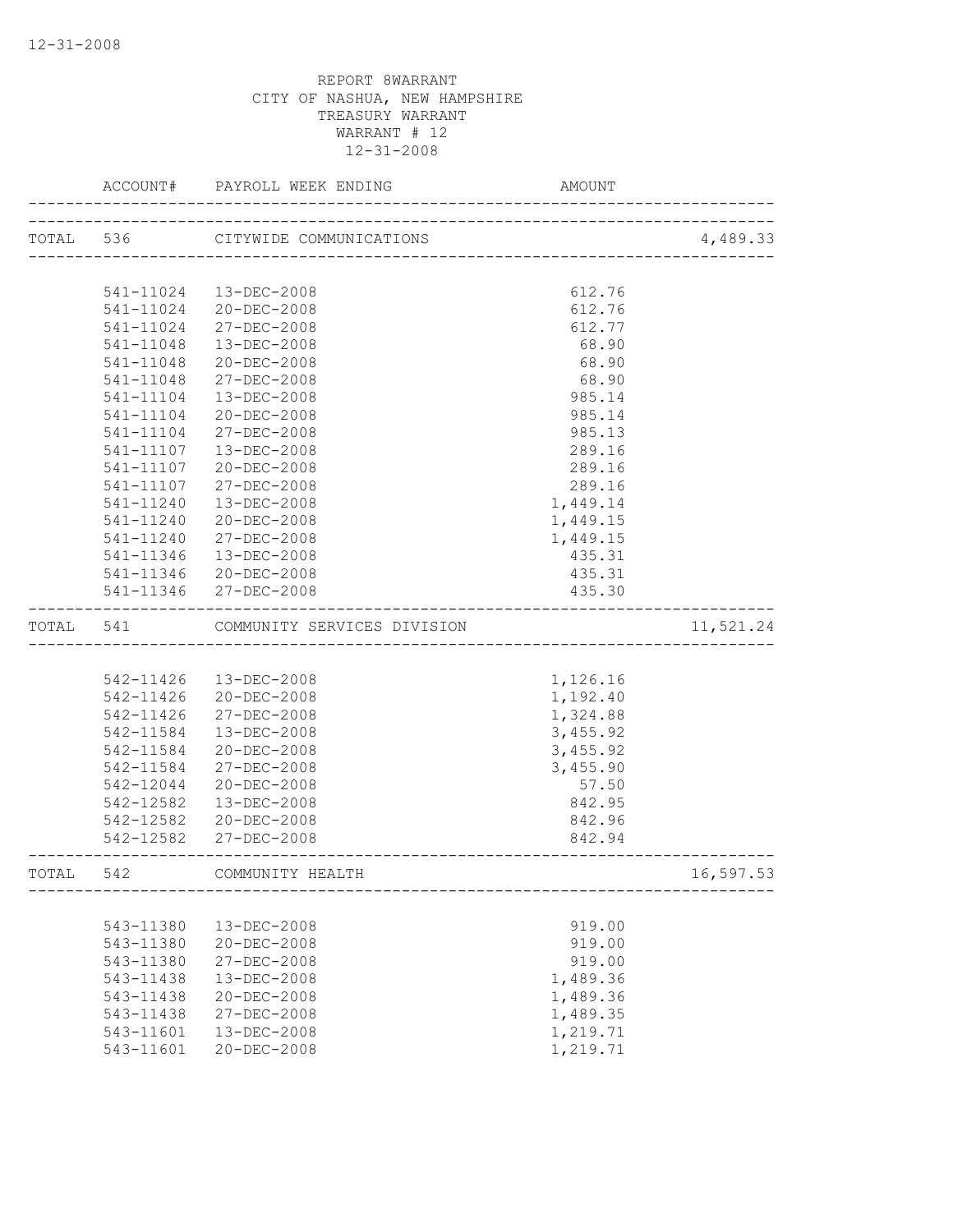|       | ACCOUNT#      | PAYROLL WEEK ENDING        | AMOUNT             |           |
|-------|---------------|----------------------------|--------------------|-----------|
|       | 543-11601     | 27-DEC-2008                | 1,219.70           |           |
|       | 543-11602     | $13 - DEC - 2008$          | 858.44             |           |
|       | 543-11602     | 20-DEC-2008                | 858.44             |           |
|       | 543-11602     | 27-DEC-2008                | 858.43             |           |
|       | 543-11604     | 13-DEC-2008                | 1,474.36           |           |
|       | 543-11604     | $20 - DEC - 2008$          | 1,474.36           |           |
|       | 543-11604     | 27-DEC-2008                | 1,474.36           |           |
|       | 543-11605     | $13 - DEC - 2008$          | 929.42             |           |
|       | 543-11605     | $20 - DEC - 2008$          | 929.42             |           |
|       | 543-11605     | 27-DEC-2008                | 929.42             |           |
| TOTAL | 543           | ENVIRONMENTAL HEALTH DEPT. |                    | 20,670.84 |
|       |               |                            |                    |           |
|       | 544-11008     | $13 - DEC - 2008$          | 723.28             |           |
|       | 544-11008     | 20-DEC-2008                | 723.29             |           |
|       | 544-11008     | 27-DEC-2008                | 723.28             |           |
|       | 544-11099     | $13 - DEC - 2008$          | 2,109.73           |           |
|       | 544-11099     | $20 - DEC - 2008$          | 2,109.73           |           |
|       | 544-11099     | $27 - DEC - 2008$          | 2,109.72           |           |
|       | 544-11112     | $13 - DEC - 2008$          | 827.74             |           |
|       | 544-11112     | $20 - DEC - 2008$          | 827.74             |           |
|       | 544-11112     | 27-DEC-2008                | 827.73             |           |
|       | 544-11367     | $13 - DEC - 2008$          | 809.99             |           |
|       | 544-11367     | 20-DEC-2008                | 809.99             |           |
|       | 544-11367     | 27-DEC-2008                | 809.99             |           |
|       | 544-11777     | 13-DEC-2008                | 1,252.76           |           |
|       | 544-11777     | $20 - DEC - 2008$          | 1,252.76           |           |
|       | 544-11777     | $27 - DEC - 2008$          | 1,252.75           |           |
|       | 544-12101     | 13-DEC-2008                | 271.04             |           |
|       | 544-12101     | 20-DEC-2008                | 271.04             |           |
|       | 544-12101     | 27-DEC-2008                | 271.04             |           |
| TOTAL | 544           | WELFARE ADMINISTRATION     | __________________ | 17,983.60 |
|       |               |                            |                    |           |
|       | 551-11008     | 13-DEC-2008                | 693.38             |           |
|       |               | 551-11008 20-DEC-2008      | 658.72             |           |
|       | 551-11008     | 27-DEC-2008                | 693.39             |           |
|       | $551 - 11028$ | 13-DEC-2008                | 531.38             |           |
|       | 551-11028     | 20-DEC-2008                | 531.38             |           |
|       | 551-11028     | 27-DEC-2008                | 531.38             |           |
|       | 551-11057     | 13-DEC-2008                | 877.89             |           |
|       | 551-11057     | 20-DEC-2008                | 877.89             |           |
|       | 551-11057     | 27-DEC-2008                | 877.89             |           |
|       | 551-11094     | 13-DEC-2008                | 298.91             |           |
|       | 551-11094     | 20-DEC-2008                | 298.91             |           |
|       | 551-11094     | 27-DEC-2008                | 298.90             |           |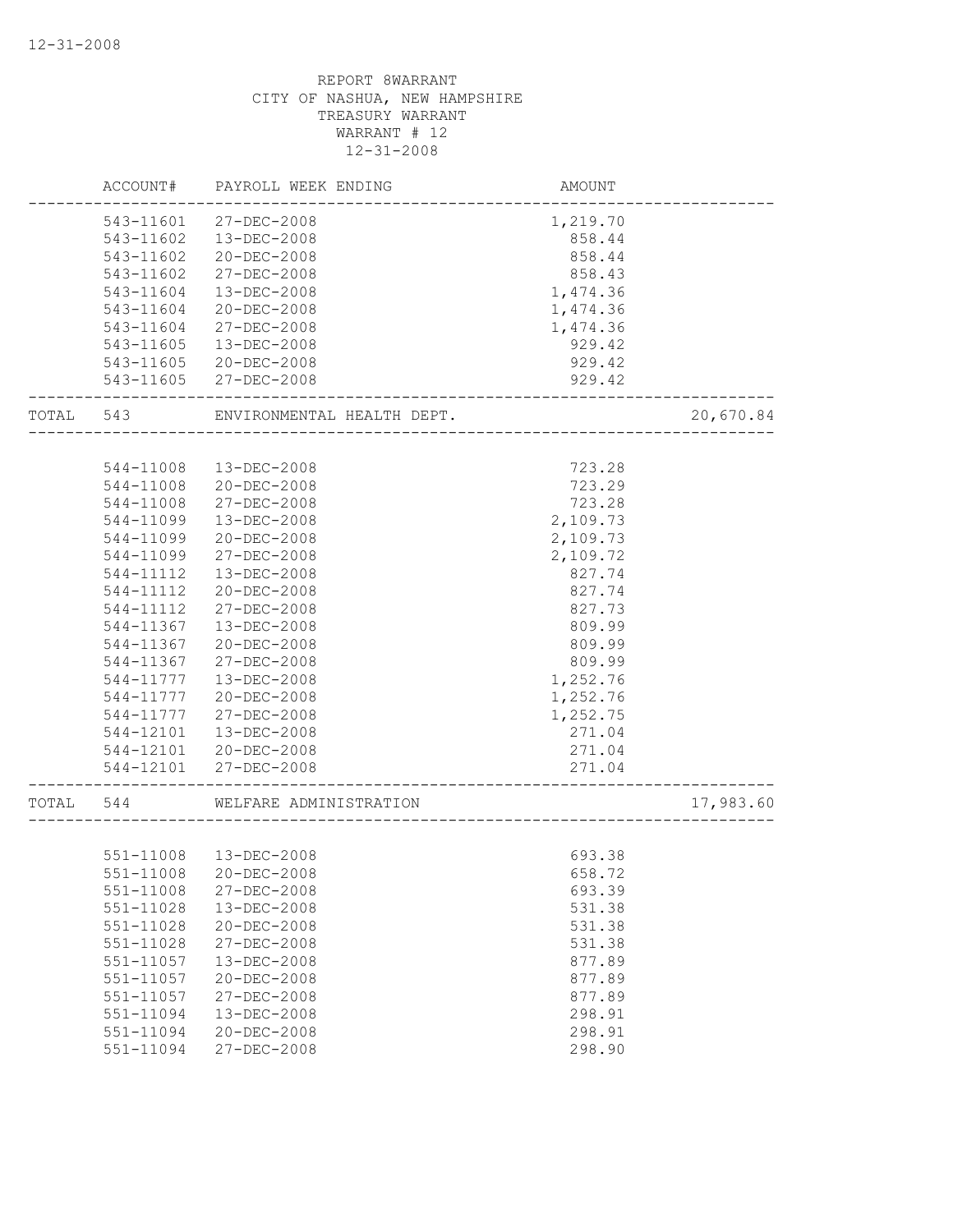|       | ACCOUNT#      | PAYROLL WEEK ENDING            | AMOUNT   |           |
|-------|---------------|--------------------------------|----------|-----------|
|       | 551-11097     | $13 - DEC - 2008$              | 1,050.79 |           |
|       | 551-11097     | $20 - DEC - 2008$              | 1,050.79 |           |
|       | 551-11097     | 27-DEC-2008                    | 1,050.80 |           |
|       | 551-11208     | 13-DEC-2008                    | 670.10   |           |
|       | 551-11208     | 20-DEC-2008                    | 670.10   |           |
|       | 551-11208     | 27-DEC-2008                    | 670.10   |           |
|       | 551-11211     | 13-DEC-2008                    | 596.20   |           |
|       | 551-11211     | $20 - DEC - 2008$              | 596.20   |           |
|       | 551-11211     | 27-DEC-2008                    | 596.20   |           |
|       | 551-11212     | $13 - DEC - 2008$              | 1,408.19 |           |
|       | 551-11212     | $20 - DEC - 2008$              | 1,408.18 |           |
|       | 551-11212     | 27-DEC-2008                    | 1,408.19 |           |
|       | 551-11249     | 13-DEC-2008                    | 144.73   |           |
|       | 551-11249     | $20 - DEC - 2008$              | 144.73   |           |
|       | 551-11249     | 27-DEC-2008                    | 144.73   |           |
|       | 551-11273     | 13-DEC-2008                    | 810.25   |           |
|       | 551-11273     | $20 - DEC - 2008$              | 1,640.41 |           |
|       | 551-11273     | 27-DEC-2008                    | 1,640.41 |           |
|       | $551 - 11435$ | $13 - DEC - 2008$              | 883.38   |           |
|       | 551-11435     | 20-DEC-2008                    | 883.38   |           |
|       | $551 - 11435$ | 27-DEC-2008                    | 883.38   |           |
|       | 551-11462     | 13-DEC-2008                    | 1,009.96 |           |
|       | 551-11462     | $20 - DEC - 2008$              | 1,009.96 |           |
|       | 551-11462     | 27-DEC-2008                    | 1,009.96 |           |
|       | 551-11638     | 13-DEC-2008                    | 1,143.31 |           |
|       | 551-11638     | $20 - DEC - 2008$              | 1,143.31 |           |
|       | 551-11638     | 27-DEC-2008                    | 1,143.30 |           |
|       | 551-13004     | 13-DEC-2008                    | 65.84    |           |
|       | 551-13004     | $20 - DEC - 2008$              | 65.28    |           |
|       | 551-18015     | 27-DEC-2008                    | 2,000.00 |           |
|       | $551 - 91010$ | 27-DEC-2008                    | 1,740.00 |           |
| TOTAL | 551           | PUBLIC WORKS DIV & ENGINEERING |          | 35,852.18 |
|       |               |                                |          |           |
|       |               | 552-11077  13-DEC-2008         | 1,255.87 |           |
|       | 552-11077     | 20-DEC-2008                    | 1,255.86 |           |
|       |               | 552-11077 27-DEC-2008          | 1,255.86 |           |
|       | 552-11087     | 13-DEC-2008                    | 746.80   |           |
|       | 552-11087     | 20-DEC-2008                    | 821.48   |           |
|       | 552-11087     | 27-DEC-2008                    | 746.80   |           |
|       | 552-11143     | 13-DEC-2008                    | 784.00   |           |
|       | 552-11143     | 20-DEC-2008                    | 784.00   |           |
|       | 552-11143     | 27-DEC-2008                    | 784.00   |           |
|       | 552-11324     | 13-DEC-2008                    | 3,433.86 |           |
|       | 552-11324     | $20 - DEC - 2008$              | 3,837.85 |           |
|       | 552-11324     | 27-DEC-2008                    | 3,568.16 |           |
|       | 552-11339     | 13-DEC-2008                    | 2,692.41 |           |
|       |               |                                |          |           |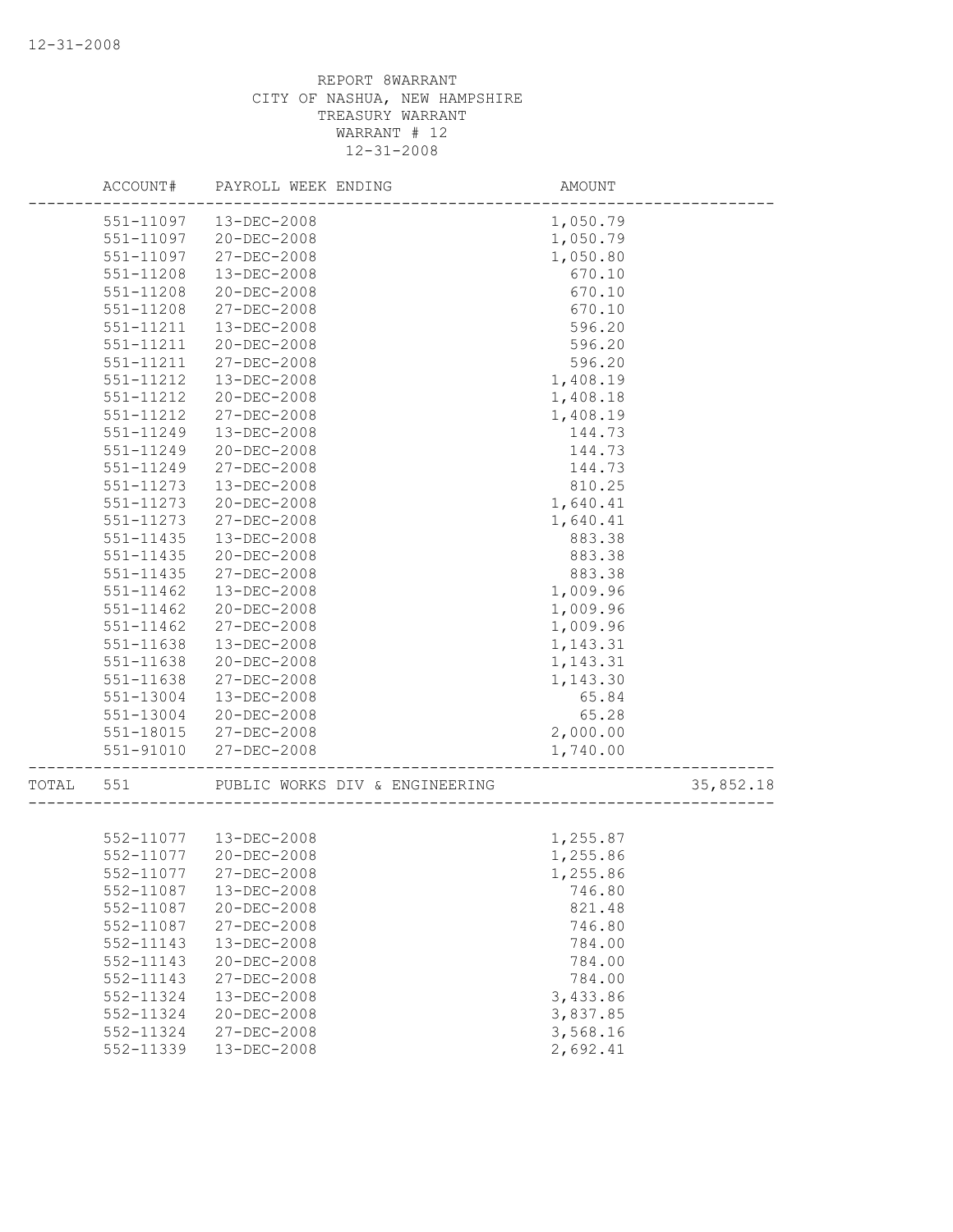|       | ACCOUNT#               | PAYROLL WEEK ENDING  | AMOUNT    |  |
|-------|------------------------|----------------------|-----------|--|
|       | 552-11339              | 20-DEC-2008          | 2,692.41  |  |
|       | 552-11339              | 27-DEC-2008          | 2,689.60  |  |
|       | 552-11342              | 13-DEC-2008          | 706.00    |  |
|       | 552-11342              | 20-DEC-2008          | 706.00    |  |
|       | 552-11342              | 27-DEC-2008          | 706.00    |  |
|       | 552-11343              | 13-DEC-2008          | 2,352.00  |  |
|       | 552-11343              | 20-DEC-2008          | 2,352.00  |  |
|       | 552-11343              | 27-DEC-2008          | 2,352.00  |  |
|       | 552-11407              | 13-DEC-2008          | 4,884.00  |  |
|       | 552-11407              | 20-DEC-2008          | 4,884.00  |  |
|       | 552-11407              | 27-DEC-2008          | 4,884.00  |  |
|       | 552-11492              | 13-DEC-2008          | 746.80    |  |
|       | 552-11492              | 20-DEC-2008          | 746.80    |  |
|       | 552-11492              | 27-DEC-2008          | 746.80    |  |
|       | 552-11548              | 13-DEC-2008          | 1,028.00  |  |
|       | 552-11548              | 20-DEC-2008          | 1,028.00  |  |
|       | 552-11548              | 27-DEC-2008          | 1,028.00  |  |
|       | 552-11562              | 13-DEC-2008          | 400.06    |  |
|       | 552-11562              | 20-DEC-2008          | 400.06    |  |
|       | 552-11562              | 27-DEC-2008          | 400.06    |  |
|       | 552-11580              | 13-DEC-2008          | 957.28    |  |
|       | 552-11580              | 20-DEC-2008          | 957.28    |  |
|       | 552-11580              | 27-DEC-2008          | 957.29    |  |
|       | 552-11618              | 13-DEC-2008          | 638.05    |  |
|       | $552 - 11618$          | 20-DEC-2008          | 638.06    |  |
|       | 552-11618              | 27-DEC-2008          | 638.05    |  |
|       | 552-11672              | 13-DEC-2008          | 1,404.69  |  |
|       | 552-11672              | 20-DEC-2008          | 1,404.69  |  |
|       | 552-11672              | 27-DEC-2008          | 1,404.70  |  |
|       | 552-11750              | 13-DEC-2008          | 761.04    |  |
|       | 552-11750              | 20-DEC-2008          | 632.78    |  |
|       | 552-11750              | 27-DEC-2008          | 866.01    |  |
|       | 552-13004              | 13-DEC-2008          | 6,564.62  |  |
|       | 552-13004              | 20-DEC-2008          | 5,040.54  |  |
|       | 552-13004              | 27-DEC-2008          | 1,230.87  |  |
|       | 552-13009              | 13-DEC-2008          | 824.54    |  |
|       |                        | 20-DEC-2008          | 4,089.11  |  |
|       | 552-13009<br>552-13009 | $27 - DEC - 2008$    |           |  |
|       |                        |                      | 4,845.58  |  |
|       | 552-59050              | 20-DEC-2008          | 176.00    |  |
| TOTAL | 552                    | PARKS AND RECREATION | 91,730.72 |  |
|       |                        |                      |           |  |
|       | 553-11041              | 13-DEC-2008          | 1,016.26  |  |
|       | 553-11041              | $20 - DEC - 2008$    | 1,016.27  |  |
|       | 553-11041              | 27-DEC-2008          | 1,016.26  |  |
|       | 553-11078              | 13-DEC-2008          | 410.28    |  |
|       | 553-11078              | $20 - DEC - 2008$    | 410.28    |  |
|       |                        |                      |           |  |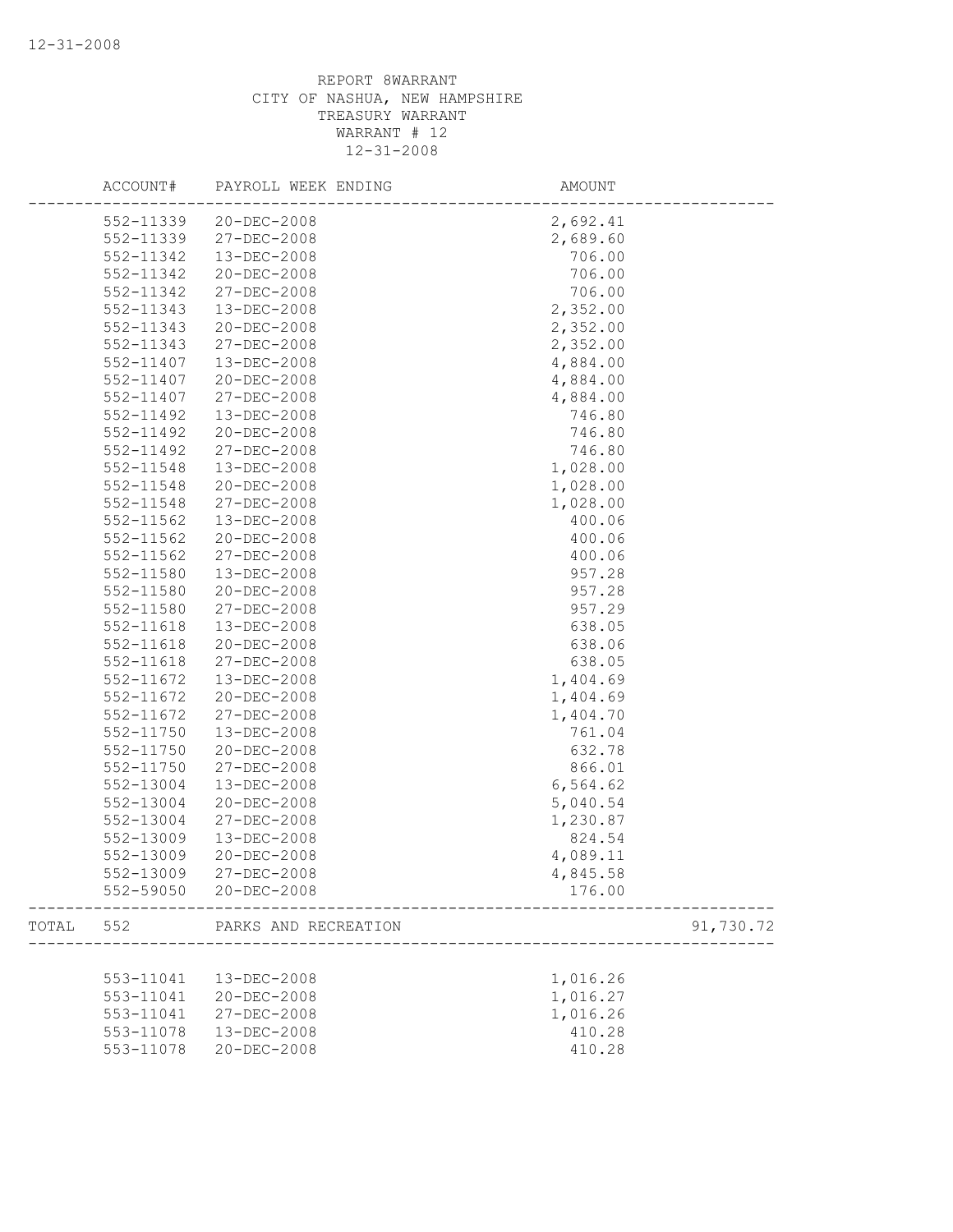| ACCOUNT#               | PAYROLL WEEK ENDING        | AMOUNT           |
|------------------------|----------------------------|------------------|
| 553-11078              | 27-DEC-2008                | 410.28           |
| 553-11098              | 13-DEC-2008                | 990.17           |
| 553-11098              | 20-DEC-2008                | 990.17           |
| 553-11098              | 27-DEC-2008                | 990.16           |
| 553-11169              | 13-DEC-2008                | 1,021.61         |
| 553-11169              | 20-DEC-2008                | 1,021.62         |
| 553-11169              | 27-DEC-2008                | 1,021.61         |
| 553-11192              | 13-DEC-2008                | 938.68           |
| 553-11192              | 20-DEC-2008                | 945.70           |
| 553-11192              | 27-DEC-2008                | 945.70           |
| 553-11279              | 13-DEC-2008                | 5,488.00         |
| 553-11279              | 20-DEC-2008                | 5,575.18         |
| 553-11279              | 27-DEC-2008                | 5,488.00         |
| 553-11327              | 13-DEC-2008                | 4,046.73         |
| 553-11327              | 20-DEC-2008                | 4,039.84         |
| 553-11327              | 27-DEC-2008                | 4,039.85         |
| 553-11375              | $13 - DEC - 2008$          | 1,494.16         |
| 553-11375              | $20 - DEC - 2008$          | 1,494.16         |
| 553-11375              | $27 - DEC - 2008$          | 1,494.16         |
| 553-11465              | 13-DEC-2008                | 2,705.26         |
| 553-11465              | $20 - DEC - 2008$          | 2,837.84         |
| 553-11465              | 27-DEC-2008                | 2,688.48         |
| 553-11474              | 13-DEC-2008                | 3,366.40         |
| 553-11474              | 20-DEC-2008                | 3,366.40         |
| 553-11474              | 27-DEC-2008                | 3,366.40         |
| 553-11475              | 13-DEC-2008                | 1,704.35         |
| 553-11475              | 20-DEC-2008                | 2,557.13         |
| 553-11475              | 27-DEC-2008                | 2,546.40         |
| 553-11630<br>553-11630 | 13-DEC-2008                | 1,435.20         |
|                        | 20-DEC-2008                | 736.59           |
| 553-11630<br>553-11631 | 27-DEC-2008<br>13-DEC-2008 | 717.60<br>728.93 |
| 553-11631              | 20-DEC-2008                | 728.40           |
| 553-11631              | $27 - DEC - 2008$          | 724.80           |
| 553-11648              | $13 - DEC - 2008$          | 820.54           |
| 553-11648              | 20-DEC-2008                | 820.54           |
| 553-11648              | 27-DEC-2008                | 820.54           |
| 553-11678              | 13-DEC-2008                | 1,622.11         |
| 553-11678              | 20-DEC-2008                | 1,622.11         |
| 553-11678              | 27-DEC-2008                | 1,622.11         |
| 553-11759              | 13-DEC-2008                | 12,933.93        |
| 553-11759              | 20-DEC-2008                | 12,921.68        |
| 553-11759              | 27-DEC-2008                | 14,925.14        |
| 553-11771              | 13-DEC-2008                | 1,683.20         |
| 553-11771              | 20-DEC-2008                | 1,683.20         |
| 553-11771              | $27 - DEC - 2008$          | 1,683.20         |
| 553-12128              | 13-DEC-2008                | 270.85           |
| 553-12128              | 20-DEC-2008                | 401.42           |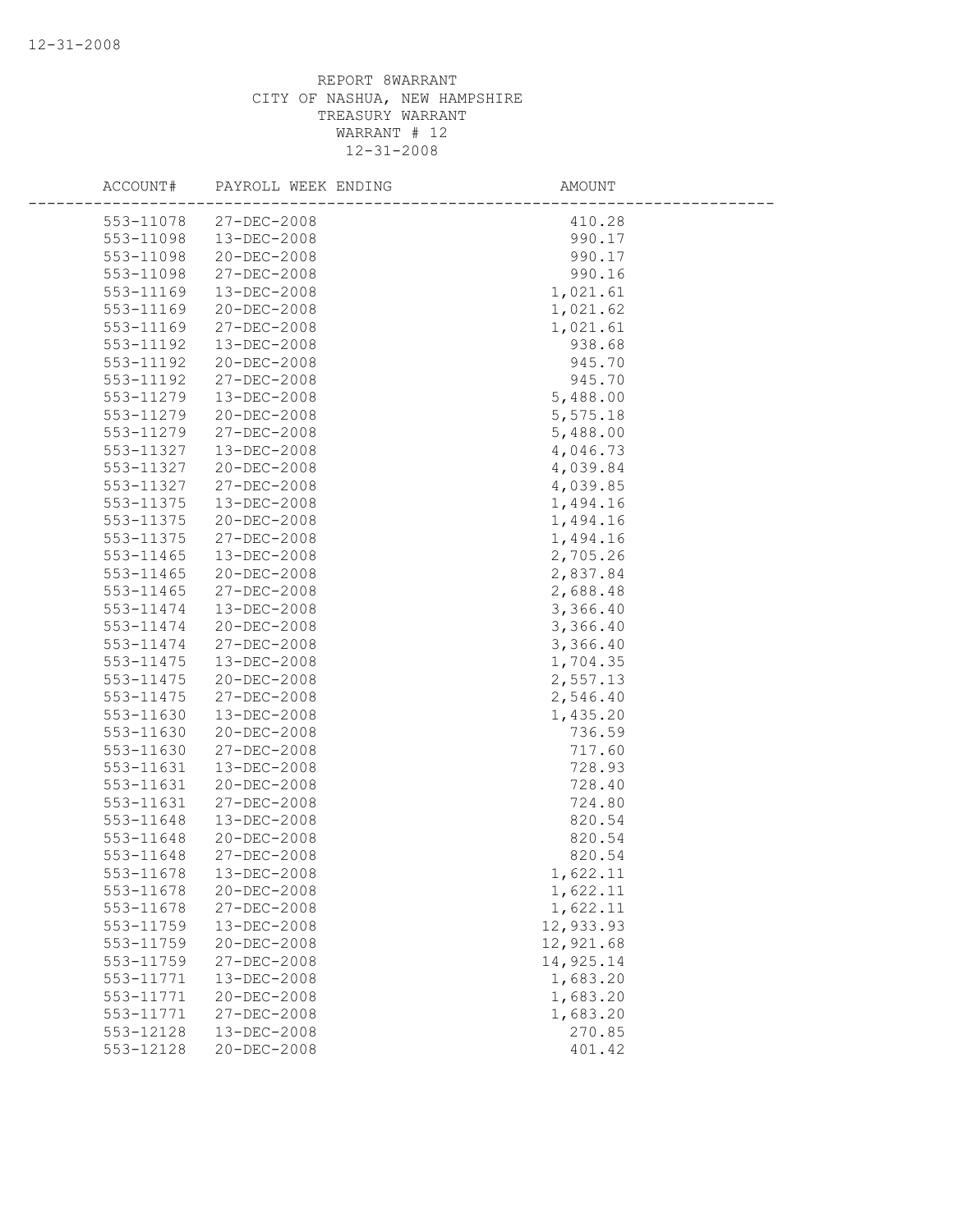|           | ACCOUNT#  | PAYROLL WEEK ENDING | AMOUNT                |              |
|-----------|-----------|---------------------|-----------------------|--------------|
|           | 553-12128 | 27-DEC-2008         | 401.42                |              |
|           | 553-13004 | $13 - DEC - 2008$   | 495.04                |              |
|           | 553-13004 | 20-DEC-2008         | 582.97                |              |
|           | 553-13004 | 27-DEC-2008         | 621.78                |              |
|           | 553-13009 | 13-DEC-2008         | 26,762.62             |              |
|           | 553-13009 | 20-DEC-2008         | 79,705.41             |              |
|           | 553-13009 | 27-DEC-2008         | 63,675.19             |              |
|           | 553-13901 | 13-DEC-2008         | 11,104.32             |              |
|           | 553-13901 | $20 - DEC - 2008$   | 10,710.30             |              |
|           | 553-13901 | 27-DEC-2008         | 9,270.21              |              |
|           | 553-17002 | $13 - DEC - 2008$   | 1,000.00              |              |
|           | 553-17002 | 27-DEC-2008         | 500.00                |              |
|           | 553-17008 | 27-DEC-2008         | 900.00                |              |
|           | 553-17010 | 27-DEC-2008         | 1,100.00              |              |
| TOTAL 553 |           | STREET DEPARTMENT   |                       | 337, 175. 14 |
|           |           |                     | --------------------- |              |
|           | 555-11024 | 13-DEC-2008         | 373.20                |              |
|           | 555-11024 | 20-DEC-2008         | 298.56                |              |
|           | 555-11024 | 27-DEC-2008         | 223.92                |              |
|           | 555-11058 | 13-DEC-2008         | 957.28                |              |
|           | 555-11058 | 20-DEC-2008         | 957.28                |              |
|           | 555-11058 | 27-DEC-2008         | 957.29                |              |
|           | 555-11461 | 13-DEC-2008         | 1,446.40              |              |
|           | 555-11461 | $20 - DEC - 2008$   | 1,446.40              |              |
|           | 555-11461 | 27-DEC-2008         | 1,446.40              |              |
|           | 555-11505 | 13-DEC-2008         | 1,150.52              |              |
|           | 555-11505 | 20-DEC-2008         | 1,150.52              |              |
|           | 555-11505 | 27-DEC-2008         | 1,150.51              |              |
|           | 555-11639 | 13-DEC-2008         | 746.80                |              |
|           | 555-11639 | 20-DEC-2008         | 746.80                |              |
|           | 555-11639 | 27-DEC-2008         | 746.80                |              |
|           | 555-11640 | $13 - DEC - 2008$   | 716.08                |              |
|           | 555-11640 | $20 - DEC - 2008$   | 695.60                |              |
|           | 555-11640 | 27-DEC-2008         | 695.60                |              |
|           | 555-11738 | $13 - DEC - 2008$   | 1,760.00              |              |
|           | 555-11738 | 20-DEC-2008         | 1,760.00              |              |
|           | 555-11738 | 27-DEC-2008         | 1,760.00              |              |
|           | 555-11745 | 13-DEC-2008         | 738.80                |              |
|           | 555-11745 | 20-DEC-2008         | 738.80                |              |
|           | 555-11745 | 27-DEC-2008         | 738.80                |              |
|           | 555-11746 | 13-DEC-2008         | 1,106.97              |              |
|           | 555-11746 | 20-DEC-2008         | 1,106.97              |              |
|           | 555-11746 | 27-DEC-2008         | 1,106.96              |              |
|           | 555-13004 | 13-DEC-2008         | 186.95                |              |
|           | 555-13004 | 20-DEC-2008         | 926.78                |              |
|           | 555-13004 | 27-DEC-2008         | 283.95                |              |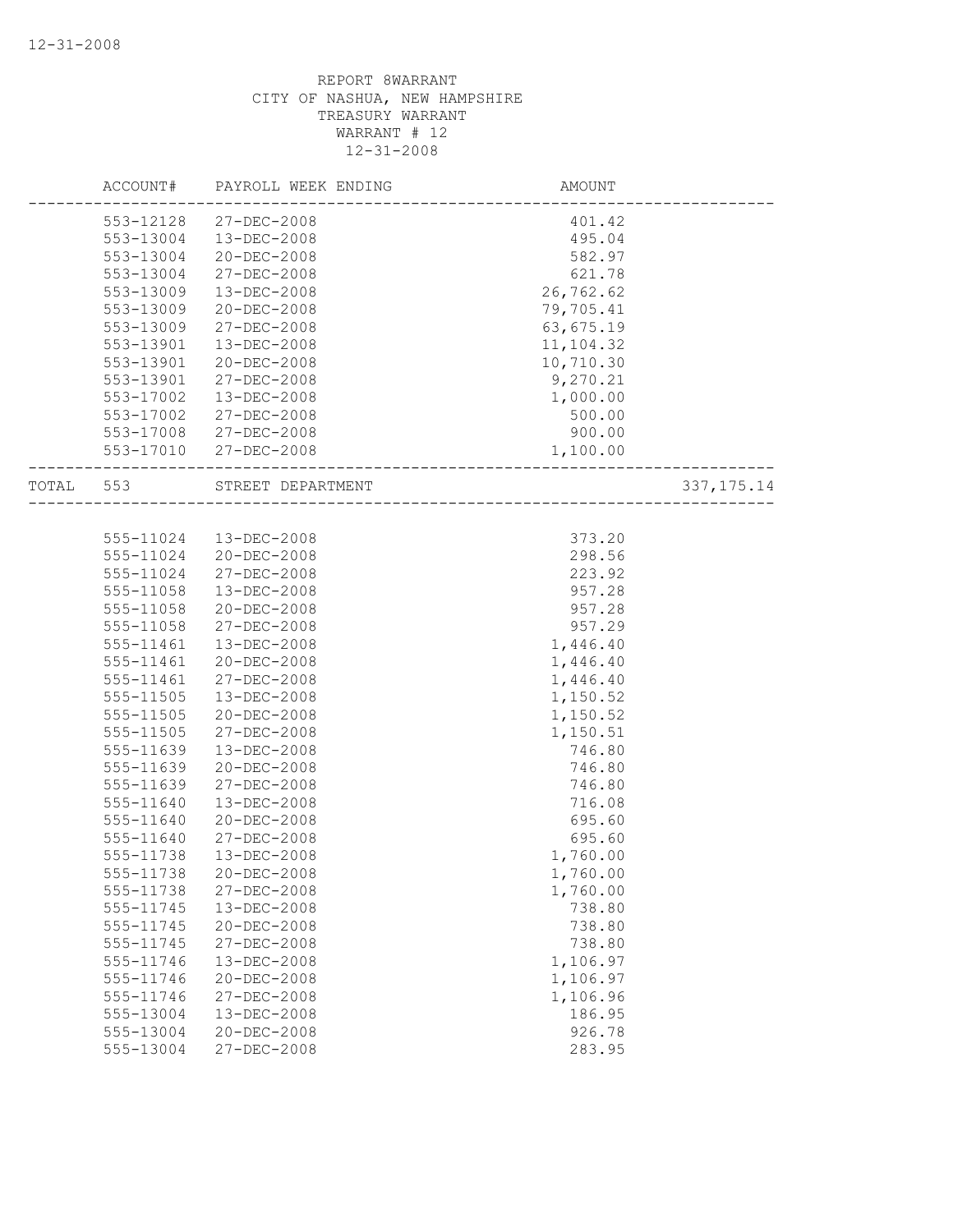|           | ACCOUNT#  | PAYROLL WEEK ENDING   | <b>AMOUNT</b>         |           |
|-----------|-----------|-----------------------|-----------------------|-----------|
|           | 555-13009 | $20 - DEC - 2008$     | 152.36                |           |
|           | 555-13009 | 27-DEC-2008           | $-152.36$             |           |
|           | 555-13068 | 13-DEC-2008           | 231.00                |           |
|           | 555-13068 | $20 - DEC - 2008$     | 231.00                |           |
|           | 555-13068 | 27-DEC-2008           | 231.00                |           |
| TOTAL     | 555       | TRAFFIC DEPARTMENT    |                       | 28,813.94 |
|           |           |                       |                       |           |
|           | 557-11161 | $13 - DEC - 2008$     | 746.80                |           |
|           | 557-11161 | 20-DEC-2008           | 746.80                |           |
|           | 557-11161 | 27-DEC-2008           | 746.80                |           |
|           |           | 557-13004 27-DEC-2008 | 895.32                |           |
|           |           | 557-13009 20-DEC-2008 | 1,850.32              |           |
| TOTAL 557 |           | PARKING LOTS          |                       | 4,986.04  |
|           |           |                       |                       |           |
|           | 561-11345 | $13 - DEC - 2008$     | 1,339.68              |           |
|           | 561-11345 | 20-DEC-2008           | 1,339.68              |           |
|           | 561-11345 | 27-DEC-2008           | 1,339.66              |           |
|           | 561-11651 | 13-DEC-2008           | 835.74                |           |
|           | 561-11651 | 20-DEC-2008           | 835.74                |           |
|           | 561-11651 | 27-DEC-2008           | 835.74                |           |
|           | 561-11658 | 13-DEC-2008           | 1,014.70              |           |
|           | 561-11658 | 20-DEC-2008           | 1,014.70              |           |
|           | 561-11658 | 27-DEC-2008           | 1,014.70              |           |
|           | 561-13004 | $20 - DEC - 2008$     | 100.48                |           |
|           | 561-91010 | 27-DEC-2008           | 100.00                |           |
| TOTAL     | 561       | EDGEWOOD CEMETERY     |                       | 9,770.82  |
|           |           |                       |                       |           |
|           |           | 562-11651 27-DEC-2008 | 1,592.00              |           |
| TOTAL     | 562       | SUBURBAN CEMETERIES   | _____________________ | 1,592.00  |
|           |           |                       |                       |           |
|           | 563-11345 | 13-DEC-2008           | 1,126.64              |           |
|           | 563-11345 | 20-DEC-2008           | 1,126.64              |           |
|           | 563-11345 | 27-DEC-2008           | 1,126.64              |           |
|           | 563-11651 | 13-DEC-2008           | 744.15                |           |
|           | 563-11651 | 20-DEC-2008           | 744.15                |           |
|           | 563-11651 | 27-DEC-2008           | 744.15                |           |
|           | 563-11657 | 13-DEC-2008           | 929.81                |           |
|           | 563-11657 | 20-DEC-2008           | 929.81                |           |
|           | 563-11657 | 27-DEC-2008           | 929.81                |           |
|           | 563-13004 | 27-DEC-2008           | 126.75                |           |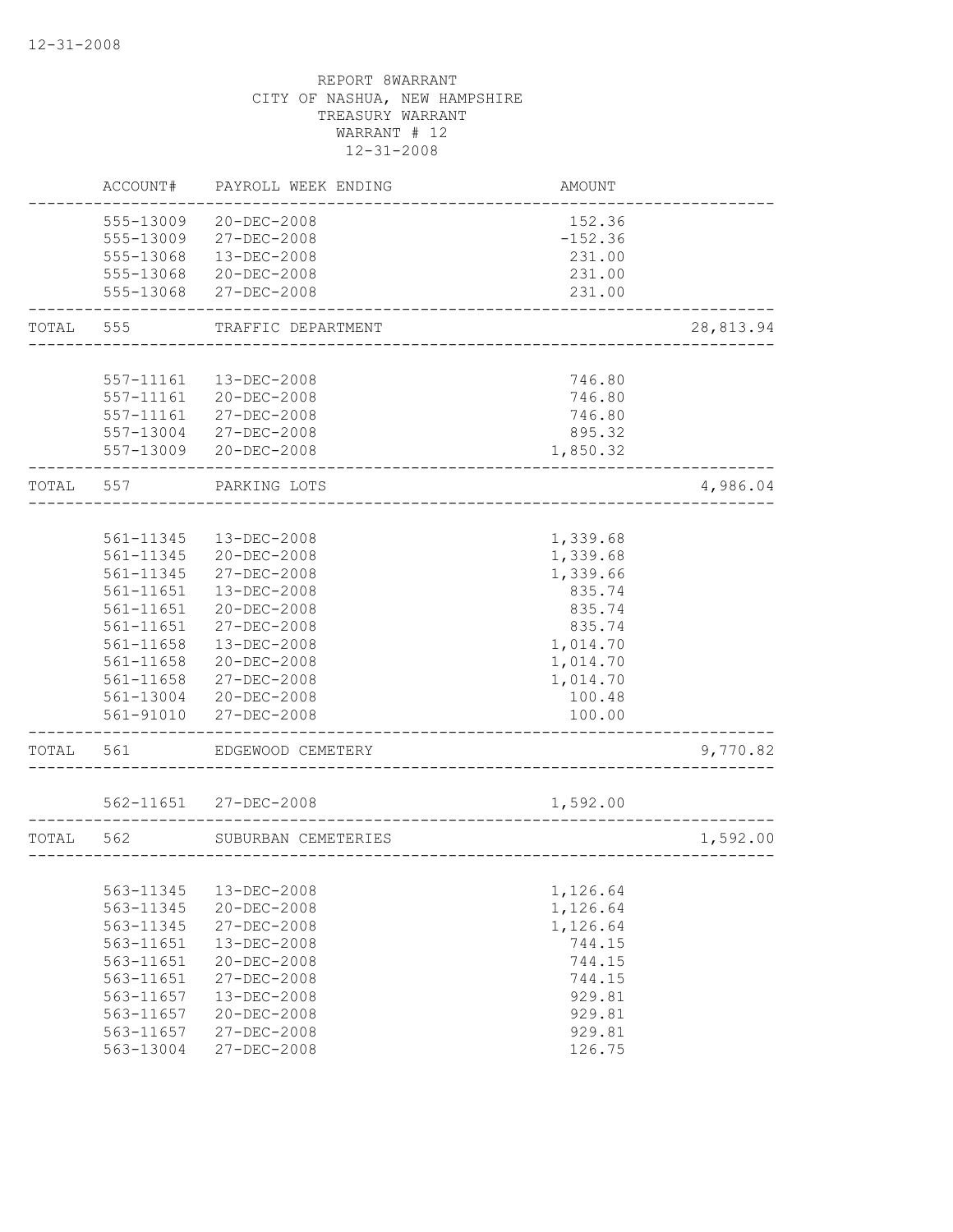|           | ACCOUNT#               | PAYROLL WEEK ENDING                  | AMOUNT                        |           |
|-----------|------------------------|--------------------------------------|-------------------------------|-----------|
| TOTAL 563 |                        | WOODLAWN CEMETERY                    |                               | 8,528.55  |
|           |                        |                                      | ----------------------------- |           |
|           |                        | 571-11174  13-DEC-2008               | 867.77                        |           |
|           |                        |                                      | 867.77                        |           |
|           | 571-11174              | 571-11174 20-DEC-2008<br>27-DEC-2008 | 867.77                        |           |
|           | 571-11237              | 13-DEC-2008                          | 1,941.86                      |           |
|           |                        | 571-11237 20-DEC-2008                | 1,941.86                      |           |
|           |                        | 571-11237 27-DEC-2008                | 1,941.85                      |           |
| TOTAL 571 |                        | COMMUNITY DEVELOPMENT                |                               | 8,428.88  |
|           |                        |                                      |                               |           |
|           | 572-11024              | 13-DEC-2008                          | 634.61                        |           |
|           | 572-11024              | 20-DEC-2008                          | 634.62                        |           |
|           | 572-11024              | $27 - DEC - 2008$                    | 634.62                        |           |
|           | 572-11215              | 13-DEC-2008                          | 2,381.00                      |           |
|           | $572 - 11215$          | 20-DEC-2008                          | 2,381.00                      |           |
|           | 572-11215              | $27 - DEC - 2008$                    | 2,381.00                      |           |
|           | 572-11238              | 13-DEC-2008                          | 841.38                        |           |
|           | 572-11238              | 20-DEC-2008                          | 841.38                        |           |
|           | 572-11238              | 27-DEC-2008                          | 841.38                        |           |
|           | 572-11450              | $13 - DEC - 2008$                    | 1,670.35                      |           |
|           | 572-11450              | 20-DEC-2008                          | 1,670.34                      |           |
|           | 572-11450              | 27-DEC-2008                          | 1,670.35                      |           |
|           | 572-11522              | $13 - DEC - 2008$                    | 816.64                        |           |
|           | 572-11522              | $20 - DEC - 2008$                    | 816.64                        |           |
|           | 572-11522              | $27 - DEC - 2008$                    | 816.63                        |           |
|           | 572-11525              | 13-DEC-2008                          | 1,007.85                      |           |
|           | 572-11525              | 20-DEC-2008                          | 1,007.85                      |           |
|           | 572-11525              | 27-DEC-2008                          | 1,007.85                      |           |
|           |                        |                                      |                               |           |
|           | 572-58005              | $13 - DEC - 2008$                    | 200.00                        |           |
|           | 572-58005              | 20-DEC-2008                          | 300.00                        |           |
|           | 572-98045              | 13-DEC-2008                          | 32.54                         |           |
|           | 572-98045<br>572-98045 | 20-DEC-2008<br>27-DEC-2008           | 132.54<br>21.69               |           |
|           |                        |                                      |                               |           |
| TOTAL     | 572                    | PLANNING DEPARTMENT                  |                               | 22,742.26 |
|           | 573-11444              | 13-DEC-2008                          | 1,423.89                      |           |
|           | 573-11444              | 20-DEC-2008                          | 1,423.89                      |           |
|           | 573-11444              | 27-DEC-2008                          | 1,423.89                      |           |
| TOTAL     | 573                    | ECONOMIC DEVELOPMENT                 |                               | 4,271.67  |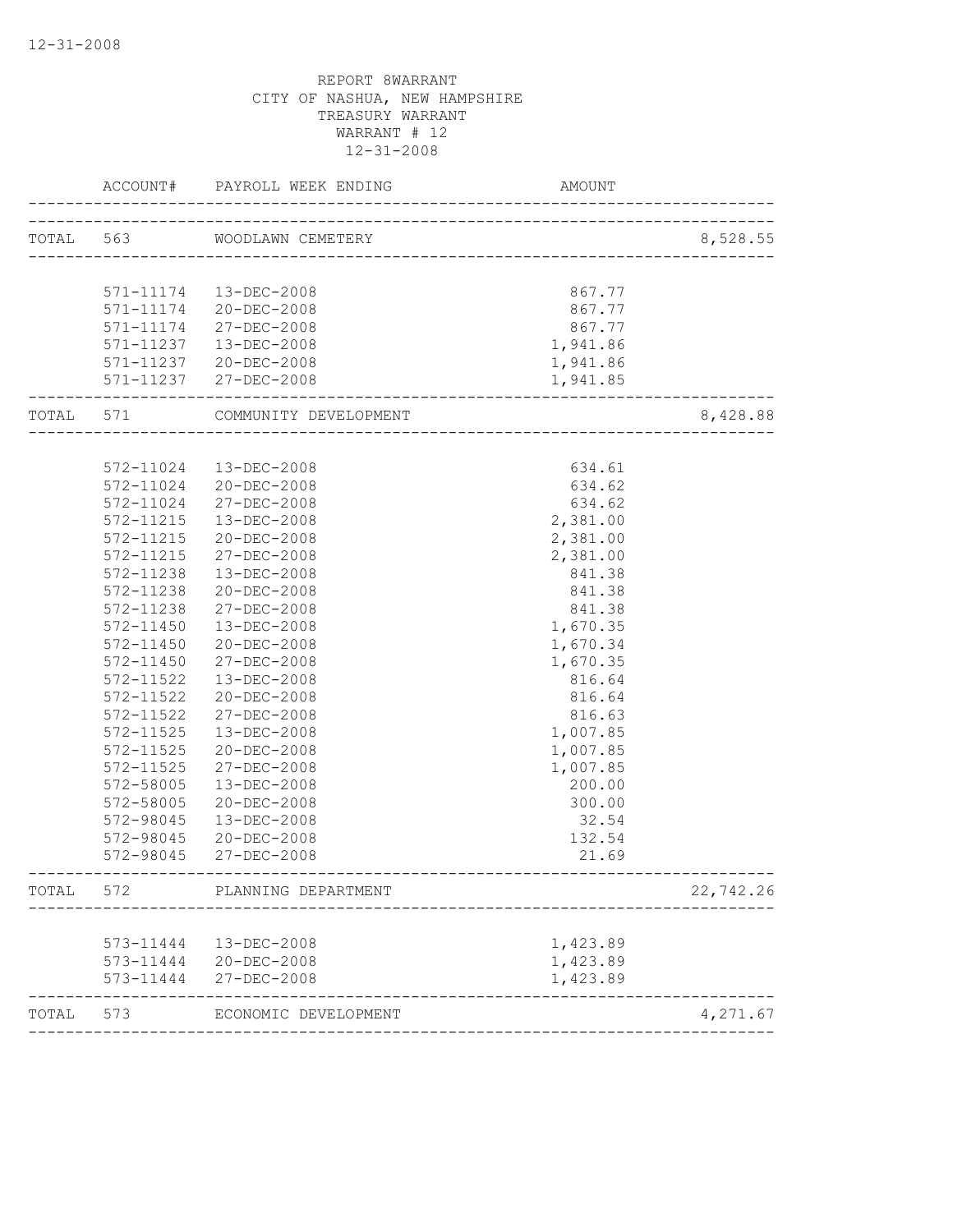| ACCOUNT#      | PAYROLL WEEK ENDING | AMOUNT    |
|---------------|---------------------|-----------|
| 575-11032     | $13 - DEC - 2008$   | 696.76    |
| 575-11032     | 20-DEC-2008         | 696.76    |
| 575-11032     | 27-DEC-2008         | 696.76    |
| 575-11042     | 13-DEC-2008         | 1,367.76  |
| 575-11042     | 20-DEC-2008         | 1,367.76  |
| 575-11042     | 27-DEC-2008         | 1,367.76  |
| 575-11062     | 13-DEC-2008         | 604.76    |
| 575-11062     | $20 - DEC - 2008$   | 604.76    |
| 575-11062     | 27-DEC-2008         | 604.76    |
| 575-11189     | $13 - DEC - 2008$   | 1,062.06  |
| 575-11189     | 20-DEC-2008         | 1,062.06  |
| 575-11189     | 27-DEC-2008         | 1,062.06  |
| 575-11246     | 13-DEC-2008         | 1,508.57  |
| 575-11246     | 20-DEC-2008         | 1,508.57  |
| 575-11246     | 27-DEC-2008         | 1,885.71  |
| 575-11387     | 13-DEC-2008         | 5,755.12  |
| 575-11387     | 20-DEC-2008         | 5,755.10  |
| 575-11387     | $27 - DEC - 2008$   | 5,755.12  |
| 575-11393     | 13-DEC-2008         | 3,004.38  |
| 575-11393     | 20-DEC-2008         | 3,004.38  |
| 575-11393     | 27-DEC-2008         | 3,004.38  |
| 575-11400     | 13-DEC-2008         | 8,630.98  |
| 575-11400     | 20-DEC-2008         | 8,631.00  |
| 575-11400     | 27-DEC-2008         | 8,630.94  |
| 575-11401     | 13-DEC-2008         | 3,996.68  |
| 575-11401     | $20 - DEC - 2008$   | 22,699.94 |
| 575-11401     | 27-DEC-2008         | 3, 165.48 |
| 575-11403     | 13-DEC-2008         | 833.86    |
| 575-11403     | $20 - DEC - 2008$   | 833.86    |
| 575-11403     | 27-DEC-2008         | 833.86    |
| 575-11404     | 13-DEC-2008         | 751.38    |
| 575-11404     | 20-DEC-2008         | 751.38    |
| 575-11404     | 27-DEC-2008         | 751.38    |
| 575-11627     | $13 - DEC - 2008$   | 589.06    |
| 575-11627     | $20 - DEC - 2008$   | 589.06    |
| $575 - 11627$ | 27-DEC-2008         | 589.06    |
| 575-12076     | $13 - DEC - 2008$   | 183.26    |
| 575-12076     | 20-DEC-2008         | 183.26    |
| 575-12076     | 27-DEC-2008         | 118.58    |
| 575-12087     | 13-DEC-2008         | 406.58    |
| 575-12087     | $20 - DEC - 2008$   | 406.58    |
| 575-12087     | 27-DEC-2008         | 487.90    |
| 575-12090     | 13-DEC-2008         | 1,157.60  |
| 575-12090     | $20 - DEC - 2008$   | 1,157.61  |
| 575-12090     | $27 - DEC - 2008$   | 1,157.59  |
| 575-12114     | 13-DEC-2008         | 1,597.55  |
| 575-12114     | 20-DEC-2008         | 1,361.70  |
| 575-12114     | $27 - DEC - 2008$   | 1,174.80  |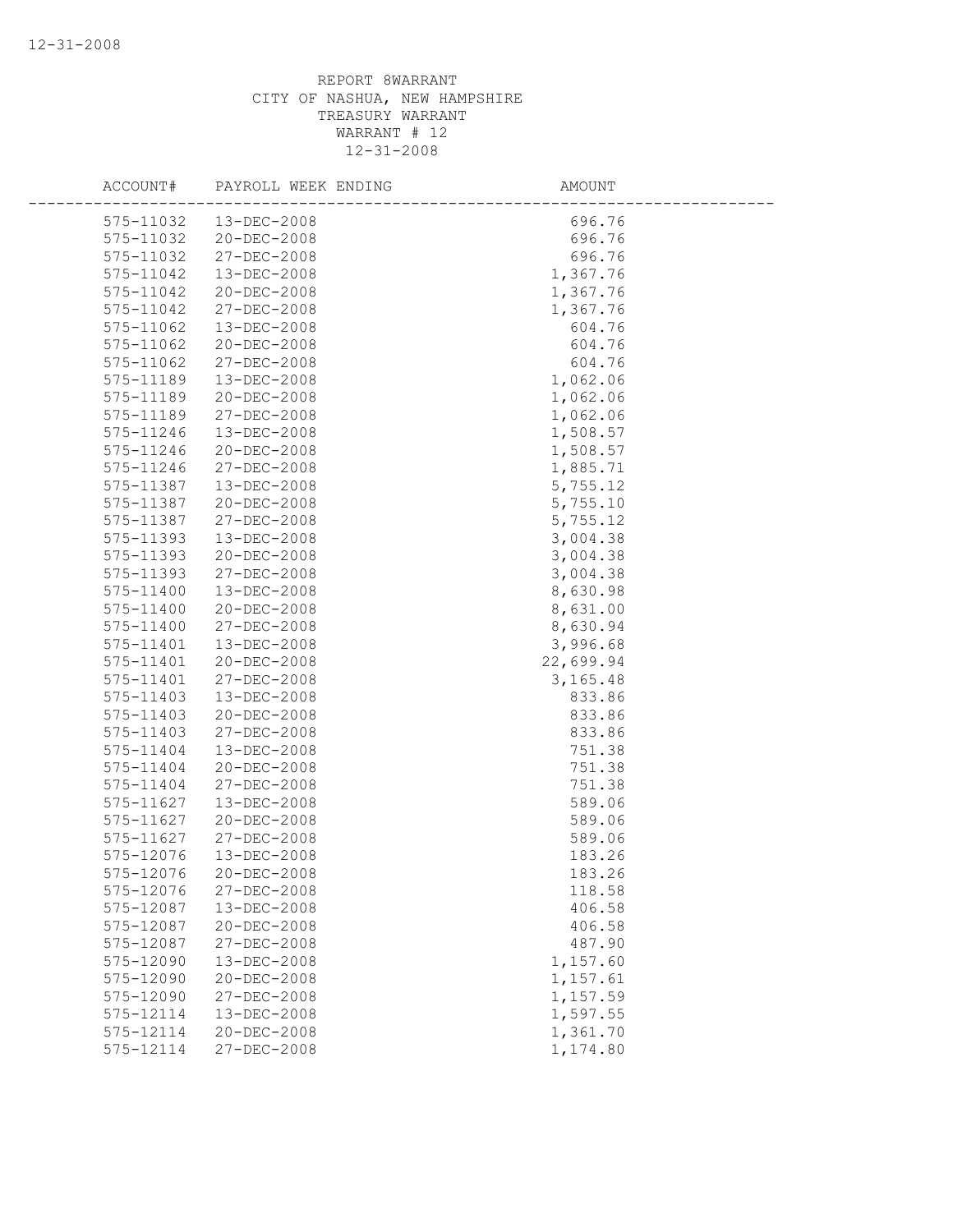|       | ACCOUNT#  | PAYROLL WEEK ENDING   | <b>AMOUNT</b> |            |
|-------|-----------|-----------------------|---------------|------------|
|       | 575-13004 | $20 - DEC - 2008$     | 56.35         |            |
|       | 575-13004 | 27-DEC-2008           | 48.51         |            |
|       | 575-13035 | 13-DEC-2008           | 861.34        |            |
|       |           | 575-13035 20-DEC-2008 | 673.62        |            |
|       | 575-13035 | 27-DEC-2008           | 84.53         |            |
| TOTAL | 575       | PUBLIC LIBRARIES      |               | 115,770.63 |
|       |           |                       |               |            |
|       | 576-11059 | 13-DEC-2008           | 1,252.76      |            |
|       | 576-11059 | 20-DEC-2008           | 1,252.76      |            |
|       | 576-11059 | 27-DEC-2008           | 1,252.76      |            |
|       | 576-11221 | 13-DEC-2008           | 1,038.98      |            |
|       | 576-11221 | 20-DEC-2008           | 1,038.98      |            |
|       | 576-11221 | 27-DEC-2008           | 1,038.98      |            |
|       | 576-11315 | 13-DEC-2008           | 1,294.20      |            |
|       | 576-11315 | 20-DEC-2008           | 1,294.20      |            |
|       | 576-11315 | 27-DEC-2008           | 1,294.18      |            |
|       | 576-11361 | 13-DEC-2008           | 2,986.21      |            |
|       | 576-11361 | 20-DEC-2008           | 2,986.21      |            |
|       | 576-11361 | 27-DEC-2008           | 2,986.21      |            |
|       | 576-12045 | 13-DEC-2008           | 248.06        |            |
|       |           | 576-12045 27-DEC-2008 | 228.98        |            |
|       | 576-91010 | 27-DEC-2008           | 1,140.00      |            |
| TOTAL | 576       | BUILDING DEPARTMENT   |               | 21,333.47  |
|       |           |                       |               |            |
|       | 577-11067 | 13-DEC-2008           | 1,139.43      |            |
|       | 577-11067 | 20-DEC-2008           | 1,139.43      |            |
|       | 577-11067 | 27-DEC-2008           | 1,139.43      |            |
|       | 577-11183 | 13-DEC-2008           | 2,002.48      |            |
|       | 577-11183 | $20 - DEC - 2008$     | 2,002.48      |            |
|       | 577-11183 | $27 - DEC - 2008$     | 2,002.50      |            |
|       | 577-91010 | 27-DEC-2008           | 510.00        |            |
| TOTAL | 577       | CODE ENFORCEMENT      |               | 9,935.75   |
|       |           |                       |               |            |
|       | 581-11012 | 13-DEC-2008           | 4,089.42      |            |
|       | 581-11012 | 27-DEC-2008           | 4,089.42      |            |
|       | 581-11075 | 13-DEC-2008           | 4,228.08      |            |
|       | 581-11075 | $27 - DEC - 2008$     | 4,228.08      |            |
|       | 581-11081 | 13-DEC-2008           | 2,592.11      |            |
|       | 581-11081 | $27 - DEC - 2008$     | 2,592.10      |            |
|       | 581-11162 | 13-DEC-2008           | 51,364.63     |            |
|       | 581-11162 | 20-DEC-2008           | 50,837.42     |            |
|       | 581-11162 | 27-DEC-2008           | 46,934.68     |            |
|       |           |                       |               |            |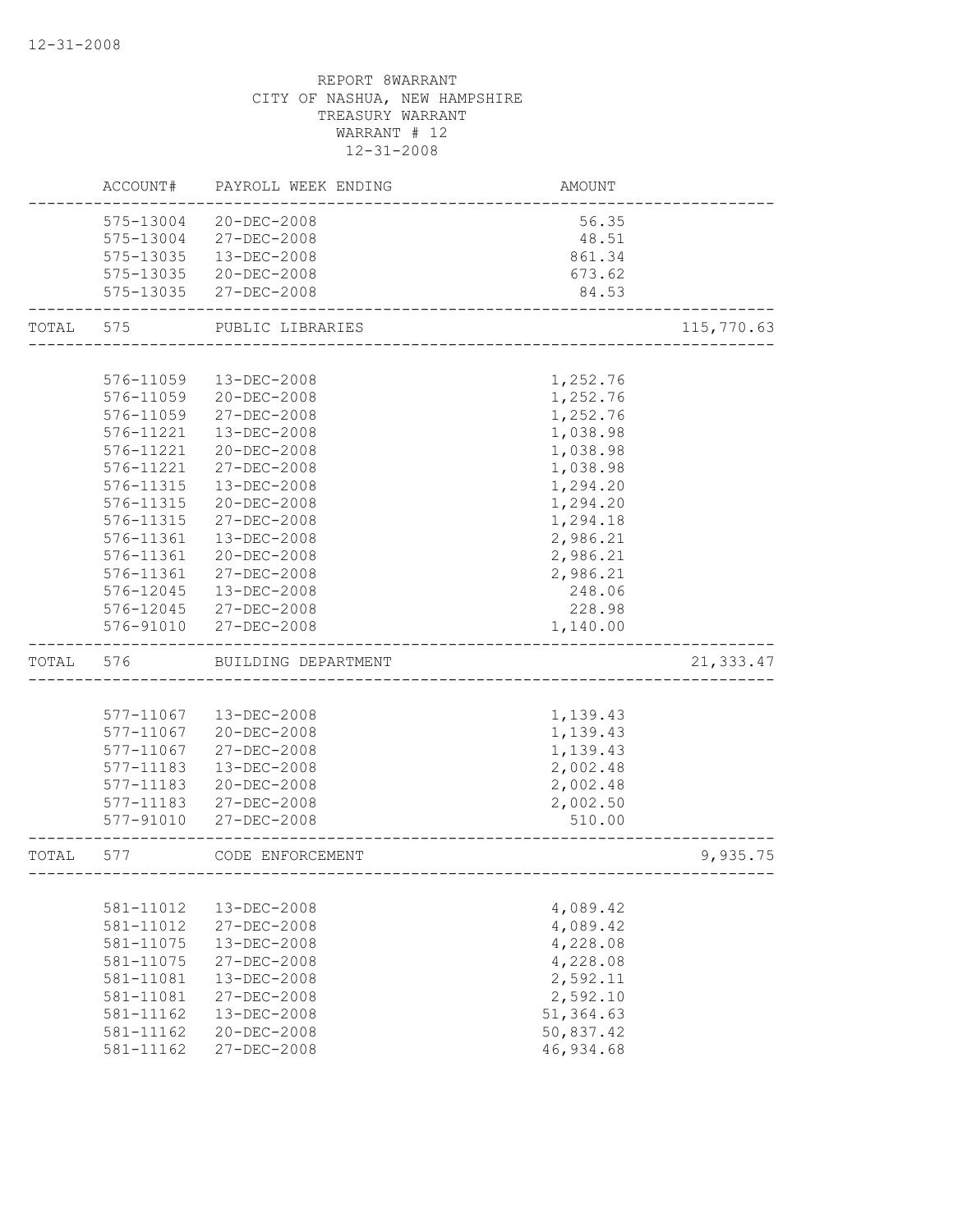| ACCOUNT#  | PAYROLL WEEK ENDING | AMOUNT        |  |
|-----------|---------------------|---------------|--|
| 581-11204 | 13-DEC-2008         | 10,887.53     |  |
| 581-11204 | $20 - DEC - 2008$   | 12,190.89     |  |
| 581-11204 | 27-DEC-2008         | 11,783.12     |  |
| 581-11348 | 13-DEC-2008         | 78,611.61     |  |
| 581-11348 | 27-DEC-2008         | 78,661.61     |  |
| 581-11366 | 13-DEC-2008         | 61,845.36     |  |
| 581-11366 | 20-DEC-2008         | 56, 454.75    |  |
| 581-11366 | 27-DEC-2008         | 55,767.77     |  |
| 581-11396 | $13 - DEC - 2008$   | 39,819.64     |  |
| 581-11396 | $27 - DEC - 2008$   | 38,490.61     |  |
| 581-11402 | 13-DEC-2008         | 3,076.92      |  |
| 581-11402 | 27-DEC-2008         | 3,076.92      |  |
| 581-11408 | 13-DEC-2008         | 16,538.77     |  |
| 581-11408 | 20-DEC-2008         | 16,768.99     |  |
| 581-11408 | $27 - DEC - 2008$   | 16,779.40     |  |
| 581-11486 | 13-DEC-2008         | 40,773.18     |  |
| 581-11486 | $27 - DEC - 2008$   | 40,773.18     |  |
| 581-11515 | 13-DEC-2008         | 6,076.12      |  |
| 581-11515 | $27 - DEC - 2008$   | 4, 441.74     |  |
| 581-11570 | $13 - DEC - 2008$   | 60, 451.47    |  |
| 581-11570 | 27-DEC-2008         | 60, 451.45    |  |
| 581-11572 | $13 - DEC - 2008$   | 60,348.05     |  |
| 581-11572 | $27 - DEC - 2008$   | 100,674.68    |  |
| 581-11579 | $13 - DEC - 2008$   | 36,740.71     |  |
| 581-11579 | 27-DEC-2008         | 36,740.70     |  |
| 581-11628 | 13-DEC-2008         | 1,087.36      |  |
| 581-11628 | 20-DEC-2008         | 2,264.43      |  |
| 581-11628 | $27 - DEC - 2008$   | 815.52        |  |
| 581-11675 | 13-DEC-2008         | 5,769.23      |  |
| 581-11675 | 27-DEC-2008         | 5,769.23      |  |
| 581-11709 | $13 - DEC - 2008$   | 5,957.19      |  |
| 581-11709 | 27-DEC-2008         | 5,957.18      |  |
| 581-11711 | $13 - DEC - 2008$   | 2,576.95      |  |
| 581-11711 | 27-DEC-2008         | 2,576.94      |  |
| 581-11726 | 13-DEC-2008         | 1,619,109.73  |  |
| 581-11726 | 27-DEC-2008         | 1,609,348.77  |  |
| 581-11800 | 13-DEC-2008         | 47,997.61     |  |
| 581-11800 | $27 - DEC - 2008$   | 47,997.65     |  |
| 581-11801 | 13-DEC-2008         | 14,593.72     |  |
| 581-11801 | 20-DEC-2008         | 385.00        |  |
| 581-11801 | 27-DEC-2008         | 14,873.71     |  |
| 581-11802 | 13-DEC-2008         | 12,960.76     |  |
| 581-11802 | 27-DEC-2008         | 12,960.78     |  |
| 581-11803 | 13-DEC-2008         | 14, 157. 10   |  |
| 581-11803 | 20-DEC-2008         | 559.16        |  |
| 581-11803 | 27-DEC-2008         | 14, 157.09    |  |
| 581-11804 | 27-DEC-2008         | $-33, 423.13$ |  |
| 581-11805 | 13-DEC-2008         | 21, 312.17    |  |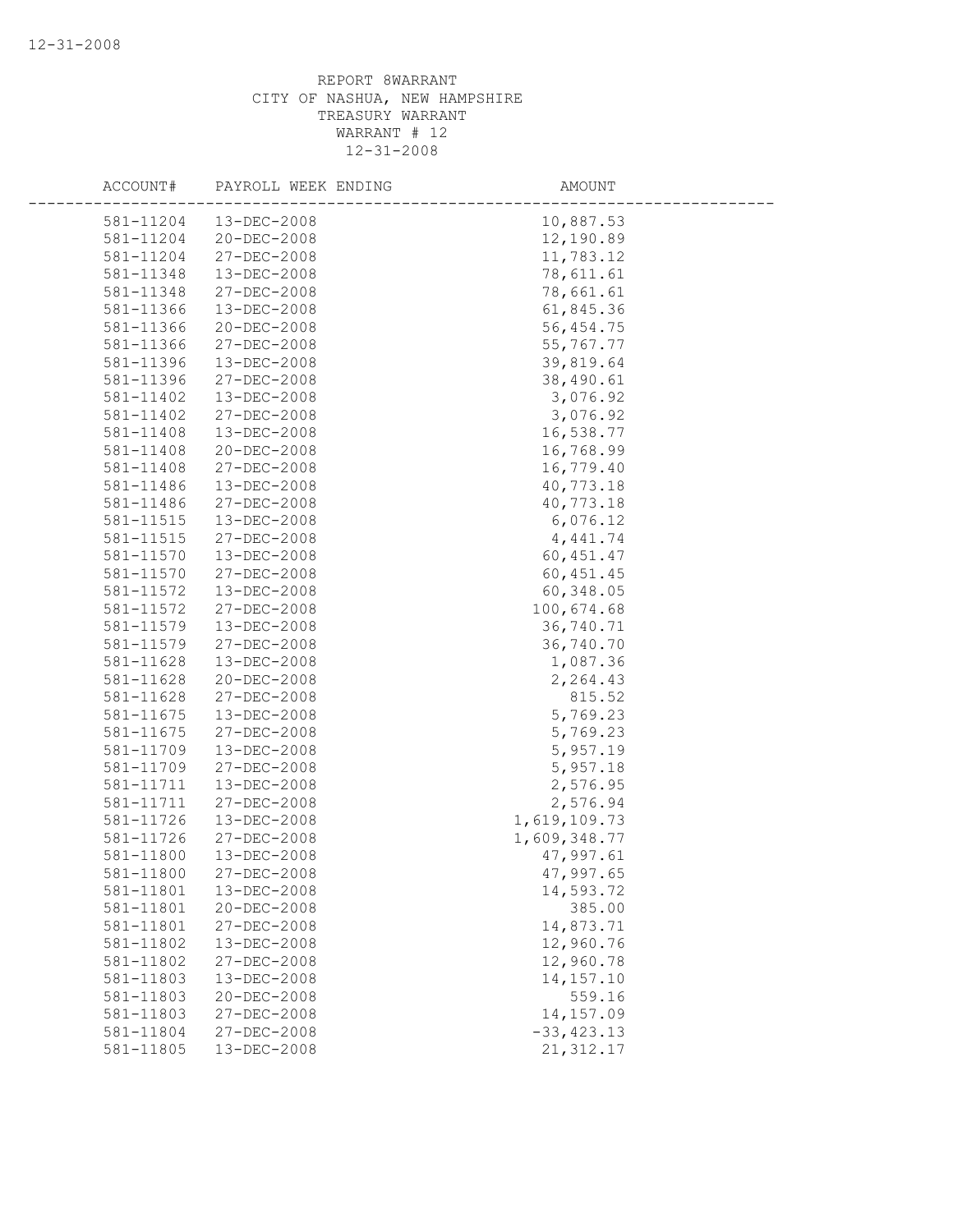| ACCOUNT#  | PAYROLL WEEK ENDING | AMOUNT      |  |
|-----------|---------------------|-------------|--|
| 581-11805 | $27 - DEC - 2008$   | 21, 312.20  |  |
| 581-11812 | 13-DEC-2008         | 2,504.85    |  |
| 581-11812 | 27-DEC-2008         | 2,504.84    |  |
| 581-11816 | 13-DEC-2008         | 3,724.58    |  |
| 581-11816 | 27-DEC-2008         | 3,724.58    |  |
| 581-11830 | 13-DEC-2008         | 7,239.63    |  |
| 581-11830 | 27-DEC-2008         | 5,575.55    |  |
| 581-11850 | 13-DEC-2008         | 2,178.96    |  |
| 581-11850 | 20-DEC-2008         | 2,204.90    |  |
| 581-11850 | $27 - DEC - 2008$   | 2,178.96    |  |
| 581-11860 | $13 - DEC - 2008$   | 6,332.23    |  |
| 581-11860 | 27-DEC-2008         | 6,332.23    |  |
| 581-1200  | 27-DEC-2008         | 96.25       |  |
| 581-12006 | 13-DEC-2008         | 7,799.36    |  |
| 581-12006 | 20-DEC-2008         | 3,872.48    |  |
| 581-12006 | 27-DEC-2008         | 3,886.67    |  |
| 581-12021 | 13-DEC-2008         | 1,744.40    |  |
| 581-12021 | 27-DEC-2008         | 2,146.40    |  |
| 581-12060 | $13 - DEC - 2008$   | 2,260.91    |  |
| 581-12060 | $20 - DEC - 2008$   | 2,255.37    |  |
| 581-12060 | 27-DEC-2008         | 1,090.41    |  |
| 581-12078 | 13-DEC-2008         | 475.00      |  |
| 581-12078 | 20-DEC-2008         | 387.50      |  |
| 581-12078 | 27-DEC-2008         | 2,537.50    |  |
| 581-12081 | 13-DEC-2008         | 2,329.05    |  |
| 581-12081 | 27-DEC-2008         | 2,329.04    |  |
| 581-12084 | 13-DEC-2008         | 1,950.00    |  |
| 581-12084 | 20-DEC-2008         | 1,712.50    |  |
| 581-12084 | 27-DEC-2008         | 362.50      |  |
| 581-12087 | 13-DEC-2008         | 596.00      |  |
| 581-12087 | 20-DEC-2008         | 596.00      |  |
| 581-12087 | 27-DEC-2008         | 655.60      |  |
| 581-12111 | 13-DEC-2008         | 136, 615.77 |  |
| 581-12111 | 20-DEC-2008         | 134,220.94  |  |
| 581-12111 | 27-DEC-2008         | 111, 471.59 |  |
| 581-12112 | 13-DEC-2008         | 8,660.13    |  |
| 581-12112 | $20 - DEC - 2008$   | 8,755.12    |  |
| 581-12112 | $27 - DEC - 2008$   | 5,975.02    |  |
| 581-12126 | 13-DEC-2008         | 5,727.70    |  |
| 581-12126 | 20-DEC-2008         | 5,463.91    |  |
| 581-12126 | 27-DEC-2008         | 5,095.84    |  |
| 581-12135 | 13-DEC-2008         | 3,584.72    |  |
| 581-12135 | 20-DEC-2008         | 3,737.47    |  |
| 581-12135 | $27 - DEC - 2008$   | 2,156.02    |  |
| 581-12136 | 13-DEC-2008         | 517.14      |  |
| 581-12136 | $20 - DEC - 2008$   | 537.26      |  |
| 581-12136 | 27-DEC-2008         | 221.38      |  |
| 581-12138 | 13-DEC-2008         | 1,203.18    |  |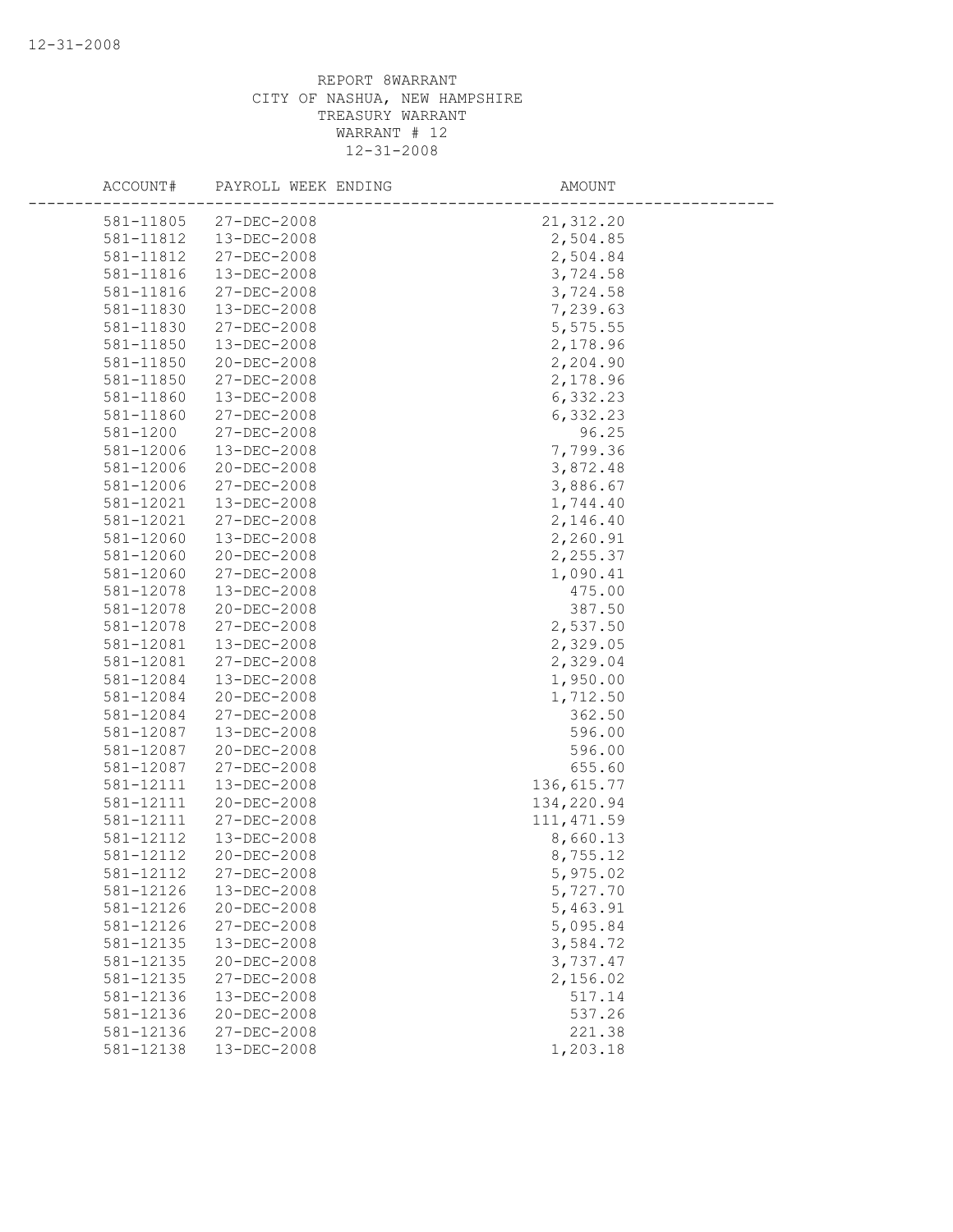|       | ACCOUNT#  | PAYROLL WEEK ENDING | <b>AMOUNT</b>            |                |
|-------|-----------|---------------------|--------------------------|----------------|
|       | 581-12138 | 20-DEC-2008         | 587.02                   |                |
|       | 581-12138 | 27-DEC-2008         | 167.72                   |                |
|       | 581-12141 | 13-DEC-2008         | 50.00                    |                |
|       | 581-12141 | 20-DEC-2008         | 300.00                   |                |
|       | 581-12153 | 13-DEC-2008         | 64.50                    |                |
|       | 581-12153 | 20-DEC-2008         | 75.00                    |                |
|       | 581-12198 | $13 - DEC - 2008$   | 19,294.13                |                |
|       | 581-12198 | 27-DEC-2008         | 18,685.37                |                |
|       | 581-12200 | 13-DEC-2008         | 102.76                   |                |
|       | 581-12200 | 27-DEC-2008         | 533.70                   |                |
|       | 581-12201 | 13-DEC-2008         | 16,741.30                |                |
|       | 581-12201 | 20-DEC-2008         | 17,263.72                |                |
|       | 581-12201 | $27 - DEC - 2008$   | 6,493.02                 |                |
|       | 581-13004 | 13-DEC-2008         | 260.00                   |                |
|       | 581-13004 | 20-DEC-2008         | 241.78                   |                |
|       | 581-13004 | 27-DEC-2008         | 1,693.35                 |                |
|       | 581-13021 | 13-DEC-2008         | 522.55                   |                |
|       | 581-13021 | $20 - DEC - 2008$   | 3,193.54                 |                |
|       | 581-13021 | 27-DEC-2008         | 3,822.06                 |                |
|       | 581-13032 | 13-DEC-2008         | 404.43                   |                |
|       | 581-13032 | $20 - DEC - 2008$   | 245.59                   |                |
|       | 581-13032 | 27-DEC-2008         | 119.80                   |                |
|       | 581-13120 | 13-DEC-2008         | 6,357.70                 |                |
|       | 581-13120 | $20 - DEC - 2008$   | 10,296.02                |                |
|       | 581-13120 | 27-DEC-2008         | 7,056.11                 |                |
|       | 581-13133 | 13-DEC-2008         | 681.25                   |                |
|       | 581-13133 | 27-DEC-2008         | 675.00                   |                |
|       | 581-13137 | 13-DEC-2008         | 1,700.90                 |                |
|       | 581-13137 | $20 - DEC - 2008$   | 295.69                   |                |
|       | 581-13137 | 27-DEC-2008         | 759.55                   |                |
|       | 581-18008 | 20-DEC-2008         | 8,000.00                 |                |
|       | 581-19000 | 13-DEC-2008         | 7,477.60                 |                |
|       | 581-19000 | 27-DEC-2008         | 7,477.60                 |                |
|       | 581-19230 | 13-DEC-2008         | 2,950.00                 |                |
|       | 581-19240 | 13-DEC-2008         | 390.60                   |                |
|       | 581-19240 | 27-DEC-2008         | 1,494.52                 |                |
| TOTAL | 581       | SCHOOL DEPARTMENT   | ------------------------ | 5, 234, 258.78 |
|       |           |                     |                          |                |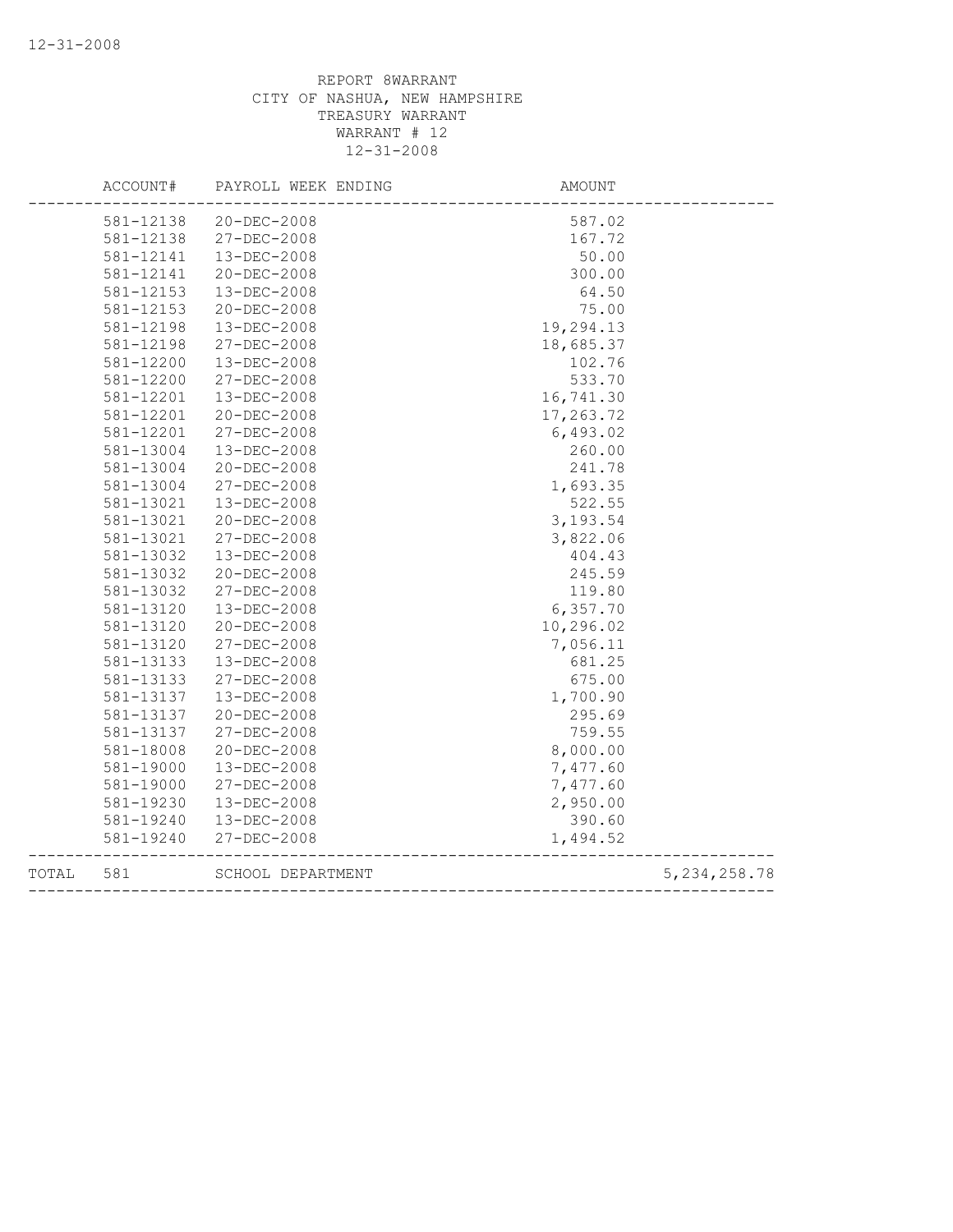| TOTAL 951 |  |
|-----------|--|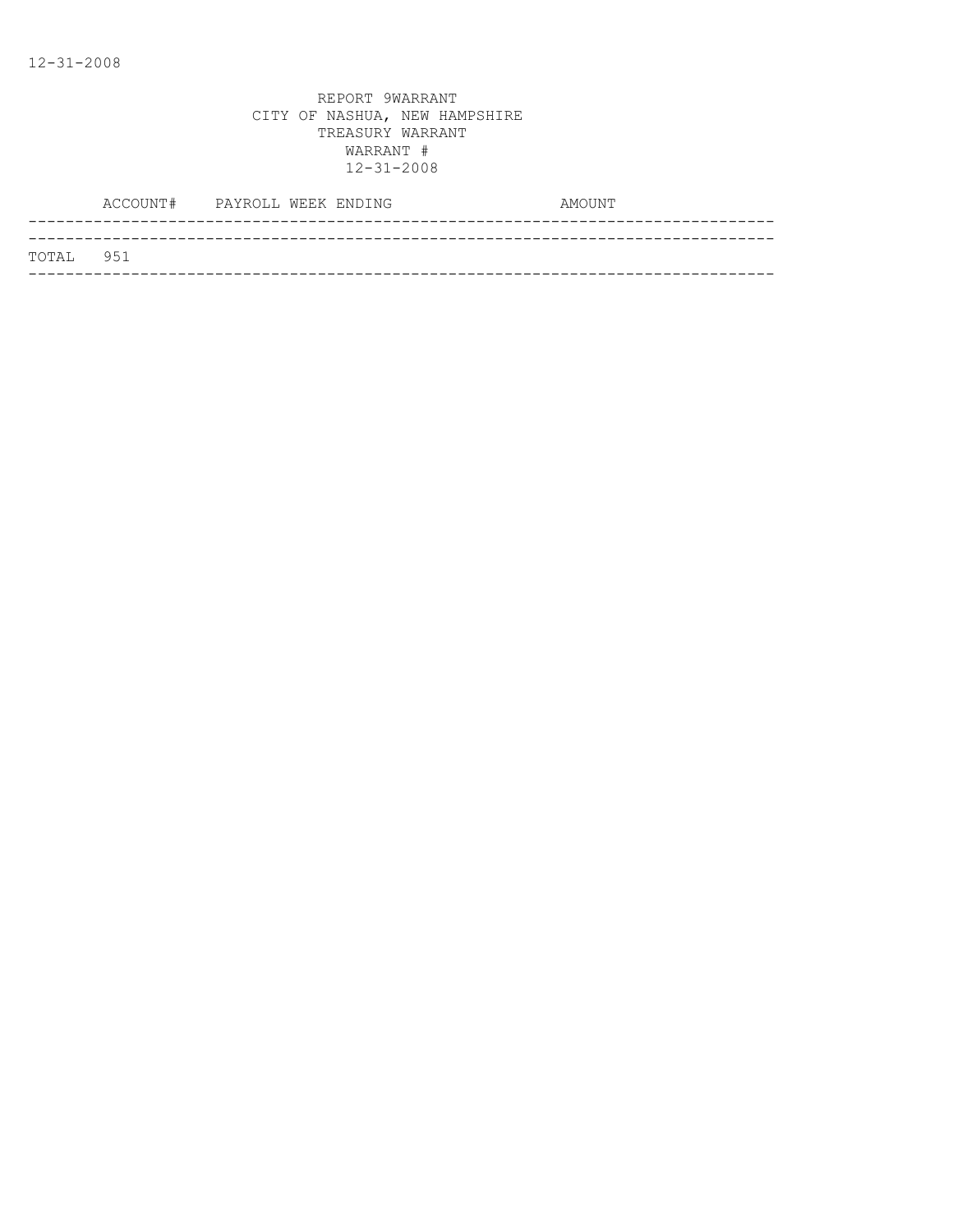| ACCOUNT#  | PAYROLL WEEK ENDING | AMOUNT    |  |
|-----------|---------------------|-----------|--|
| 801-11008 | 13-DEC-2008         | 576.29    |  |
| 801-11008 | 20-DEC-2008         | 576.29    |  |
| 801-11008 | 27-DEC-2008         | 576.29    |  |
| 801-11028 | 13-DEC-2008         | 59.04     |  |
| 801-11028 | 20-DEC-2008         | 59.04     |  |
| 801-11028 | 27-DEC-2008         | 59.04     |  |
| 801-11094 | 13-DEC-2008         | 99.64     |  |
| 801-11094 | 20-DEC-2008         | 99.64     |  |
| 801-11094 | 27-DEC-2008         | 99.63     |  |
| 801-11193 | $13 - DEC - 2008$   | 976.79    |  |
| 801-11193 | 20-DEC-2008         | 976.79    |  |
| 801-11193 | 27-DEC-2008         | 976.80    |  |
| 801-11208 | 13-DEC-2008         | 143.59    |  |
| 801-11208 | 20-DEC-2008         | 143.59    |  |
| 801-11208 | 27-DEC-2008         | 143.59    |  |
| 801-11211 | 13-DEC-2008         | 66.24     |  |
| 801-11211 | 20-DEC-2008         | 66.24     |  |
| 801-11211 | 27-DEC-2008         | 66.24     |  |
| 801-11222 | $13 - DEC - 2008$   | 205.14    |  |
| 801-11222 | 20-DEC-2008         | 205.14    |  |
| 801-11222 | 27-DEC-2008         | 205.14    |  |
| 801-11271 | 13-DEC-2008         | 1, 117.44 |  |
| 801-11271 | 20-DEC-2008         | 1, 117.43 |  |
| 801-11271 | 27-DEC-2008         | 1, 117.44 |  |
| 801-11276 | 13-DEC-2008         | 4, 115.52 |  |
| 801-11276 | 20-DEC-2008         | 4,002.42  |  |
| 801-11276 | 27-DEC-2008         | 4,011.84  |  |
| 801-11383 | $13 - DEC - 2008$   | 867.76    |  |
| 801-11383 | 20-DEC-2008         | 867.76    |  |
| 801-11383 | 27-DEC-2008         | 867.76    |  |
| 801-11435 | 13-DEC-2008         | 265.01    |  |
| 801-11435 | 20-DEC-2008         | 265.01    |  |
| 801-11435 | 27-DEC-2008         | 265.01    |  |
| 801-11595 | 13-DEC-2008         | 5,045.60  |  |
| 801-11595 | 13-DEC-2008         | 3,635.99  |  |
| 801-11595 | $20 - DEC - 2008$   | 5,210.80  |  |
| 801-11595 | 20-DEC-2008         | 3,710.00  |  |
| 801-11595 | 27-DEC-2008         | 5,236.00  |  |
| 801-11595 | 27-DEC-2008         | 3,710.00  |  |
| 801-11596 | 13-DEC-2008         | 3,136.00  |  |
| 801-11596 | 20-DEC-2008         | 3,136.00  |  |
| 801-11596 | 27-DEC-2008         | 3,136.00  |  |
| 801-11598 | 13-DEC-2008         | 776.80    |  |
| 801-11598 | $20 - DEC - 2008$   | 776.80    |  |
| 801-11598 | 27-DEC-2008         | 776.80    |  |
| 801-11599 | 13-DEC-2008         | 1,062.92  |  |
| 801-11599 | 13-DEC-2008         | 1,062.92  |  |
| 801-11599 | $20 - DEC - 2008$   | 1,062.92  |  |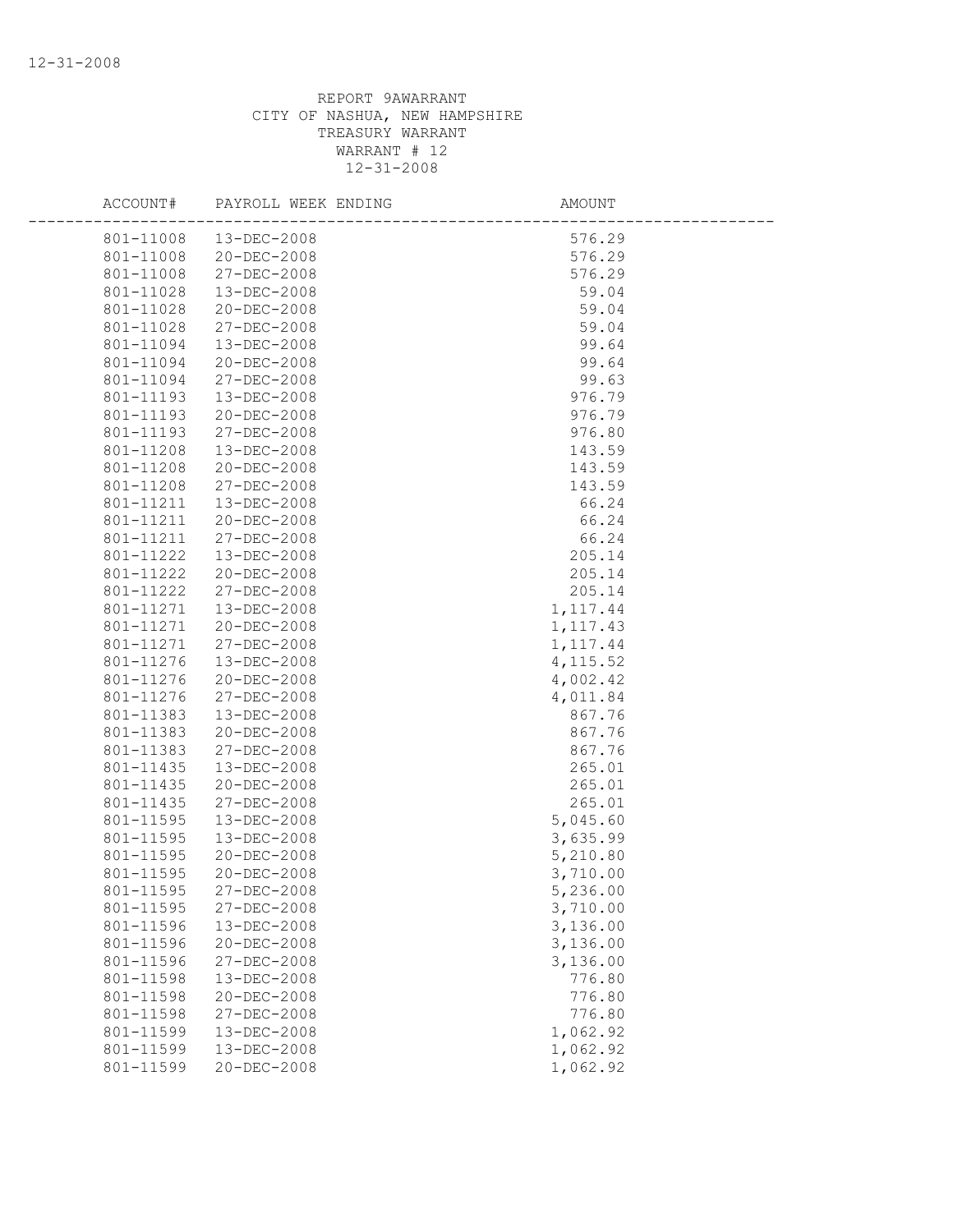|       | ACCOUNT#  | PAYROLL WEEK ENDING    | AMOUNT   |           |
|-------|-----------|------------------------|----------|-----------|
|       | 801-11599 | 20-DEC-2008            | 1,062.93 |           |
|       | 801-11599 | 27-DEC-2008            | 1,062.91 |           |
|       | 801-11599 | 27-DEC-2008            | 1,062.91 |           |
|       | 801-11606 | $13 - DEC - 2008$      | 691.54   |           |
|       | 801-11606 | $20 - DEC - 2008$      | 691.54   |           |
|       | 801-11606 | 27-DEC-2008            | 691.55   |           |
|       | 801-11647 | 13-DEC-2008            | 138.62   |           |
|       | 801-11647 | $20 - DEC - 2008$      | 138.62   |           |
|       | 801-11647 | 27-DEC-2008            | 138.62   |           |
|       | 801-12085 | 13-DEC-2008            | 122.50   |           |
|       | 801-12128 | 13-DEC-2008            | 270.86   |           |
|       | 801-12128 | 20-DEC-2008            | 274.24   |           |
|       | 801-12128 | 27-DEC-2008            | 287.79   |           |
|       | 801-13004 | 13-DEC-2008            | 1,427.48 |           |
|       | 801-13004 | 13-DEC-2008            | 1,239.60 |           |
|       | 801-13004 | 13-DEC-2008            | 24.41    |           |
|       | 801-13004 | 20-DEC-2008            | 1,813.15 |           |
|       | 801-13004 | $20 - DEC - 2008$      | 343.22   |           |
|       | 801-13004 | 20-DEC-2008            | 24.41    |           |
|       | 801-13004 | $20 - DEC - 2008$      | 211.19   |           |
|       | 801-13004 | 27-DEC-2008            | 2,958.76 |           |
|       | 801-13004 | 27-DEC-2008            | 4,156.70 |           |
|       | 801-13004 | $27 - DEC - 2008$      | 1,131.96 |           |
|       | 801-17001 | 13-DEC-2008            | 300.00   |           |
|       | 801-59236 | 13-DEC-2008            | 397.88   |           |
|       | 801-59236 | $20 - DEC - 2008$      | 397.89   |           |
|       | 801-59236 | 27-DEC-2008            |          |           |
|       |           |                        | 397.89   |           |
|       | 801-59237 | 13-DEC-2008            | 375.26   |           |
|       | 801-59237 | 20-DEC-2008            | 375.26   |           |
|       | 801-59237 | 27-DEC-2008            | 375.26   |           |
|       | 801-59240 | 13-DEC-2008            | 136.42   |           |
|       | 801-59240 | $20 - DEC - 2008$      | 136.42   |           |
|       | 801-59240 | 27-DEC-2008            | 136.42   |           |
| TOTAL | 801       | SOLID WASTE DISPOSAL   |          | 89,730.35 |
|       |           |                        |          |           |
|       |           | 802-11028  13-DEC-2008 | 401.48   |           |
|       | 802-11028 | 13-DEC-2008            | 188.93   |           |
|       | 802-11028 | $20 - DEC - 2008$      | 401.48   |           |
|       | 802-11028 | 20-DEC-2008            | 188.93   |           |
|       | 802-11028 | 27-DEC-2008            | 401.49   |           |
|       | 802-11028 | 27-DEC-2008            | 188.93   |           |
|       | 802-11064 | 13-DEC-2008            | 136.42   |           |
|       | 802-11064 | 13-DEC-2008            | 136.42   |           |
|       | 802-11064 | 20-DEC-2008            | 136.42   |           |
|       | 802-11064 | 20-DEC-2008            | 136.42   |           |
|       | 802-11064 | 27-DEC-2008            | 136.42   |           |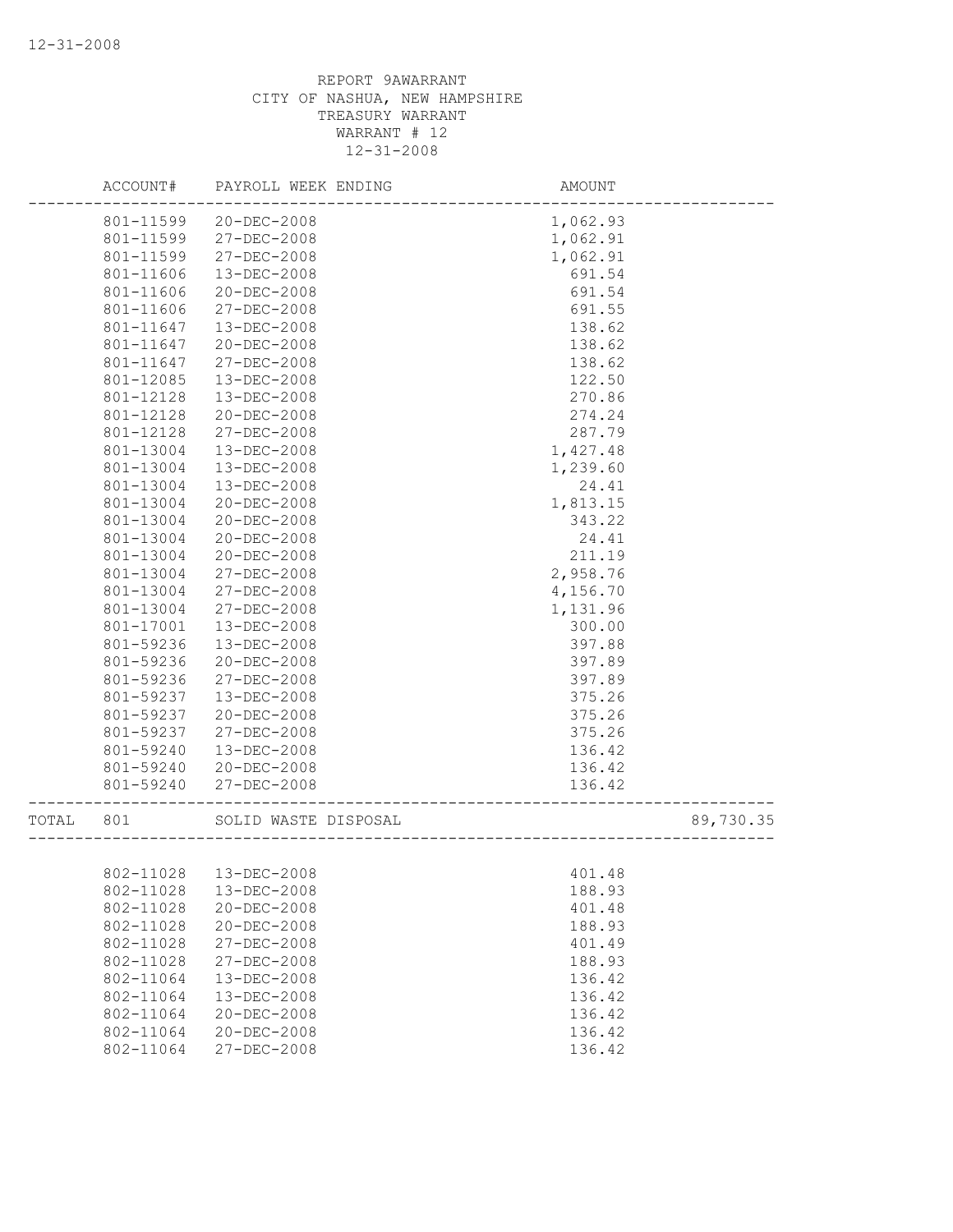| ACCOUNT#  | PAYROLL WEEK ENDING | AMOUNT   |  |
|-----------|---------------------|----------|--|
| 802-11064 | $27 - DEC - 2008$   | 136.42   |  |
| 802-11091 | 13-DEC-2008         | 1,075.15 |  |
| 802-11091 | 20-DEC-2008         | 1,075.15 |  |
| 802-11091 | 27-DEC-2008         | 1,075.15 |  |
| 802-11092 | 13-DEC-2008         | 727.36   |  |
| 802-11092 | 20-DEC-2008         | 717.60   |  |
| 802-11092 | 27-DEC-2008         | 722.48   |  |
| 802-11094 | $13 - DEC - 2008$   | 298.89   |  |
| 802-11094 | 13-DEC-2008         | 298.91   |  |
| 802-11094 | $20 - DEC - 2008$   | 298.89   |  |
| 802-11094 | 20-DEC-2008         | 298.91   |  |
| 802-11094 | 27-DEC-2008         | 298.91   |  |
| 802-11094 | 27-DEC-2008         | 298.90   |  |
| 802-11096 | 13-DEC-2008         | 915.17   |  |
| 802-11096 | 20-DEC-2008         | 915.17   |  |
| 802-11096 | 27-DEC-2008         | 915.15   |  |
| 802-11102 | 13-DEC-2008         | 885.14   |  |
| 802-11102 | $20 - DEC - 2008$   | 996.83   |  |
| 802-11102 | 27-DEC-2008         | 885.14   |  |
| 802-11105 | 13-DEC-2008         | 1,058.22 |  |
| 802-11105 | $20 - DEC - 2008$   | 1,058.21 |  |
| 802-11105 | 27-DEC-2008         | 987.45   |  |
| 802-11155 | $13 - DEC - 2008$   | 1,039.21 |  |
| 802-11155 | 20-DEC-2008         | 1,024.16 |  |
| 802-11155 | 27-DEC-2008         | 1,024.17 |  |
| 802-11157 | 13-DEC-2008         | 1,568.00 |  |
| 802-11157 | $20 - DEC - 2008$   | 63.70    |  |
| 802-11157 | 20-DEC-2008         | 960.94   |  |
| 802-11157 | 27-DEC-2008         | 2,195.20 |  |
| 802-11158 | 13-DEC-2008         | 1,651.64 |  |
| 802-11158 | 20-DEC-2008         | 168.32   |  |
| 802-11158 | 20-DEC-2008         | 1,514.88 |  |
| 802-11158 | 27-DEC-2008         |          |  |
| 802-11158 | 27-DEC-2008         | 1,683.20 |  |
| 802-11208 | 13-DEC-2008         | 95.73    |  |
| 802-11208 | 13-DEC-2008         | 47.86    |  |
| 802-11208 | $20 - DEC - 2008$   | 95.73    |  |
| 802-11208 | 20-DEC-2008         | 47.86    |  |
| 802-11208 | 27-DEC-2008         | 95.73    |  |
| 802-11208 | 27-DEC-2008         | 47.86    |  |
| 802-11211 | 13-DEC-2008         | 264.98   |  |
| 802-11211 | 13-DEC-2008         | 397.46   |  |
| 802-11211 | $20 - DEC - 2008$   | 264.97   |  |
| 802-11211 | $20 - DEC - 2008$   | 397.46   |  |
| 802-11211 | 27-DEC-2008         | 264.98   |  |
| 802-11211 | 27-DEC-2008         | 397.47   |  |
| 802-11222 | 13-DEC-2008         | 205.14   |  |
| 802-11222 | 20-DEC-2008         | 205.14   |  |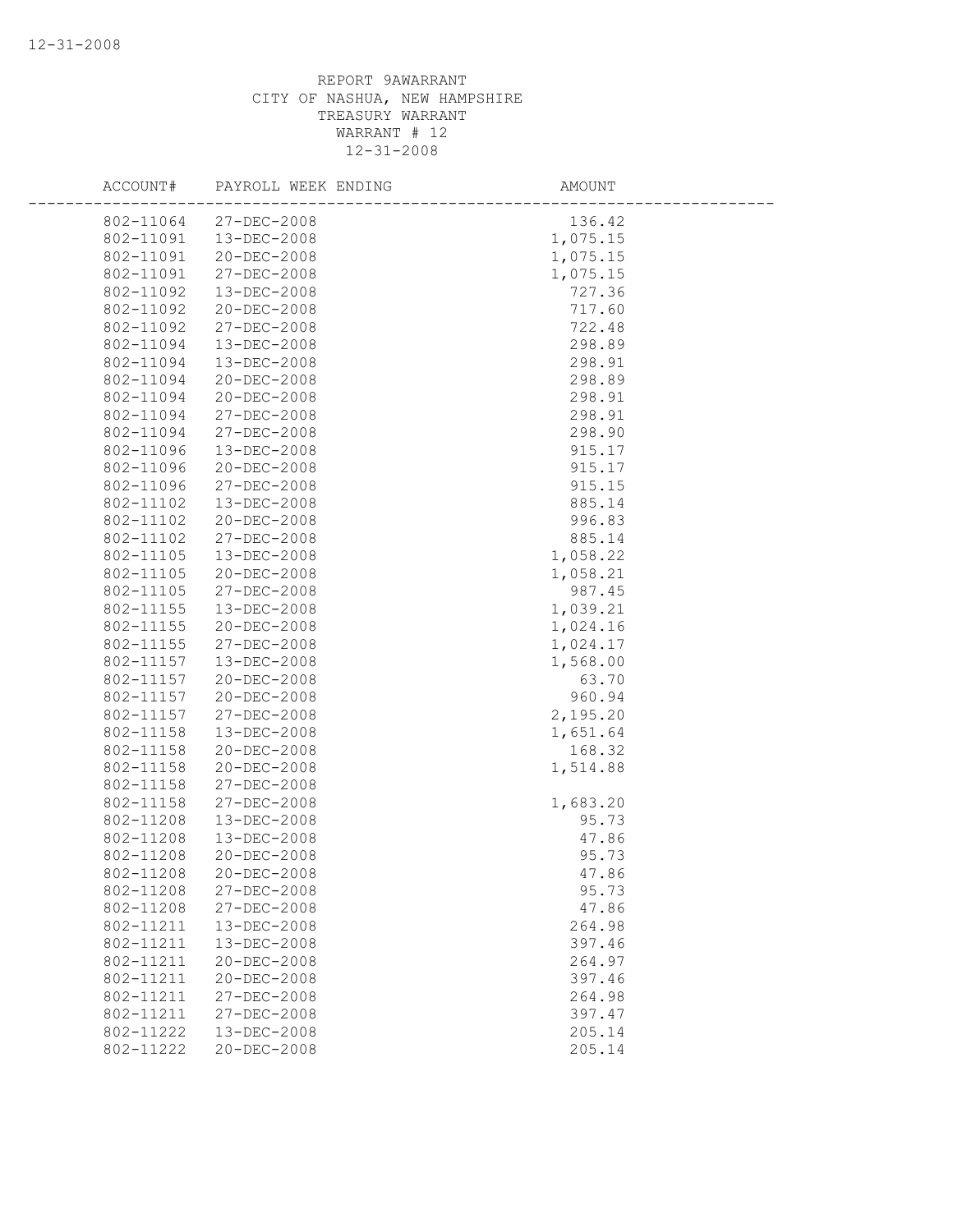| ACCOUNT#  | PAYROLL WEEK ENDING | AMOUNT    |
|-----------|---------------------|-----------|
| 802-11222 | $27 - DEC - 2008$   | 205.14    |
| 802-11260 | 13-DEC-2008         | 1,760.00  |
| 802-11260 | 20-DEC-2008         | 1,760.00  |
| 802-11260 | 27-DEC-2008         | 1,760.00  |
| 802-11270 | 13-DEC-2008         | 1,060.46  |
| 802-11270 | 20-DEC-2008         | 1,060.46  |
| 802-11270 | 27-DEC-2008         | 1,060.45  |
| 802-11333 | 13-DEC-2008         | 1,042.05  |
| 802-11333 | 20-DEC-2008         | 1,042.06  |
| 802-11333 | 27-DEC-2008         | 1,042.05  |
| 802-11435 | 13-DEC-2008         | 441.69    |
| 802-11435 | 13-DEC-2008         | 176.68    |
| 802-11435 | 20-DEC-2008         | 441.69    |
| 802-11435 | 20-DEC-2008         | 176.68    |
| 802-11435 | 27-DEC-2008         | 441.69    |
| 802-11435 | 27-DEC-2008         | 176.68    |
| 802-11480 | 13-DEC-2008         | 3,366.40  |
| 802-11480 | 20-DEC-2008         | 3, 445.44 |
| 802-11480 | 27-DEC-2008         | 3,366.40  |
| 802-11507 | 13-DEC-2008         | 541.43    |
| 802-11507 | $20 - DEC - 2008$   | 746.80    |
| 802-11507 | 27-DEC-2008         | 690.79    |
| 802-11513 | 13-DEC-2008         | 6, 175.28 |
| 802-11513 | 20-DEC-2008         | 5,941.60  |
| 802-11513 | 27-DEC-2008         | 5,932.00  |
| 802-11514 | 13-DEC-2008         | 2,667.61  |
| 802-11514 | 20-DEC-2008         | 2,644.80  |
| 802-11514 | 27-DEC-2008         | 2,665.21  |
| 802-11681 | 13-DEC-2008         | 305.96    |
| 802-11681 | 13-DEC-2008         | 1,223.86  |
| 802-11681 | 20-DEC-2008         | 305.96    |
| 802-11681 | 20-DEC-2008         | 1,223.86  |
| 802-11681 | 27-DEC-2008         | 305.96    |
| 802-11681 | 27-DEC-2008         | 1,223.86  |
| 802-11693 | $13 - DEC - 2008$   | 1,172.39  |
| 802-11693 | 20-DEC-2008         | 1,172.38  |
| 802-11693 | 27-DEC-2008         | 1,172.38  |
| 802-11763 | 13-DEC-2008         | 173.55    |
| 802-11763 | 13-DEC-2008         | 694.22    |
| 802-11763 | $20 - DEC - 2008$   | 173.55    |
| 802-11763 | $20 - DEC - 2008$   | 694.22    |
| 802-11763 | 27-DEC-2008         | 173.55    |
| 802-11763 | 27-DEC-2008         | 694.22    |
| 802-11764 | 13-DEC-2008         | 1,150.52  |
| 802-11764 | $20 - DEC - 2008$   | 1,150.52  |
| 802-11764 | 27-DEC-2008         | 1,150.51  |
| 802-12203 | 27-DEC-2008         | 288.00    |
| 802-13004 | 13-DEC-2008         | 3,149.30  |